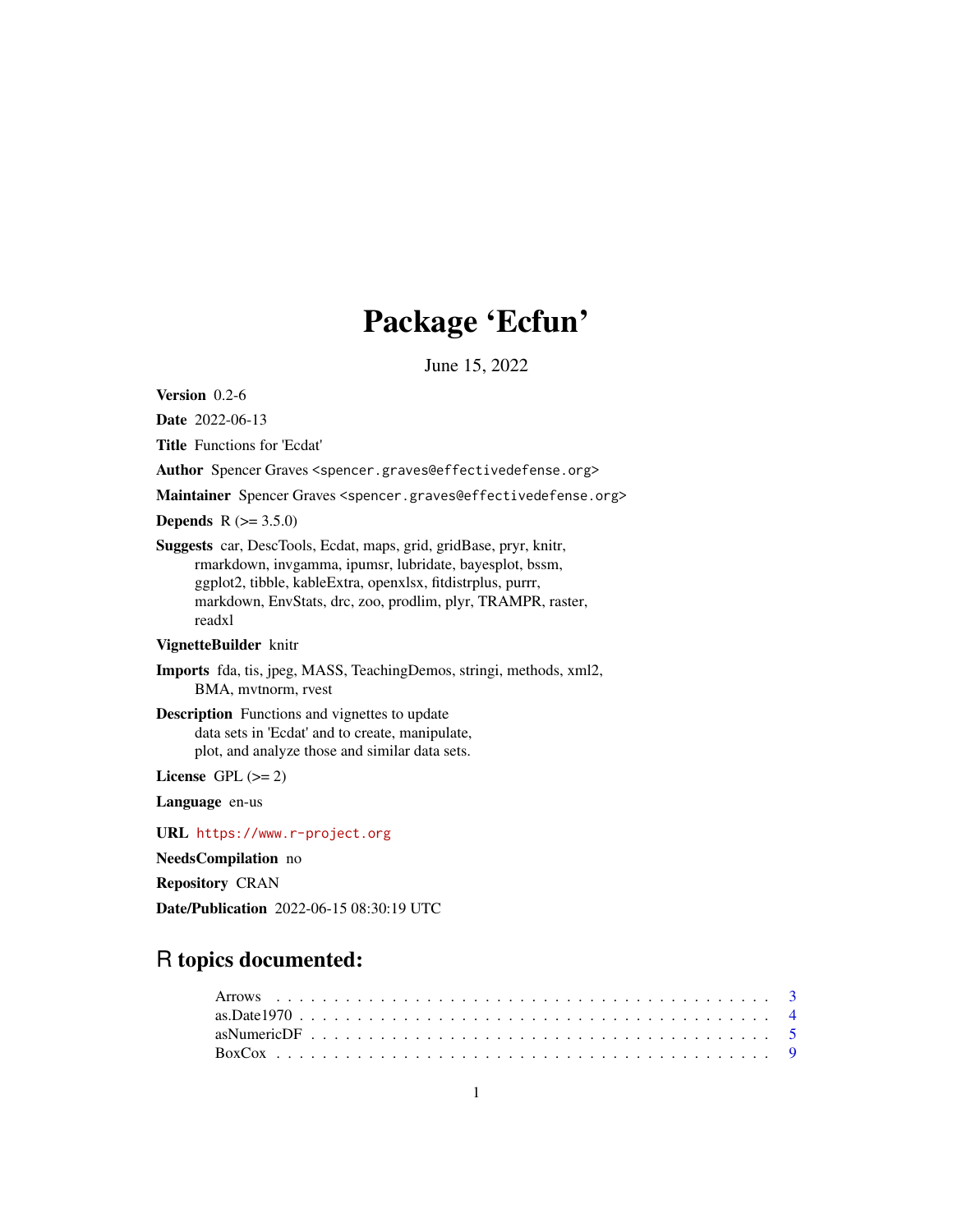|                | 15 |
|----------------|----|
|                | 16 |
|                | 17 |
|                | 19 |
|                | 21 |
|                | 23 |
|                | 25 |
|                | 27 |
|                | 28 |
|                | 30 |
|                | 31 |
|                | 33 |
|                | 34 |
|                | 36 |
|                | 37 |
|                | 37 |
|                | 40 |
|                | 41 |
|                | 47 |
|                | 50 |
|                | 59 |
|                | 61 |
|                |    |
|                | 62 |
|                | 66 |
|                | 67 |
|                | 69 |
|                | 71 |
|                | 72 |
|                | 74 |
|                | 76 |
|                | 77 |
|                | 80 |
|                | 82 |
|                | 84 |
|                | 85 |
|                | 89 |
|                | 92 |
| rasterImageAdj | 94 |
|                | 97 |
|                | 98 |
| readNIPA       |    |
| recode2        |    |
|                |    |
| sign           |    |
|                |    |
|                |    |
| strsplit1      |    |
|                |    |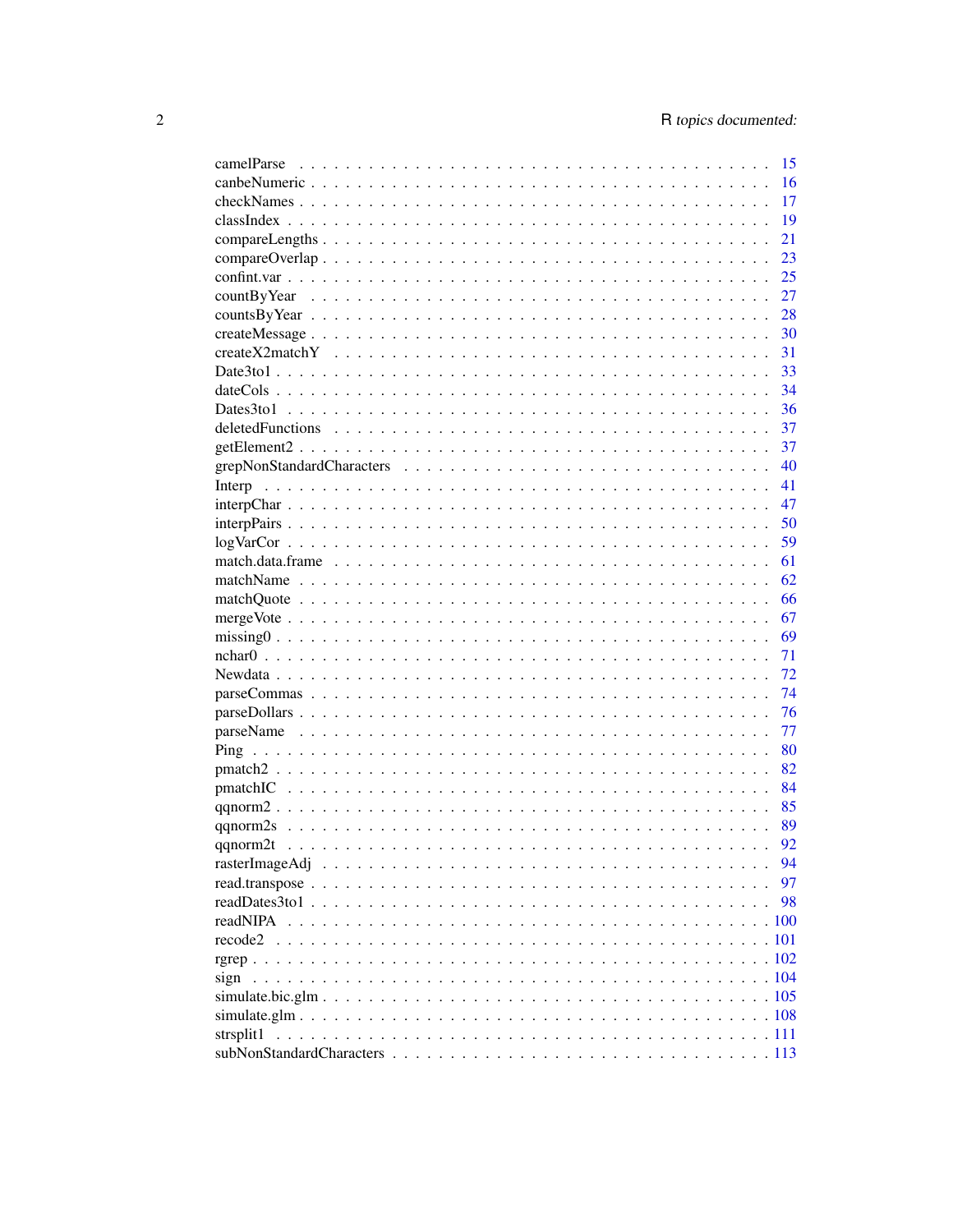#### <span id="page-2-0"></span>Arrows 3

| Index |  |  |  |  |  |  |  |  |  |  |  |  |  |  |  |
|-------|--|--|--|--|--|--|--|--|--|--|--|--|--|--|--|

Arrows *Draw arrows between pairs of points.*

## Description

Generalizes graphics::arrows to allow all arguments to be vectors. (As of R 3.1.0, only the first component of the length argument is used by graphics::arrows; others are ignored without a warning.)

## Usage

```
Arrows(x0, y0, x1 = x0, y1 = y0, length = 0.25, angle = 30,code = 2, col = par("fg"), lty = par("lty"),lwd = par("lwd"), warnZeroLength=FALSE, ...)
```
#### Arguments

x0, y0, x1, y1, length[, angle,](#page-0-0) code, col, lty, lwd, ... as for arrows.

warnZeroLength Issue a warning for zero length [arrow](#page-0-0)? arrow does; skip if FALSE.

## Details

- 1. Put all arguments in a data.frame to force them to shared length.
- 2. Call [arrows](#page-0-0) once for each row.

## Author(s)

Spencer Graves

## See Also

[arrows](#page-0-0)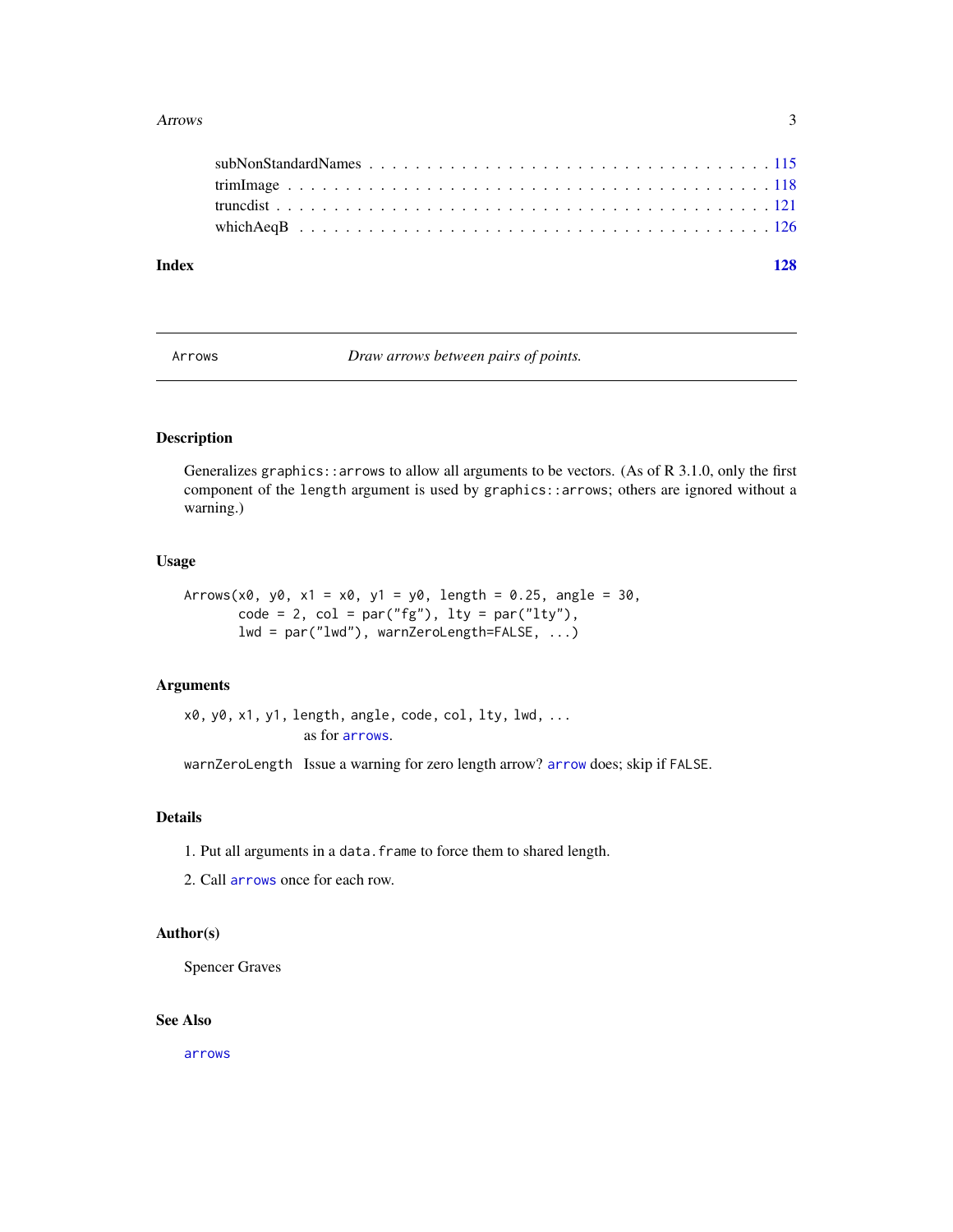## Examples

```
##
## 1. Simple example:
## 3 arrows, the first with length 0 is suppressed
##
plot(1:3, type='n')
Arrows(1, 1, c(1, 2, 2), c(1, 2:3), col=1:3, length=c(1, .2, .6))
##
## 2. with an NA
##
plot(1:3, type='n')
Arrows(1, 1, c(1, 2, 2), c(1, 2, NA), col=1:3, length=c(1, .2, .6))
```
as.Date1970 *Date from a number of days since the start of 1970.*

## Description

as.Date.numeric requires origin to be specified. The present function assumes that this origin is January 1, 1970.

#### Usage

as.Date1970(x, ...)

## Arguments

| $\mathsf{x}$ | a numeric vector of dates in days since the start of 1970. |
|--------------|------------------------------------------------------------|
| $\cdots$     | optional arguments to pass to as . Date.                   |

## Value

Returns a vector of Dates

## Author(s)

Spencer Graves

#### See Also

[as.Date](#page-0-0) [as.POSIXct1970](#page-0-0)

<span id="page-3-0"></span>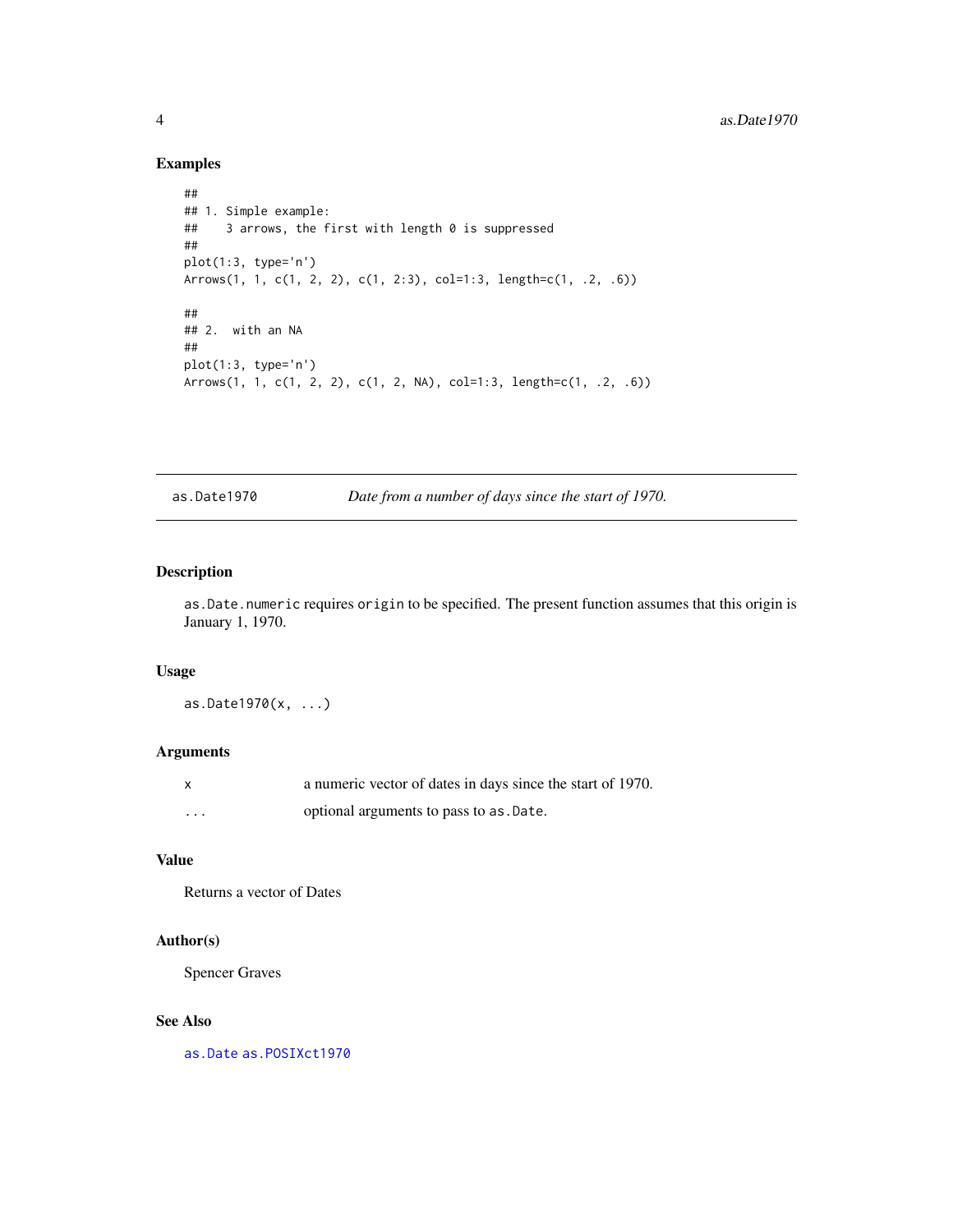## <span id="page-4-0"></span>asNumericDF 5

#### Examples

```
days \leq -c(0, 1, 365)Dates <- as.Date1970(days)
all.equal(c('1970-01-01', '1970-01-02', '1971-01-01'),
          as.character(Dates))
```

```
all.equal(days, as.numeric(Dates))
```
asNumericDF *Coerce to numeric dropping commas and info after a blank*

#### **Description**

For asNumericChar, delete leading blanks and a leading dollar sign plus commas (thousand separators) and drop information after a blank (other than leading blanks), then coerce to numeric or to factors, Dates, or POSIXct as desired.

For a data. frame, apply asNumericChar to all columns and drop columns except those in keep, ignore, factors, Dates, POSIX and MSdates.

Then order the rows by the orderBy column. Some Excel imports include commas as thousand separators; this replaces any commas with char(0), ", before trying to convert to numeric.

Similarly, if "%" is found as the last character in any field, drop the percent sign and divide the resulting numeric conversion by 100 to convert to proportion.

Also, some character data includes footnote references following the year.

For example Table F-1 from the US Census Bureau needs all three of these numeric conversion features: It needs orderBy, because the most recent year appears first, just the opposite of most other data sets where the most recent year appears last. It has footnote references following a character string indicating the year. And it includes commas as thousand separators.

#### Usage

```
asNumericChar(x, leadingChar='^\\$',
    suppressChar=',', pctChar='%$',
   class.=NULL, format.=NULL)
asNumericDF(x, keep=
    function(x)any(!is.na(x)),
  orderBy=NA, ignore=NULL, factors=NULL,
 Dates=NULL, POSIX=NULL, MSdates=NULL,
  format.=NULL, leadingChar='^\\$',
  suppressChar=',', pctChar='%$')
```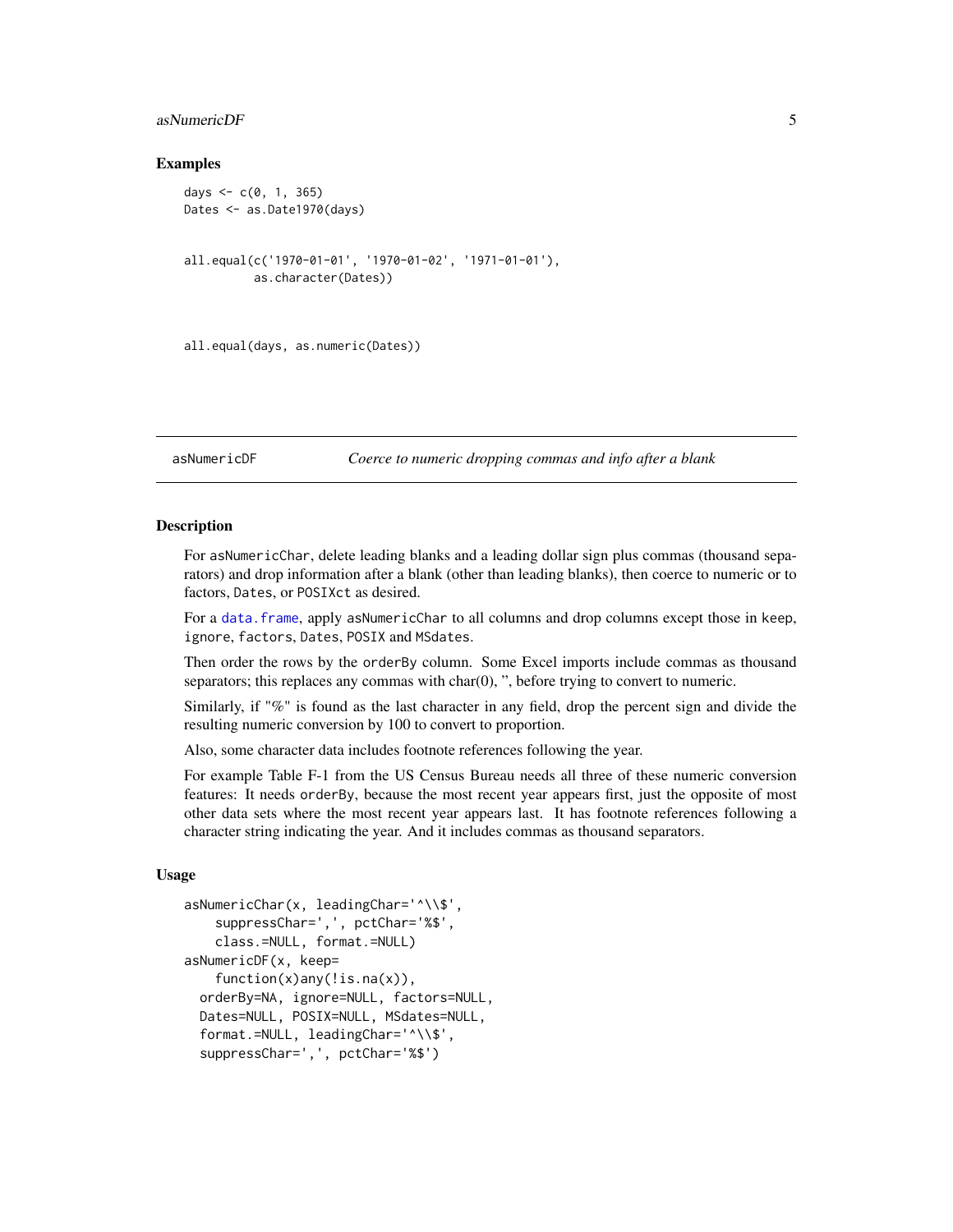## Arguments

| $\pmb{\times}$ | For asNumericChar, this is a character vector to be converted to numeric after<br>gsub(', ', ''', x).                                                                                                                                                                                       |
|----------------|---------------------------------------------------------------------------------------------------------------------------------------------------------------------------------------------------------------------------------------------------------------------------------------------|
|                | For asNumericDF, this is a data. frame with all character columns to be con-<br>verted to numerics.                                                                                                                                                                                         |
| keep           | something to indicate which columns to keep, in addition to columns specified<br>in ignore, factors, Dates, and POSIX.                                                                                                                                                                      |
| orderBy        | Which columns to order the rows of $x$ [, keep] by. Default is to keep the input<br>order.                                                                                                                                                                                                  |
| ignore         | vector identifying columns of x to ignore, i.e., to keep and not attempt to convert<br>to another data type.                                                                                                                                                                                |
| factors        | vector indicating columns of x to convert to factor                                                                                                                                                                                                                                         |
| Dates          | vector indicating columns of x to convert using as . Date(, format).                                                                                                                                                                                                                        |
| POSIX          | vector indicating columns of x to convert using as . POSIXct(, format).                                                                                                                                                                                                                     |
| class.         | Desired class of output. Default is numeric.                                                                                                                                                                                                                                                |
| format.        | Character vector of length 1 to pass as argument format to as. Date and / or<br>as. POSIXct for conversion from character.                                                                                                                                                                  |
|                | For Dates, as . Date is first tried with format = $\%Y-\%$ m-%d', then with $\%Y/\%$ m/%d',<br>'%m-%d-%Y', and '%m/%d/%Y'. The conversion with the fewest NAs is kept.<br>If two match for numbers of NAs, the one with the minimum absolute deviations<br>from as. Date $1970(0)$ is used. |
| MSdates        | The names or numbers identifying columns of x identifying dates as integer<br>numbers of days since 1899-12-31. In Microsoft Excel, dates are stored in that<br>format.                                                                                                                     |
| leadingChar    | A regular expression passed to grep and sub to replace something like an initial<br>dollar sign with character(0).                                                                                                                                                                          |
| suppressChar   | a regular expression passed to gsub to replace all occurrences of something like<br>"," (a thousands separator in the U.S.) with character (0).                                                                                                                                             |
| pctChar        | A regular expression passed to grep to identify percent columns. pctChar is<br>then passed to sub to replace pctChar with character(0), and the converted<br>numbers are then divided by 100 to convert them to proportions.                                                                |
|                |                                                                                                                                                                                                                                                                                             |

## Details

For asNumericChar:

- 1. Replace commas by nothing
- 2. strsplit on ' ' and take only the first part, thereby eliminating the footnote references.
- 3. Replace any blanks with NAs
- 4. as.numeric

for asNumericDF:

1. Copy x to X.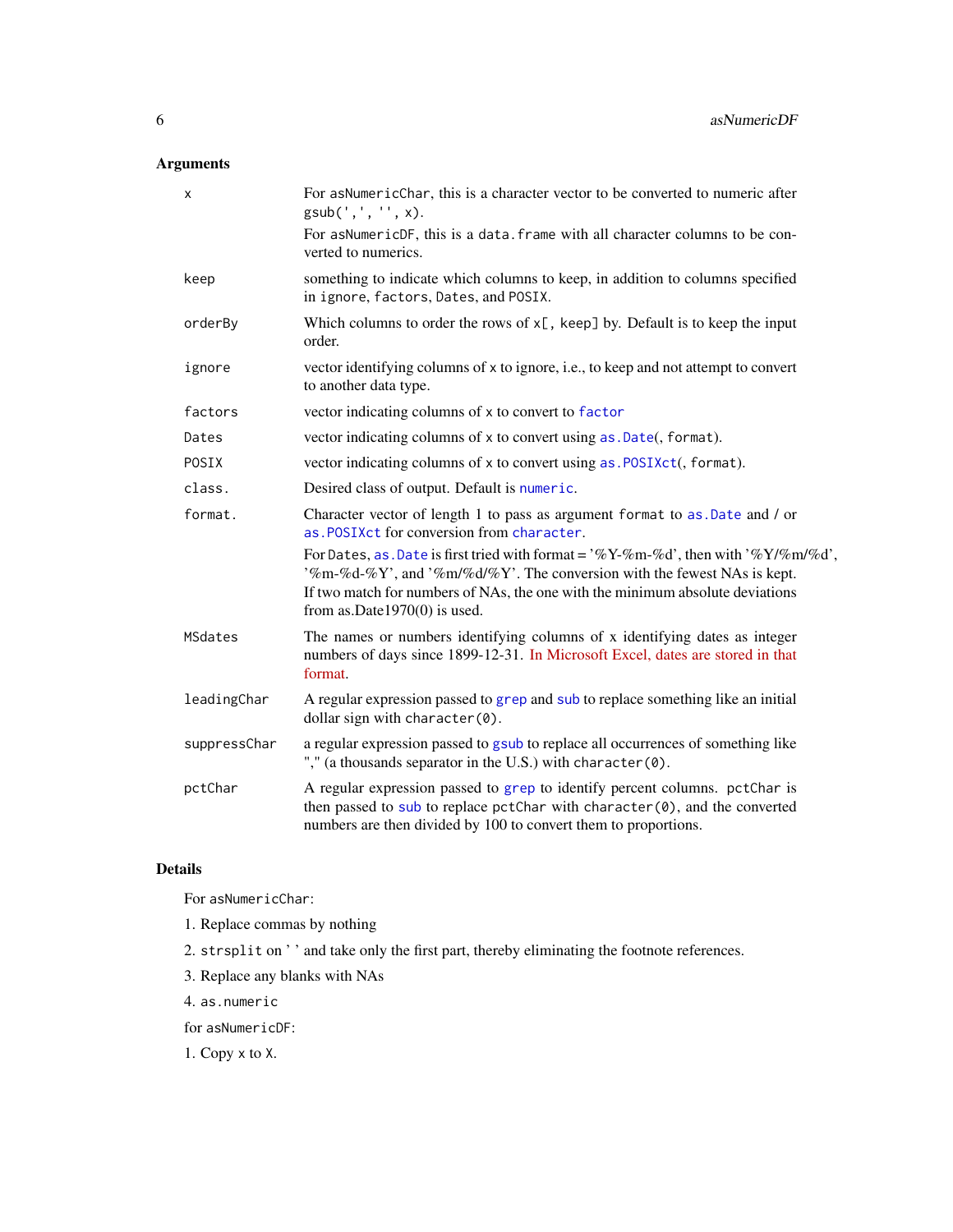## asNumericDF 7

2. Confirm that ignore, factors, Dates, and POSIX all refer to columns of x and do not overlap. [\*\*\* NOTE: as of 2016-07-21, these checks have only been implemented for ignore.]

3. Convert factors, Dates, and POSIX.

- 4. Apply asNumericChar to all columns not in ignore, factors, Dates, or POSIX.
- 5. Keep columns specified by keep.
- 6. return the result.

## Value

a [data.frame](#page-0-0)

#### Author(s)

Spencer Graves

## References

["Add \(sum\) or subtract dates; Applies To: Excel 2013".](https://support.office.com/en-us/article/Add-sum-or-subtract-dates-9818b3f7-aa67-4008-8dff-3c3b503886af?ui=en-US&rs=en-US&ad=US) Microsoft. (accessed 2016-08-11)

#### See Also

[scan](#page-0-0) [gsub](#page-0-0) [Quotes](#page-0-0) [stripBlanks](#page-0-0) [as.numeric](#page-0-0), [factor](#page-0-0), [as.Date](#page-0-0), [as.POSIXct](#page-0-0) [read.xlsx](#page-0-0)

```
##
## 1. an example
##
xDate <- as.Date('1970-01-01')+c(0, 365)
xPOSIX <- as.POSIXct(xDate)+c(1, 99)
xMSdate <- as.Date(1,
    as.Date('1899-12-31'))+1:2
fakeF1 <- data.frame(yr=c('1948',
            '1947 (1)'),
      q1=c(' 1,234 ', ''), duh=rep(NA, 2),
      dol=c('$1,234', ''),
      pct=c('1%', '2%'),
      xDate=as.character(xDate,
        format='%m-%d-%Y'),
      xPOSIX=as.character(xPOSIX,
        format='%m-%d-%Y %H:%M:%S'),
      xMSdate=2:3, junk=c('this is',
          'junk'))
# This converts the last 3 columns to NAs and drops them:
```

```
str(nF1.1 <- asNumericChar(fakeF1$yr))
str(nF1.2 <- asNumericChar(fakeF1$q1))
str(nF1.3 <- asNumericChar(fakeF1$duh))
```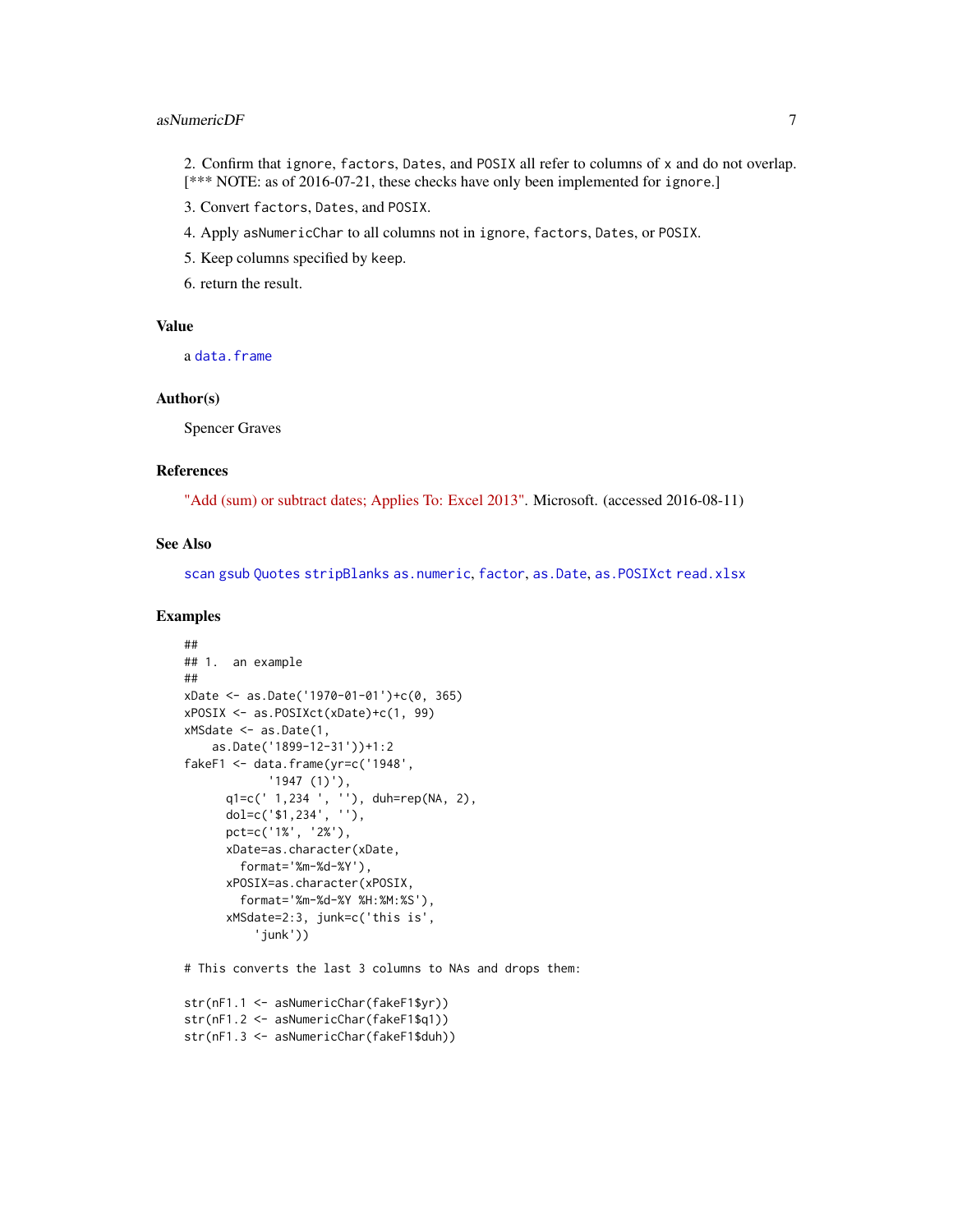8 as  $\alpha$  as  $\beta$  as  $\beta$  as  $\beta$  as  $\beta$  as  $\beta$  as  $\beta$  as  $\beta$  as  $\beta$  as  $\beta$  as  $\beta$  as  $\beta$  as  $\beta$  as  $\beta$  as  $\beta$  as  $\beta$  as  $\beta$  as  $\beta$  as  $\beta$  as  $\beta$  as  $\beta$  as  $\beta$  as  $\beta$  as  $\beta$  as  $\beta$  as  $\beta$  as  $\beta$  as

```
nF1 <- asNumericDF(fakeF1)
nF2 <- asNumericDF(fakeF1, Dates=6,
   MSdate='xMSdate',
   ignore=c('junk', 'xPOSIX'),
    format.='%m-%d-%Y')
nF3 <- asNumericDF(nF2, POSIX='xPOSIX',
    ignore=c(5,7:8),
    format.='%m-%d-%Y %H:%M:%S')
# check
nF1. <- data.frame(yr=
        asNumericChar(fakeF1$yr),
      q1=asNumericChar(fakeF1$q1),
      dol=asNumericChar(fakeF1$dol),
      pct=c(.01, .02), xMSdate=2:3)
nF1c <- data.frame(yr=1948:1947,
      q1=c(1234, NA), dol=c(1234, NA),
      pct=c(.01, .02), xMSdate=2:3)
all.equal(nF1, nF1.)
all.equal(nF1., nF1c)
nF3c <- data.frame(yr=1948:1947,
      q1=c(1234, NA), dol=c(1234, NA),
      pct=c(.01, .02), xDate=xDate,
      xPOSIX=xPOSIX, xMSdate=xMSdate,
      junk=fakeF1$junk)
all.equal(nF3, nF3c)
##
## 2. as.Date default example
##
  xD <- asNumericChar(
   as.character(xDate), class.='Date')
  all.equal(xDate, xD)
##
## 4. as.POSIXct default example
##
xP <- asNumericChar(as.character(xPOSIX),
                    class.='POSIXct')
```

```
all.equal(xPOSIX, xP)
```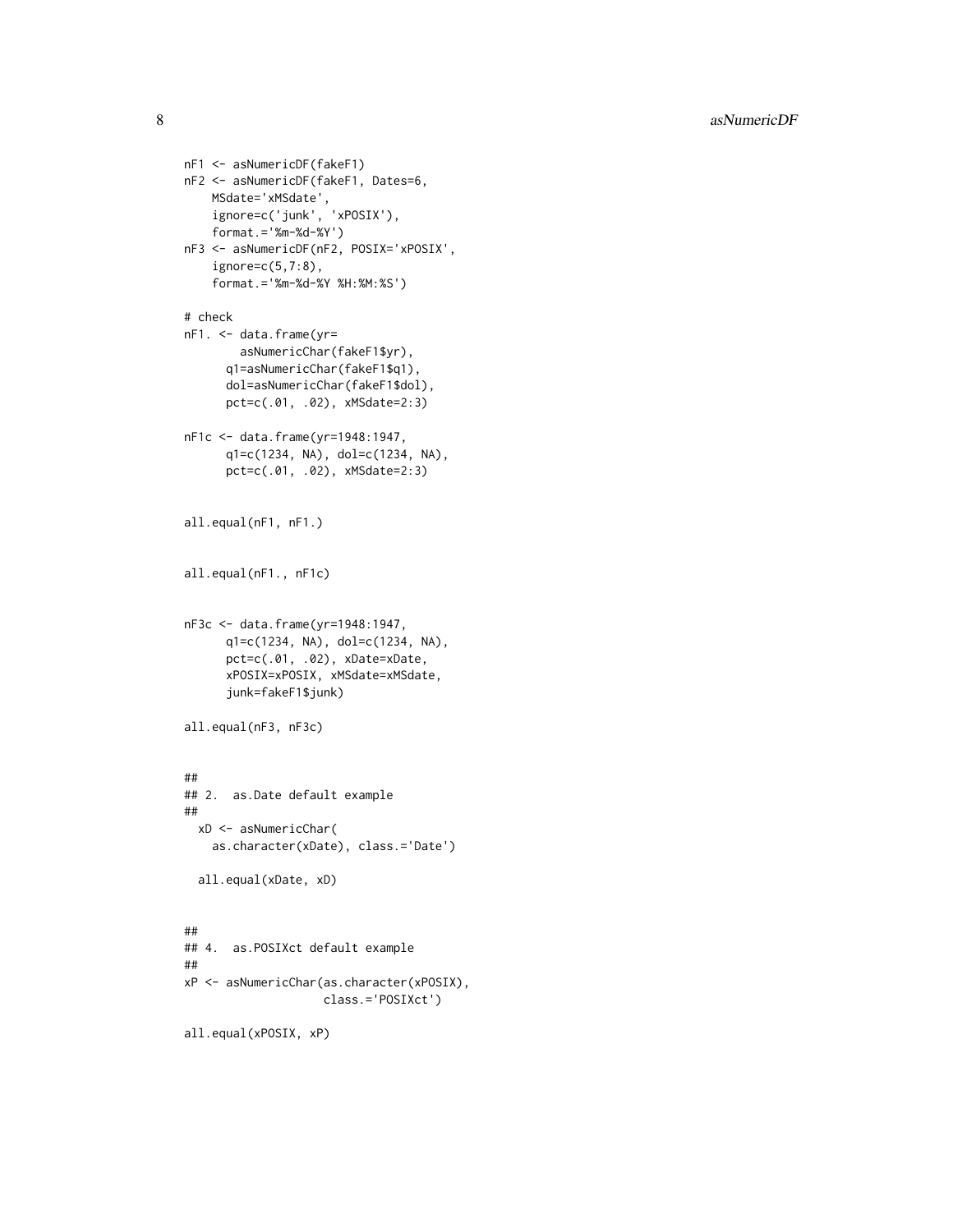#### <span id="page-8-0"></span>BoxCox 9

```
##
## 5. orderBy=1:2
##
nF. <- asNumericDF(fakeF1, orderBy=1:2)
all.equal(nF., nF1c[2:1,])
##
## 6. Will it work for a tibble?
##
if(require(tibble)){
 nF1t <- asNumericDF(as_tibble(fakeF1))
 all.equal(nF1, nF1t)
}
```
BoxCox *Box-Cox power transformation and its inverse*

#### Description

Box and Cox (1964) considered the following family of transformations indexed by lambda:

w = (y^lambda-1)/lambda

 $=$  expm1(lambda\*log(y))/lambda,

with the lambda=0 case defined as  $log(y)$  to make w continuous in lambda for constant y.

They estimate lambda assuming w follows a normal distribution. This raises a theoretical problem in that y must be positive, which means that w must follow a truncated normal distribution conditioned on lambda\*w  $>$  (-1).

Bickel and Doksum (1981) removed the restriction to positive y, i.e., to  $w > (-1/1)$ ambda) by modifying the transformation as follows:

 $w =$ 

 $(sgn(y)*abs(y)*lambda-1)/lambda$  if lambda != 0 and

sgn(y)\*log(abs(y)) if lambda =  $0$ ,

where  $sgn(y) = 1$  if  $y \ge 0$  and -1 otherwise.

NOTE: sgn(y) is different from [sign](#page-103-1)(y), which is 0 for  $y = 0$ . A two-argument update to the sign function in the base package has been added to this Ecfun package, so  $sign(y, 1) = sgn(y)$  $sign(y, 1) = sgn(y)$ .

If (y<0), this transformation is discontinuous at  $l$  ambda = 0. To see this, we rewrite this as

 $w = (sgn(y) * expm1(lambda * log(abs(y))) + (sgn(y)-1)) / lambda$ 

 $= sgn(y)*(log(abs(y)) + O(lambda) + (sgn(y)-1)/lambda,$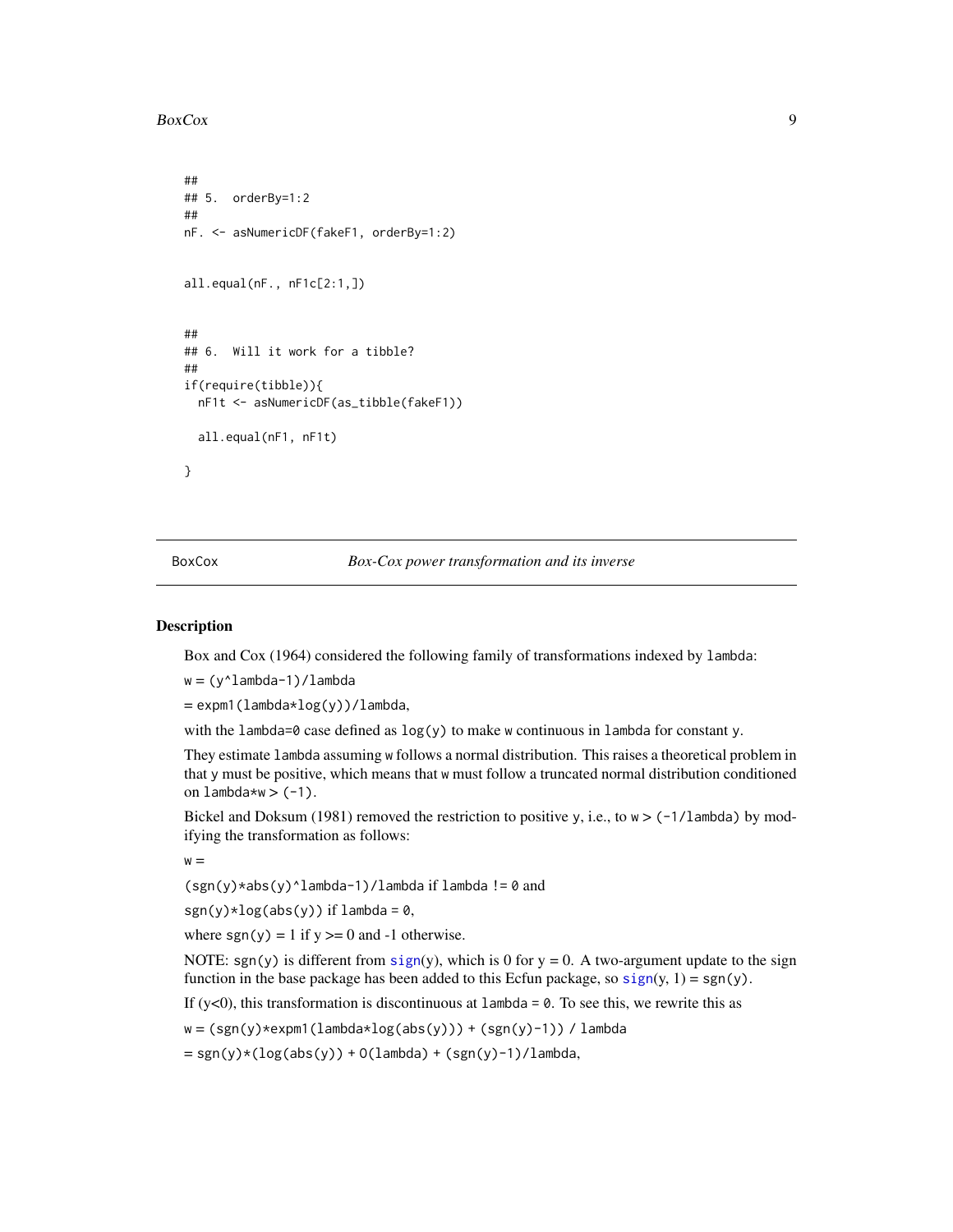where [O\(lambda\)](https://en.wikipedia.org/wiki/Big_O_notation) indicates a term that is dominated by a constant times lambda.

If y<0, this latter term  $(sgn(y)-1)/l$ ambda =  $(-2)/l$ ambda and becomes Inf as lambda -> 0.

In practice, we assume that  $y > 0$ , so this distinction has little practical value. However, the BoxCox function computes the Bickel-Doksum version.

Box and Cox further noted that proper estimation of lambda should include the Jacobian of the transformation in the log(likelihood). Doing this can be achieved by rescaling the transformation with the nth root of the Jacobian, which can be written as follows:

 $j(y, \text{lambda}) = J(y, \text{lambda})^{\wedge}(1/n) = \text{GeometricMean}(y)^{\wedge}(\text{lambda-1}).$ 

With this the rescaled power transformation is as follows:

 $z = (y^{\wedge}$ lambda-1) / (lambda\*j(y, lambda) if lambda!=0 or GeometricMean(y)\*log(y) if lambda==0.

In addition to facilitating estimation of lambda, rescaling has the advantage that the units of z are the same as the units of y.

The output has class BoxCox, which has attributes that allow the input to be recovered using invBoxCox. The default values of the arguments of invBoxCox are provided by the corresponding [attributes](#page-0-0) of z.

#### Usage

```
BoxCox(y, lambda, rescale=TRUE, na.rm=rescale)
invBoxCox(z, lambda, sign.y, GeometricMean, rescale)
```
## Arguments

| у       | a numeric vector for which the power transform is desired                                                                                                                                                                                                                                                                                                                                                        |
|---------|------------------------------------------------------------------------------------------------------------------------------------------------------------------------------------------------------------------------------------------------------------------------------------------------------------------------------------------------------------------------------------------------------------------|
| lambda  | A numeric vector of length 1 or 2. The first component is the power. If the<br>second component is provided, y is replaced by y+lambda[2].                                                                                                                                                                                                                                                                       |
| rescale | logical or numeric. If logical:                                                                                                                                                                                                                                                                                                                                                                                  |
|         | For BoxCox, this is TRUE to return the power transform with rescale, z, above,<br>and FALSE to return the power transform without the nth root of the Jacobian, w,<br>above. This defaults to TRUE, because this will give z the same units as y.                                                                                                                                                                |
|         | For invBoxCox, this is TRUE if the input argument z is assumed to have been<br>rescaled by the nth root of the Jacobian of the transformation. This defaults to a<br>rescale attribute of z if present or to TRUE if absent.                                                                                                                                                                                     |
|         | If numeric, it is assumed to be the geometric mean of another set of y values to<br>use with new y's.                                                                                                                                                                                                                                                                                                            |
| na.rm   | logical: TRUE to remove NAs from y before computing the geometric mean.                                                                                                                                                                                                                                                                                                                                          |
|         | FALSE to compute NA for the geometric mean if $any(is.na(y))$ .                                                                                                                                                                                                                                                                                                                                                  |
|         | NOTE: If $na$ . $rm = FALSE$ , the output will be all NA if $rescale = TRUE$ . This<br>could produce non usable answers in most cases. To avoid that, the default for<br>na. rm is TRUE whenever rescale = TRUE. Conversely, applications using na. rm<br>$=$ FALSE will likely also want rescale $=$ FALSE to avoid returning a non-answer<br>in these cases. This explains the default $na$ . $rm = rescale$ . |
| z       | a numeric vector or an object of class BoxCox for which the inverse Box-Cox<br>transform is desired.                                                                                                                                                                                                                                                                                                             |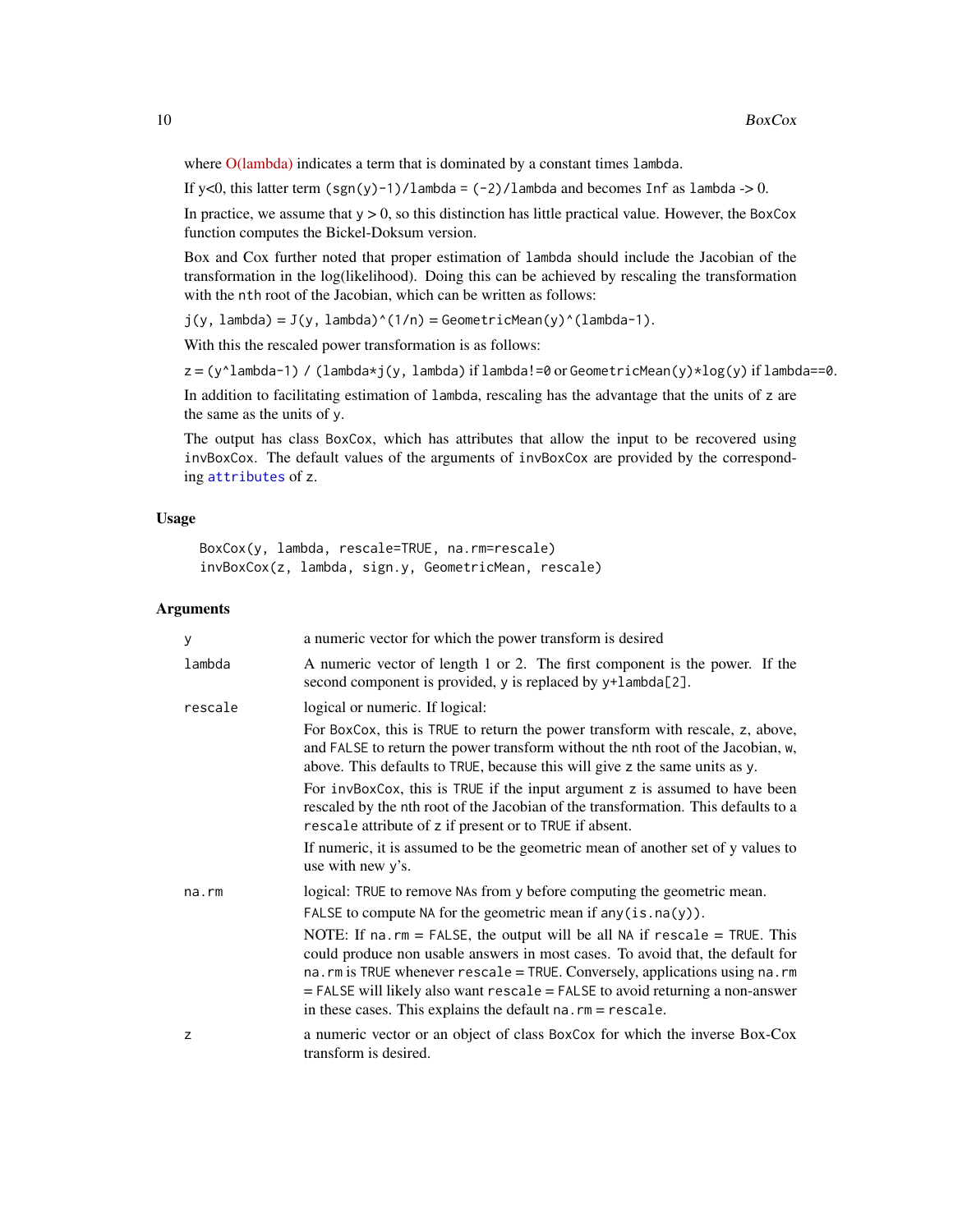#### $BoxCox$  11

| sign.y        | an optional logical vector giving sign(y-lambda[2]) of the data values that<br>presumably generated z. Defaults to an sign y attribute of z or to rep(1,<br>length $(z)$ ) if no such attribute is present. |
|---------------|-------------------------------------------------------------------------------------------------------------------------------------------------------------------------------------------------------------|
| GeometricMean | an optional numeric scalar giving the geometric mean of the data values that<br>presumably generated z. Defaults to a GeometricMean attribute of z or to 1 if<br>no such attribute is present.              |

## **Details**

Box and Cox (1964) discussed

 $w(y, \text{lambda}) = (y^{\text{lambda}} - 1)/\text{lambda}.$ 

They noted that w is continuous in lambda with  $w(y, \text{lambda}) = \log(y)$  if lambda = 0 (by l'Hopital's rule).

They also discussed

 $z(y, \text{lambda}) = (y^{\text{lambda}} - 1) / (\text{lambda} \cdot g^{\text{lambda}}(\text{lambda}-1)),$ 

where  $g =$  the geometric mean of y.

They noted that proper estimation of lambda should include the Jacobian of w(y, lambda) with the likelihood. They further showed that a naive normal likelihood using  $z(y, \lambda)$  lambda) as the response without a Jacobian is equivalent to the normal likelihood using w(y, lambda) adjusted appropriately using the Jacobian. See Box and Cox (1964) or [the Wikipedia article on "Power](https://en.wikipedia.org/wiki/Power_transform) [transform".](https://en.wikipedia.org/wiki/Power_transform)

Bickel and Doksum (1981) suggested adding sign(y) to the transformation, as discussed above.

NUMERICAL ANALYSIS:

Consider the Bickel and Doksum version described above:

w <- (sign(y)\*abs(y)^lambda-1)/lambda

 $if(any(y==0))$ , GeometricMean(y) = 0. This creates a problem with the above math.

Let  $1y = log(abs(y))$ . Then with  $1a = 1$ ambda,

 $w = (sign(y) * exp(la * ly) - 1)/la$ 

$$
= sign(y) * ly * (1+(1a*ly/2) * (1+(1a*ly/3)*(1+(1a*ly/4)*(1+0(1a*ly))))) + (sign(y)-1)/la
$$

For y>0, the last term is zero. [boxcox](#page-0-0) ignores cases with  $y \le 0$  and uses this formula (ignoring the final  $O(1a \star 1y)$ ) whenever abs(1a)  $\le$  eps = 1/50. That form is used here also.

For invBoxCox a complementary analysis is as follows:

 $abs(y+1ambda[2]) = abs(1+1a*w)^(1/la)$ 

 $= exp(log1p(la*w)/la)$  for abs( $laxw$ )<1

 $= w * (1-1a*w * ((1/2)-1a*w * ((1/3)-1a*w * (1/4-...))))$ 

#### Value

BoxCox returns an object of class BoxCox, being a numeric vector of the same length as y with the following optional attributes:

• lambda the value of lambda used in the transformation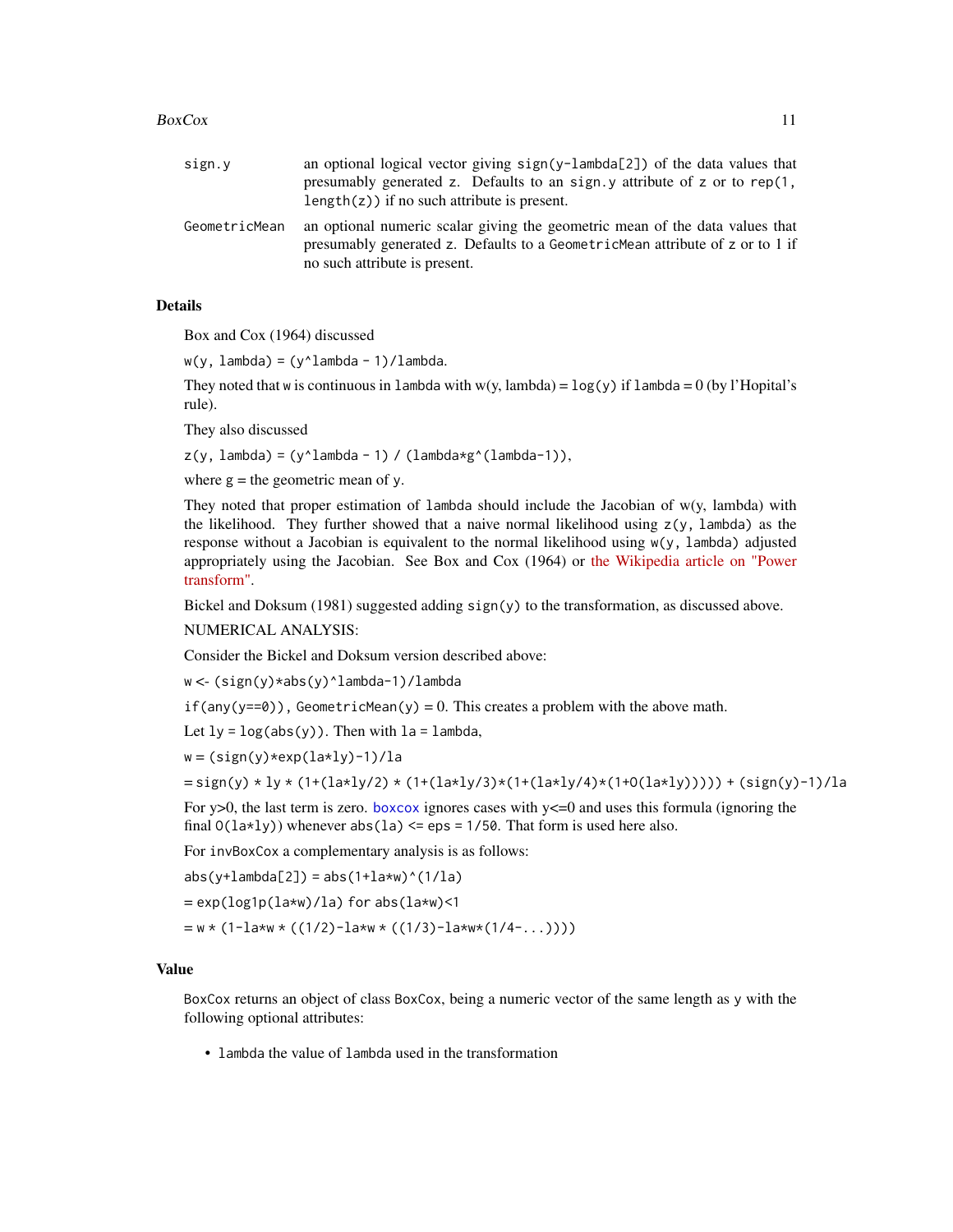- sign.y sign(y) (or sign(y-lambda[2]) lambda[2] is provided and if any of these quantities are negative. Otherwise, this is omitted and all are assumed to be positive.
- rescale logical: TRUE if  $z(y)$ , lambda) is returned rescaled by  $g^{\wedge}$ (lambda-1) with  $g =$  the geometric mean of y

and FALSE if z(y, lambda) is not so rescaled.

• GeometricMean If rescale is numeric, attr(., 'GeometricMean') <- rescale. Otherwise, attr(., 'GeometricMean') is the Geometric mean of abs(y) = exp(mean(log(abs(y)))) or of abs(y+lambda[2]) if(length(lambda)>1).

invBoxCox returns a numeric vector, reconstructing y from BoxCox(y, ...).

#### Source

Bickel, Peter J., and Doksum, Kjell A. (1981) "An analysis of transformation revisited", *Journal of the American Statistical Association*, 76 (374): 296-311

Box, George E. P.; Cox, D. R. (1964). "An analysis of transformations", *Journal of the Royal Statistical Society*, Series B 26 (2): 211-252.

Box, George E. P.; Cox, D. R. (1982). "An analysis of transformations revisited, rebutted", *Journal of the American Statistical Association*, 77(377): 209-210.

#### References

[Wikipedia, "Power transform"](https://en.wikipedia.org/wiki/Power_transform)

#### See Also

[boxcox](#page-0-0) in the MASS package

[quine](#page-0-0) in the MASS package for data used in an example below.

[boxcox](#page-0-0) and [boxcoxCensored](#page-0-0) in the EnvStats package.

[boxcox.drc](#page-0-0) in the drc package.

[boxCox](#page-0-0) in the car package.

These other uses all wrap the Box-Cox transformation in something larger and do not give the transformation itself directly.

```
##
## 1. A simple example to check the two algorithms
##
Days <-0:9bc1 <- BoxCox(Days, c(0.01, 1))
# Taylor expansion used for obs 1:7; expm1 for 8:10
# check
GM <- exp(mean(log(abs(Days+1))))
bc0 <- (((Days+1)^0.01)-1)/0.01
```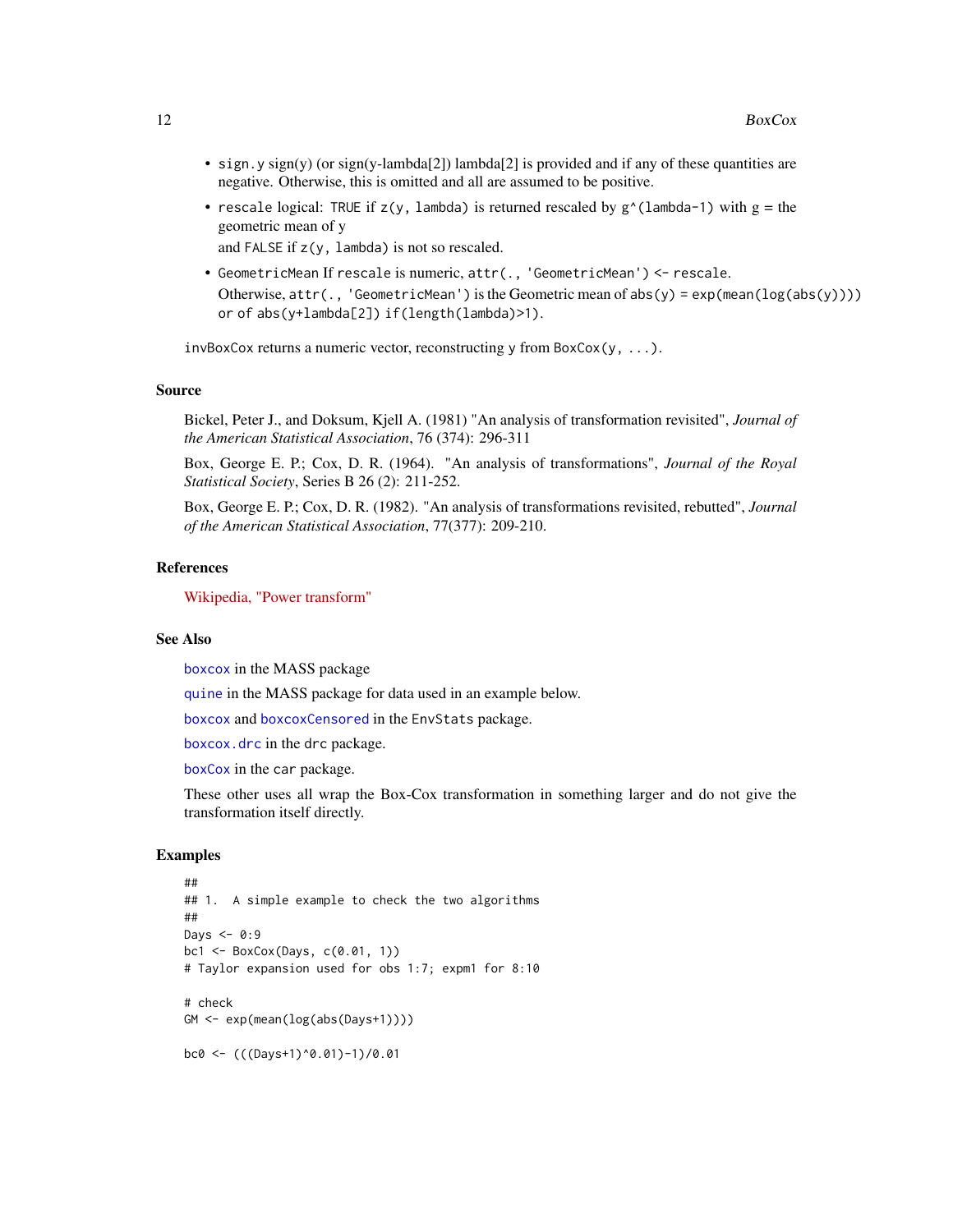#### $BoxCox$  13

```
bc1. <- (bc0 / (GM^(0.01-1)))
# log(Days+1) ranges from 0 to 4.4
# lambda = 0.01 will invoke both the obvious
# algorithm and the alternative assumed to be
# more accurate for (lambda(log(y)) < 0.02).
attr(bc1., 'lambda') <- c(0.01, 1)
attr(bc1., 'rescale') <- TRUE
attr(bc1., 'GeometricMean') <- GM
class(bc1.) <- 'BoxCox'
all.equal(bc1, bc1.)
##
## 2. another simple example with lambda=0
##
bc0.4 <- BoxCox(1:5, 0)
GM5 <- prod(1:5)^{^{\wedge}}.2
bc0.4. <- \log(1:5)*GMSattr(bc0.4., 'lambda') <- 0
attr(bc0.4., 'rescale') <- TRUE
attr(bc0.4., 'GeometricMean') <- GM5
class(bc0.4.) <- 'BoxCox'
all.equal(bc0.4, bc0.4.)
bc0.4e9 <- BoxCox(1:5, .Machine$double.eps)
bc0.4ex <- log(1:5)*exp(mean(log(1:5)))
all.equal(bc0.4ex, as.numeric(bc0.4e9))
# now invert:
bc0.4i <- invBoxCox(bc0.4.)
all.equal(1:5, bc0.4i)
all.equal(1:5, invBoxCox(bc0.4e9))
##
## 3. The "boxcox" function in the MASS package
## computes a maximum likelihood estimate with
## BoxCox(Days+1, lambda=0.21)
## with a 95 percent confidence interval of
## approximately (0.08, 0.35)
```
##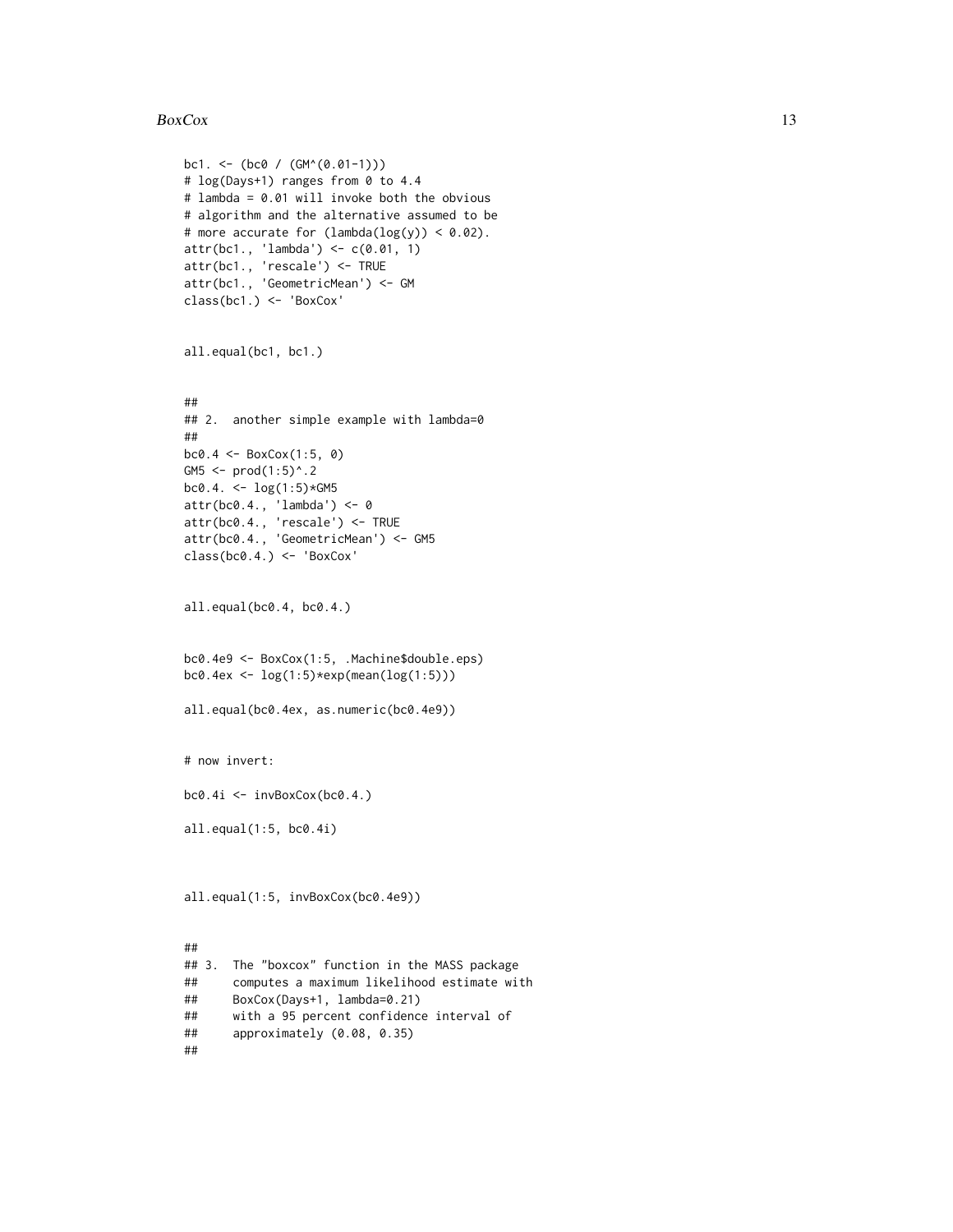```
bcDays1 <- BoxCox(MASS::quine$Days, c(0.21, 1))
# check
GeoMean <- exp(mean(log(abs(MASS::quine$Days+1))))
bcDays1. <- ((((MASS::quine$Days+1)^0.21)-1) /
               (0.21*GeoMean^(0.21-1)))
# log(Days+1) ranges from 0 to 4.4
attr(bcDays1., 'lambda') <- c(0.21, 1)
attr(bcDays1., 'rescale') <- TRUE
attr(bcDays1., 'GeometricMean') <- GeoMean
class(bcDays1.) <- 'BoxCox'
all.equal(bcDays1, bcDays1.)
iDays <- invBoxCox(bcDays1)
all.equal(iDays, MASS::quine$Days)
##
## 4. Easily computed example
##
bc2 \leq - BoxCox(c(1, 4), 2)
# check
bc2. <- (c(1, 4)^2-1)/4attr(bc2., 'lambda') <- 2
attr(bc2., 'rescale') <- TRUE
attr(bc2., 'GeometricMean') <- 2
class(bc2.) <- 'BoxCox'
all.equal(bc2, bc2.)
all.equal(invBoxCox(bc2), c(1, 4))
##
## 5. plot(BoxCox())
##
y0 \leq -\text{seq}(-2, 2, .1)z2 <- BoxCox(y0, 2, rescale=FALSE)
plot(y0, z2)
# check
z2. <- (sign(y0)*y0^2-1)/2
attr(z2., 'lambda') <- 2
```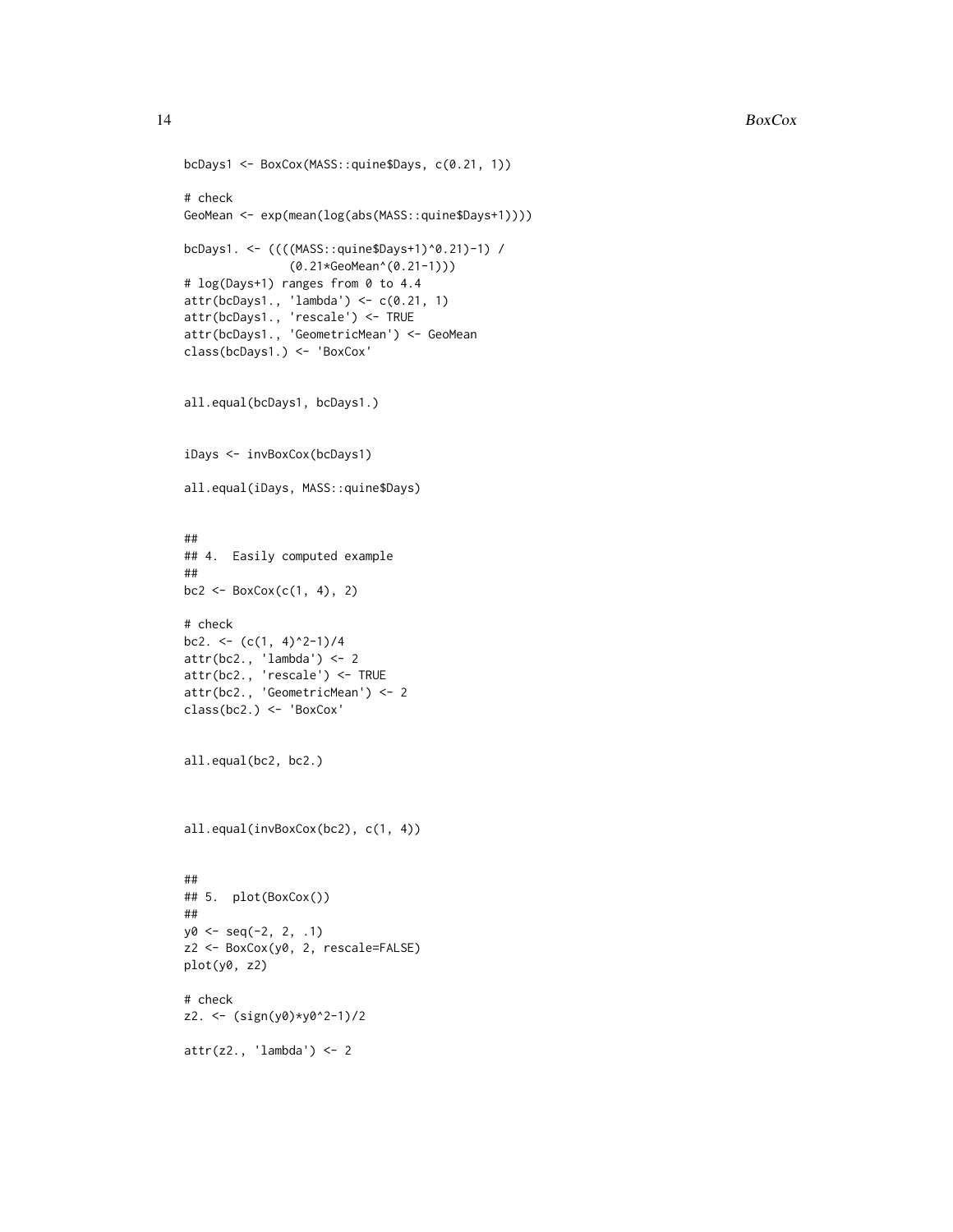#### <span id="page-14-0"></span>camelParse 15

```
attr(z2., 'sign.y') <- sign(y0, 1)
attr(z2., 'rescale') <- FALSE
attr(z2., 'GeometricMean') <- 0
class(z2.) <- 'BoxCox'
all.equal(z2, z2.)
all.equal(invBoxCox(z2), y0)
```

| camelParse | Split a character string where a capital letter follows a lowercase let- |
|------------|--------------------------------------------------------------------------|
|            | ter                                                                      |

## Description

Split a character string where a capital letter follows a lowercase letter.

## Usage

```
camelParse(x, except=c('De', 'Mc', 'Mac'))
```
## Arguments

|        | a character vector                                                             |
|--------|--------------------------------------------------------------------------------|
| except | character vector giving exceptions: If any of these are found, ignore and look |
|        | for the next one                                                               |

## Details

Find all places where a lowercase letter is followed by a capital. Split on those points

## Value

list of character vectors

## Author(s)

Spencer Graves

## See Also

[strsplit](#page-0-0)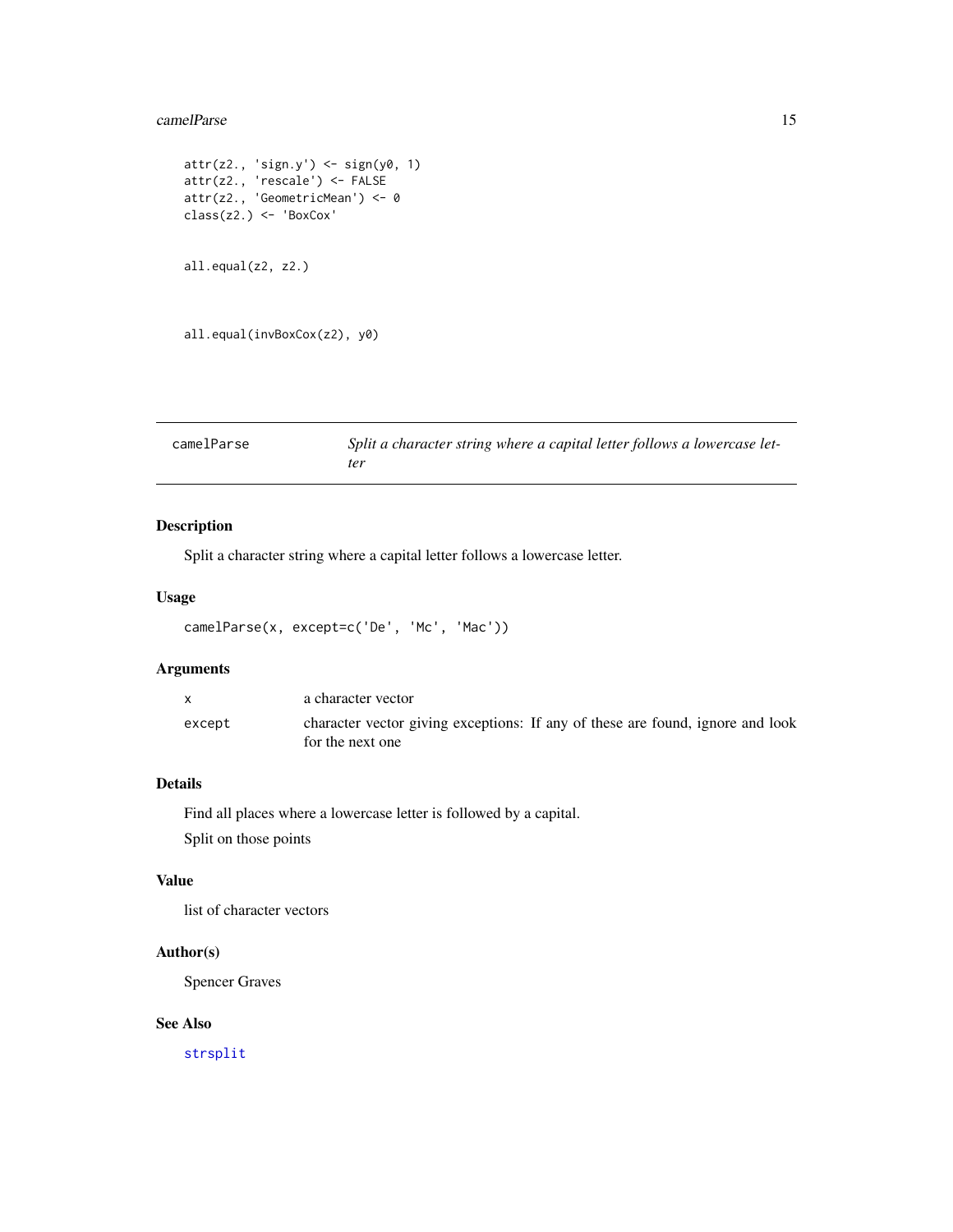## Examples

```
tst <- c('Smith, JohnJohn Smith',
         'EducationNational DefenseOther Committee',
         'McCain, JohnJohn McCain')
tst. <- camelParse(tst)
all.equal(tst., list(c('Smith, John', 'John Smith'),
   c('Education', 'National Defense', 'Other Committee'),
   c('McCain, John', 'John McCain') ) )
```

```
canbeNumeric Can a variable reasonably be coerced to numeric?
```
## Description

Can [seq](#page-0-0) be reasonably applied to x? Returns TRUE if yes and FALSE otherwise.

We'd like to use this with, for example, date-time objects in as. Date and as. POSIXct formats. However, [as.numeric](#page-0-0) of such objects is FALSE. Moreover, [as.numeric](#page-0-0) of [factor](#page-0-0)s is TRUE.

The current algorithm (which may change in the future) returns TRUE if ([mode](#page-0-0)(x) == 'numeric') & (!('levels' %in% names(attributes(x)))).

#### Usage

canbeNumeric(x)

## Arguments

x an R object

## Value

A [logical](#page-0-0) as described above.

#### Author(s)

Spencer Graves

#### See Also

[mode](#page-0-0)

<span id="page-15-0"></span>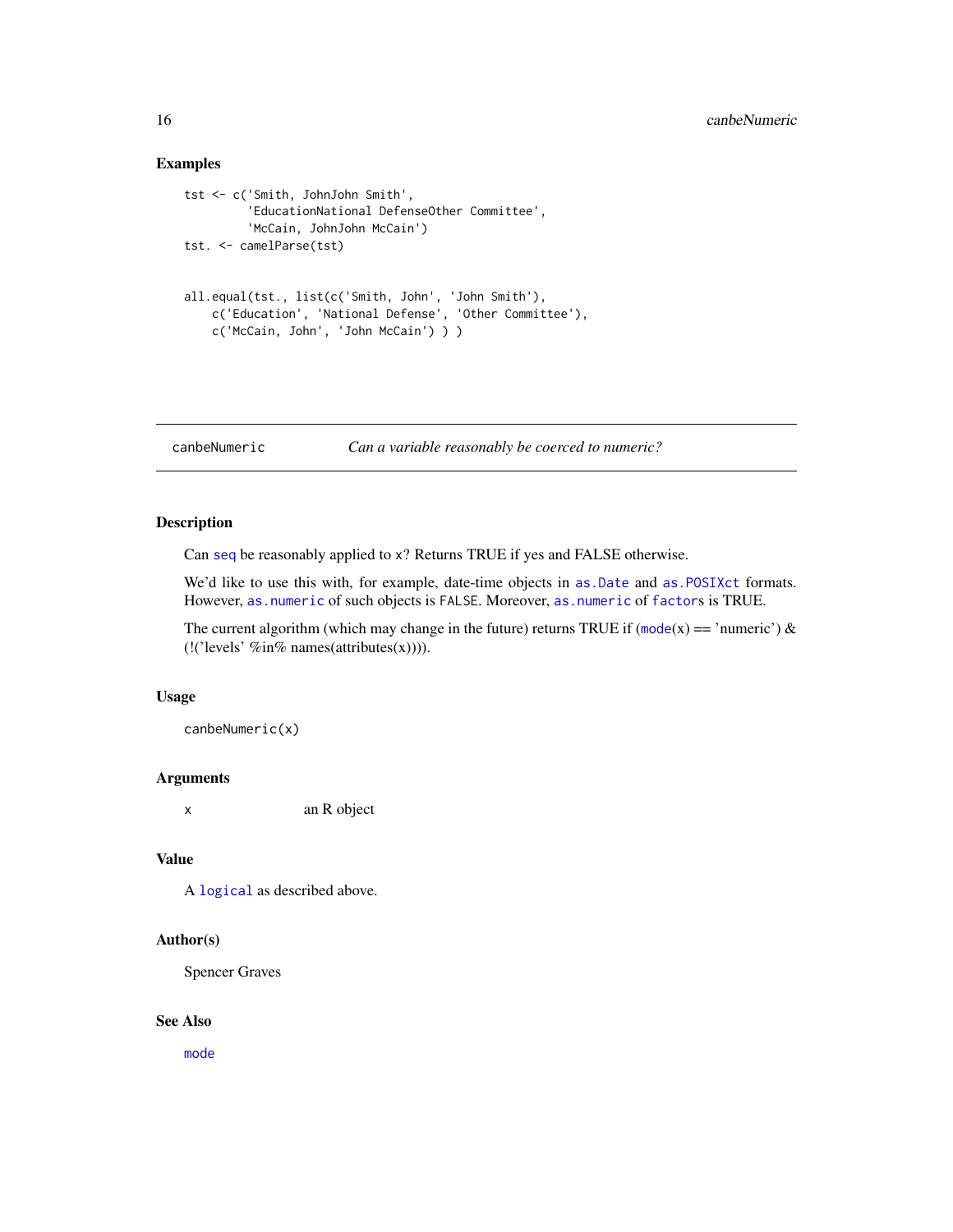#### <span id="page-16-0"></span>checkNames 17

#### Examples

```
##
## Examples adapted from "mode"
##
cex4 <- c('letters[1:4]', "as.Date('2014-01-02')",
  'factor(letters[1:4])', "NULL", "1", "1:1", "1i",
  "list(1)", "data.frame(x = 1)", "pairlist(pi)",
  "c", "lm", "formals(lm)[[1]]", "formals(lm)[[2]]",
  "y \sim x","expression((1))[[1]]", "(y \sim x)[[1]]",
  "expression(x \leftarrow pi)[[1]][[1]]"lex4 \leftarrow sapply(cex4, function(x) eval(parse(text = x)))mex4 <- t(sapply(lex4, function(x)
    c(typeof(x), storage.mode(x), mode(x), canbeNumeric(x))))
dimnames(mex4) <- list(cex4,
    c("typeof(.)", "storage-mode(.)", "mode(.)"", 'code(.))", 'canbeNumeric(x)'))mex4
# check
mex. <- as.character(as.logical(c(0, 1, 0, 0, 1, 1, rep(0, 12))))
names(mex.) <- cex4
all.equal(mex4[,4], mex.)
```
checkNames *Check and return names*

#### Description

Check and return [names](#page-0-0). If names are not provided or are not unique, write a message and return [make.names](#page-0-0) consistent with warn and unique.

#### Usage

```
checkNames(x, warn=0, unique=TRUE,
   avoid=character(0),
   message0=head(deparse(substitute(x), 25), 2), ...)
```
#### Arguments

| X      | an R object suitable for names                                                                                                                                                                          |
|--------|---------------------------------------------------------------------------------------------------------------------------------------------------------------------------------------------------------|
| warn   | Numeric code for how to treat problems, consistent with the argument warn in<br>options: Negative to ignore, 0 to save and print later, 1 to print as they occur, 2<br>or greater to convert to errors. |
| unique | logical: TRUE to check that names $(x)$ are unique. Fix any duplicates with<br>make.names.                                                                                                              |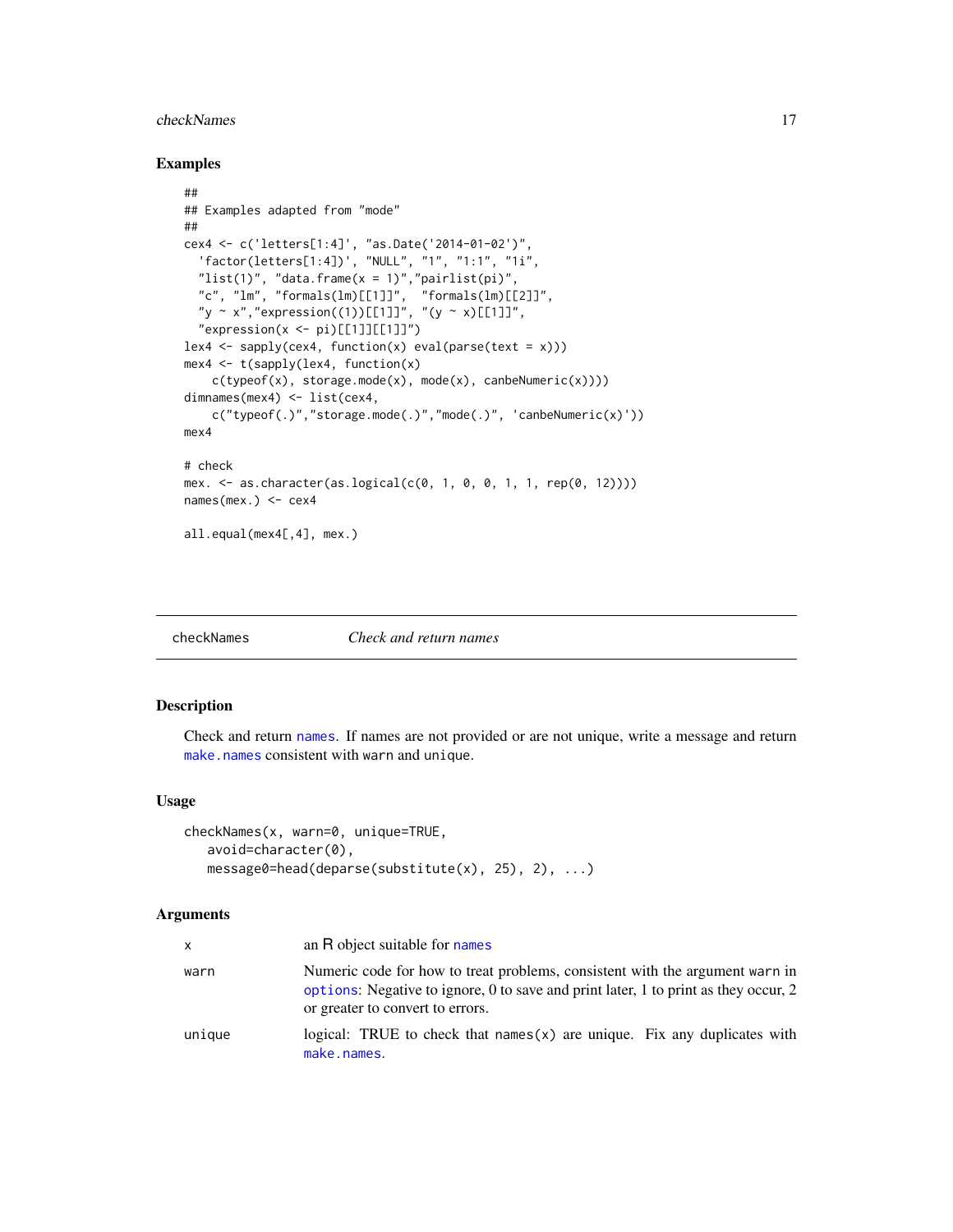| avoid    | a vector of regular expressions to avoid adding in the output of make, names with<br>a companion replacement when found.                                                                                      |
|----------|---------------------------------------------------------------------------------------------------------------------------------------------------------------------------------------------------------------|
|          | Thus, length (avoid) must be a nonnegative even integer, with avoid $[2\star i-1]$<br>providing the pattern for regexpr and sub, and avoid[ $2\star$ j] providing the<br>replacement. See the second example. |
| message0 | Base to prepend to any message                                                                                                                                                                                |
| .        | optional arguments for make, names                                                                                                                                                                            |
|          |                                                                                                                                                                                                               |

## Details

- 1. namex  $\leq$  names $(x)$
- 2. Check per warn and unique
- 3. Return an appropriate version of namex

## Value

a character vector of the same length as x. If any problem is found, this character vector will have an attribute message describing the problem found. Message checking considers unique but ignores warn.

## Author(s)

Spencer Graves

## See Also

[names](#page-0-0) [make.names](#page-0-0) [options](#page-0-0) for warn

```
##
## 1. standard operation with no names
##
tst1 <- checkNames(1:2)
# check
tst1. <- make.names(character(2), unique=TRUE)
attr(tst1., 'message') <- paste(
  "1:2: names = NULL; returning",
  "make.names(character(length(x))), TRUE)")
all.equal(tst1, tst1.)
##
## 2. avoid=c('\\.0$', '\\.1$')
##
tst2 <-checkNames(1:2,
    avoid=c('\\.0$', '.2',
             '\\.1$', '.3') )
```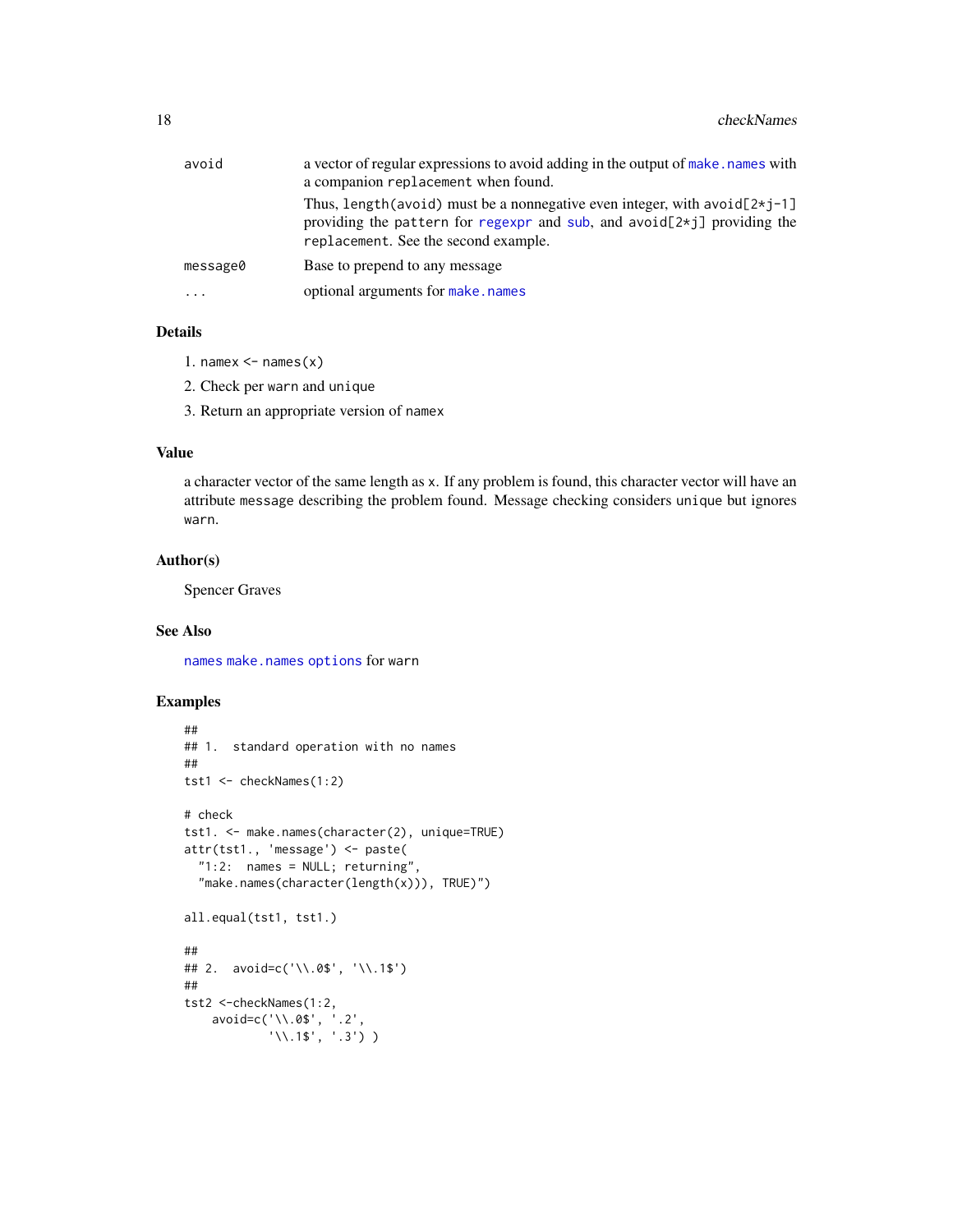#### <span id="page-18-0"></span>classIndex 19

```
# check
tst2. <-c('X', 'X.3')
attr(tst2., 'message') <- paste(
  "1:2: names = NULL; returning",
  "make.names(character(length(x))), TRUE)")
all.equal(tst2, tst2.)
```
## classIndex *Convert class to an integer 1-8 and vice versa*

## Description

classIndex converts the class of x to an integer:

- 1. NULL
- 2. logical
- 3. integer
- 4. numeric
- 5. complex
- 6. raw
- 7. character
- 8. other

index2class converts an integer back to the corresponding class.

#### Usage

```
classIndex(x)
index2class(i, otherCharacter=TRUE)
```
## Arguments

i an integer to be converted to the name of the corresponding class

otherCharacter logical: TRUE to convert 8 to "character"; FALSE to convert 8 to "other".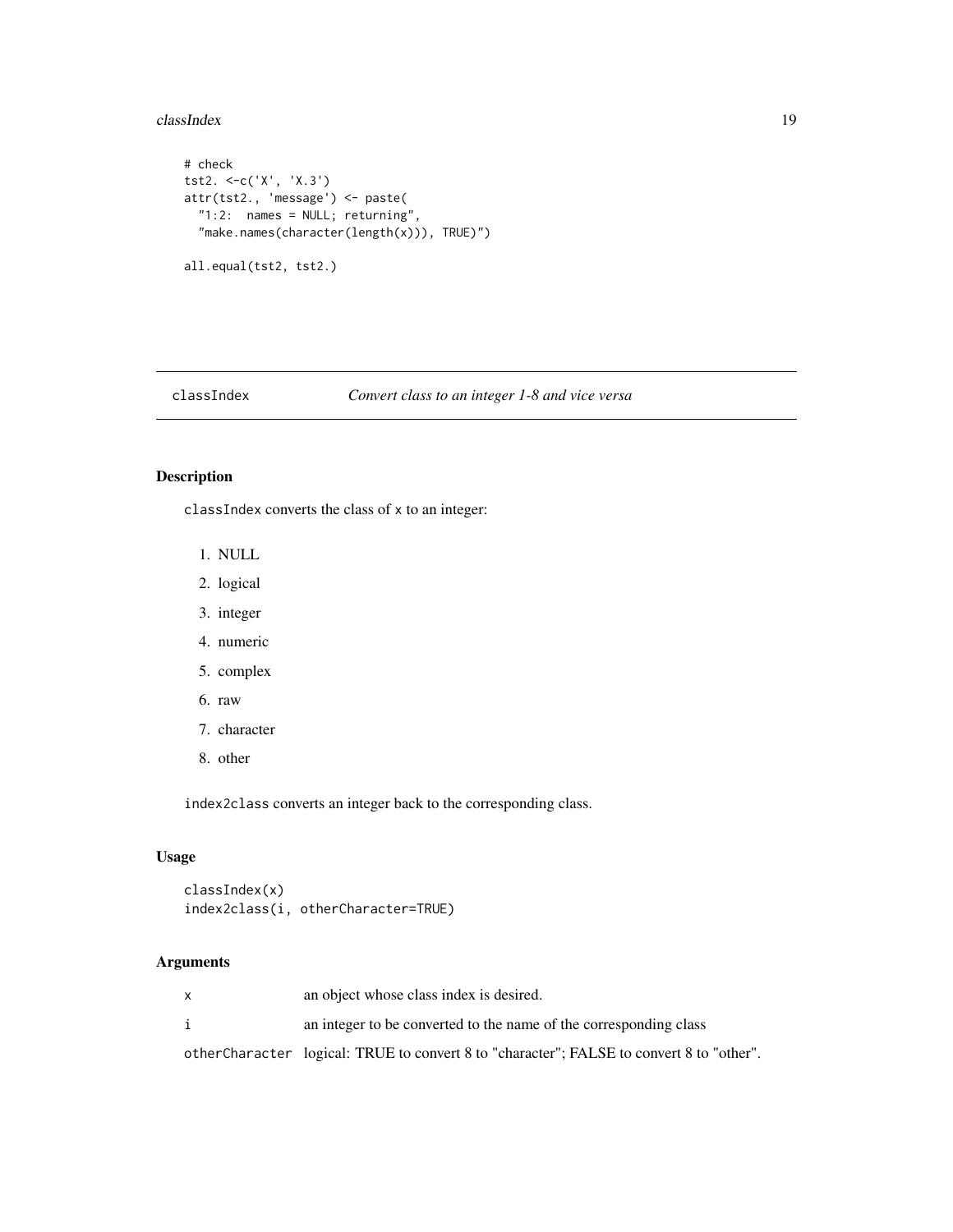## Details

The [Writing R Extensions](https://cran.r-project.org/doc/manuals/r-release/R-exts.html) lists six different kinds of "atomic vectors": logical, integer, numeric, complex, character, and raw: See also [Wickham \(2013, section on "Atomic vectors" in the chapter](http://adv-r.had.co.nz/Data-structures.html) [on "Data structures"\).](http://adv-r.had.co.nz/Data-structures.html) These form a standard hierarchy, except for "raw", in that standard operations combining objects with different atomic classes will create an object of the higher class. For example, TRUE + 2 + pi returns a numeric object ((approximately 6.141593). Similarly, paste(1, 'a') returns the character string "1 a".

For "interpolation", we might expect users interpolating between objects of class "raw" (i.e., bytes) might most likely prefer "Numeric" to "Character" interpolation, coerced back to type "raw".

The index numbers for the classes run from 1 to 8 to make it easy to convert them back from integers to character strings.

## Value

classIndex returns an integer between 1 and 7 depending on class(x).

index2class returns a character string for the inverse transformation.

## Author(s)

Spencer Graves

#### References

Wickham, Hadley (2014) *Advanced R*, especially [Wickham \(2013, section on "Atomic vectors" in](http://adv-r.had.co.nz/Data-structures.html) [the chapter on "Data structures"\).](http://adv-r.had.co.nz/Data-structures.html)

#### See Also

#### [interpChar](#page-46-1)

## Examples

```
##
## 1. classIndex
##
x1 <- classIndex(NULL)
x2 <- classIndex(logical(0))
x3 <- classIndex(integer(1))
x4 <- classIndex(numeric(2))
x5 <- classIndex(complex(3))
x6 <- classIndex(raw(4))
x7 <- classIndex(character(5))
x8 <- classIndex(list())
# check
```
 $all.equals(c(x1, x2, x3, x4, x5, x6, x7, x8), 1:8)$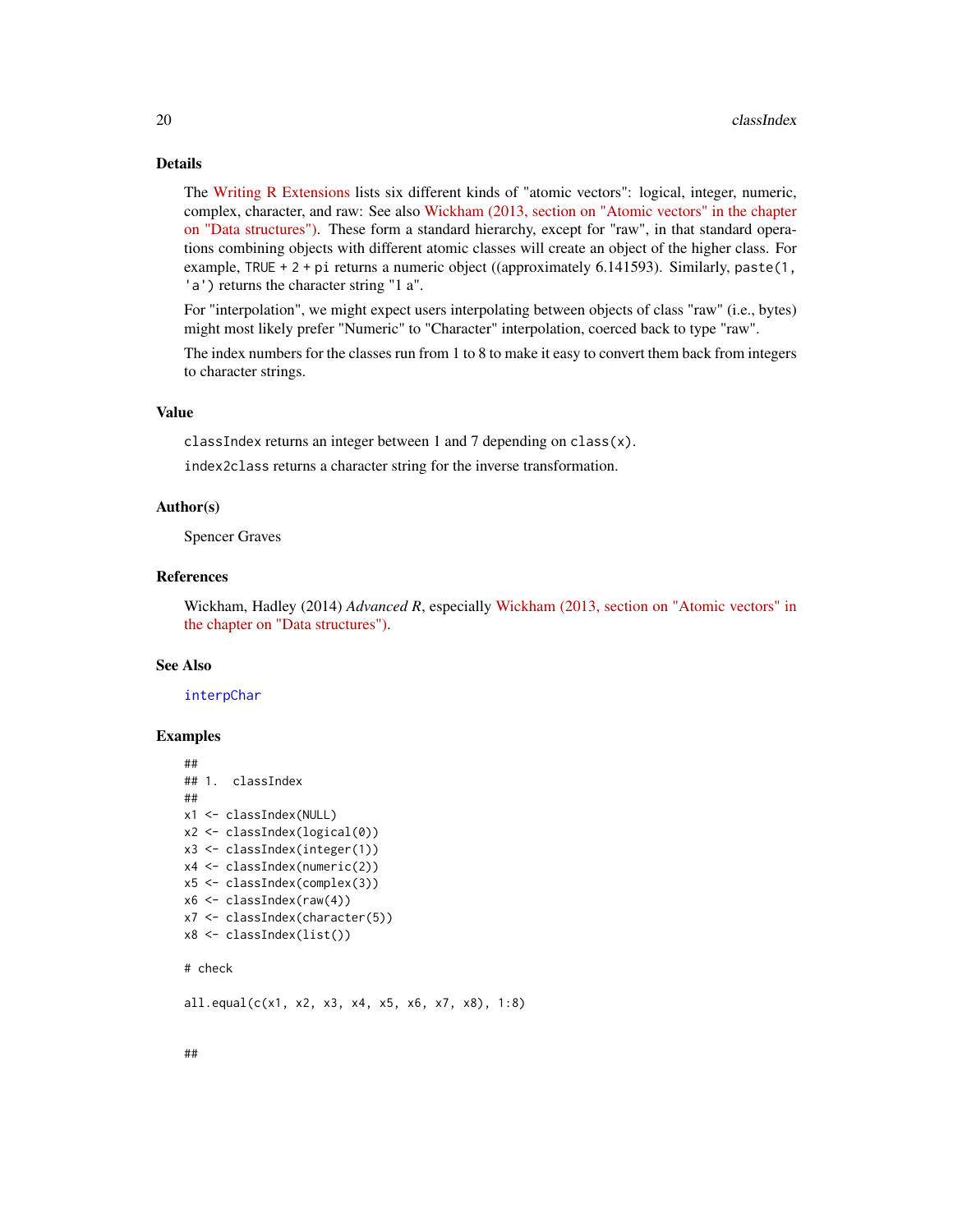<span id="page-20-0"></span>compareLengths 21

```
## 2. index2class
##
c1 <- index2class(1)
c2 <- index2class(2)
c3 <- index2class(3)
c4 <- index2class(4)
c5 <- index2class(5)
c6 <- index2class(6)
c7 <- index2class(7)
c8 <- index2class(8)
c8o <- index2class(8, FALSE)
# check
all.equal(c(c1, c2, c3, c4, c5, c6, c7, c8, c8o),
          c('NULL', 'logical', 'integer', 'numeric',
             'complex', 'raw', 'character', 'character',
            'other'))
```
#### compareLengths *Compare the lengths of two objects*

## Description

Issue a warning or error if the lengths of two objects are not compatible.

#### Usage

```
compareLengths(x, y,
  name.x=deparse(substitute(x), width.cutoff,
     nlines=1, ...),name.y=deparse(substitute(y), width.cutoff,
     nlines=1, ...),
  message0='', compFun=c('NROW', 'length'),
   action=c(compatible='', incompatible='warning'),
   length0=c('compatible', 'incompatible', 'stop'),
  width.cutoff=20, ...)
```
#### Arguments

| x, y           | objects whose lengths are to be compared                                                           |
|----------------|----------------------------------------------------------------------------------------------------|
| name.x, name.y | names of x and y to use in a message. Default = deparse(substitute(.),<br>width.cutoff, nlines=1). |
| message0       | character string to be included with name. $x$ and name. $y$ in a message.                         |
| compFun        | function to use in the comparison.                                                                 |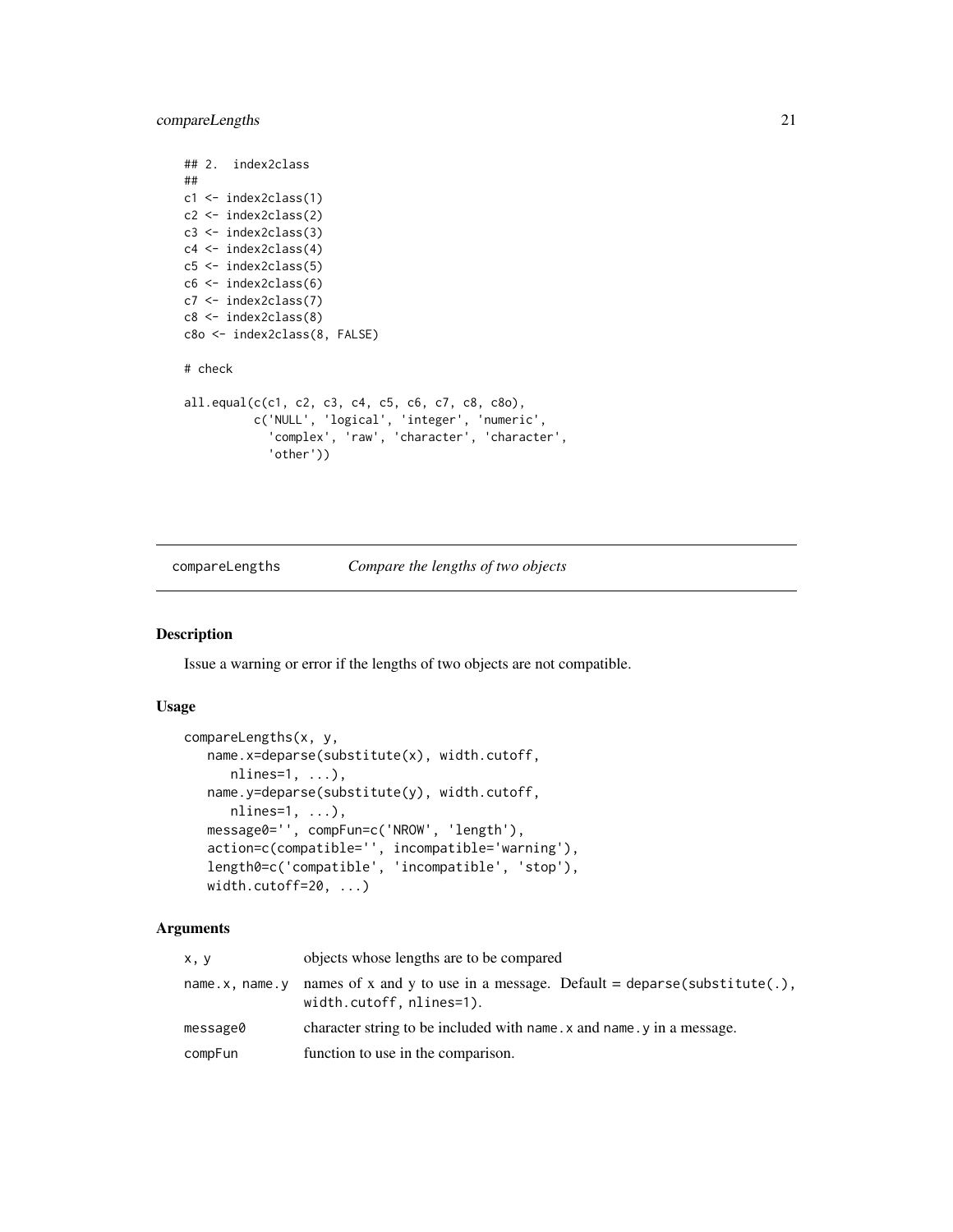| action       | A character vector of length 2 giving the names of functions to call if the lengths<br>are not equal but are either 'compatible' or 'incompatible'; " means no action. |
|--------------|------------------------------------------------------------------------------------------------------------------------------------------------------------------------|
| length0      | If length(x) or length(y) = 0 (but not both), treat this case as specified by<br>length0.                                                                              |
| width.cutoff | width. cutoff argument to pass to deparse. This gives the maximum number<br>of characters to use in a name in error and warning messages.                              |
| $\cdots$     | optional arguments for deparse                                                                                                                                         |

## Details

1. If nchar(name.x) =  $0 = \text{nchar}(\text{name.y})$ , set name.x <- 'x', name.y <- 'y', and append 'in compareLengths:' to message0 for more informative messaging.

- 2. lenx <- do.call(compFun, list(x)); leny <- do.call(compFun, list(y))
- 3. if(lenx==leny)return(c('equal', ''))
- 4. Compatible?
- 5. Compose the message.
- 6. "action", as indicated

## Value

A character vector of length 2. The first element is either 'equal', 'compatible' or 'incompatible'. The second element is the message composed.

#### Author(s)

Spencer Graves with help from Duncan Murdoch

#### See Also

[interpChar](#page-46-1)

```
##
## 1. equal
##
all.equal(compareLengths(1:3, 4:6), c("equal", ''))
##
## 2. compatible
##
a \le -1:2b \leftarrow letters[1:6]
comp.ab <- compareLengths(a, b, message0='Chk:')
comp.ba <- compareLengths(b, a, message0='Chk:')
# check
```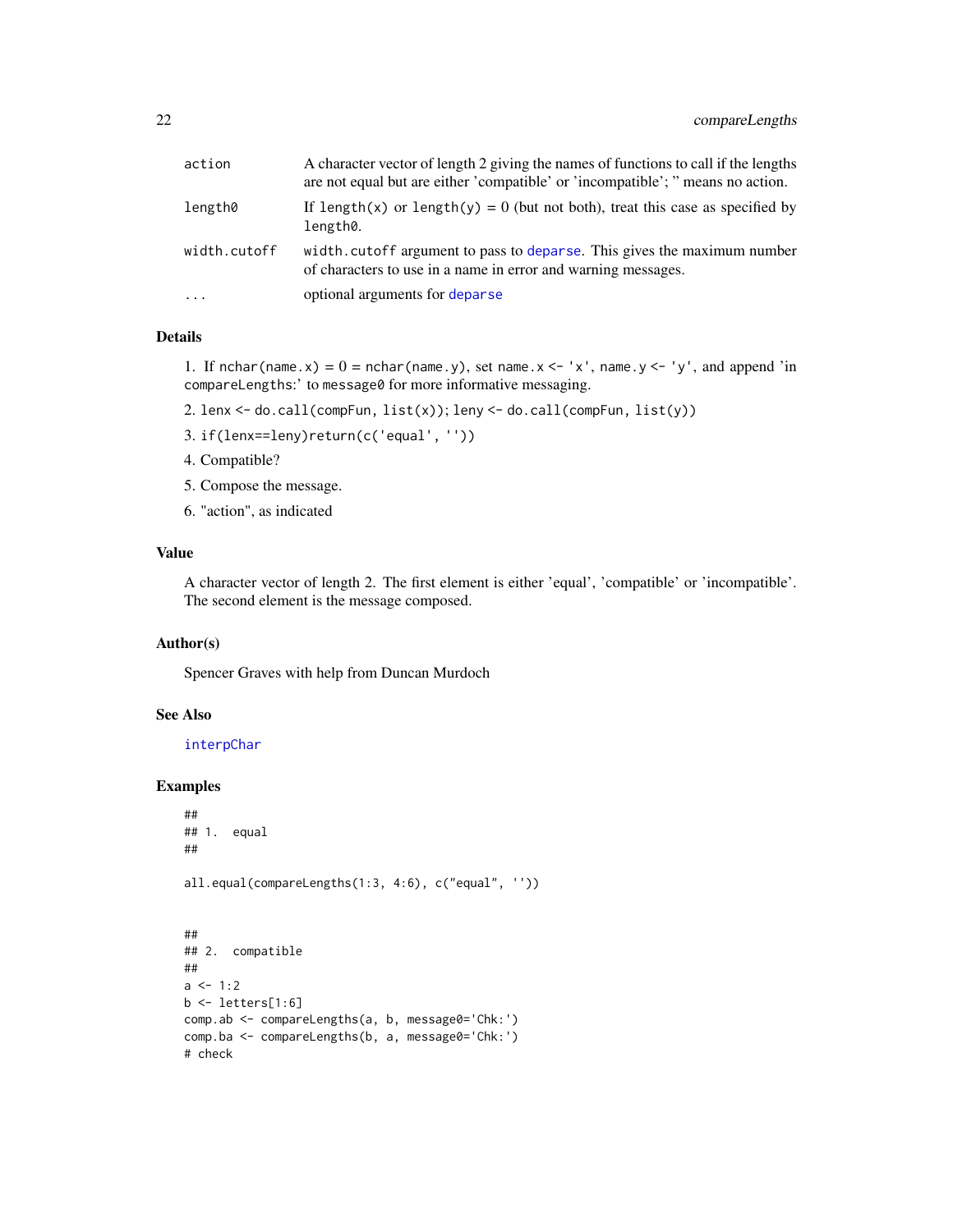```
chk.ab <- c('compatible',
            'Chk: length(b) = 6 is 3 times length(a) = 2')
all.equal(comp.ab, chk.ab)
all.equal(comp.ba, chk.ab)
##
## 3. incompatible
##
Z <- LETTERS[1:3]
comp.aZ <- compareLengths(a, Z)
# check
chk.aZ <- c('incompatible',
    ' length(Z) = 3 is not a multiple of length(a) = 2')
all.equal(comp.aZ, chk.aZ)
##
## 4. problems with name.x and name.y
##
comp.ab2 <- compareLengths(a, b, '', '')
# check
chk.ab2 <- c('compatible',
             'in compareLengths: length(y) = 6 is 3 times length(x) = 2')
all.equal(comp.ab2, chk.ab2)
##
## 5. zeroLength
##
zeroLen <- compareLengths(logical(0), 1)
# check
zeroL <- c('compatible', ' length(logical(0)) = 0')
all.equal(zeroLen, zeroL)
```
compareOverlap *Compare y between newDat and refDat for shared values of x*

## Description

Compute dy  $\leq -$  (y - yRef) for all cases where  $x == xRef$ , where x and y are columns of newDat and xRef and yRef are columns of refDat.

Also compute dyRef <- dy / yRef.

Return silently a data.frame with columns x, y, yRef, dy, and dyRef.

Also if min(yRef)\*max(yRef)>0 plot(dyRef) else plot(dy).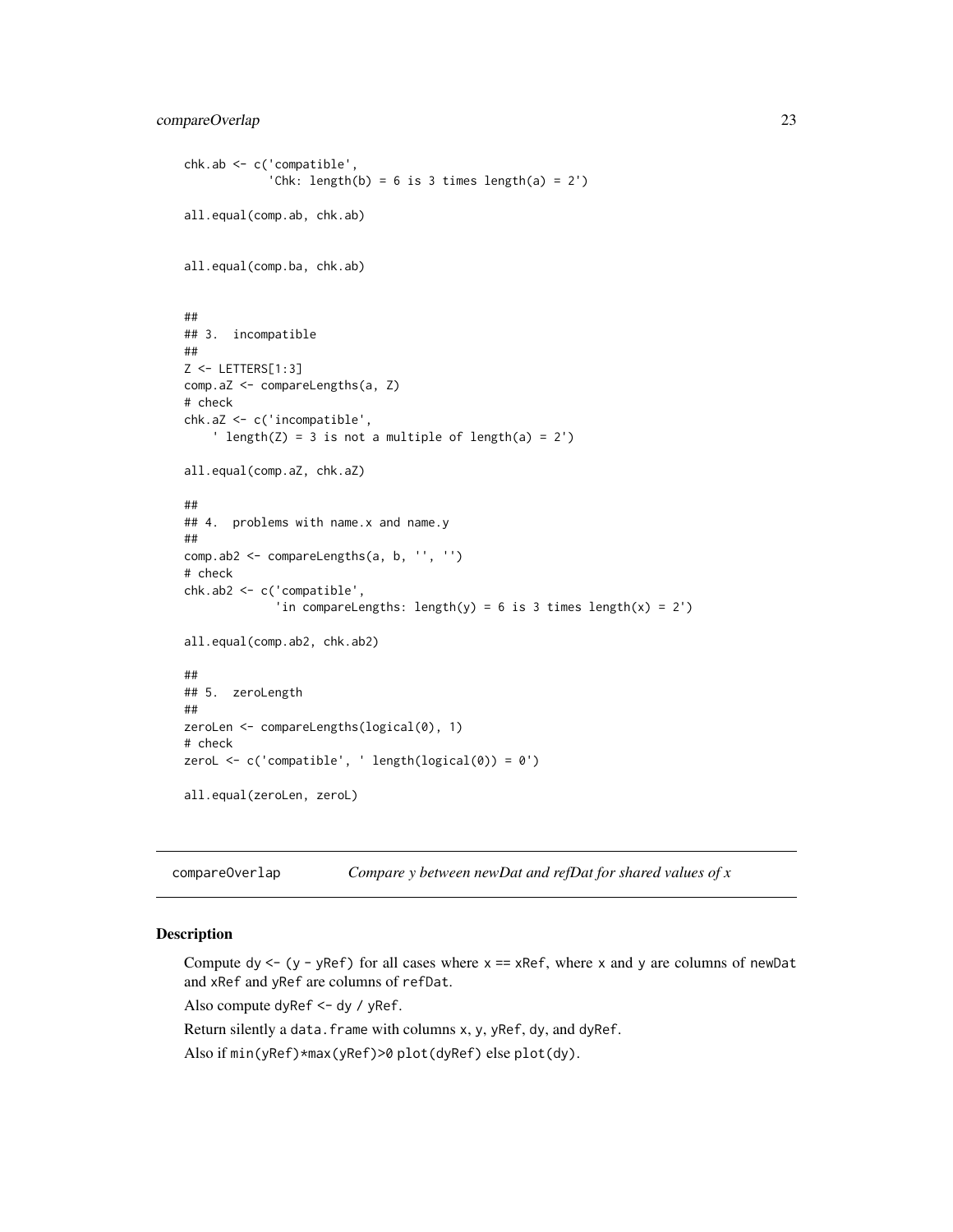## Usage

```
compareOverlap(y=2, yRef=y, x=1,
     xRef=x, newDat, refDat,
     ignoreCase=TRUE, ...)
```
#### **Arguments**

| y, yRef        | columns of newDat, refDat, respectively, to compare, ignoring case in the<br>names unless ignoreCase is FALSE.                                                                                                                   |
|----------------|----------------------------------------------------------------------------------------------------------------------------------------------------------------------------------------------------------------------------------|
| x, xRef        | columns of newDat, refDat, respectively, to match when comparing y with<br>yRef.                                                                                                                                                 |
|                | As with y and yRef, ignore case in name matching unless ignoreCase is FALSE.                                                                                                                                                     |
| newDat, refDat | data. frames of new and reference data in which to search for overlap, i.e.,<br>common values of new D[, $x$ ] and ref Dat[, $xRef$ ], and for those observations<br>to compare new Dat $[$ , y $]$ to ref Dat $[$ , y Ref $]$ . |
| ignoreCase     | logical: If TRUE, ignore case when searching for columns of new Dat and refDat<br>to match y, yRef, x, and xRef.                                                                                                                 |
| $\cdot$        | optional arguments to pass to plot                                                                                                                                                                                               |
|                |                                                                                                                                                                                                                                  |

#### Details

This function is particularly useful for updating datasets that are obtained from sources like the [Bureau of Justice Statistics,](https://bjs.ojp.gov) which publish many series with each update including the most recent 11 years. This function can be used to evaluate the extent of equivalence between, e.g., historical data in refDat with the latest data in newDat.

## Value

Invisibly return a data.frame with columns x, paste0(y, 'New'), past0(yRef, 'Ref'), dy, and dyRef of the data compared.

## Author(s)

Spencer Graves

```
nDat <- data.frame(yr=2000:2015,
         Y=0:15)
rDat <- data.frame(Yr=2018:2011,
         y=c(17:13, 13:11))
nrDat <- compareOverlap(
 newDat=nDat, refDat=rDat)
# Correct answer
NRdat <- data.frame(yr=2011:2015,
 YNew=11:15, yRef=c(11:13, 13:14),
 dy=c(0,0,0, 1, 1),
 dyRef=c(0,0,0, 1,1) /
```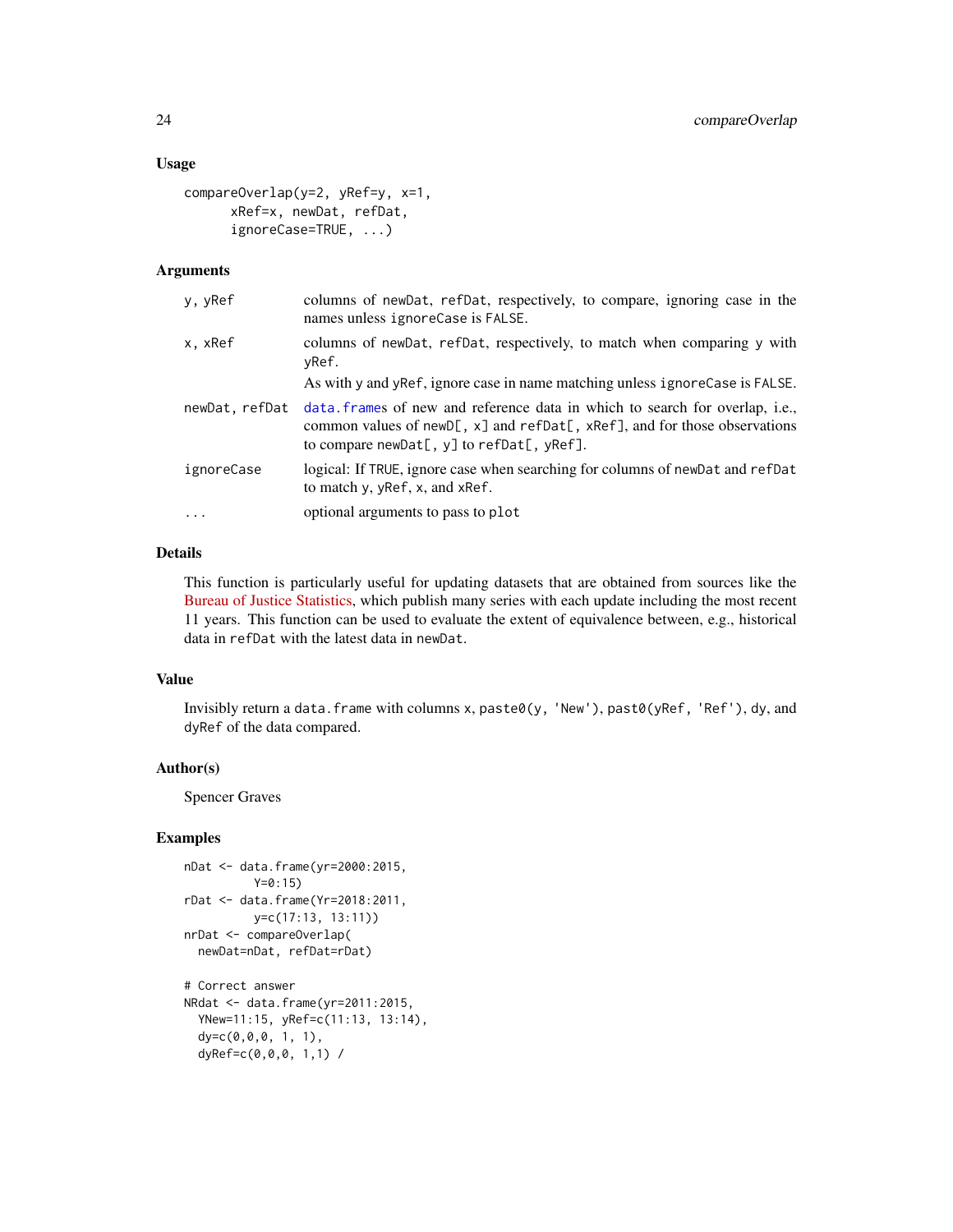#### <span id="page-24-0"></span>confint.var 25

```
c(11:13, 13:14))
```
all.equal(nrDat, NRdat)

## confint.var *Confidence interval for sample variance or standard deviation*

#### Description

Computes the standard normal (i.e., chi-square) confidence intervals for a sample variance or standard deviation.

#### Usage

```
## S3 method for class 'var'
confint(object, parm, level=0.95, ...)
## S3 method for class 'sd'
confint(object, parm, level=0.95, ...)
```
#### Arguments

| object | a numeric vector possibly with a df or df. residuals attribute assumed to rep-<br>resent a sample variance, possibly computed as root mean square of residuals<br>from a model. |
|--------|---------------------------------------------------------------------------------------------------------------------------------------------------------------------------------|
| parm   | degrees of freedom in the estimated variance or standard deviation.                                                                                                             |
| level  | the confidence level required                                                                                                                                                   |
| .      | optional arguments not used.                                                                                                                                                    |
|        |                                                                                                                                                                                 |

## Details

1. If object is not numeric, throw an error.

2. If parm is missing, look for an attribute of object starting with df. If present, use that for parm. If parm is absent or not numeric, throw an error.

3. replicate object, parm, and level to the same length. Issue a warning if the longest is not a multiple of the others.

- 4. alph2 <- (1-level)/2
- 5. Qntls <- cbind(lower=qchisq(alph2, parm, lower=FALSE), upper=qchisq(alph2, parm))
- 6. CI <- (object\*parm/Qntls)
- 7. attr(CI, 'level') <- Level

7. return(CI)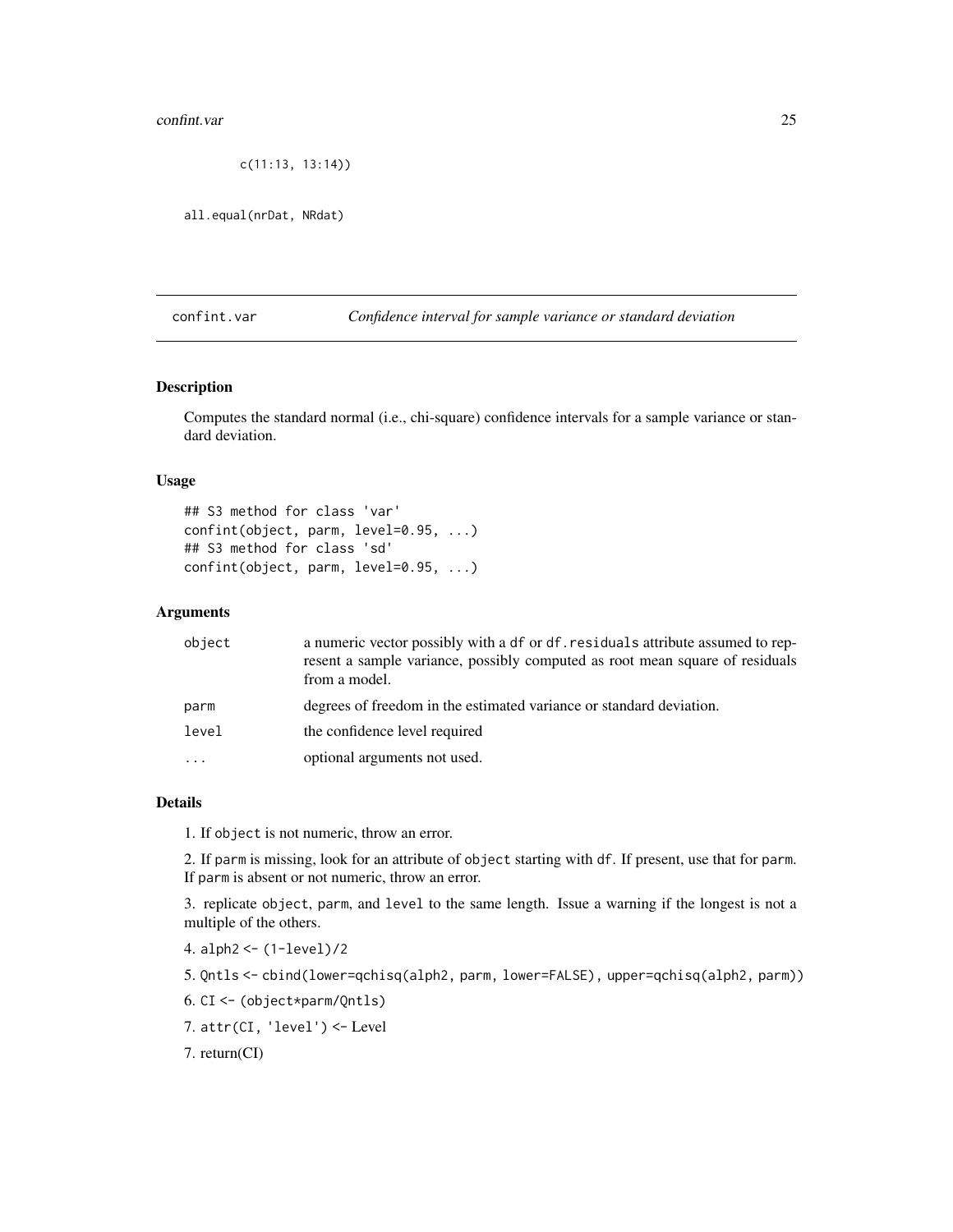## Value

a matrix with columns "lower" and "upper", nrow = the longest of the lengths of object, parm, and level, and an attribute "level".

## Author(s)

Spencer Graves

#### References

[Wikipedia, "Standard deviation",](https://en.wikipedia.org/wiki/Standard_deviation) accessed 2016-07-06.

## See Also

[cor.test](#page-0-0), [VarCI](#page-0-0)

```
##
## 1. simple examples
##
(CI.v \leq contrivar(c(1,1,4), c(1, 9, 9)))(CI.s \le \text{confint}.\text{sd}(c(1,1,2), c(1, 9, 9)))# Compare with the examples on Wikipedia
all.equal(CI.s, sqrt(CI.v))
WikipEx <- t(matrix(c(0.45, 31.9, 0.69, 1.83, 1.38, 3.66),
                   nrow=2))
colnames(WikipEx) <- c('lower', 'upper')
(dCI <- (CI.s-WikipEx))
#Confirm within 2-digit roundoff
max(abs(dCI))<0.0102
##
## 2. test df attributes
##
v \leq c(1,1,4)attr(v, 'df.' ) \leftarrow c(1, 9, 9)class(v) <- 'var'
vCI \leftarrow \text{confint}(v)# check
all.equal(vCI, CI.v)
```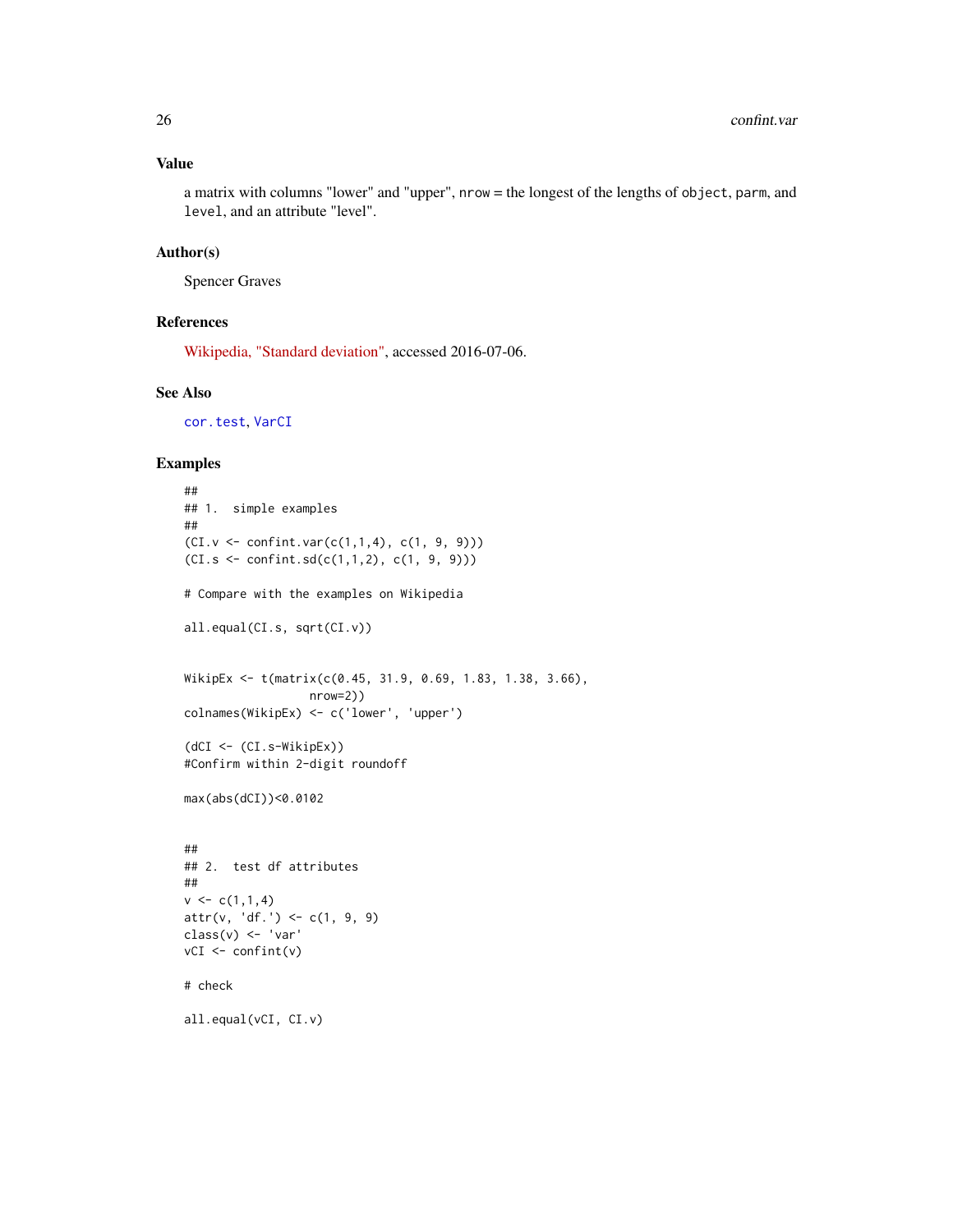## <span id="page-26-0"></span>countByYear 27

 $s \leftarrow sqrt(v)$ class(s) <- 'sd' sCI <- confint(s) # check all.equal(sCI, CI.s)

countByYear *Allocate a total by year*

## Description

Allocate total to countByYear for a constant count per day between start and end.

## Usage

countByYear(start, end, total=1)

## Arguments

| start.end | objects of class "Date" specifying the start, end, respectively, of the event |
|-----------|-------------------------------------------------------------------------------|
| total     | A number to be allocated by year in proportion to the number of days in the   |
|           | event each year.                                                              |

## Value

a numeric vector whose [sum](#page-0-0) is total with names for all the years between start and end

#### Author(s)

Spencer Graves

```
##
## 1. All in one year
##
start73 <- as.Date('1973-01-22')
tst1 <- countByYear(start73, start73+99, 123)
# check
tst1. <- 123
names(tst1.) <- 1973
all.equal(tst1, tst1.)
```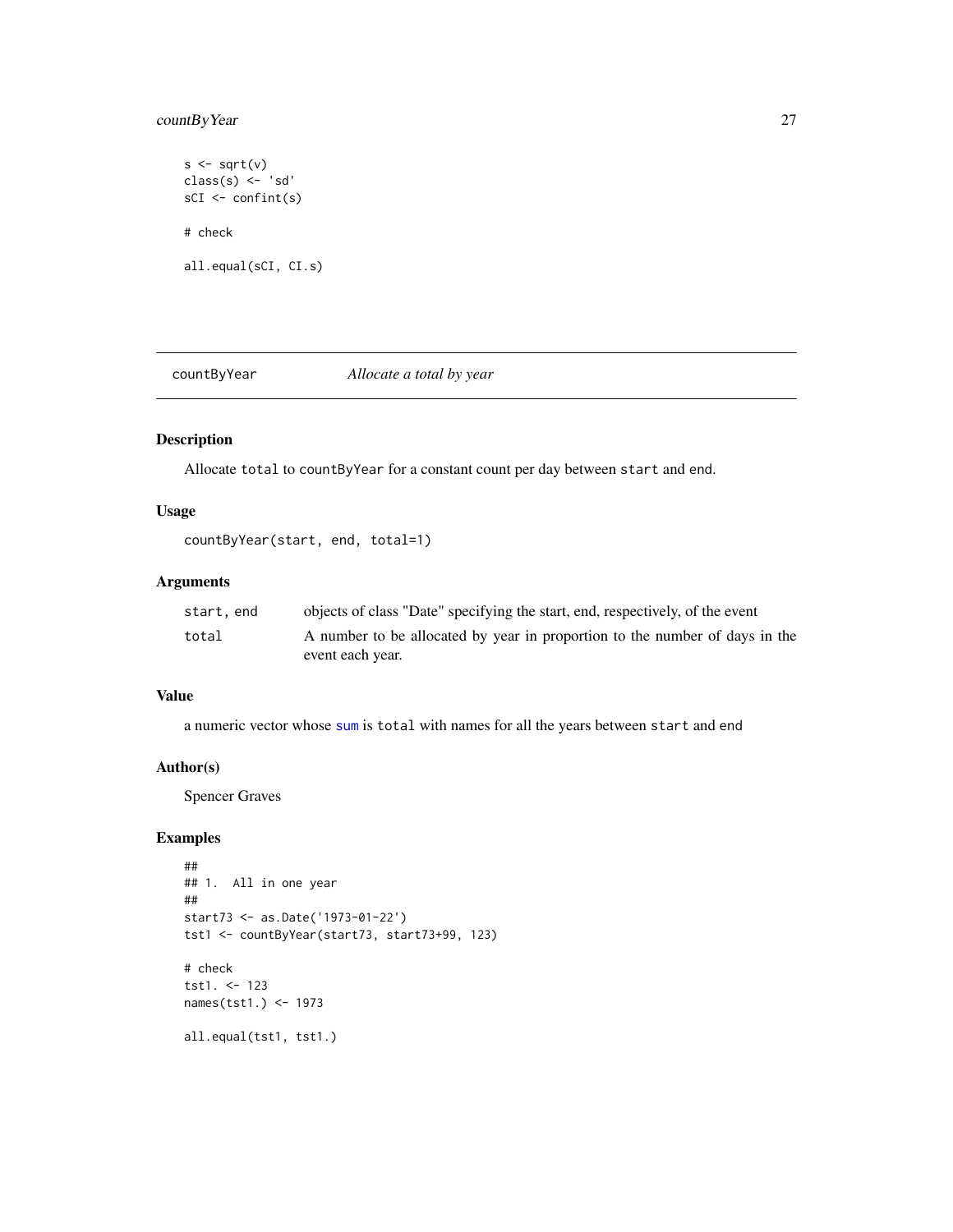```
##
## 2. Two years
##
tst2 <- countByYear(start73, start73+365, 123)
# check
dur <- 366
days1 <- (365-21)
days2 <- 22
tst2. <- 123 * c(days1, days2)/dur
names(tst2.) <- 1973:1974
all.equal(tst2, tst2.)
##
## 3. Ten years
##
tst10 <- countByYear(start73, start73+10*365.2, 123)
# check
days <- (c(rep(c(rep(365, 3), 366), length=10), 0)
         + c(-21, rep(0, 9), 22) )
tst10. <- 123 * days/(10*365.2+1)
names(tst10.) <- 1973:1983
all.equal(tst10, tst10.)
```
countsByYear *Allocate totals by year*

## Description

Allocate total to countByYear for a constant count per day between start and end for multiple events.

#### Usage

```
countsByYear(data, start="Start1", end='End1',
             total='BatDeath', event='WarName',
             endNA=max(data[, c(start,end)]))
```
#### Arguments

data a [data.frame](#page-0-0) with columns start, end, and total

<span id="page-27-0"></span>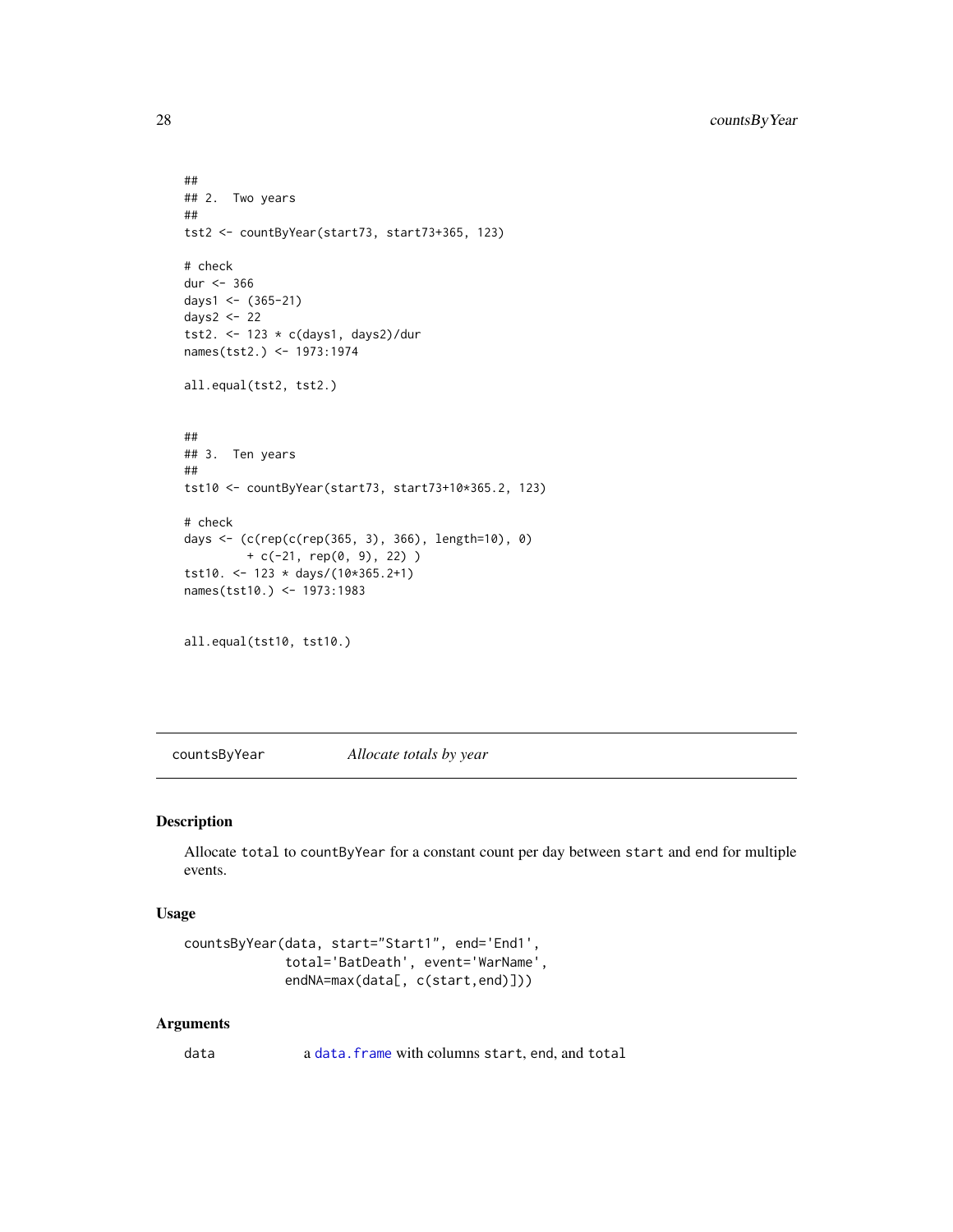## countsByYear 29

| start, end | columns of data of class Date with start $\leq$ end during which total is to be<br>allocated |
|------------|----------------------------------------------------------------------------------------------|
| total      | A quantity to be allocated by year giving a constant rate per day.                           |
| event      | name of the event whose total is to be allocated.                                            |
| endNA      | Date to use if is. $na(data[, end]).$                                                        |

## Value

a numeric [matrix](#page-0-0) whose [colSums](#page-0-0) match total with names for all the years between start and end. The number of columns of the output matrix match the number of rows of data. The [colSums](#page-0-0) match total.

#### Author(s)

Spencer Graves

#### Examples

```
##
## 1. data.frame(WarName, Start1, End1, BatDeath)
##
start73 <- as.Date('1973-01-22')
tstWars <- data.frame(WarName=c('short', '2yr', '10yr'),
    Start1=c(start73, start73+365, start73-365),
    End1=start73+c(99, 2*365, NA),
    BatDeath=c(100, 123, 456))
##
## 2. do
##
deathsByYr <- countsByYear(tstWars,
              endNA=start73+9*365.2)
# check
Counts \leq matrix(0, 11, 3,
    dimnames=list(c(1972:1982), tstWars$WarName) )
Counts['1973', 1] <- 100
Counts[as.character(1974:1975), 2] <- with(tstWars,
    countByYear(Start1[2], End1[2], BatDeath[2]) )
Counts[as.character(1972:1982), 3] <- with(tstWars,
    countByYear(Start1[3], start73+9*365.2, BatDeath[3]) )
```
all.equal(deathsByYr, Counts)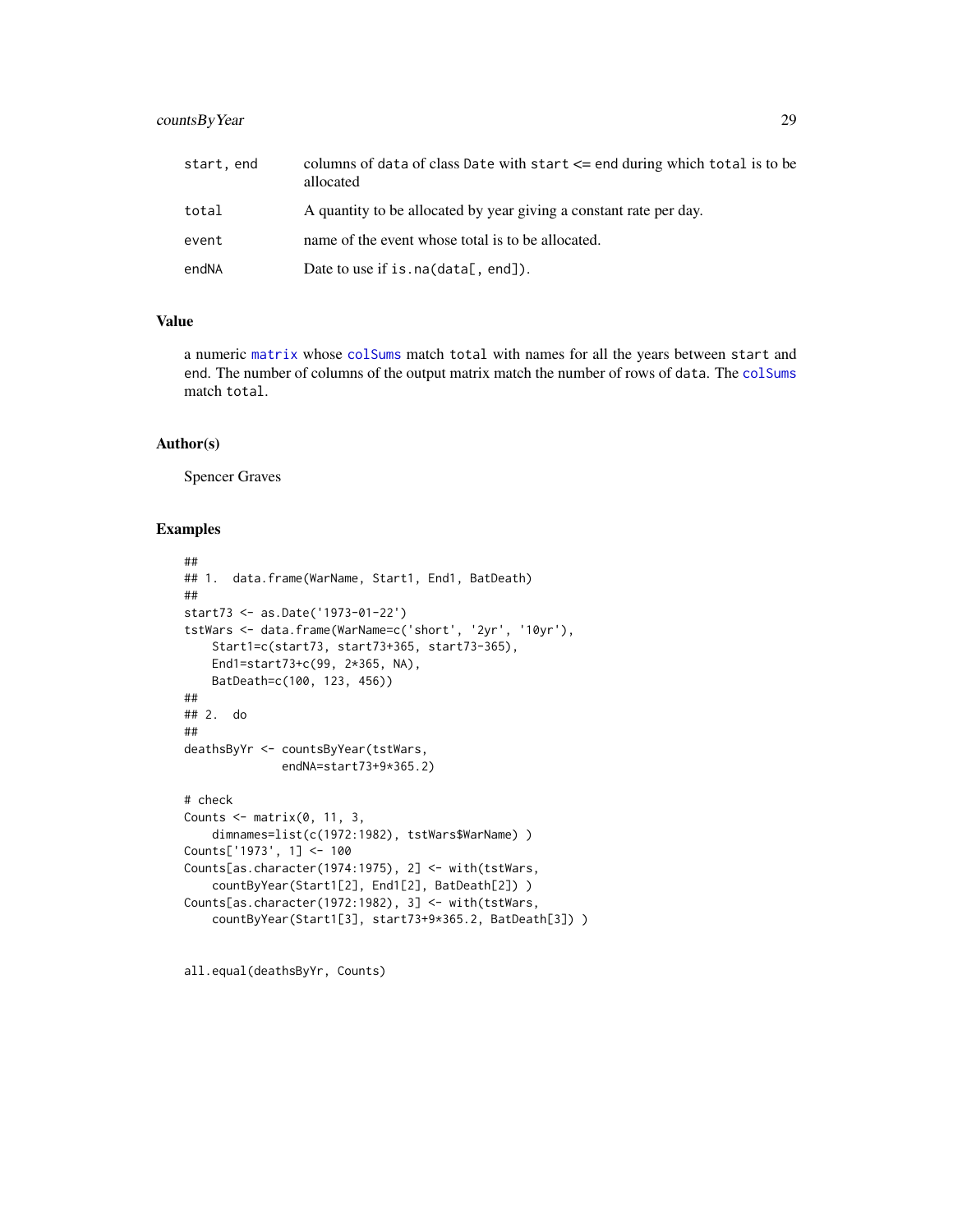<span id="page-29-0"></span>

## Description

This is a utility function to make it easier to automatically compose informative error and warning messages without using too many characters.

#### Usage

```
createMessage(x, width.cutoff=45, default='x',
      collapse='; ', endchars='...')
```
## Arguments

| X            | input for paste                                                                                                                                                                                           |
|--------------|-----------------------------------------------------------------------------------------------------------------------------------------------------------------------------------------------------------|
| width.cutoff | maximum number of characters from x to return in a single string. This differs<br>from the width. cutoff argument in deparse in that the output included here<br>considers endchars, not part of deparse. |
| default      | character string to return if $nchar(x) = 0$ .                                                                                                                                                            |
| collapse     | collapse argument for paste                                                                                                                                                                               |
| endchars     | a character string to indicate that part of the input string(s) was truncated.                                                                                                                            |

#### Details

```
x. <- paste(..., collapse='; ') nchx <- nchar(x.) maxch <- (maxchar-nchar(endchars)) if(nchx>maxch){
x2 \leftarrow substring(x., 1, maxch) x. \leftarrow paste0(x2, endchar) }
```
## Value

a character string with at most width.cutoff characters.

## Author(s)

Spencer Graves

## See Also

[paste](#page-0-0) [substr](#page-0-0) [nchar](#page-0-0)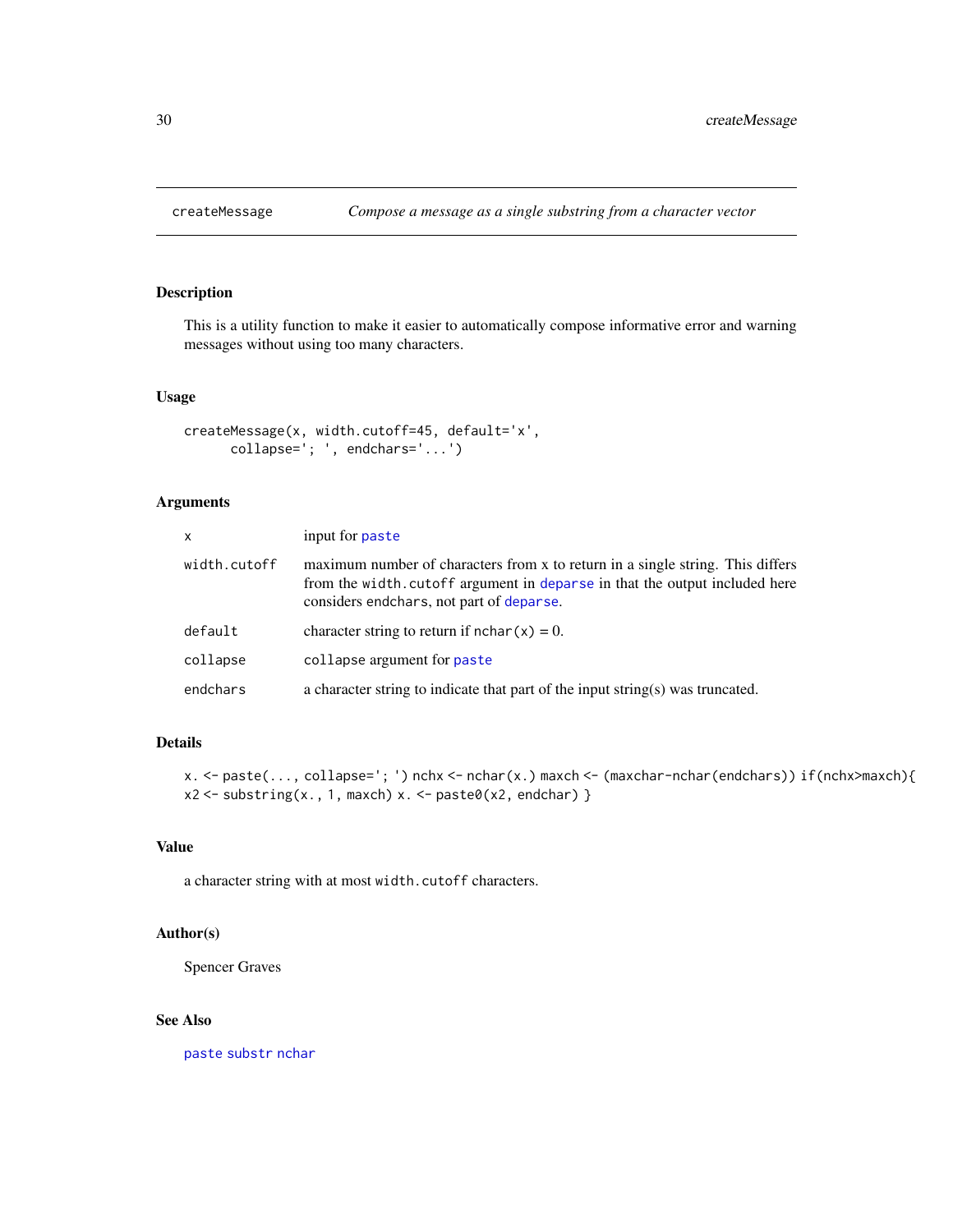## <span id="page-30-0"></span>createX2matchY 31

#### Examples

```
##
## 1. typical use
##
tstVec <- c('Now', 'is', 'the', 'time')
msg <- createMessage(tstVec, 9, collapse=':',
                      endchars='//')
all.equal(msg, 'Now:is://')
##
## 2. in a function
##
tstFn <- function(cl)createMessage(deparse(cl), 9)
Cl \leftarrow \text{quote}(\text{plot}(1:3, y=4:6, \text{col='red'}, \text{main='Title'}))msg0 <- tstFn(Cl)
# check
msg. <- 'plot(1...'
all.equal(msg0, msg.)
##
## 3. default
##
y <- createMessage(character(3), default='y')
all.equal(y, 'y')
```
createX2matchY *Create X to match Y*

#### Description

Return a default object of class index2class(max(classIndex(x), classIndex(y))) and length  $=$  length(y).

For example, suppose class(x) == 'numeric', for which classIndex = 4. If class(y) = 'integer', then an object of class 'numeric' is returned. However, if  $\text{class}(y) = \text{'character'}$ , then an object of class 'character' is returned.

## Usage

createX2matchY(x, y)

#### Arguments

x, y objects of possibly different classes and lengths.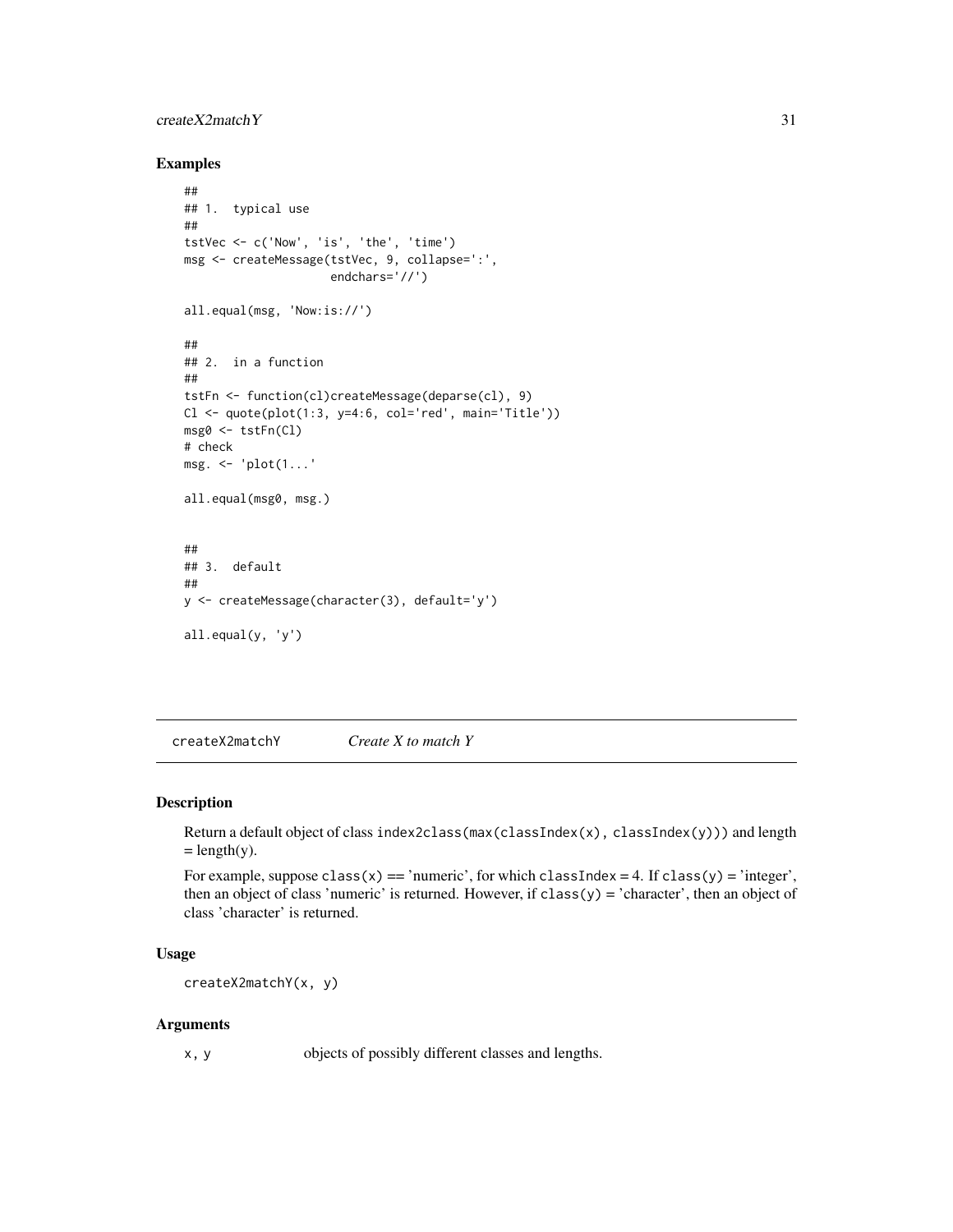## Value

A vector of the same length as y whose class is index2class(max(classIndex(x), classIndex(y))).

#### Author(s)

Spencer Graves

## See Also

[interpPairs](#page-49-1)

```
##
## 1. NULL
## -
null <- createX2matchY(NULL, NULL)
# check
all.equal(null, NULL)
##
## 2. logical
##
lgcl3 <- createX2matchY(NULL,
           c(FALSE, TRUE, FALSE))
# check
all.equal(lgcl3, logical(3))
##
## 3. integer
##
int3 <- createX2matchY(integer(0),
           c(FALSE, TRUE, FALSE))
# check
all.equal(int3, integer(3))
##
## 4. list -> character
##
ch3 <- createX2matchY(integer(0),
         list(a=1, b=2, c=3))
# check
all.equal(ch3, character(3))
```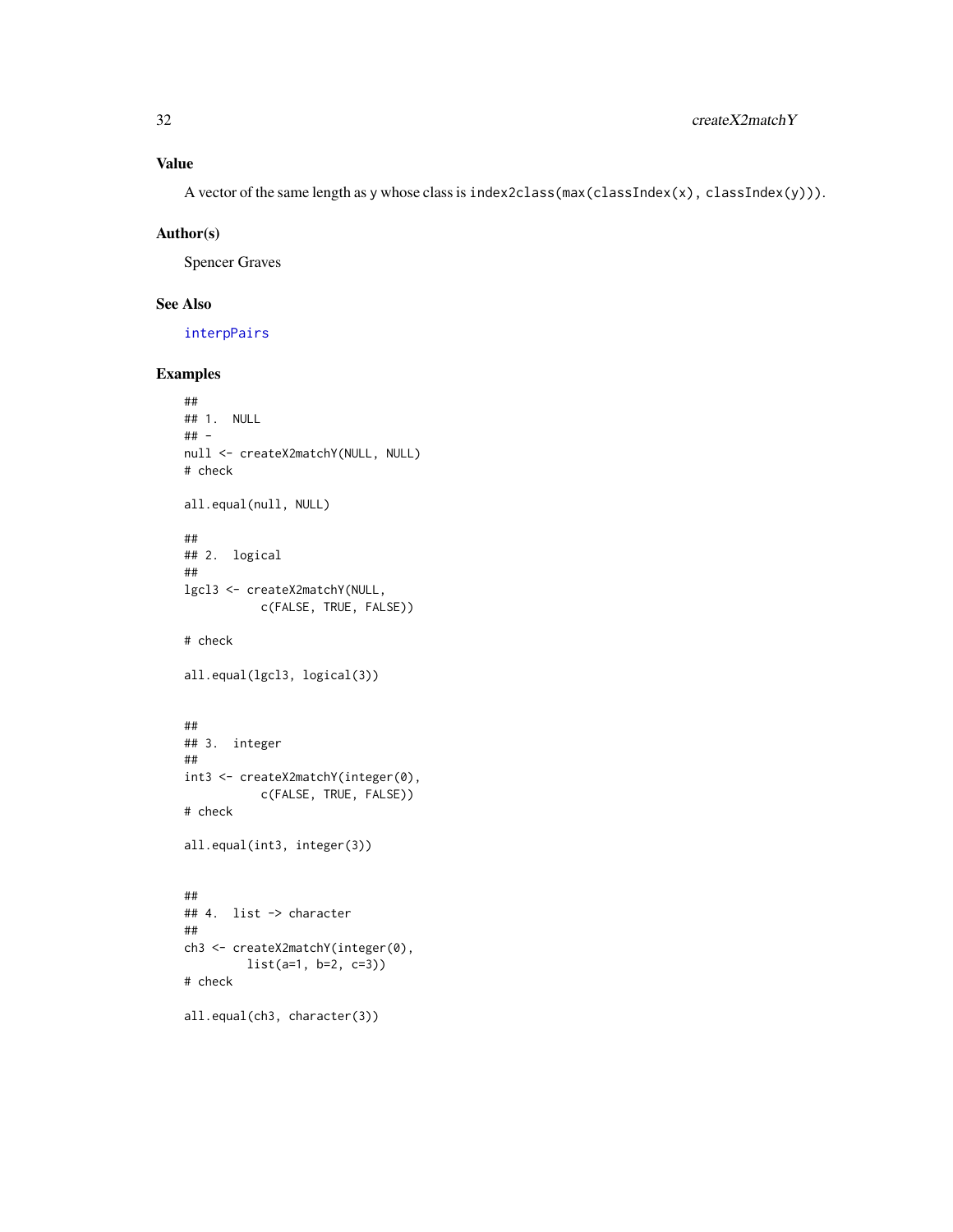<span id="page-32-1"></span><span id="page-32-0"></span>

## Description

Given a [data.frame](#page-0-0) with 3 columns, assume they represent Year, Month and Day and return a vector of class Date.

## Usage

Date3to1(data, default='Start')

#### Arguments

| data    | a data. frame with 3 columns assumed to represent Year, Month and Day.                                                                                                                                                                                                                                          |
|---------|-----------------------------------------------------------------------------------------------------------------------------------------------------------------------------------------------------------------------------------------------------------------------------------------------------------------|
| default | A character string to indicate how missing months and days should be treated.<br>If the first letter is "S" or "s", the default month will be 1 and the default day will<br>be 1. Otherwise, "End" is assumed, for which the default month will be 12 and<br>the default day will be the last day of the month. |
|         | NOTE: Any number outside the range of 1 to the last day of the month is con-<br>sidered missing and its subscript is noted in the optional attribute "missing".                                                                                                                                                 |

#### Details

The data sets from the [Correlates of War](https://correlatesofwar.org/data-sets/COW-war) project include dates coded in triples of columns with names like

```
c("StartMonth1", "StartDay1", "StartYear1", "EndMonth1", ..., "EndYear2").
```
This function will accept one triple and translate it into a vector of class Date.

## Value

Returns an object of class Date with an optional attribute missing giving the indices of any elements with missing months or days, for which a default month or day was supplied.

## Author(s)

Spencer Graves

## See Also

[dateCols](#page-33-1)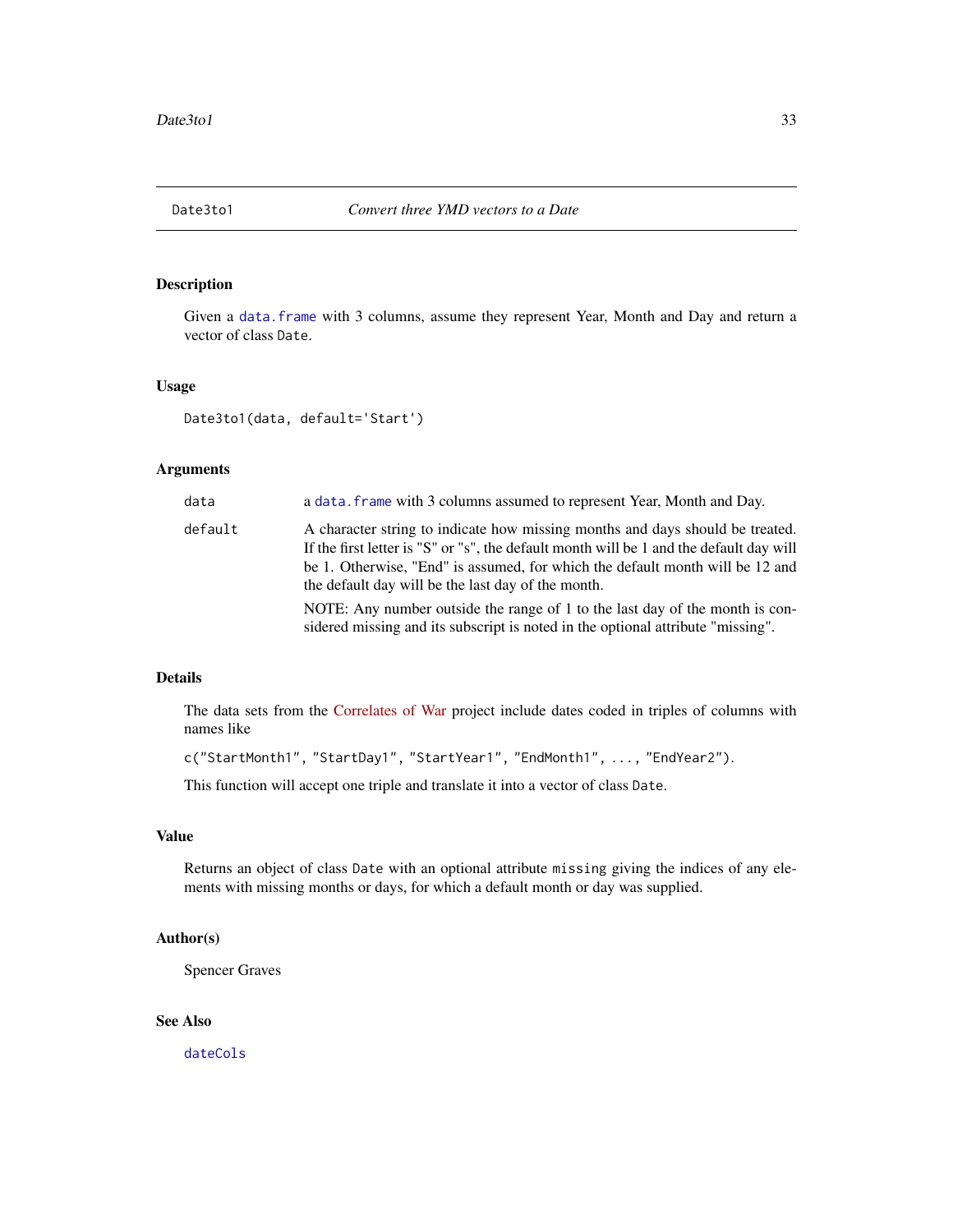#### <span id="page-33-0"></span>Examples

```
date.frame <- data.frame(Year=c(NA, -1, 1971:1979),
      Month=c(1:2, -1, NA, 13, 2, 12, 6:9),
      Day=c(0, 0:6, NA, -1, 32) )
DateVecS <- Date3to1(date.frame)
DateVecE <- Date3to1(date.frame, "End")
# check
na <- c(1:5, 9:11)
DateVs <- as.Date(c(NA, NA,
  '1971-01-01', '1972-01-01', '1973-01-01',
  '1974-02-04', '1975-12-05', '1976-06-06',
  '1977-07-01', '1978-08-01', '1979-09-01') )
DateVe <- as.Date(c(NA, NA,
  '1971-12-31', '1972-12-31', '1973-12-31',
  '1974-02-04', '1975-12-05', '1976-06-06',
  '1977-07-31', '1978-08-31', '1979-09-30') )
attr(DateVs, 'missing') <- na
attr(DateVe, 'missing') <- na
all.equal(DateVecS, DateVs)
all.equal(DateVecE, DateVe)
```
<span id="page-33-1"></span>dateCols *Identify YMD names in a character vector*

#### Description

[grep](#page-0-0) for YMD (year, month, day) in col. names. Return a named list of integer vectors of length 3 for each triple found.

#### Usage

```
dateCols(col.names, YMD=c('Year', 'Month', 'Day'))
```
#### Arguments

| col.names  | either a character vector in which to search for names matching YMD or an object<br>with non-null colnames |
|------------|------------------------------------------------------------------------------------------------------------|
| <b>YMD</b> | a character vector of patterns to use in grep to identify triples of columns coding<br>YMD in col.names    |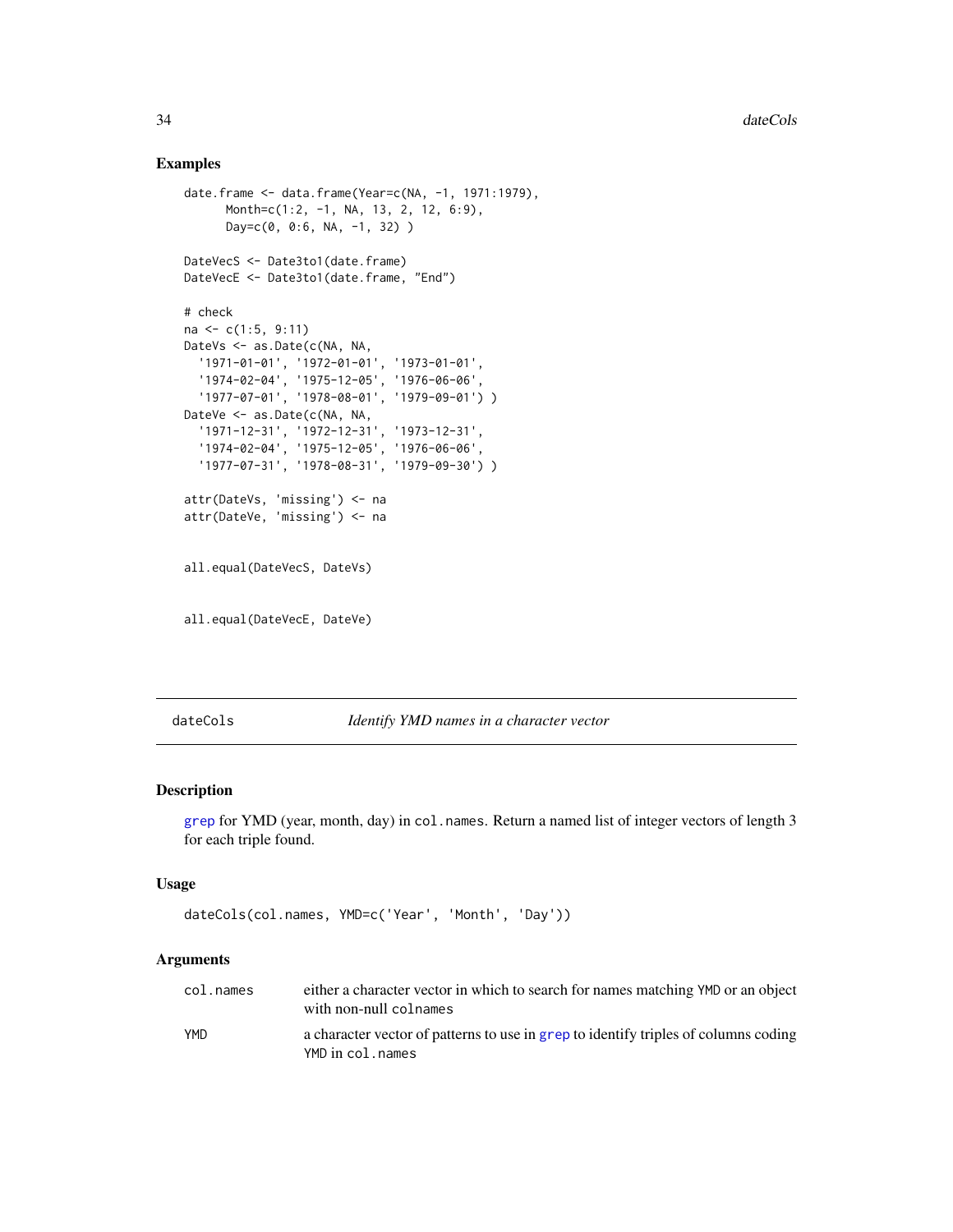#### dateCols 35

## Details

The data sets from the [Correlates of War](https://correlatesofwar.org/data-sets/COW-war) project include dates coded in triples of columns with names like c("StartMonth1", "StartDay1", "StartYear1", "EndMonth1", ..., "EndYear2"). This function will find all relevant date triples in a character vector of column names and return a list of integer vectors of length 3 with names like "Start1", "End1", ..., "End2" giving the positions in col. names of the desired date components.

Algorithm:

1. if(!is.null(colnames(YMD)))YMD <- colnames(YMD)

2. ymd <- [grep](#page-0-0) for YMD (Year, Month, Day) in col.names.

3. groupNames <- [sub](#page-0-0) pattern with " in ymd

4. Throw a [warning](#page-0-0) for any groupNames character string that does not appear with all three of Year, Month, and Day.

5. Return a list of integer vectors of length 3 for each triple found.

## Value

Returns a named list of integer vectors of length 3 identifying the positions in col.names of the desired date components.

#### Author(s)

Spencer Graves

#### See Also

[Date3to1](#page-32-1)

```
##
## 1. character vector
##
colNames <- c('war', 'StartMonth1',
     'StartDay1', 'StartYear1',
      'EndMonth1', 'EndMonth2',
      'EndDay2', 'EndYear2', 'Initiator')
colNums <- dateCols(colNames)
# Should issue a warning:
# Warning message:
# In dateCols(colNames) :
# number of matches for Year = 2
# != number of matches for Month = 3
# check
colN <- list(Start1=c(Year=4, Month=2, Day=3),
             End2=c(Year=8, Month=6, Day=7) )
all.equal(colNums, colN)
```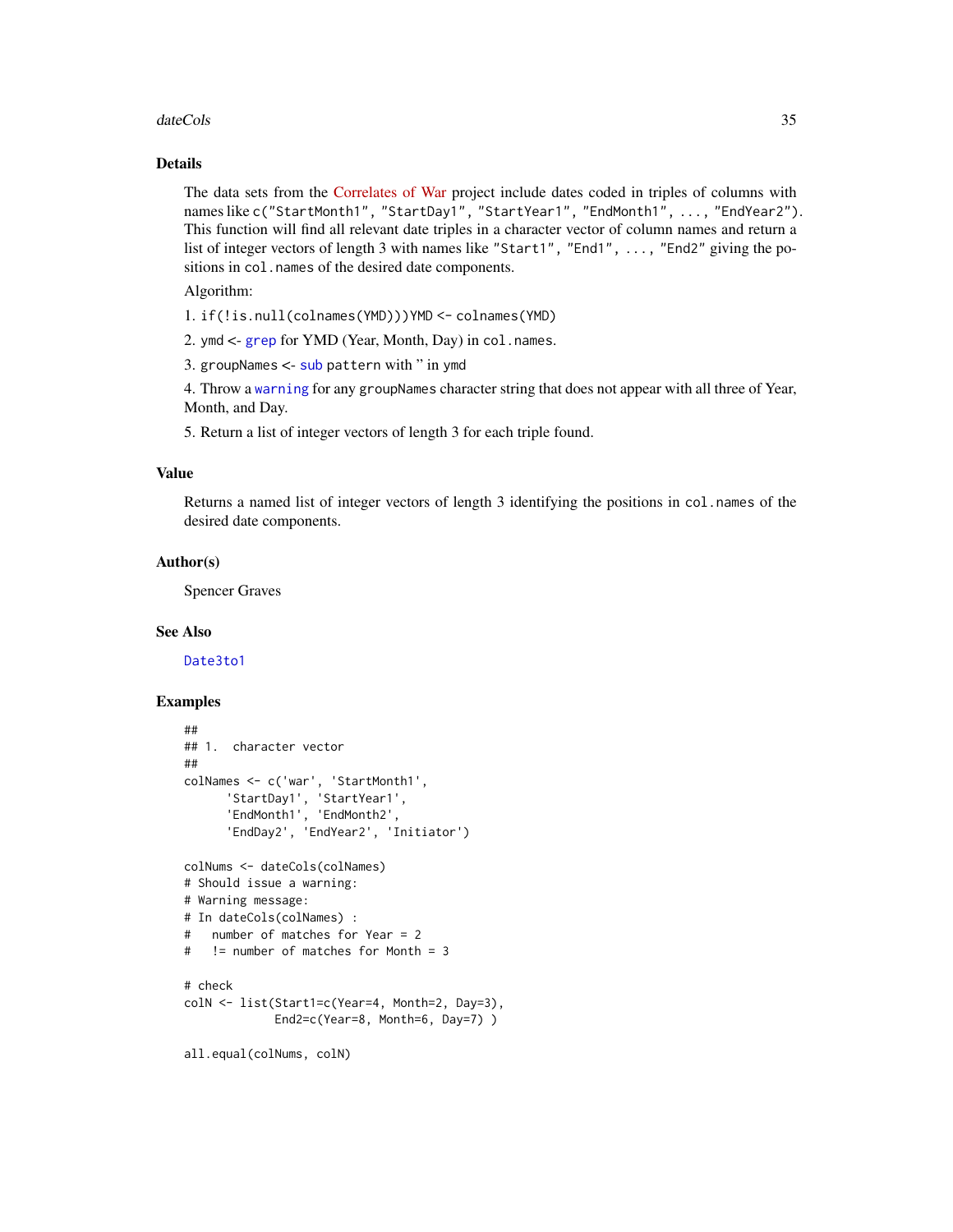```
##
## 2. array
##
A <- matrix(ncol=length(colNames),
      dimnames=list(NULL, colNames))
Anums <- dateCols(A)
# check
all.equal(Anums, colN)
```
#### Dates3to1 *Convert 3-column dates in data to class Date*

## Description

Return a data. frame with columns of class "Date" replacing all 3-column dates.

#### Usage

Dates3to1(data, YMD=c('Year', 'Month', 'Day'))

#### Arguments

| data | a data, frame assumed to include dates coded in three column sets with names<br>matching YMD.                                |
|------|------------------------------------------------------------------------------------------------------------------------------|
| YMD  | a character vector of length 3 of patterns to use in grep to identify triples of<br>columns coding YMD in col. names (data). |

## Details

The data sets from the [Correlates of War](https://correlatesofwar.org/data-sets/COW-war) project include dates coded in triples of columns with names like c("StartMonth1", "StartDay1", "StartYear1", "EndMonth1", ..., "EndYear2"). This function will accept a data.frame obtained via [read.csv](#page-0-0) of such a file and replace each such triple with a singe column of class 'Date' combining the triple appropriately.

#### Value

Return a data. frame containing the information in data reformatted as described above.

#### Author(s)

Spencer Graves

## See Also

[dateCols](#page-33-1) [Date3to1](#page-32-1)

<span id="page-35-0"></span>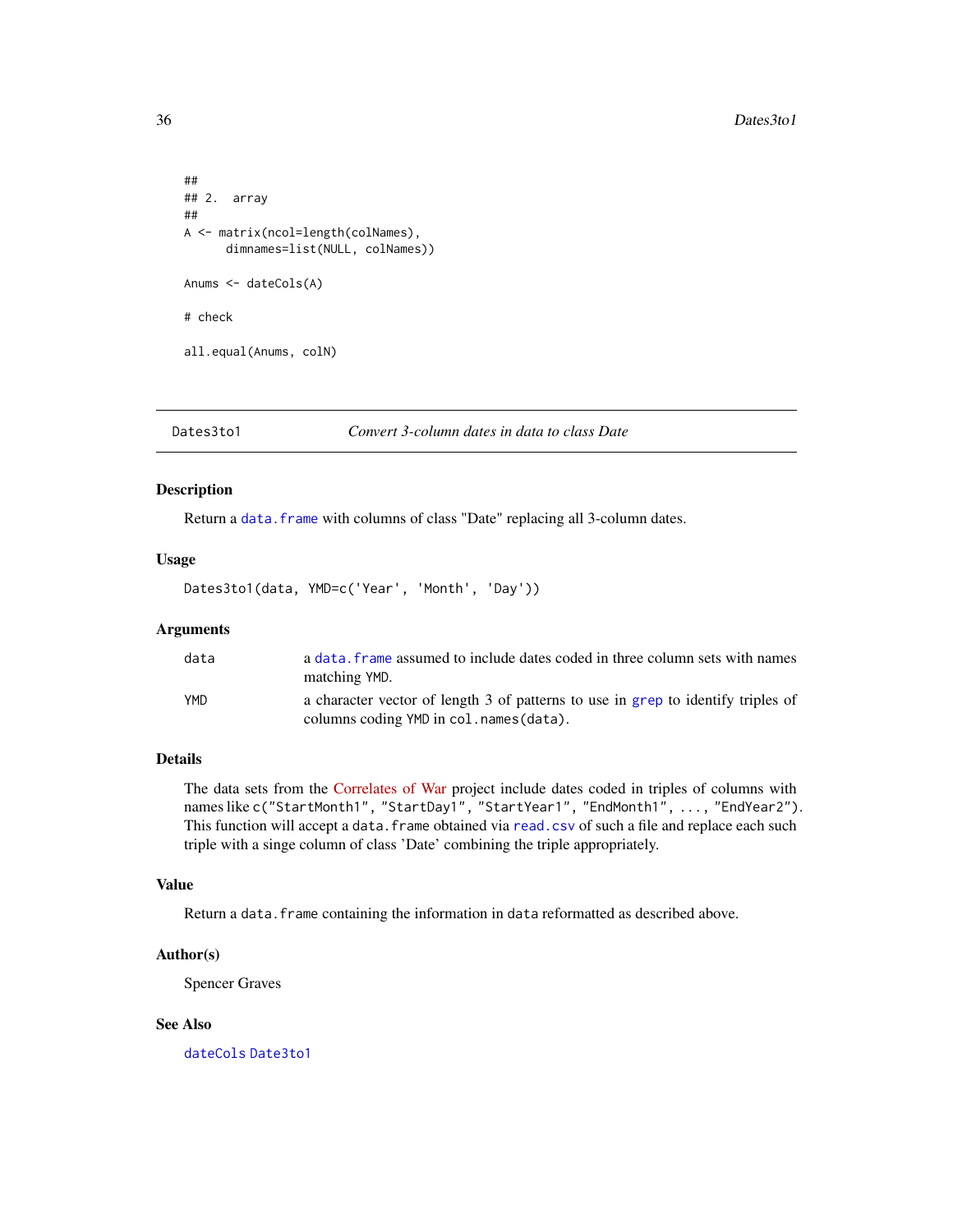# deletedFunctions 37

### Examples

```
cow0 <- data.frame(rec=1:3, startMonth=4:6, startDay=7:9,
    startYear=1971:1973, endMonth1=10:12, endDay1=13:15,
    endYear1=1974:1976, txt=letters[1:3])
cow0. <- Dates3to1(cow0)
# check
cow0x <- data.frame(rec=1:3, txt=letters[1:3],
    start=as.Date(c('1971-04-07', '1972-05-08', '1973-06-09')),
    end1=as.Date(c('1974-10-13', '1975-11-14', '1976-12-15')) )
```

```
all.equal(cow0., cow0x)
```
deletedFunctions *Functions deleted from the Ecfun package*

#### <span id="page-36-0"></span>Description

Several functions were deleted from Ecfun 0.2-5, because they no longer worked, and it was not clear if there was demand for them.

If you need them, you can get the documentation and code for them from CRAN > Packages > Archive (near the bottom center) >  $Ecfun > Ecfun_0.2-0.1$  tar.gz. I don't expect the code to work. However, I might be willing to collaborate in restoring the functionality to Ecfun.

readFinancialCrisisFiles was a companion to a book. This function required the gdata package, which was scheduled to be removed from CRAN.

USsenateClass called by default readUSsenate. UShouse.senate and mergeUShouse.senate called by default both readUSsenate and readUShouse. The latter two and the remaining functions deleted did web scraping, and the web sites from which they scraped information changed, and it did not seem worth the work required to continue to maintain them.

getElement2 *Extract a named element from an object with a default*

#### **Description**

Get element name of object. If object does not have an element name, return default.

If the name element of object is NULL the result depends on warn.NULL: If TRUE, issue a warning and return default. Otherwise, return NULL

#### Usage

```
getElement2(object, name=1, default=NA,
     warn.NULL=TRUE, envir=list(), returnName)
```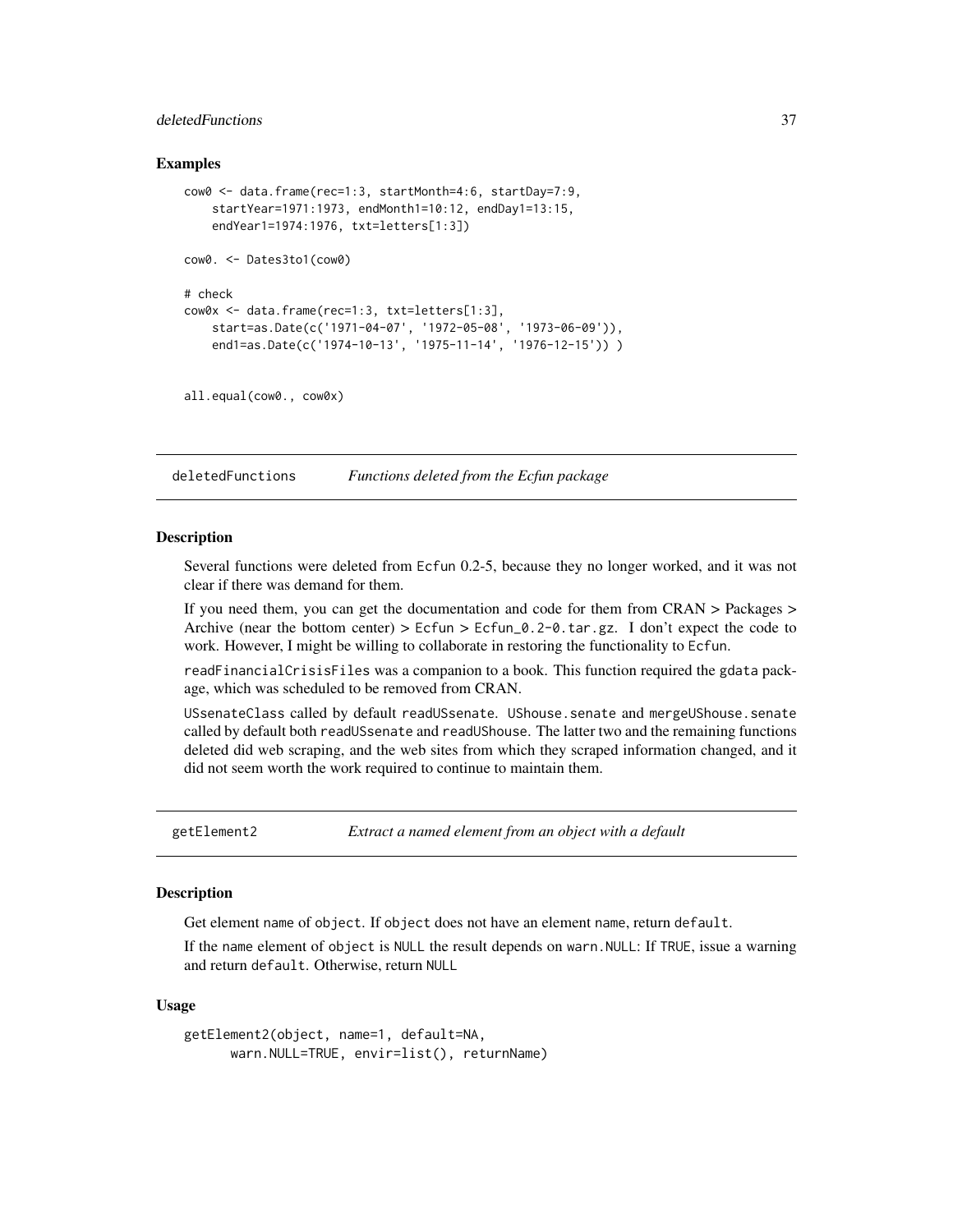## Arguments

| object     | object from which to extract component name.                                                                                               |
|------------|--------------------------------------------------------------------------------------------------------------------------------------------|
| name       | Name or index of the element to extract                                                                                                    |
| default    | default value if name is not part of object.                                                                                               |
| warn.NULL  | logical to decide how to treat cases where object has a component name: If<br>TRUE, return default with a warning. Otherwise, return NULL. |
| envir      | Supplemental list beyond object in which to look for names in case object [[name]]<br>is a language object that must be evaluated.         |
| returnName | logical: TRUE to return as character of any name found as an element of<br>object.                                                         |
|            | FALSE to eval any name found in the environment of object.                                                                                 |
|            | Default = TRUE if name $== 1$ or a character string matching the name of the first<br>element of object.                                   |
|            |                                                                                                                                            |

# Details

1. If is.numeric(name) In <- (1 <= name <= length(object))

```
2. else In <- if(name %in% names(object))
```
- 3. El <- if(In) object[[name]] else default
- 4. warn.NULL?
- 5. if(returnName) return(as.character(El)) else return(eval(El, envir=object))

## Value

an object of the form of object[[name]]; if object does not have an element or slot name, return default.

## Author(s)

Spencer Graves with help from Marc Schwartz and Hadley Wickham

# See Also

[getElement](#page-0-0), which also can return slots from S4 objects.

```
##
## 1. name in object, return
##
e1 <- getElement2(list(ab=1), 'ab', 2) # 1
# check
all.equal(e1, 1)
```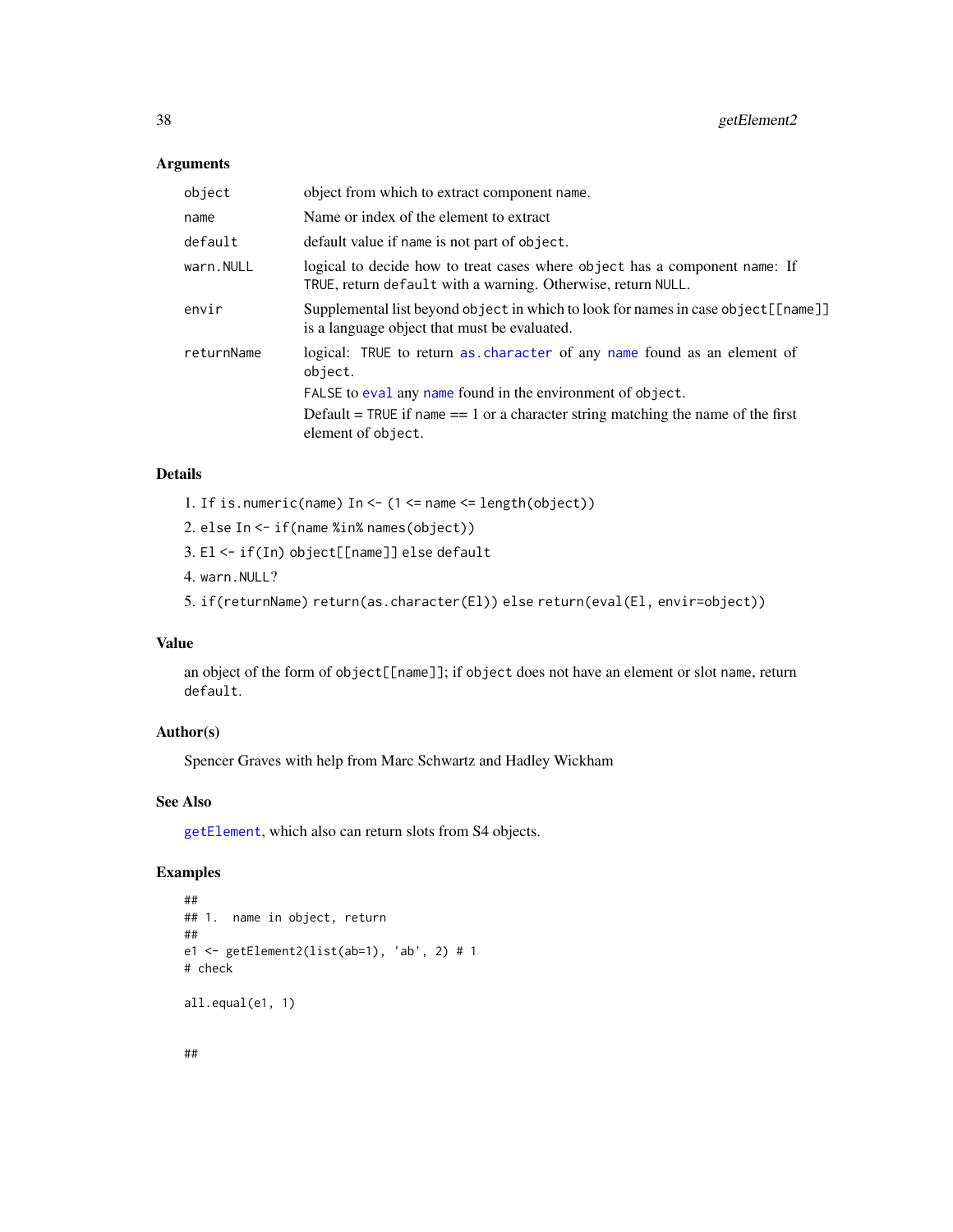```
## 2. name not in object, return default
##
eNA <- getElement2(list(), 'ab') # default default = NA
# check
all.equal(eNA, NA)
e0 <- getElement2(list(), 'ab', 2) # name not in object
all.equal(e0, 2)
e2 <- getElement2(list(ab=1), 'a', 2) # partial matching not used
all.equal(e2, 2)
##
## 3. name NULL in object, return default
##
ed <- getElement2(list(a=NULL), 'a',2) # 2 with a warning
all.equal(ed, 2)
e. <- getElement2(list(a=NULL), 'a', 2, warn.NULL=FALSE) # NULL
all.equal(e., NULL)
eNULL <- getElement2(list(a=NULL), 'a', NULL) # NULL
all.equal(eNULL, NULL)
##
## 4. Language: find, eval, return
##
Qte \leq quote(plot(1:4, y=x, col=c2))
if(require(pryr)){
 Qt <- pryr::standardise_call(Qte) # add the name 'x'
  fn <- getElement2(Qt)
  eQuote <- getElement2(Qt, 'y')
  Col2 <- getElement2(Qt, 'col', envir=list(c2=2))
# check
  all.equal(fn, 'plot')
  all.equal(eQuote, 1:4)
```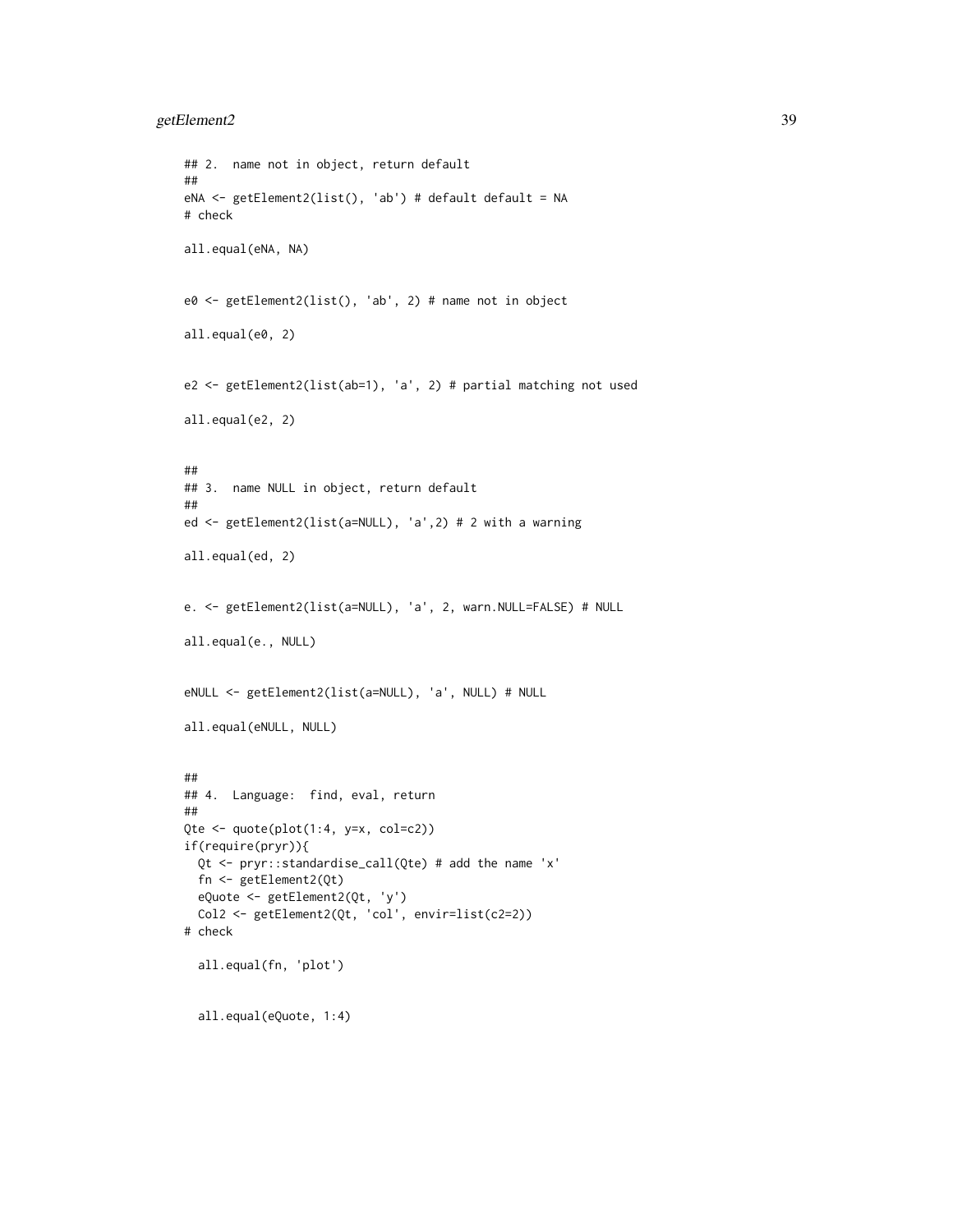```
all.equal(Col2, 2)
```
}

grepNonStandardCharacters

*grep for nonstandard characters*

## Description

Return the indices of elements of x containing characters that are not in standardCharacters.

### Usage

```
grepNonStandardCharacters(x, value=FALSE,
   standardCharacters=c(letters, LETTERS, ' ',
    '.', ',', 0:9, '\"', "\'", '-', '_', '(',
    ')', '[', ']', '\n'),
   ... )
```
## Arguments

| x                  | character vector in which it is desired to identify elements containing characters<br>not in standardCharacters. |
|--------------------|------------------------------------------------------------------------------------------------------------------|
| value              | logical: TRUE to return the values found in x, FALSE to return their indices.                                    |
| standardCharacters |                                                                                                                  |
|                    | Characters to overlook in x to identify anything not in standard Characters.                                     |
| $\cdot$            | optional arguments for regexpr                                                                                   |

## Details

1.  $x. \leq$ -strsplit(x, ''): convert the input character vector to a list of vectors of character vectors with  $nchar(x.[i]) == 1$  for i in 1:length(x).

2. sapply(x., ...) to identify all elements for which any element of x[[i]] is not in standardCharacters.

#### Value

an integer vector identifying all elements of x containing a character not in standardCharacters.

#### Author(s)

Spencer Graves

# See Also

[stringi-package](#page-0-0) [grep](#page-0-0), [regexpr](#page-0-0), [subNonStandardCharacters](#page-112-0), [showNonASCII](#page-0-0)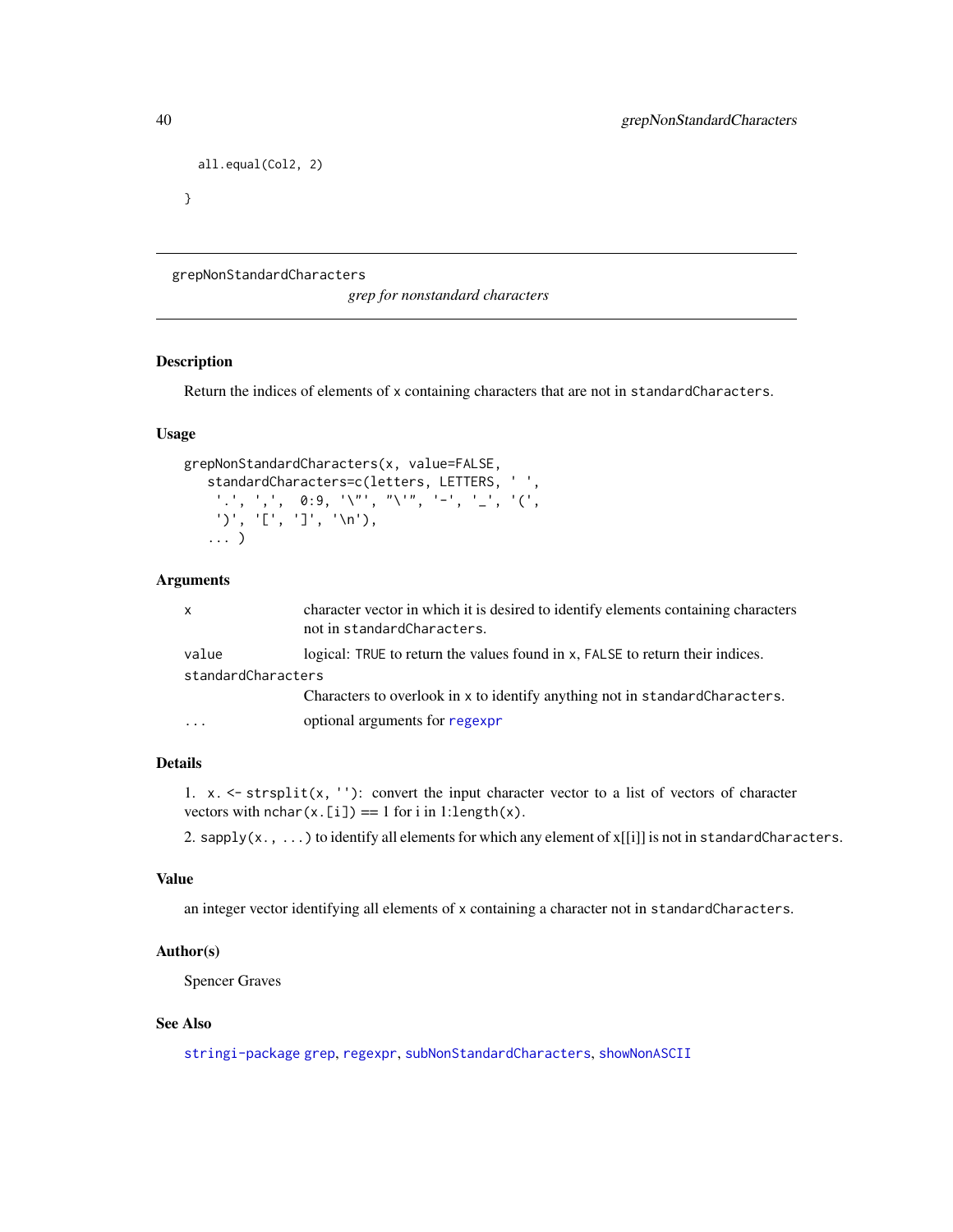#### Interp

### Examples

```
Names <- c('Raul', 'Ra`l', 'Torres,Raul', 'Torres, Raul')
# confusion in character sets can create
# names like Names[2]
chk <- grepNonStandardCharacters(Names)
all.equal(chk, 2)
chkv <- grepNonStandardCharacters(Names, TRUE)
```

```
all.equal(chkv, Names[2])
```
Interp *Interpolate between numbers or numbers of characters*

### **Description**

Numeric interpolation is defined in the usual way:

xOut <- x\*(1-proportion) + y\*proportion

Character interpolation does linear interpolation on the number of characters of x and y. If length(proportion) == 1, interpolation is done on cumsum(nchar(.)). If length(proportion) > 1, interpolation is based on [nchar](#page-0-0). In either case, the interpolant is rounded to an integer number of characters. Interp then returns substring(y, ...) unless nchar(x) > nchar(y), when it returns  $substring(x, \ldots).$ 

Character interpolation is used in two cases: (1) At least one of x and y is character. (2) At least one of x and y is neither logical, integer, numeric, complex nor raw, and class(unclass(.)) is either integer or character.

In all other cases, numeric interpolation is used.

NOTE: This seems to provide a relatively simple default for what most people would want from the six classes of atomic vectors (logical, integer, numeric, complex, raw, and character) and most other classes. For example, class(unclass(factor)) is integer. The second rule would apply to this converting it to character. The [coredata](#page-0-0) of an object of class [zoo](#page-0-0) could be most anything, but this relatively simple rule would deliver what most people want in most case. An exception would be an object with integer coredata. To handle this as numeric, a Interp.zoo function would have to be written.

#### Usage

```
Interp(x, \ldots)## Default S3 method:
Interp(x, y, proportion,
```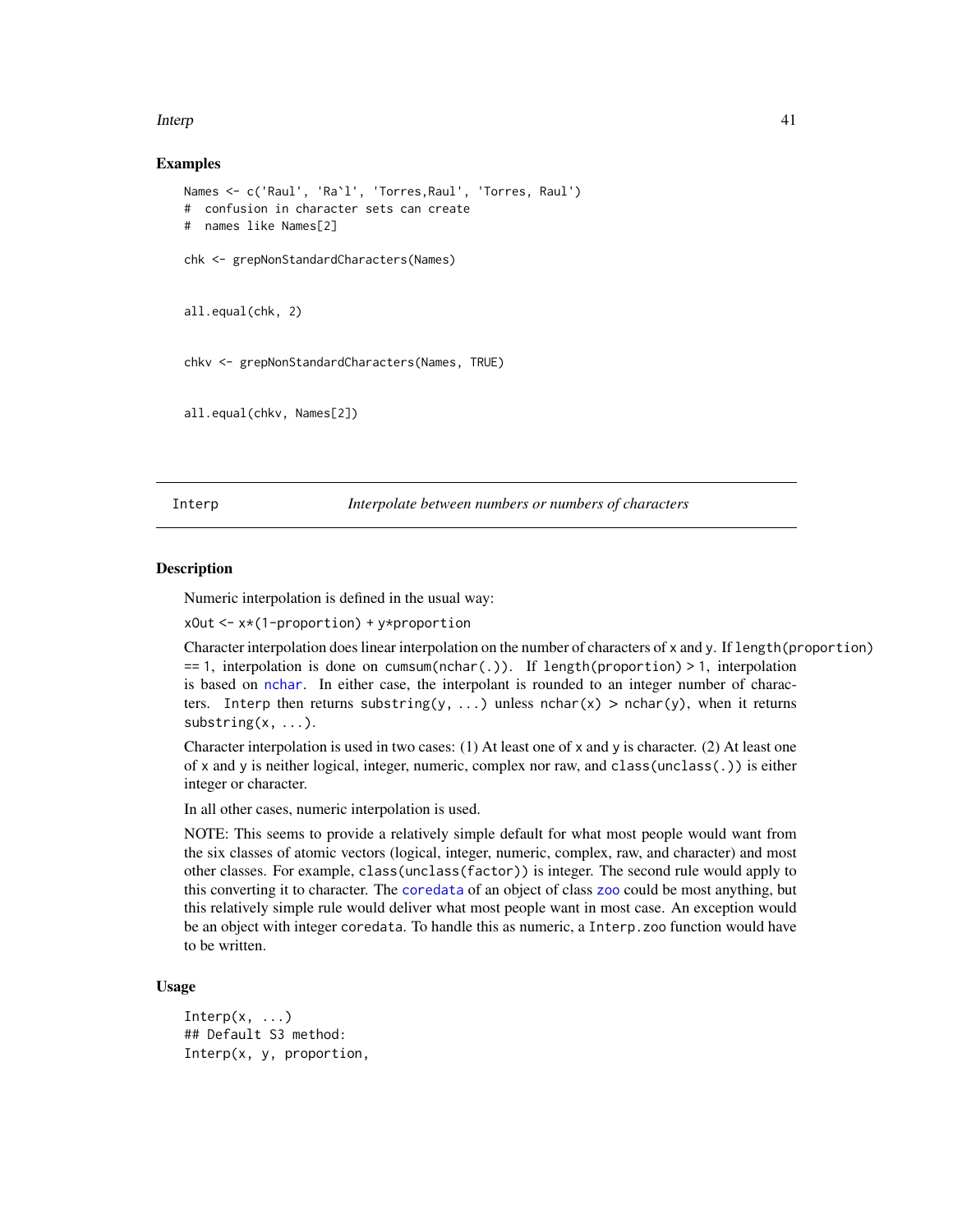```
argnames=character(3),
       message0=character(0), ...)
InterpChkArgs(x, y, proportion,
       argnames=character(3),
       message0=character(0), ...)
InterpChar(argsChk, ...)
InterpNum(argsChk, ...)
```
## Arguments

| x, y       | two vectors of the same class or to be coerced to the same class.                                                                                                                                    |
|------------|------------------------------------------------------------------------------------------------------------------------------------------------------------------------------------------------------|
| proportion | A number or numeric vector assumed to be between 0 and 1.                                                                                                                                            |
| argnames   | a character vector of length 3 giving arguments name. x, name. y, and proportion<br>to pass to comparel engths to improve the value of any diagnostic message in<br>case lengths are not compatible. |
| message0   | A character string to be passed with argnames to compare Lengths to improve<br>the value of any diagnostic message in case lengths are not compatible.                                               |
| argsChk    | a list as returned by interpChkArgs                                                                                                                                                                  |
| $\ddotsc$  | optional arguments for compareLengths                                                                                                                                                                |
|            |                                                                                                                                                                                                      |

#### Details

Interp is an S3 generic function to allow users to easily modify the behavior to interpolate between special classes of objects.

Interp has two basic algorithms for "Numeric" and "Character" interpolation.

The computations begin by calling InterpChkArgs to dispose quickly of simple cases (e.g, x or y [missing](#page-0-0) or [length](#page-0-0) 0 or if proportion is  $\leq$  0 or  $\geq$  1 or missing). It returns a list.

If the list contains a component named xout, Interp returns that value with no further computations.

Otherwise, the list returned by InterpChkArgs includes components "algorithm", "x", "y", "proportion", pLength1 (defined below), "raw", and "outclass". The "algorithm" component must be either "Numeric" or "Character". That algorithm is then performed as discussed below using arguments "x", "y", and "proportion"; all three will have the same length. The class of "x" and "y" will match the algorithm. The list component "raw" is logical: TRUE if the output will be raw or such that class(unclass(.)) of the output will be raw. In that case, a "Numeric" interpolation will be transformed back into "raw". "outclass" will either be a list of attributes to apply to the output or NA. If a list, xout will be added as component ".Data" to the list "outclass" and then then processed as do.call('structure', outclass) to produce the desired output.

These two basic algorithms ("Numeric" and "Character") are the same if proportion is missing or not numeric: In that case Interp throws an error.

We now consider "Character" first, because it's domain of applicability is easier to describe. The "Numeric" algorithm is used in all other cases

1. "CHARACTER"

\* 1.1. The "CHARACTER" algorithm is used when at least one of x and y is neither logical, integer, numeric, complex nor raw and satisfies one of the following two additional conditions: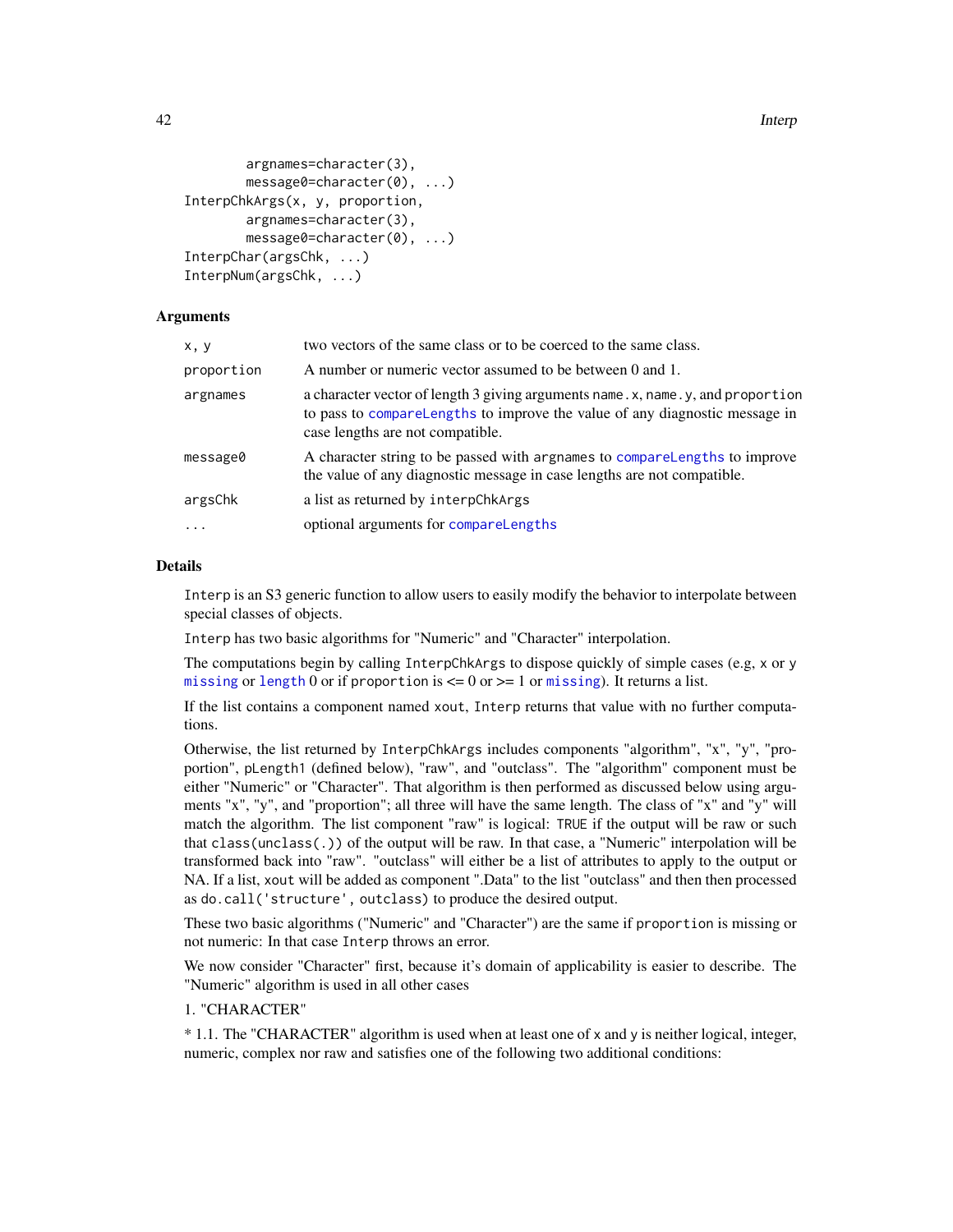#### Interp

\*\* 1.1.1. Either  $x$  or  $y$  is character.

\*\* 1.1.2. class(unclass(.)) for at least one of x and y is either character or integer.

NOTE: The strengths and weaknesses of 1.1.2 can be seen in considering factors and integer vectors of class [zoo](#page-0-0): For both,  $class(unchass(.))$  is integer. For factors, we want to use as. character(.). For zoo objects with [coredata](#page-0-0) of class integer, we would want to use numeric interpolation. This is not allowed with the current code but could be easily implemented by writing Interp.zoo.

\* 1.2. If either x or y is missing or has [length](#page-0-0) 0, the one that is provided is returned unchanged.

\* 1.3. Next determine the class of the output. This depends on whether neither, one or both of x and y have one of the six classes of atomic vectors (logical, integer, numeric, complex, raw, character):

\*\* 1.3.1. If both x and y have one of the six atomic classes and one is character, return a character object.

\*\* 1.3.2. If only one of x and y have an atomic class, return an object of the class of the other.

\*\* 1.3.3. If neither of x nor y have a basic class, return an object with the class of y.

 $*$  1.4. Set pLength1 <- (length(proportion) == 1):

\*\* 1.4.1. If(pLength1) do the linear interpolation on cumsum(nchar(.)).

\*\* 1.4.2. Else do the linear interpolation on [nchar](#page-0-0).

\* 1.5. Next check x, y and proportion for comparable lengths: If all have length 0, return an object of the appropriate class. Otherwise, call compareLengths $(x,$  proportion), compareLengths $(y,$ proportion), and compareLengths(x, y).

\* 1.6. Extend x, y, and proportion to the length of the longest using [rep](#page-0-0).

\* 1.7. nchOut <- the number of characters to output using numeric interpolation and rounding the result to integer.

 $*$  1.8. Return substring(y, 1, nchOut) except when the number of characters from x exceed those from y, in which case return substring(x, 1, nchOut). [NOTE: This meets the naive end conditions that the number of characters matches that of x when proportion is 0 and matches that of y when proportion is 1. This can be used to "erase" characters moving from one frame to the next in a video. See the examples.

# 2. "NUMERIC"

\* 2.1. Confirm that this does NOT satisfy the condition for the "Character" algorithm.

\* 2.2. If either x or y is missing or has [length](#page-0-0) 0, return the one provided.

\* 2.3. Next determine the class of the output. As for "Character" described in section 1.3, this depends on whether neither, one or both of x and y have a basic class other than character (logical, integer, numeric, complex, raw):

\*\* 2.3.1. If proportion  $\leq 0$ , return x unchanged. If proportion  $\geq 1$ , return y unchanged.

\*\* 2.3.2. If neither x nor y has a basic class, return an object of class equal that of y.

\*\* 2.3.3. If exactly one of x and y does not have a basic class, return an object of class determined by class(unclass(.)) of the non-basic argument.

\*\* 2.3.4. When interpolating between two objects of class raw, convert the interpolant back to class raw. Do this even when 2.3.2 or 2.3.3 applies and class(unclass(.)) of both x and y are of class raw.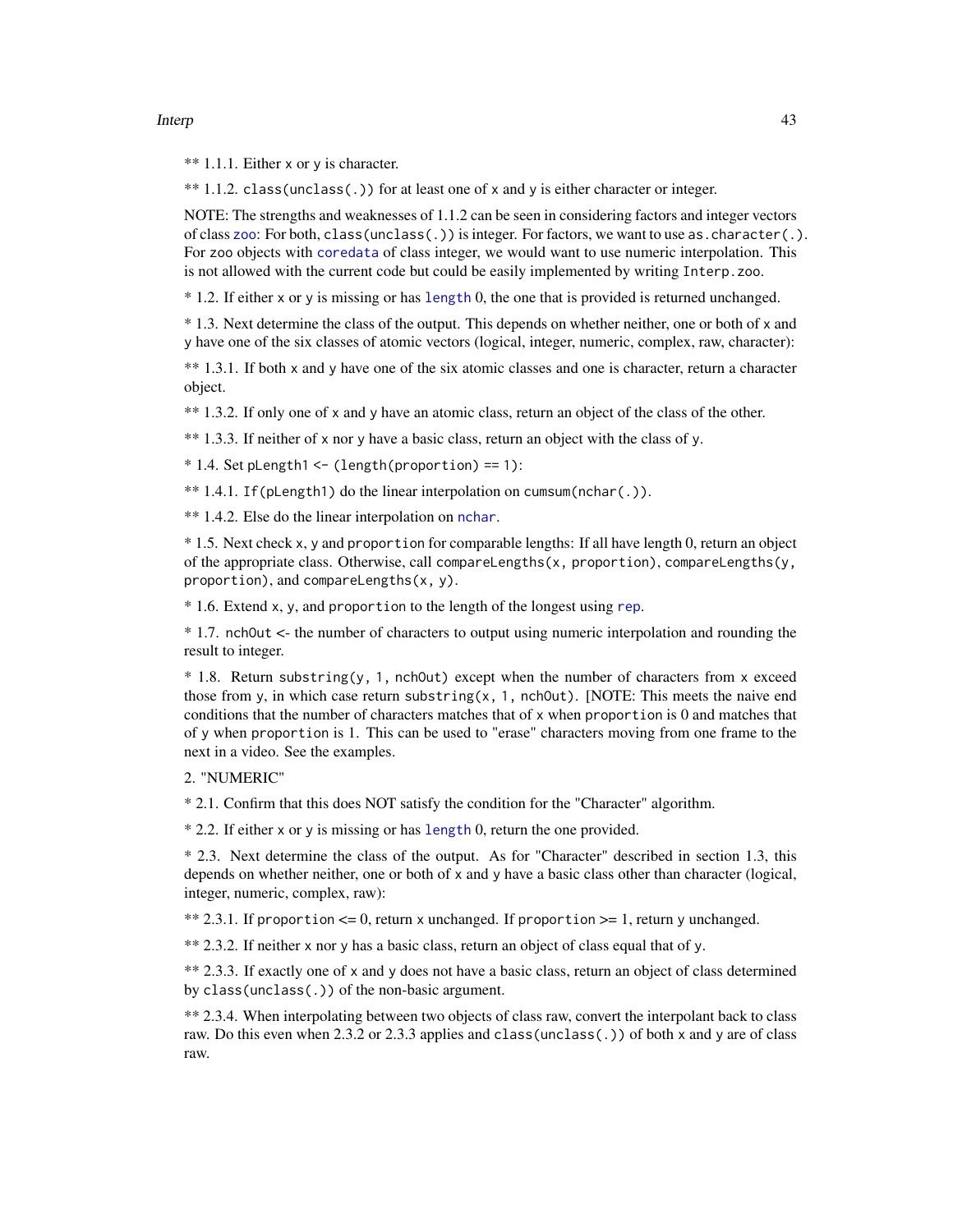\* 2.4. Next check x, y and proportion for comparable lengths: If all have length 0, return an object of the appropriate class. Otherwise, call compareLengths(x, proportion), compareLengths(y, proportion), and compareLengths(x, y).

\* 2.5. Compute the desired interpolation and convert it to the required class per step 2.3 above.

#### Value

Interp returns a vector whose class is described in "\* 1.3" and "\* 2.3" in "Details" above.

InterpChkArgs returns a list or throws an error as described in "Details" above.

## Author(s)

Spencer Graves

#### References

The *[Writing R Extensions](https://cran.r-project.org/doc/manuals/r-release/R-exts.html)* manual (available via help.start()) lists six different classes of atomic vectors: [logical](#page-0-0), [integer](#page-0-0), [numeric](#page-0-0), [complex](#page-0-0), [raw](#page-0-0) and [character](#page-0-0). See also Wickham, Hadley (2014) *Advanced R*, especially [Wickham \(2013, section on "Atomic vectors" in the chapter on "Data](http://adv-r.had.co.nz/Data-structures.html) [structures"\).](http://adv-r.had.co.nz/Data-structures.html)

#### See Also

## [classIndex](#page-18-0) [interpPairs](#page-49-0)

Many other packages have functions with names like interp, interp1, and interpolate. Some do one-dimensional interpolation. Others do two-dimensional interpolation. Some offer different kinds of interpolation beyond linear. At least one is a wrapper for [approx](#page-0-0).

```
##
## 1. numerics
##
# 1.1. standard
xNum <- interpChar(1:3, 4:5, (0:3)/4)
# answer
xN. <- c(1, 2.75, 3.5, 4)
all.equal(xNum, xN.)
# 1.2. with x but not y:
# return that vector with a warning
xN1 \leq - Interp(1:4, p=.5)
# answer
xN1. < -1:4all.equal(xN1, xN1.)
```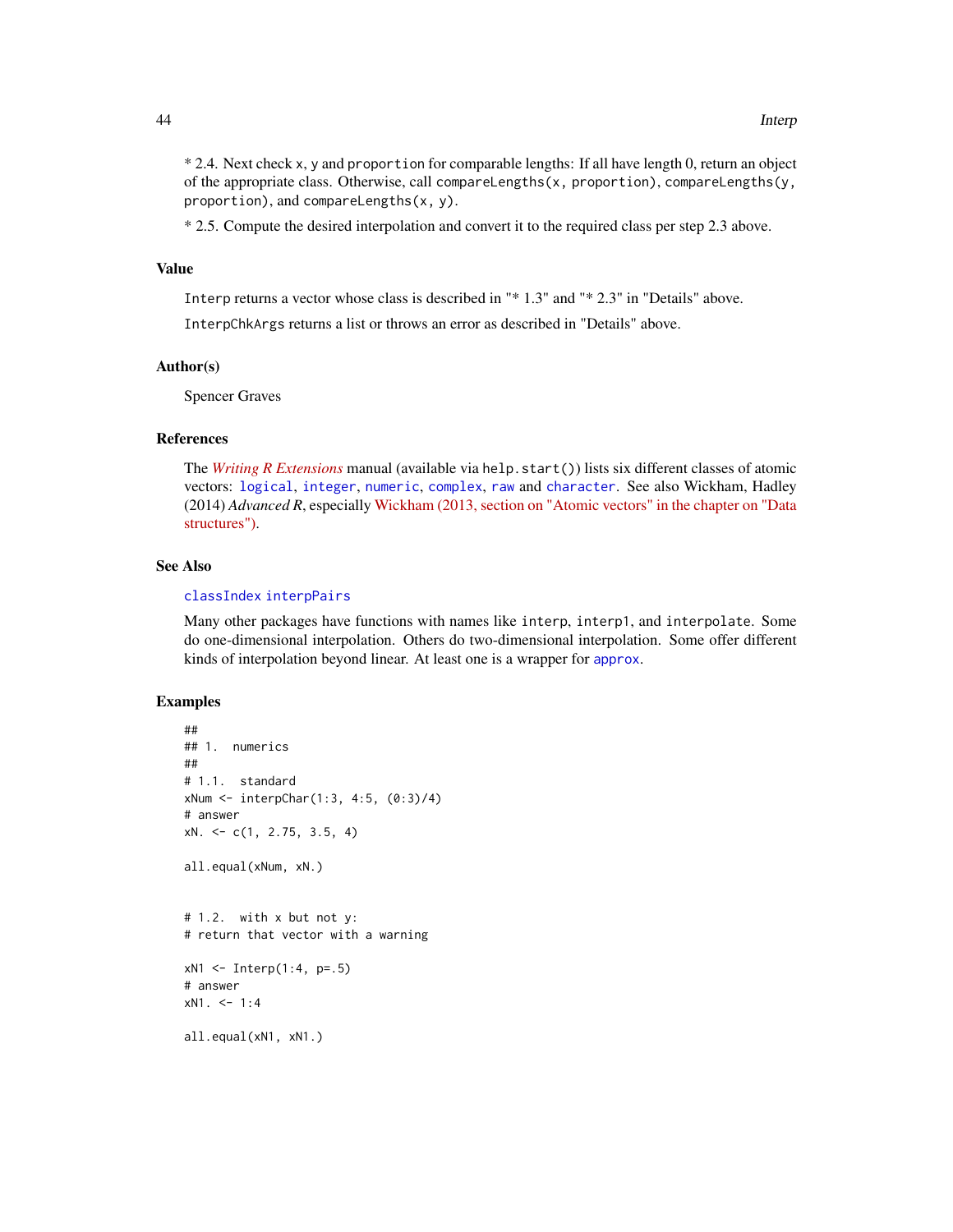```
##
## 2. Single character vector
##
i.5 \leq Interp(c('a', 'bc', 'def'), character(0), p=0.3)# with y = NULL or character(0),
# Interp returns x
all.equal(i.5, c('a', 'bc', 'def'))
i.5b <- Interp('', c('a', 'bc', 'def'), p=0.3)
# Cumulative characters (length(proportion)=1):
# 0.3*(total 6 characters) = 1.2 characters
i.5. \leq c('a', 'b', '')all.equal(i.5b, i.5.)
##
## 3. Reverse character example
##
i.5c <- Interp(c('a', 'bc', 'def'), '', 0.3)
# check: 0.7*(total 6 characers) = 4.2 characters
i.5c. <- c('a', 'bc', 'd')
all.equal(i.5c, i.5c.)
##
## 4. More complicated example
##
xCh <- Interp('', c('Do it', 'with R.'),
             c(0, .5, .9)# answer
xCh. <- c('', 'with', 'Do i')
all.equal(xCh, xCh.)
##
## 5. Still more complicated
##
xC2 <- Interp(c('a', 'fabulous', 'bug'),
                 c('bigger or', 'just', 'big'),
                 c(.3, .3, 1))
x.y.longer <- c('bigger or', 'fabulous', 'big')
# use y with ties
# nch smaller 1 4 3<br># nch larger 9 8 3
# nch larger 9 8 3<br># d.char 8, 4, 0
# d.char <br>
# prop 3, 3, 3, 3, 1
# prop .3, .7, 1
```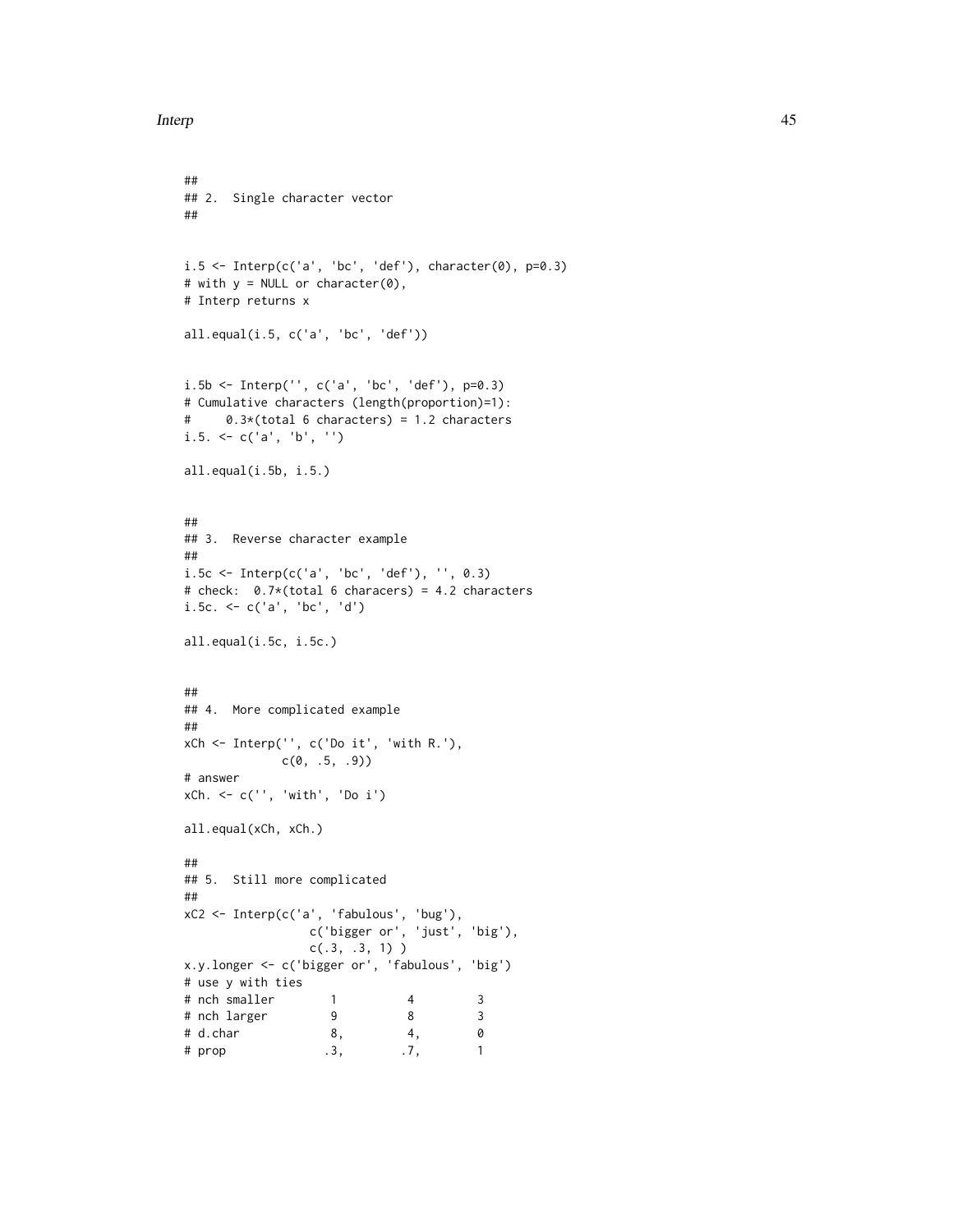```
# prop*d.char 2.4, 2.8, 0
# smaller+p*d 3, 7, 3
xC2. <- c('big', 'fabulou', 'big')
all.equal(xC2, xC2.)
##
## 6. with one NULL
##
null1 <- Interp(NULL, 1, .3)
all.equal(null1, 1)
null2 <- Interp('abc', NULL, .3)
all.equal(null2, 'abc')
##
## 7. length=0
##
log0 <- interpChar(logical(0), 2, .6)
all.equal(log0, 1.2)
##
## 8. Date
##
Jan1.1980 <- as.Date('1980-01-01')
Jan1.1972i <- Interp(0, Jan1.1980, .2)
# check
Jan1.1972 <- as.Date('1972-01-01')
all.equal(Jan1.1972, round(Jan1.1972i))
##
## 9. POSIXct
##
Jan1.1980c <- as.POSIXct(Jan1.1980)
Jan1.1972ci <- Interp(0, Jan1.1980c, .2)
# check
Jan1.1972ct <- as.POSIXct(Jan1.1972)
abs(difftime(Jan1.1972ct, Jan1.1972ci,
            units="days"))<0.5
```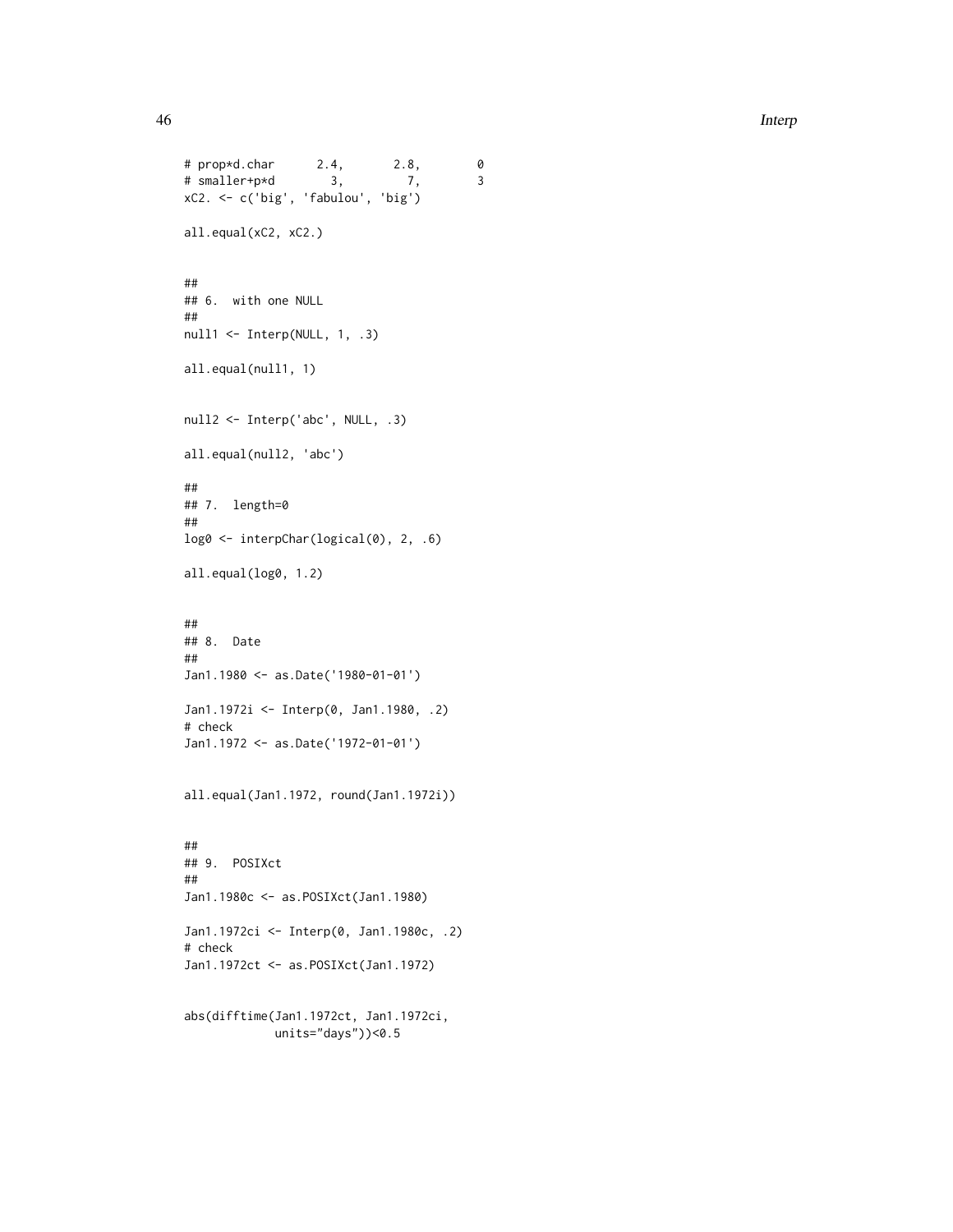### <span id="page-46-0"></span>Description

For x and y logical, integer, numeric, Date or POSIX:

 $xOut \leftarrow x * (1-.proportion) + y * .proportion$ 

Otherwise, coerce to character and return a [substring](#page-0-0) of x or y with number of characters interpolating linearly between  $nchar(x)$  and  $nchar(y)$ ; see details.

\*\*\* NOTE: This function is currently in flux. The results may not match the documentation and may change in the future.

The current version does character interpolation on the cumulative number of characters with defaults with only one argument that may not be easy to understand and use. Proposed:

old: interpolate on number of characters in each string with the default for a missing argument being character(length(x)) [or character(length(y)) or numeric(length(x)) or ...]

2014-08-08: default with either x or y missing should be to set the other to the one we have, so interpChar becomes a no op – except that values with .proportion outside (validProportion  $=[0, 1]$  by default) should be dropped.

### Usage

```
interpChar(x, ...)
## S3 method for class 'list'
interpChar(x, .proportion,
        argnames=character(3),
        message0=character(0), ...)
## Default S3 method:
interpChar(x, y, .proportion,
        argnames=character(3),
        message0=character(0), ...)
```
#### **Arguments**

| $\mathsf{x}$ | either a vector or a list. If a list, pass the first two elements as the first two<br>arguments of interpChar.default.                                                                               |
|--------------|------------------------------------------------------------------------------------------------------------------------------------------------------------------------------------------------------|
| y            | a vector                                                                                                                                                                                             |
| .proportion  | A number or numeric vector assumed to be between 0 and 1.                                                                                                                                            |
| argnames     | a character vector of length 3 giving arguments name. x, name. y, and. proportion<br>to pass to comparelengths to improve the value of any diagnostic message in<br>case lengths are not compatible. |
| message0     | A character string to be passed with argnames to compare Lengths to improve<br>the value of any diagnostic message in case lengths are not compatible.                                               |
| $\ddotsc$    | optional arguments for compareLengths                                                                                                                                                                |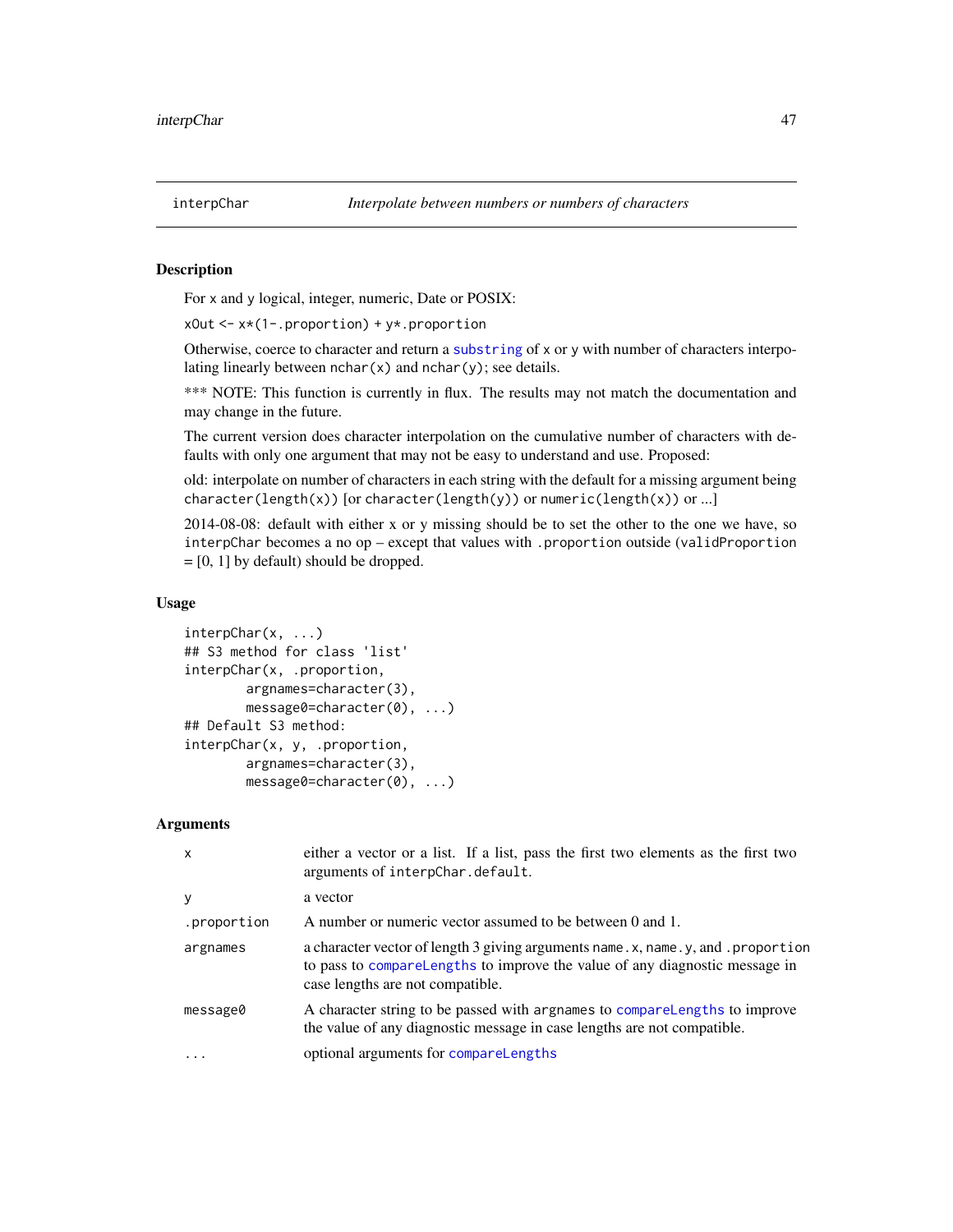## Details

1. x, y and .proportion are first compared for compatible lengths using [compareLengths](#page-20-0). A warning is issued if the lengths are not compatible. They are then all extended to the same length using [rep](#page-0-0).

2. If x and y are both numeric, interpChar returns the standard linear interpolation (described above).

3. If x, y, and .proportion are all provided with at least one of x and y not being numeric or logical, the algorithm does linear interpolation on the difference in the number of characters between x and y. It returns characters from y except when  $nchar(x) > nchar(y)$ , in which case it returns characters from x. This meets the end conditions that the number of characters matches that of x when .proportion is 0 and matches that of y when .proportion is 1. This can be used to "erase" characters moving from one frame to the next in a video. See the examples.

4. If either x or y is missing, it is replaced by a default vector of the same type and length; for example, if y is missing and x is numeric,  $y =$  numeric(length(x)). (If the one supplied is not numeric or logical, it is coerced to character.)

#### Value

A vector: Numeric if x and y are both numeric and character otherwise. The length  $=$  max length of x, y, and .proportion.

#### Author(s)

Spencer Graves

### See Also

[interpPairs](#page-49-0), which calls interpChar

[classIndex](#page-18-0), which is called by interpChar to help decide the class of the interpolant.

```
##
## 1. numerics
##
# 1.1. standard
xNum <- interpChar(1:3, 4:5, (0:3)/4)
# answer
xN. \leq -c(1, 2.75, 3.5, 4)all.equal(xNum, xN.)
# 1.2. list of length 1 with a numeric vector:
# return that vector with a warning
xN1 \leftarrow \text{interpChar}(list(a.0=1:4), .5)# answer
xN1. < -1:4
```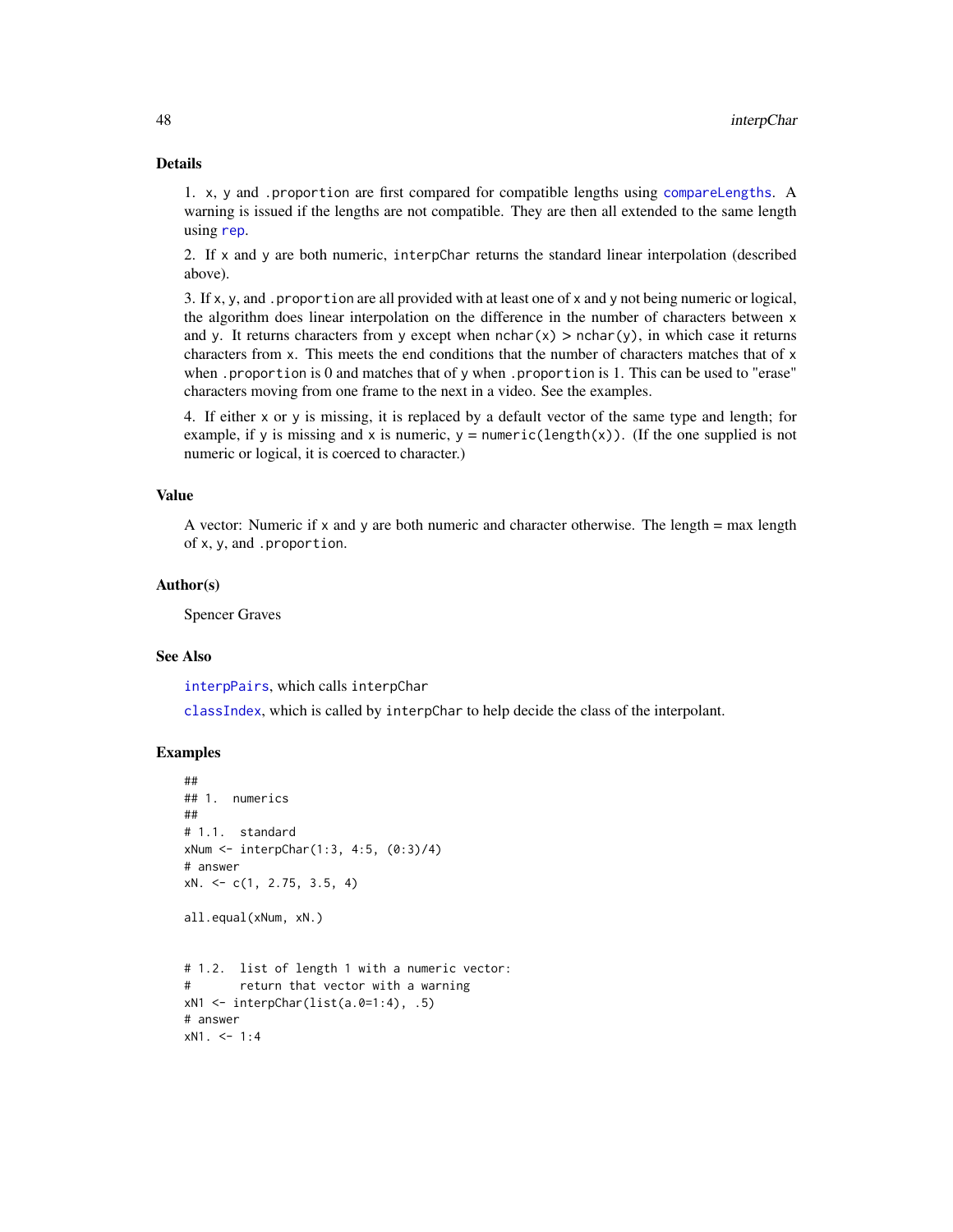#### interpChar 49

```
all.equal(xN1, xN1.)
##
## 2. Single character vector
##
i.5 \leftarrow interpChar(list(c('a', 'bc', 'def')), .p=0.3)
# If cumulative characters:
# 0.3*(total 6 characters) = 1.8 characters
#
# However, the current code does something different,
# returning "a", "bc", "d" <- like using 1-.p?
# This is a problem with the defaults with a single
# argument; ignore this issue for now.
# 2014-06-04
i.5. \leq c('a', 'b', '')
#all.equal(i.5, i.5.)
##
## 3. Reverse character example
##
i.5c <- interpChar(c('a', 'bc', 'def'), '', 0.3)
# check: 0.7*(total 6 characers) = 4.2 characters
i.5c. <- c('a', 'bc', 'd')
all.equal(i.5c, i.5c.)
# The same thing specified in a list
i.5d <- interpChar(list(c('a', 'bc', 'def'), ''), 0.3)
all.equal(i.5d, i.5c.)
##
## 4. More complicated example
##
xCh <- interpChar(list(c('Do it', 'with R.')),
                  c(\emptyset, .5, .9)# answer
xCh. <- c('', 'with', 'Do ')
# With only one input, it's assumed to be y.
# It is replicated to length(.proportion),
# With nchar = 5, 7, 5, cum = 5, 12, 17.
all.equal(xCh, xCh.)
##
## 5. Still more complicated
##
xC2 <- interpChar(c('a', 'fabulous', 'bug'),
```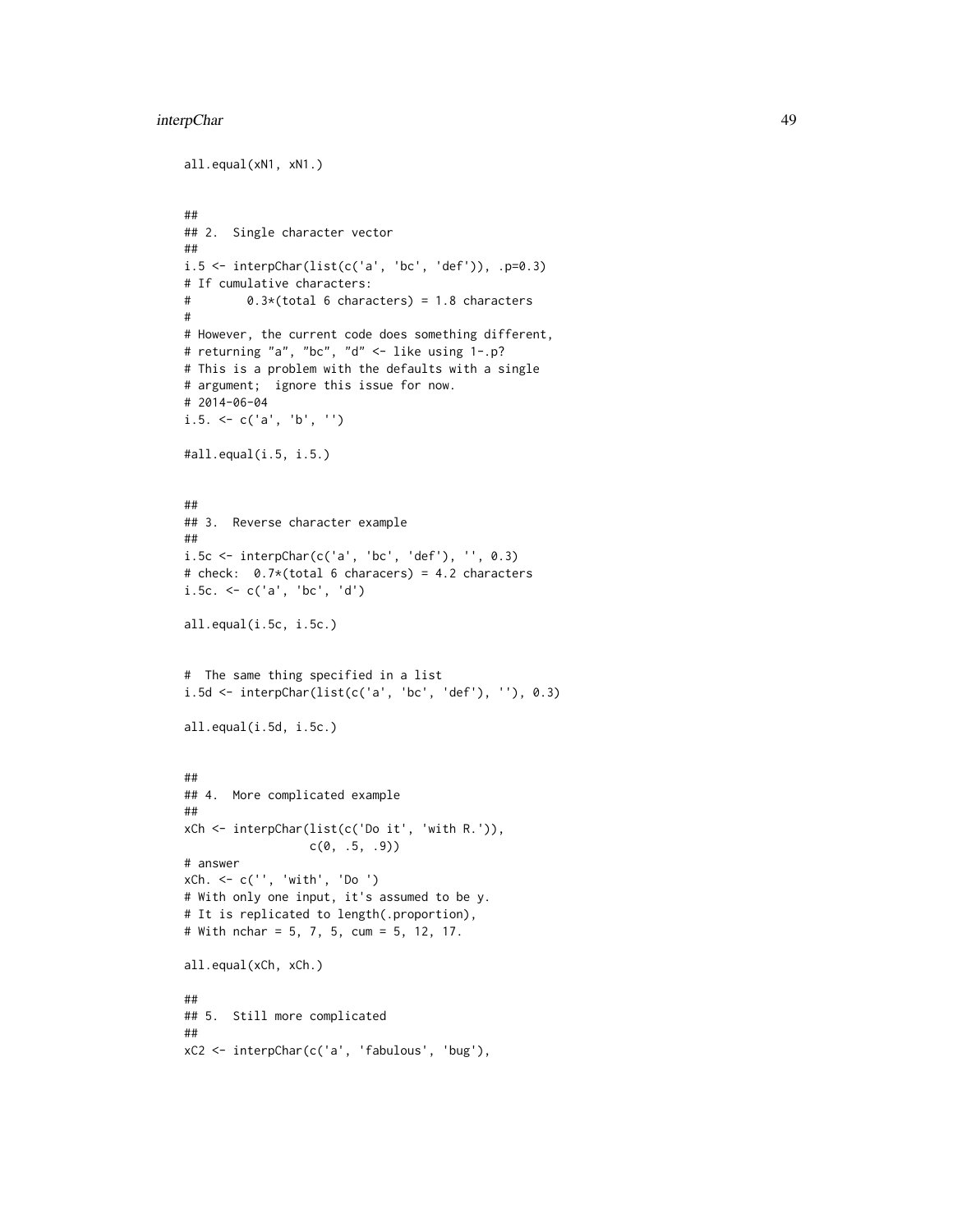```
c('bigger or', 'just', 'big'),
                 c(.3, .3, 1))
# answer
x.y.longer <- c('bigger or', 'fabulous', 'big')
# use y with ties
4 nch smaller 1 4 3<br>
4 nch larger 9 8 3<br>
4 d.char 8, 4, 0<br>
4 cum characters 8, 12, 12
# nch larger 9 8 3
# d.char 8, 4, 0
# cum characters 8, 12, 12
# prop \begin{array}{cccc} .3, & .7, & 1 \\ + \text{prop} * 12 & .3, & .6, & 8.4, & 12 \end{array}# prop*12 3.6, 8.4, 12
# cum.sm 1, 5, 8
# cum.sm+prop*12 5, 13, 20
# -cum(larger[-1]) 5, 4, 3
xC2. <- c('bigge', 'fabu', 'big')
all.equal(xC2, xC2.)
##
## 6. with one NULL
##
null1 <- interpChar(NULL, 1, 1)
all.equal(null1, 1)
null2 <- interpChar('abc', NULL, .3)
all.equal(null2, 'ab')
##
## 7. length=0
##
log0 <- interpChar(logical(0), 2, .6)
all.equal(log0, 1.2)
##
## 8. Date
##
##
## 9. POSIXct
##
```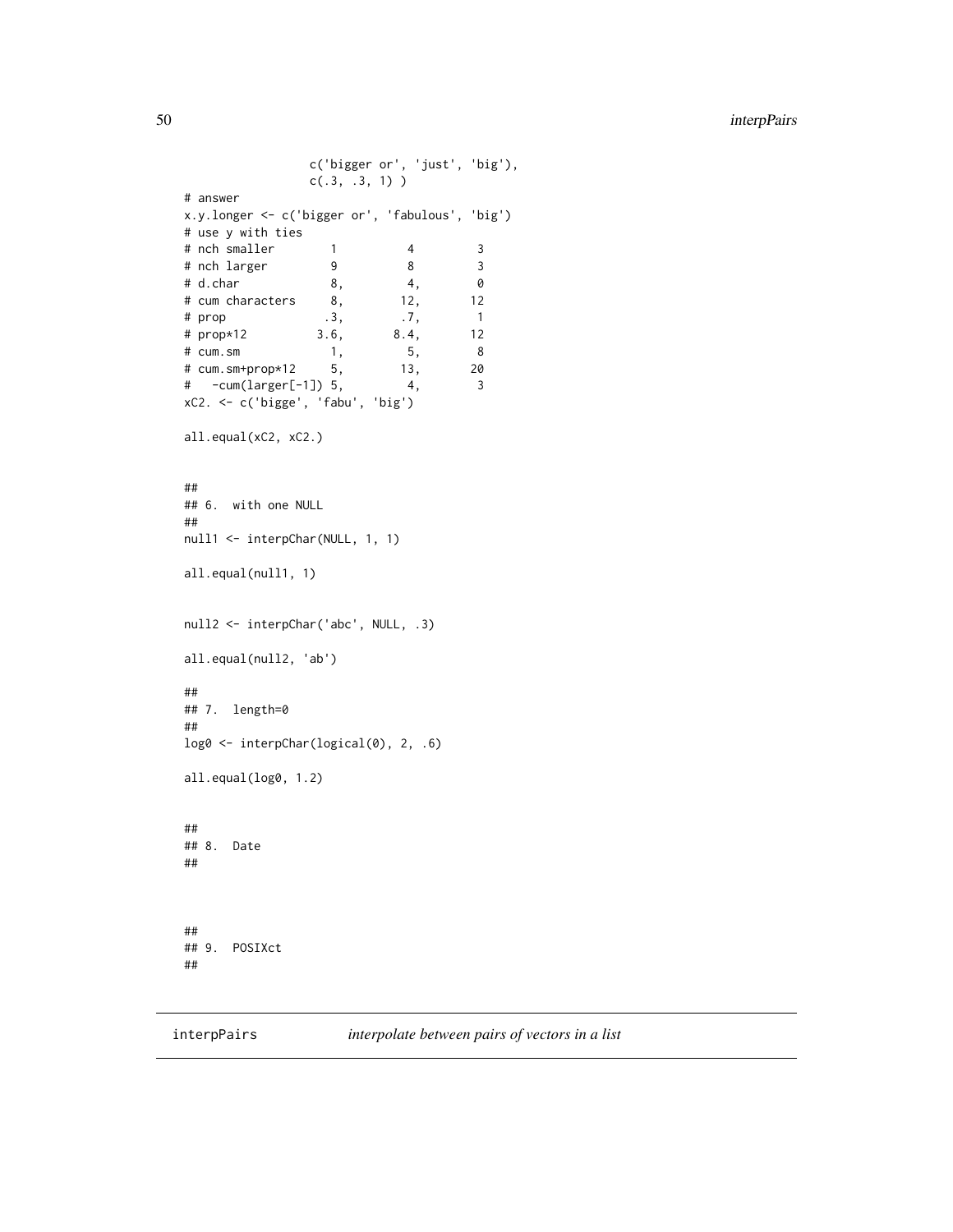#### interpPairs 51

### Description

This does two things:

- 1. Computes a .proportion interpolation between pairs by passing each pair with .proportion to [interpChar](#page-46-0). [interpChar](#page-46-0) does standard linear interpolation with numerics and interpolates based on the number of characters with non-numerics.
- 2. Discards rows of interpolants for which .proportion is outside validProportion. If object is a list, corresponding rows of other vectors of the same length are also discarded.

NOTE: There are currently discrepancies between the documentation and the code over defaults when one but not both elements of a pair are provided. The code returns an answer. If that's not acceptable, provide the other half of the pair. After some experience is gathered, the question of defaults will be revisited and the code or the documentation will change.

## Usage

```
interpPairs(object, ...)
## S3 method for class 'call'
interpPairs(object,
   nFrames=1, iFrame=nFrames,
   endFrames=round(0.2*nFrames),
   envir = parent.frame(),pairs=c('1'='\\.0$', '2'='\\.1$',
        replace0='', replace1='.2',
        replace2='.3'),
   validProportion=0:1, message0=character(0), ...)
## S3 method for class 'function'
interpPairs(object,
   nFrames=1, iFrame=nFrames,
    endFrames=round(0.2*nFrames),
    envir = parent.frame(),
    pairs=c('1'='\\.0$', '2'='\\.1$',
    replace0='', replace1='.2', replace2='.3'),
    validProportion=0:1, message0=character(0), ...)
## S3 method for class 'list'
interpPairs(object,
    .proportion, envir=list(),
        pairs=c('1'='\\.0$', '2'='\\.1$',
        replace0='', replace1='.2',
        replace2='.3'), validProportion=0:1,
       message0=character(0), ...)
```
#### Arguments

object A [call](#page-0-0), [function](#page-0-0), list or data.frame with names possibly matching pairs[1:2]. When names matching both of pairs[1:2], they are converted to potentially common names using sub(pairs[i], pairs[3], ...). When matches are found among the potentially common names, they are passed with .proportion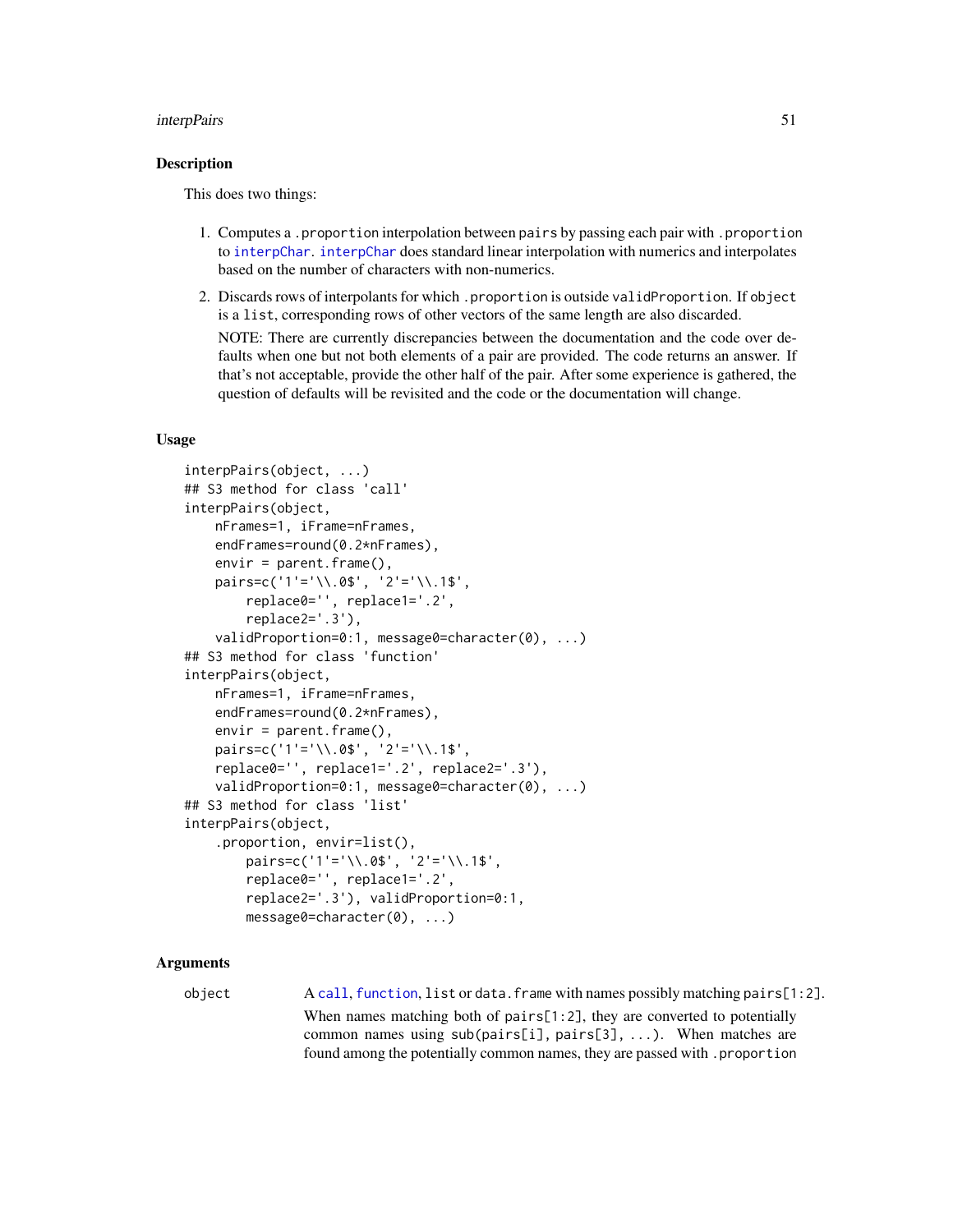|                 | to interpChar to compute an interpolation. The matches are removed and re-<br>placed with the interpolant, shortened by excluding any rows for which . proportion<br>is outside validProportion.                                                                                                                                                                                                                                                    |
|-----------------|-----------------------------------------------------------------------------------------------------------------------------------------------------------------------------------------------------------------------------------------------------------------------------------------------------------------------------------------------------------------------------------------------------------------------------------------------------|
|                 | Elements with "common names" that do not have a match are replaced by ele-<br>ments with the common names that have been shortened by omitting rows with<br>.proportion outside validProportion. Thus, if x.0 is found without x.1,<br>x.0 is removed and replaced by x.                                                                                                                                                                            |
| nFrames         | number of distinct plots to create.                                                                                                                                                                                                                                                                                                                                                                                                                 |
| iFrame          | integer giving the index of the single frame to create. Default $= n$ Frames.                                                                                                                                                                                                                                                                                                                                                                       |
|                 | An error is thrown if both iFrame and . proportion are not NULL.                                                                                                                                                                                                                                                                                                                                                                                    |
| endFrames       | Number of frames to hold constant at the end.                                                                                                                                                                                                                                                                                                                                                                                                       |
| .proportion     | a numeric vector assumed to lie between 0 and 1 specifying how far to go from<br>suffixes[1] to suffixes[2]. For example, if x.0 and x.1 are found and<br>are numeric, $x = x.0 +$ . proportion $*(x.1 - x.0)$ . Rows of x and any other<br>element of object of the same length are dropped for any .proportion outside<br>validProportion.                                                                                                        |
|                 | An error is thrown if both iFrame and . proportion are not NULL.                                                                                                                                                                                                                                                                                                                                                                                    |
| envir           | environment / list to use with codeobject, which can optionally provide other<br>variables to compute what gets plotted; see the example below using this argu-<br>ment.                                                                                                                                                                                                                                                                            |
| pairs           | a character vector of two regular expressions to identify elements of object<br>between which to interpolate and three replacements.                                                                                                                                                                                                                                                                                                                |
|                 | (1) The first of the three replacements is used in sub to convert each pairs [1:2]<br>name found to the desired name of the interpolate. Common names found are<br>then passed with . proportion to interpChar, which does the actual interpola-<br>tion.                                                                                                                                                                                           |
|                 | $(2, 3)$ interpPairs also calls checkNames(object, avoid = pairs[c(1, 3,<br>2, 5)]). This confirms that object has names, and all such names are unique.<br>If object does not have names or has some duplicate names, the make. names is<br>called to fix that problem, and any new names that match pairs[1:2] are mod-<br>ified using sub to avoid creating a new match. If the modification still matches<br>pairs[1:2], it generates an error. |
| validProportion |                                                                                                                                                                                                                                                                                                                                                                                                                                                     |
|                 | Range of values of . proportion to retain, as noted with the discussion of the<br>object argument.                                                                                                                                                                                                                                                                                                                                                  |
| message0        | a character string passed to interpChar to improve the value of diagnostic mes-<br>sages                                                                                                                                                                                                                                                                                                                                                            |
| .               | optional arguments for sub                                                                                                                                                                                                                                                                                                                                                                                                                          |

# Details

\*\*\* FUNCTION \*\*\*

First interpPairs.function looks for arguments firstFrame, lastFrame, and Keep. If any of these are found, they are stored locally and removed from the function. If iFrame is provided, it is used with with these arguments plus nFrames and endFrames to compute .proportion.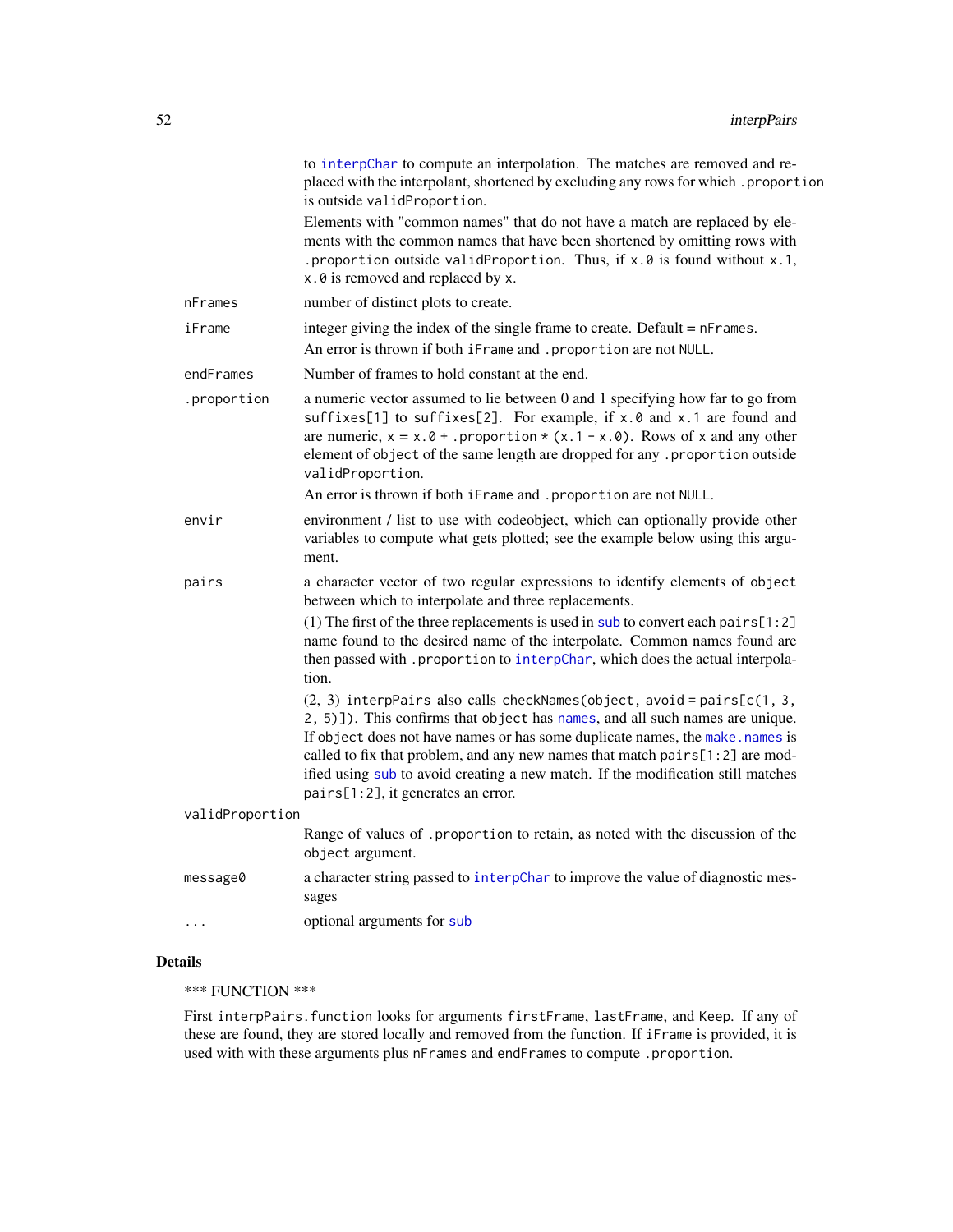### interpPairs 53

If .proportion is outside validProportion, interpPairs does nothing, returning enquote(NULL).

If any(.proportion) is inside validProportion, interpPairs.function next uses [grep](#page-0-0) to look for arguments with names matching pairs[1:2]. If any are found, they are passed with .proportion to [interpChar](#page-46-0). The result is stored in the modified object with the common name obtained from sub(pairs[i], pairs[3], ...),  $i = 1, 2$ .

The result is then evaluated and then returned.

\*\*\* LIST \*\*\*

1. ALL.OUT: if(none(0<=.proportion<=1))return 'no.op' = list(fun='return', value=NULL)

2. FIND PAIRS: Find names matching pairs[1:2] using [grep](#page-0-0). For example, names like x.0 match the default pairs[1], and names like x.1 match the default pairs[1].

3. MATCH PAIRS: Use sub(pairs[i], pairs[3], ...) for  $i = 1:2$ , to translate each name matching pairs[1:2] into something else for matching. For example, the default pairs thus translates, e.g., x.0 and x.1 both into x. In the output, x.0 and x.1 are dropped, replaced by  $x =$  interpChar(x.0, x.1, .proportion, ...). Rows with .proportion outside validProportion are dropped in x. Drop similar rows of any numeric or character vector or [data.frame](#page-0-0) with the same number of rows as x or .proportion.

4. Add component .proportion to envir to make it available to [eval](#page-0-0) any language component of object in the next step.

5. Loop over all elements of object to create outList, evaluating any expressions and computing the desired interpolation using [interpChar](#page-46-0). Computing xleft in this way allows xright to be specified later as quote(xleft + xinch( $(0.6)$ ), for example. This can be used with a call to [rasterImageAdj](#page-93-0).

6. Let  $N =$  the maximum number of rows of elements of outlist created by interpolation in the previous step. If .proportion is longer, set  $N = length($ .proportion). Find all vectors and [data.frame](#page-0-0)s in outList with N rows and delete any rows for which .proportion is outside validProportion.

7. Delete the raw pairs found in steps 1-3, retaining the element with the target name computed in steps 4 and 5 above. For other elements of object modified in the previous step, retain the shortened form. Otherwise, retain the original, unevaluated element.

#### Value

a list with elements containing the interpolation results.

# Author(s)

Spencer Graves

#### See Also

[interpChar](#page-46-0) for details on interpolation. [compareLengths](#page-20-0) for how lengths are checked and messages composed and written.

[enquote](#page-0-0)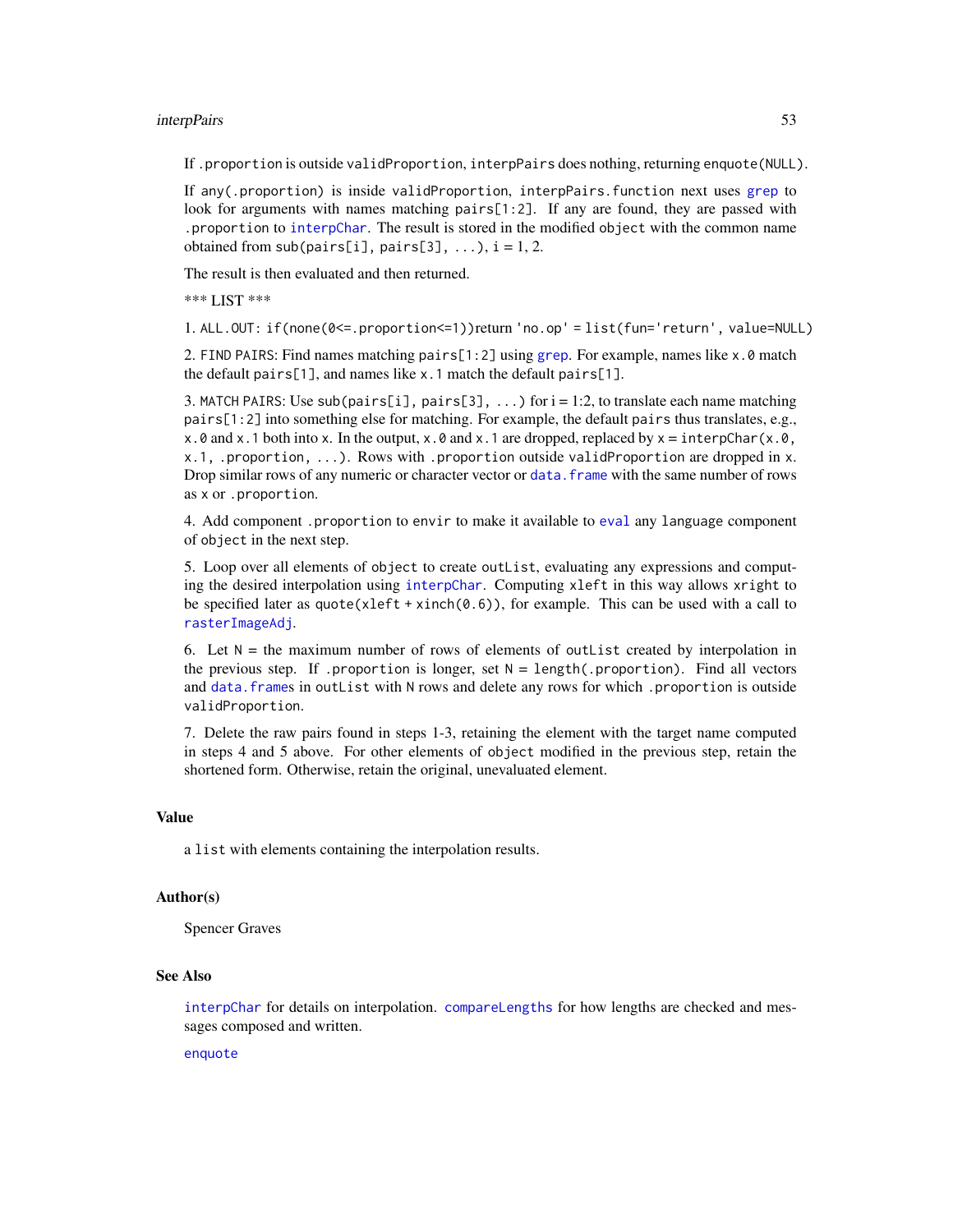54 interpPairs

```
###
###
### 1. interpPairs.function
###
###
##
## 1.1. simple
##
plot0 <- quote(plot(0))
plot0. <- interpPairs(plot0)
# check
all.equal(plot0, plot0.)
##
## 1.2. no op
##
noop <- interpPairs(plot0, iFrame=-1)
# check
all.equal(noop, enquote(NULL))
##
## 1.3. a more typical example
## example function for interpPairs
tstPlot <- function(){
  plot(1:2, 1:2, type='n')
  lines(firstFrame=1:3,
       lastFrame=4,
       x.1=seq(1, 2, .5),
       y.1=x,
       z.0=0, z.1=1,
       txt.1=c('CRAN is', 'good', '...'),
        col='red')
}
tstbo <- body(tstPlot)
iPlot <- interpPairs(tstbo[[2]])
# check
iP <- quote(plot(1:2, 1:2, type='n'))
all.equal(iPlot, iP)
iLines <- interpPairs(tstbo[[3]], nFrames=5, iFrame=2)
# check:
# .proportion = (iFrame-firstFrame)/(lastFrame-firstFrame)
# = c(1/3, 0, -1/3)
```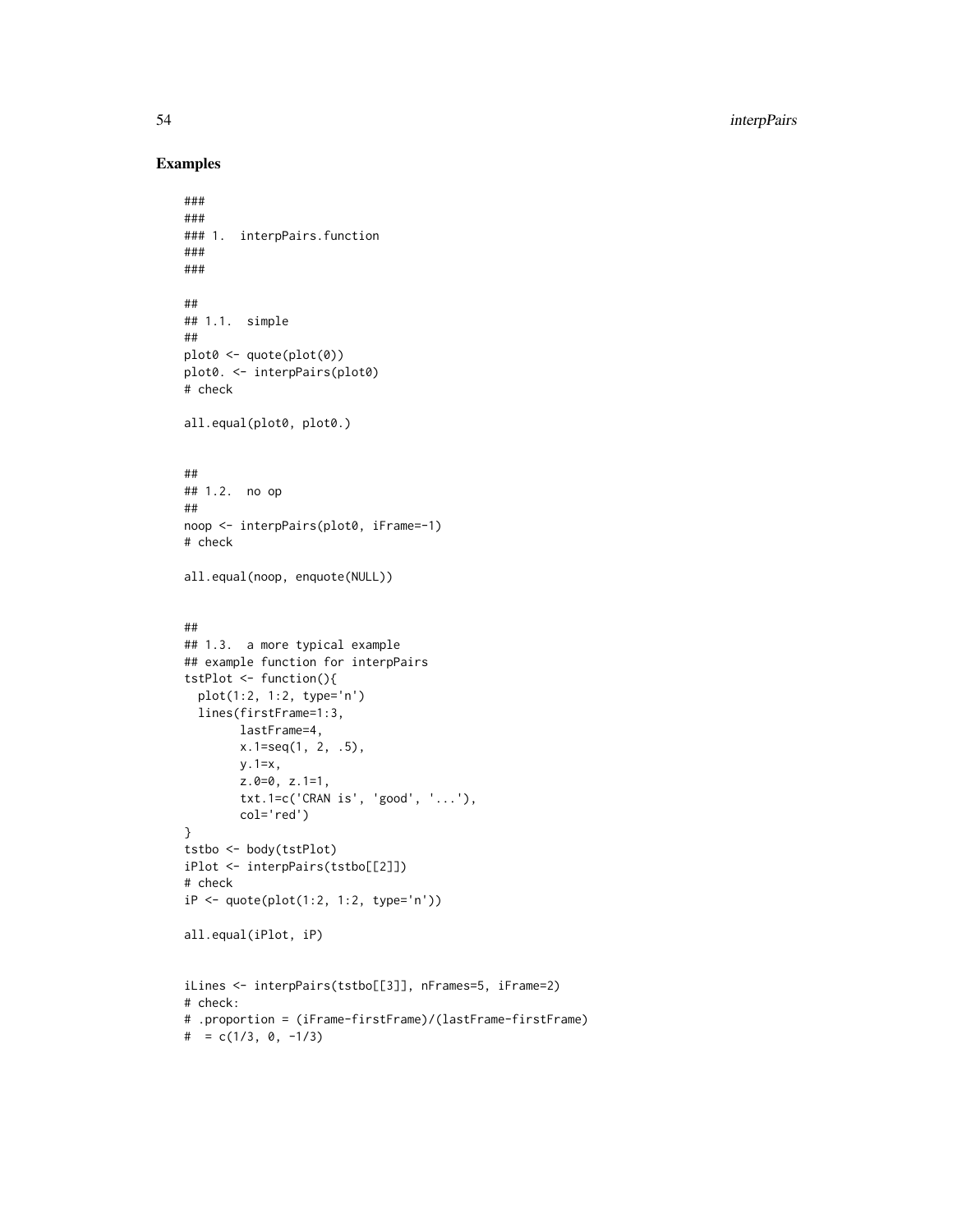```
# if x.\theta = \theta and y.\theta = \theta by default:
iL <- quote(linex(x=c(1/3, 0), y=c(1/9, 0), z=c(1/3, 0),
           tst=c('CR', '')))
##
##**** This example seems to give the wrong answer
##**** 2014-06-03: Ignore for the moment
##
#all.equal(iLines, iL)
##
## 1.4. Don't throw a cryptic error with NULL
##
ip0 <- interpPairs(quote(text(labels.1=NULL)))
###
###
### 2. interpPairs.list
###
###
##
## 2.1. (x.0, y.0, x.1, y.1) -> (x,y)
##
tstList <- list(x.0=1:5, y.0=5:9, y.1=9:5, x.1=9,
                ignore=letters, col=1:5)
xy <- interpPairs(tstList, 0.1)
# check
xy. <- list(ignore=letters, col=1:5,
            x=1:5 + 0.1*(9-1:5),
            y=5:9 + 0.1*(9:5-5:9) )
# New columns, 'x' and 'y', come after
# columns 'col' and 'ignore' already in tstList
all.equal(xy, xy.)
##
## 2.2. Select the middle 2:
## x=(1-(0,1))*3:4+0:1*0=(3,0)
##
xy0 <- interpPairs(tstList[-4], c(-Inf, -1, 0, 1, 2) )
# check
xy0. <- list(ignore=letters, col=3:4, x=c(3,0), y=7:6)
all.equal(xy0, xy0.)
```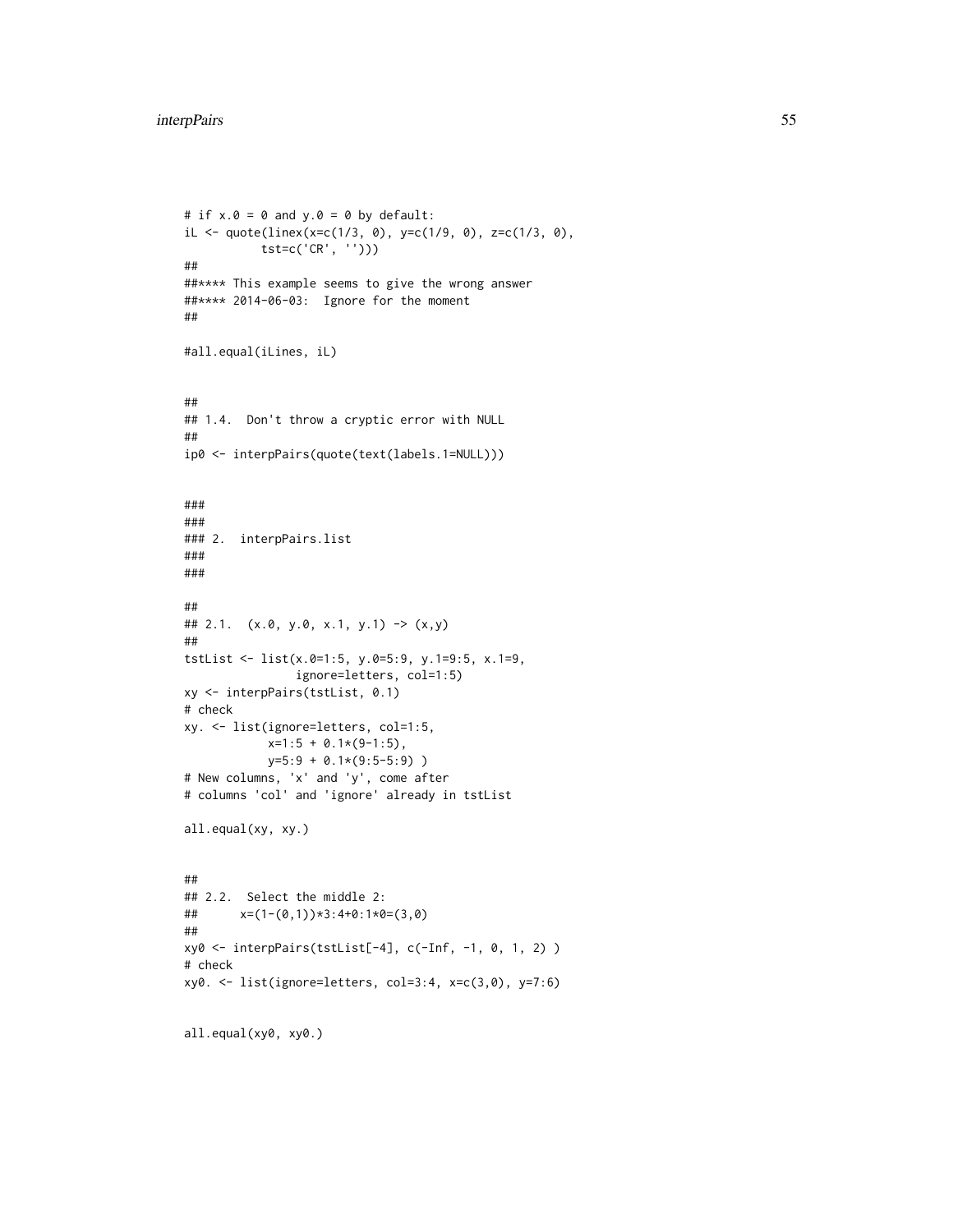```
##
## 2.3. Null interpolation because of absence of y.1 and x.0
##
xy02 <- interpPairs(tstList[c(2, 4)], 0.1)
# check
#### NOT the current default answer; revisit later.
xy02. <- list(y=5:9, x=9)
# NOTE: length(x) = 1 = length(x.1) in testList
#all.equal(xy02, xy02.)
##
## 2.4. Select an empty list (make sure this works)
##
x0 <- interpPairs(list(), 0:1)
# check
x0. <- list()
names(x0.) <- character(0)
all.equal(x0, x0.)
##
## 2.5. subset one vector only
##
xyz \le interpPairs(list(x=1:4), c(-1, 0, 1, 2))
# check
xyz. <- list(x=2:3)
all.equal(xyz, xyz.)
##
## 2.6. with elements of class call
##
xc <- interpPairs(list(x=1:3, y=quote(x+sin(pi*x/6))), 0:1)
# check
xc. \leftarrow list(x=1:3, y=quote(x+sin(pi*x/6)))
all.equal(xc, xc.)
##
## 2.7. text
##
# 2 arguments
j.5 \leftarrow interpPairs(list(x.0='', x.1=c('a', 'bc', 'def')), 0.5)
# check
j.5. <- list(x=c('a', 'bc', ''))
all.equal(j.5, j.5.)
```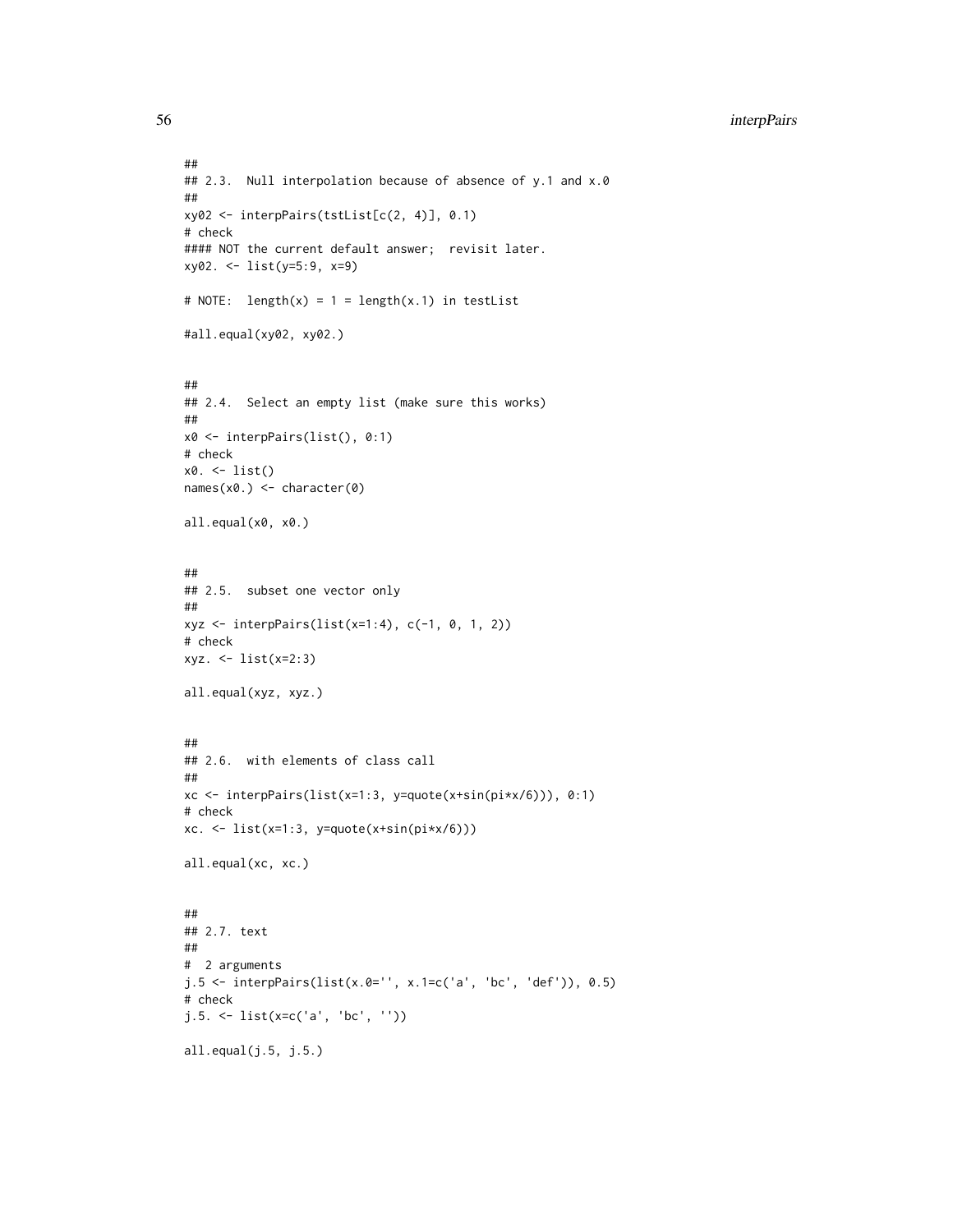```
##
## 2.8. text, 1 argument as a list
##
j.50 <- interpPairs(list(x.1=c('a', 'bc', 'def')), 0.5)
# check
all.equal(j.50, j.5.)
##
## 2.9. A more complicated example with elements to eval
##
logo.jpg <- paste(R.home(), "doc", "html", "logo.jpg",
                  sep = .Platform$file.sep)
if(require(jpeg)){
  Rlogo <- try(readJPEG(logo.jpg))
  if(!inherits(Rlogo, 'try-error')){
# argument list for a call to rasterImage or rasterImageAdj
    RlogoLoc <- list(image=Rlogo,
      xleft.0 = c(NZ=176.5, CH=172, US=171,CN=177,RU= 9.5,UK= 8),
      xleft.1 = c(NZ=176.5, CH = 9, US=-73.5,CN=125,RU= 37, UK= 2),
      ybottom.0=c(NZ=-37, CH=-34,US=-34,
                  CN=-33,RU= 48, UK=47),
      ybottom.1=c(NZ=-37, CH= 47,US= 46,
                  CN= 32,RU=55.6,UK=55),
      xright=quote(xleft+xinch(0.6)),
      ytop = quote(ybottom+yinch(0.6)),
      angle.0 = 0,
      angle.1 =c(NZ=0,CH=3*360,US=5*360,
                 CN=2*360,RU=360,UK=360)
   )
    RlogoInterp <- interpPairs(RlogoLoc,
            .proportion=rep(c(0, -1), c(2, 4)))
# check
  all.equal(names(RlogoInterp),
      c('image', 'xright', 'ytop',
         'xleft', 'ybottom', 'angle'))
# NOTE: 'xleft', and 'ybottom' were created in interpPairs,
# and therefore come after 'xright' and 'ytop', which were
# already there.
##
## 2.10. using envir
##
    RlogoDiag <- list(x0=quote(Rlogo.$xleft),
```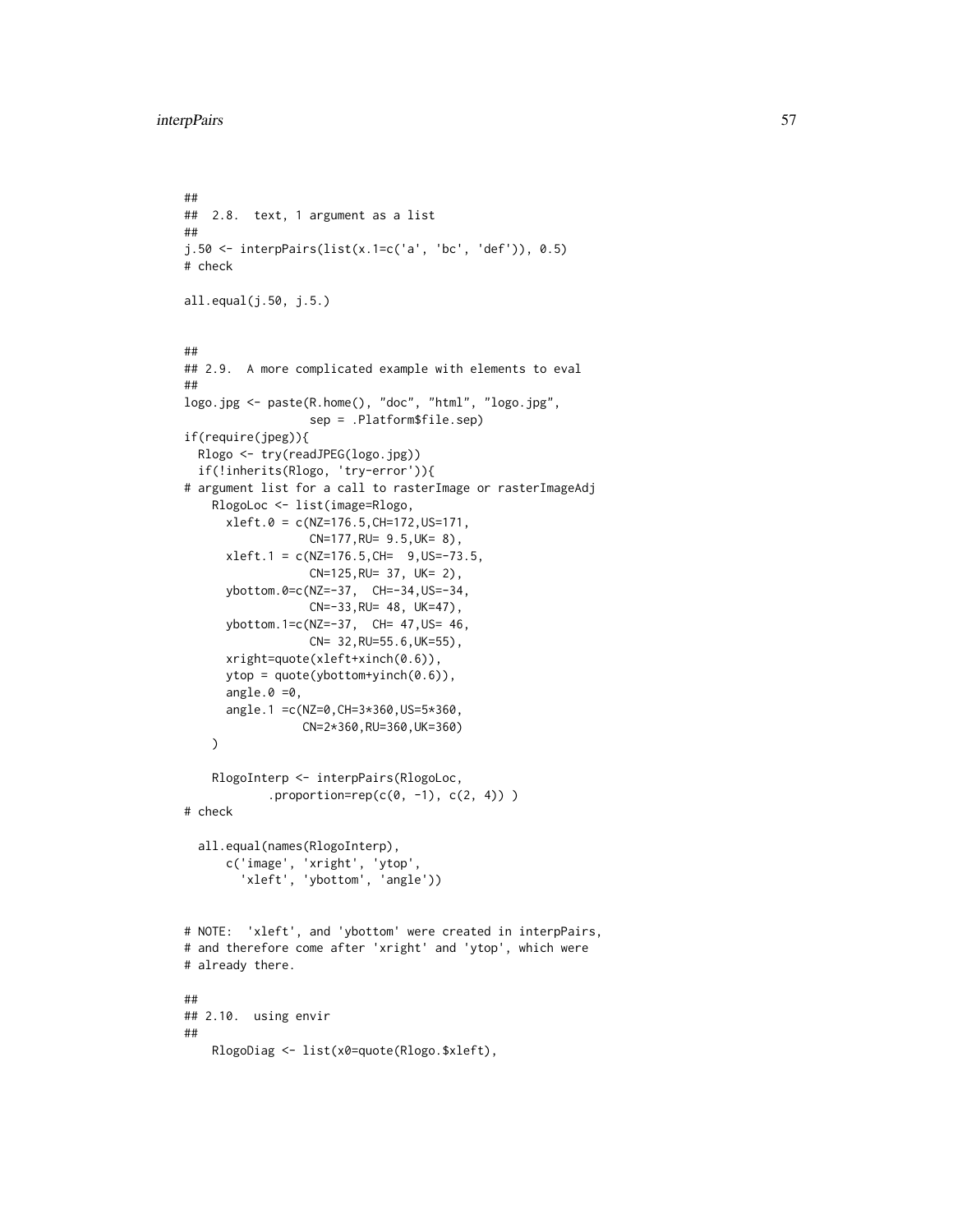```
y0=quote(Rlogo.$ybottom),
                  x1=quote(Rlogo.$xright),
                  y1=quote(Rlogo.$ytop) )
    RlogoD <- interpPairs(RlogoDiag, .p=1,
                    envir=list(Rlogo.=RlogoInterp) )
    all.equal(RlogoD, RlogoDiag)
  }
}
##
## 2.11. assign; no interp but should work
##
tstAsgn <- as.list(quote(op <- (1:3)^2))
intAsgn <- interpPairs(tstAsgn, 1)
# check
intA. <- tstAsgn
names(intA.) <- c('X', 'X.3', 'X.2')
all.equal(intAsgn, intA.)
# op \leq par(...)tstP <- quote(op <- par(mar=c(5, 4, 2, 2)+0.1))
tstPar <- as.list(tstP)
intPar <- interpPairs(tstPar, 1)
# check
intP. <- list(quote(`<-`), quote(op),
              quote(par(mar=c(5, 4, 2, 2)+0.1)) )
names(intP.) <- c("X", 'X.3', 'X.2')
all.equal(intPar, intP.)
intP. <- interpPairs(tstP)
all.equal(intP., tstP)
##
## NULL
##
all.equal(interpPairs(NULL), quote(NULL))
```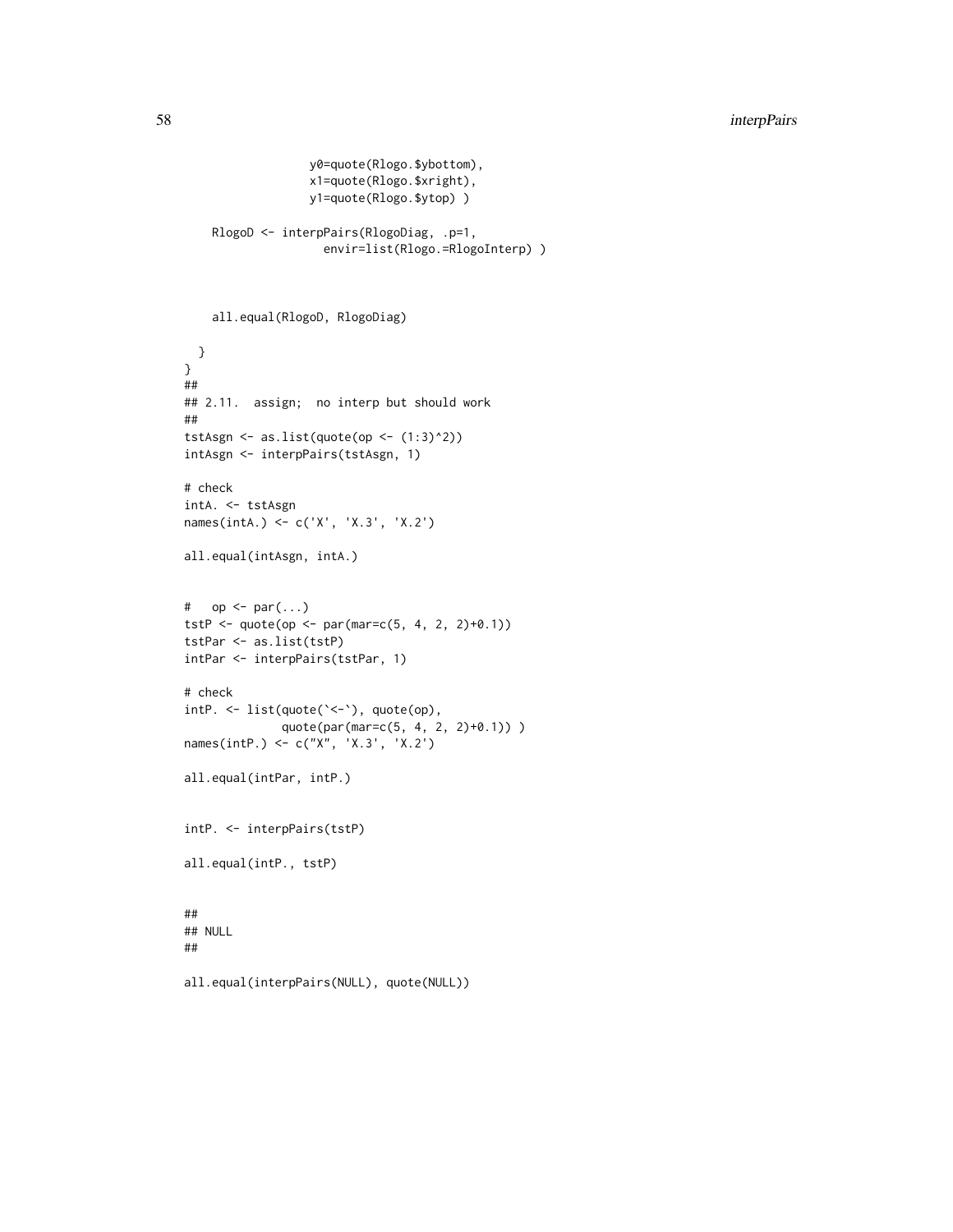#### Description

Translate a square symmetric matrix with positive diagonal elements into a vector of the logarithms of the diagonal elements with the correlations as an attribute, and vice versa.

# Usage

logVarCor(x, corr, ...)

# Arguments

| $\mathsf{x}$ | If a matrix, translate into a vector with a "corr" attribute.                                                       |
|--------------|---------------------------------------------------------------------------------------------------------------------|
|              | If a vector, translate into a matrix.                                                                               |
| corr         | optional vector of correlations for the lower. Let a portion of a covariance matrix<br>whose diagonal is $exp(x)$ . |
|              | Use a "corr" attribute of x only if this argument is missing.                                                       |
| $\cdots$     | (not currently used)                                                                                                |

#### Value

if(length(dim(x))==2) return  $log(diag(x))$  with an attribute "corr" equal to the [lower.tri](#page-0-0) of cov2cor(x).

Otherwise, return a covariance matrix from x as described above.

## Author(s)

Spencer Graves

### See Also

[log](#page-0-0) [diag](#page-0-0) [cov2cor](#page-0-0) [lower.tri](#page-0-0) [pdLogChol](#page-0-0) converts a k-dimensional covariance matrix into a vector of length choose(k+1, 2). By contrast, logVarCor returns a vector of length k with a "corr" attribute of length choose(k, 2).

```
##
## 1. Trivial 1 x 1 matrix
##
# 1.1. convert vector to "matrix"
mat1 <- logVarCor(1)
# check
all.equal(mat1, matrix(exp(1), 1))
```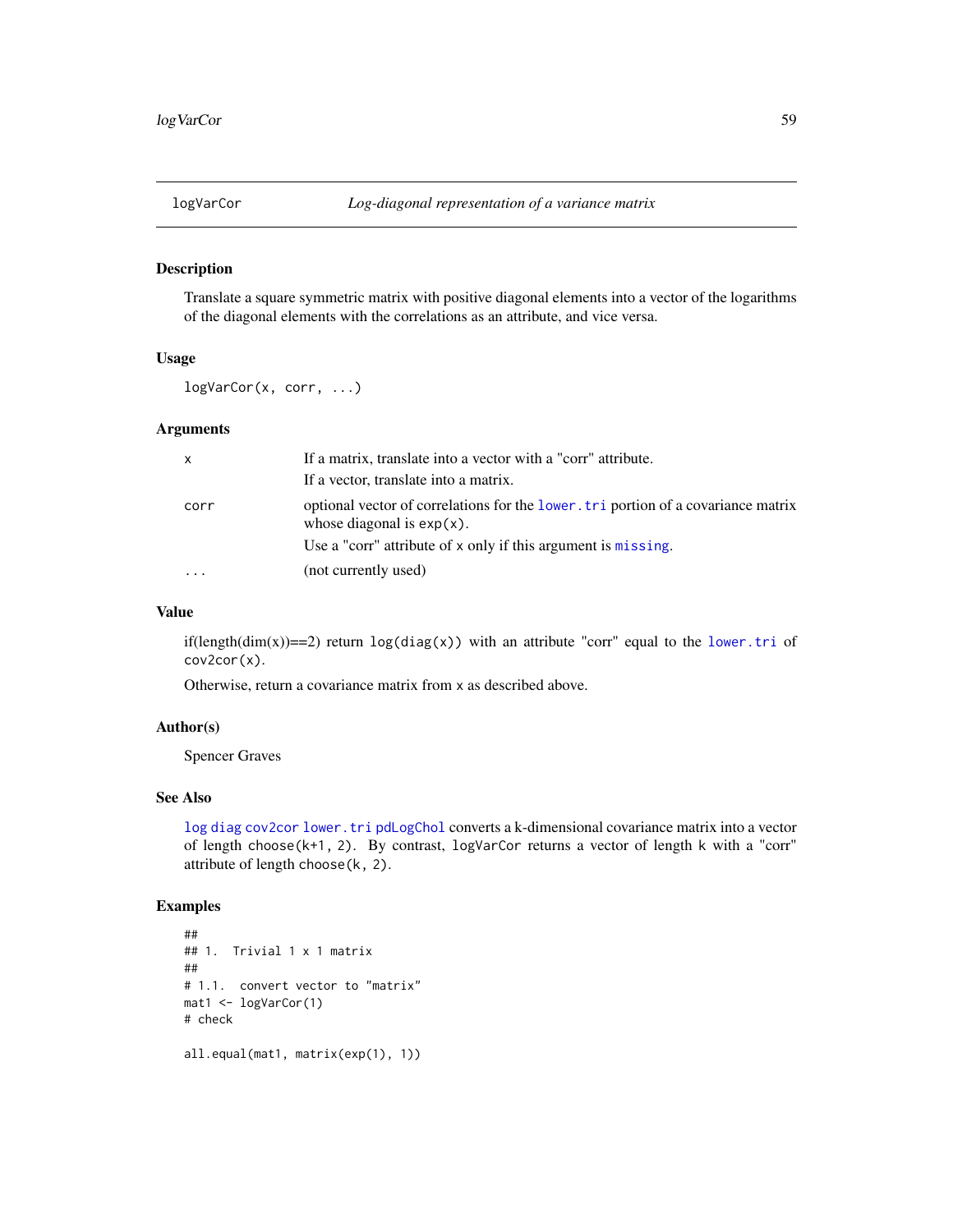```
# 1.2. Convert 1 x 1 matrix to vector
lVCd1 <- logVarCor(diag(1))
# check
1VCd1. < -0attr(lVCd1., 'corr') <- numeric(0)
all.equal(lVCd1, lVCd1.)
##
## 2. simple 2 x 2 matrix
##
# 2.1. convert 1:2 into a matrix
lVC2 <- logVarCor(1:2)
# check
lVC2. <- diag(exp(1:2))
all.equal(lVC2, lVC2.)
# 2.2. Convert a matrix into a vector
lVC2d <- logVarCor(diag(1:2))
# check
lVC2d. <- log(1:2)
attr(lVC2d., 'corr') <- 0
all.equal(lVC2d, lVC2d.)
##
## 3. 3-d covariance matrix with nonzero correlations
##
# 3.1. Create matrix
(ex3 <- tcrossprod(matrix(c(rep(1,3), 0:2), 3)))
dimnames(ex3) <- list(letters[1:3], letters[1:3])
# 3.2. Convert to vector
(Ex3 <- logVarCor(ex3))
# check
Ex3. <- log(c(1, 2, 5))names(Ex3.) <- letters[1:3]
attr(Ex3., 'corr') <- c(1/sqrt(2), 1/sqrt(5), 3/sqrt(10))
all.equal(Ex3, Ex3.)
# 3.3. Convert back to a matrix
Ex3.2 <- logVarCor(Ex3)
# check
```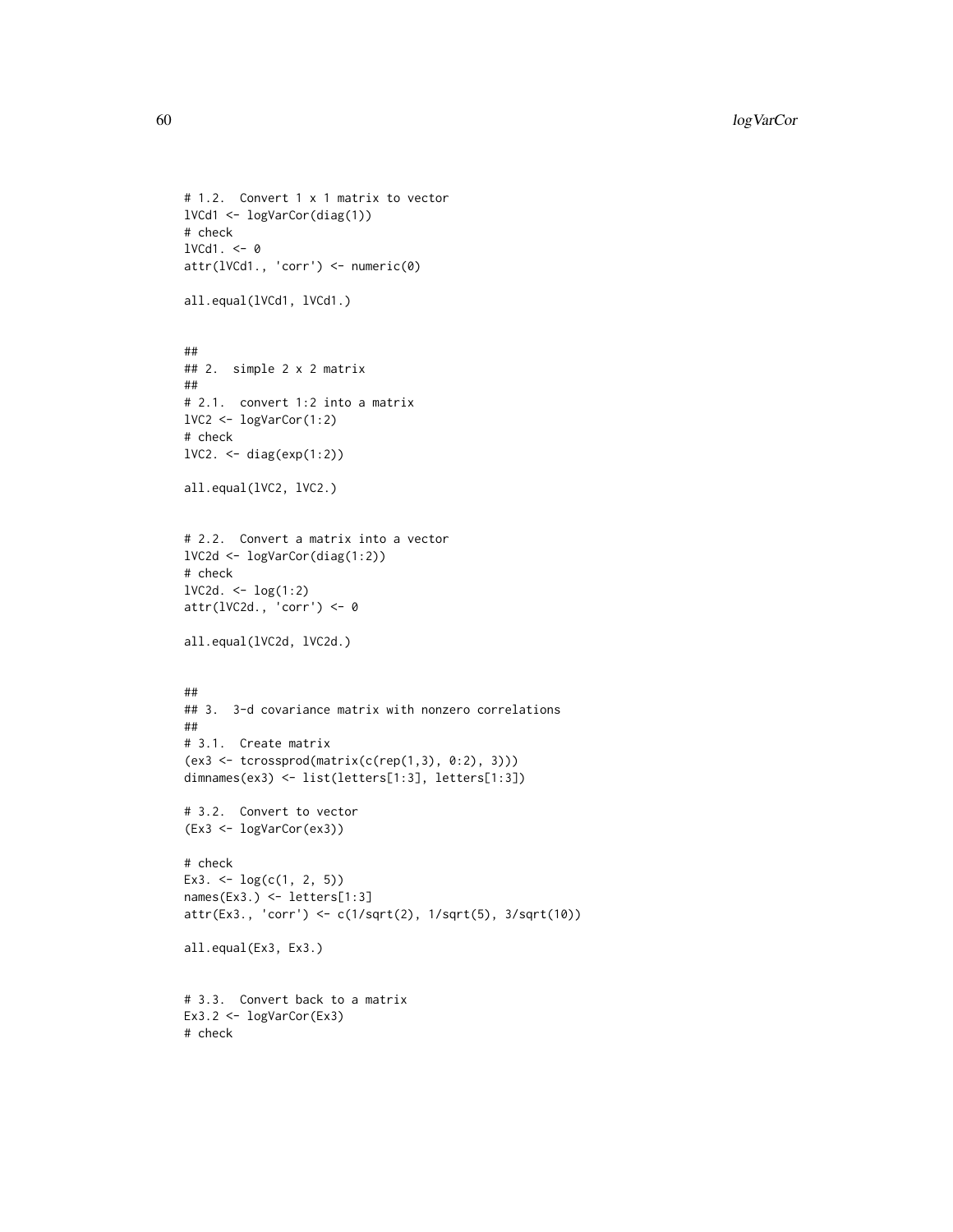all.equal(ex3, Ex3.2)

match.data.frame *Identify the row of* y *best matching each row of* x

### Description

For each row of  $x$ [, by.x], find the best matching row of  $y$ [, by.y], with the best match defined by grep. and split.

grep. and split must either be [missing](#page-0-0) or have the same length as by.x and by.y. If grep.[i] and split[i] are NA, do a complete match of x[, by.x[i]] and y[, by.y[i]]. Otherwise, for each row j, look for a match for strsplit(x[j, by.x[i]], split[i])[[1]][1] among strsplit(y[, by.y[i]], split[i]). See details.

#### Usage

```
match.data.frame(x, y, by, by.x=by, by.y=by,
       grep., split, sep=':')
```
## Arguments

| x, y                  | data.frames                                                                                                                                                                                                                      |
|-----------------------|----------------------------------------------------------------------------------------------------------------------------------------------------------------------------------------------------------------------------------|
| by, by. $x$ , by. $y$ | names of columns of x and y to match.                                                                                                                                                                                            |
| grep.                 | a character vector of the type of match for each element of by. x and by. y. If<br>NA, require a perfect match.                                                                                                                  |
|                       | Alternatives are grep and agrep to find a match for the first segment in $strsplit(x,$<br>$split=split[i])$ among any of the segments of strsplit(y, split=split[i]).<br>Use fixed=TRUE with the calls to these functions.       |
|                       | NOTE: These alternatives are not examined if a unique match is found between<br>$x[,$ by. $x[$ is. na(grep.) & is. na(split)]] and the corresponding columns of<br>у.                                                            |
| split                 | A character vector of split characters to pass to strisplit; strisplit is not<br>called if is. na(split).                                                                                                                        |
| sep                   | a sep argument to use with paste to produce a matching key for the columns of<br>x and y for which perfect matches are required. If (missing (sep) && not (missing (grep.)))<br>$sep \leftarrow$ ' ' except where $green =$ NAs. |

### Details

1. Check by.x, by.y, grep. and split. If((missing(by.x) | missing(by.y)) && missing(by)) by  $\leq$ - names $(x)$ 

2. fullMatch <- (is.na(grep.) & is .na(split)). Create keyfx and keyfy by by pasting columns of  $x$ [, by. $x$ [fullMatch]] and  $y$ [, by. $y$ [fullMatch]]. Also create x. and y. = [strsplit](#page-0-0) of x[, by.x[!fullMatch]].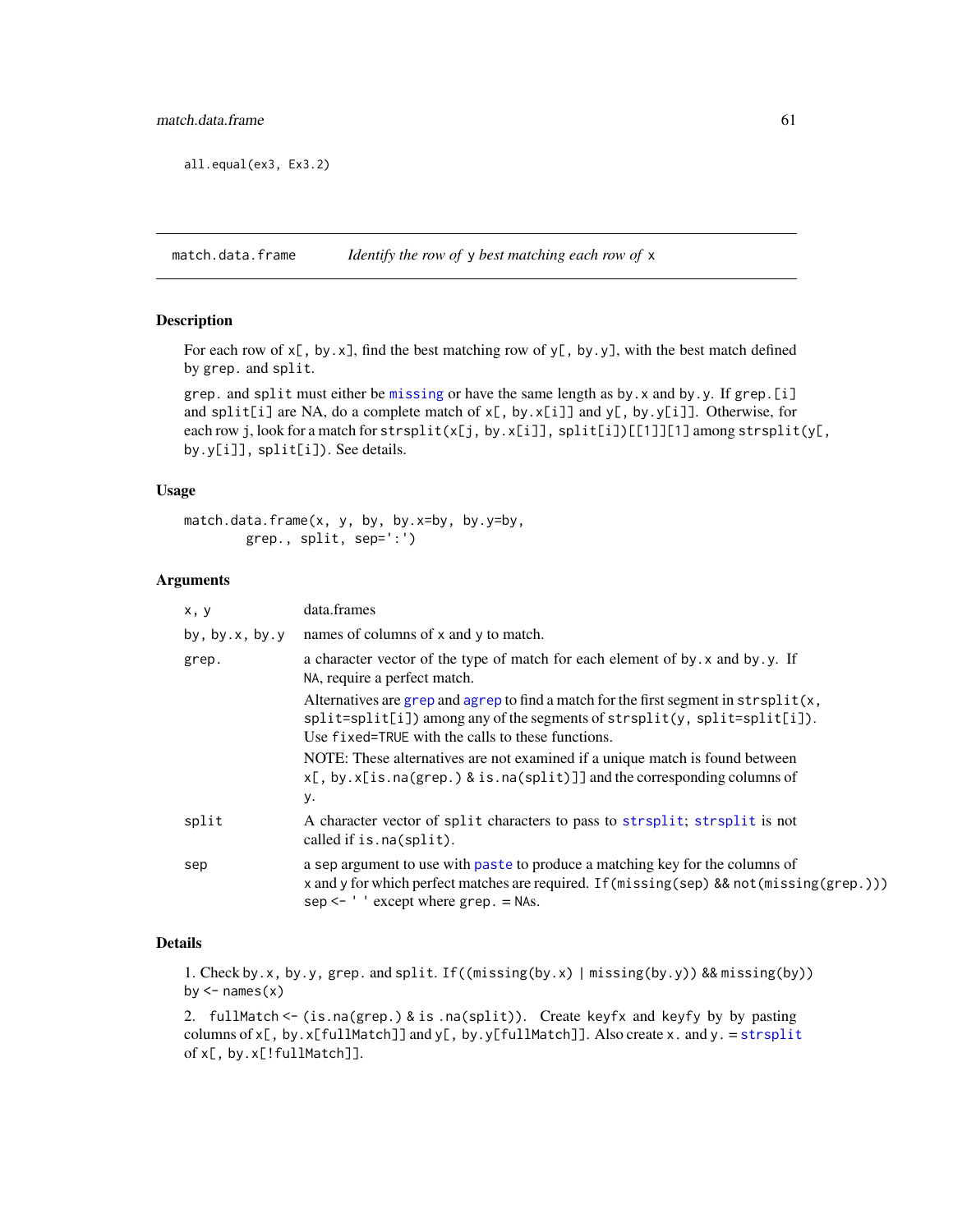3. Iterate over rows of x looking for the best match. This includes an inner loop over columns of  $x$ [, by.  $x$ [! fullMatch]], stopping on the first unique match. Return (-1) if no unique match is found.

## Value

an integer vector of length  $nrow(x)$  containing the index of the best matching row of y or NA if no adequate match was found.

### Author(s)

Spencer Graves

### See Also

[strsplit](#page-0-0), [is.na](#page-0-0) [grep](#page-0-0), [agrep](#page-0-0) [match](#page-0-0), [row.match](#page-0-0), [join](#page-0-0), [match\\_df](#page-0-0) [classify](#page-0-0)

# Examples

```
newdata <- data.frame(state=c("AL", "MI","NY"),
                      surname=c("Rogers", "Rogers", "Smith"),
                      givenName=c("Mike R.", "Mike K.", "Al"),
                      stringsAsFactors=FALSE)
reference <- data.frame(state=c("NY", "NY", "MI", "AL", "NY", "MI"),
                      surname=c("Smith", "Rogers", "Rogers (MI)",
                                "Rogers (AL)", "Smith", 'Jones'),
                      givenName=c("John", "Mike", "Mike", "Mike",
                                "T. Albert", 'Al Thomas'),
                      stringsAsFactors=FALSE)
newInRef <- match.data.frame(newdata, reference,
      grep.=c(NA, 'agrep', 'agrep'))
```
all.equal(newInRef, c(4, 3, 5))

matchName *Match surname and givenName in a table*

## Description

Use [parseName](#page-76-0) to split a name into surname and givenName, the look for matches in table.

### Usage

```
matchName(x, data, Names=1:2,
          nicknames=matrix(character(0), 0, 2),
          namesNotFound="attr.replacement", ...)
matchName1(x1, data, name=data[, 1],
          nicknames=matrix(character(0), 0, 2), ...)
```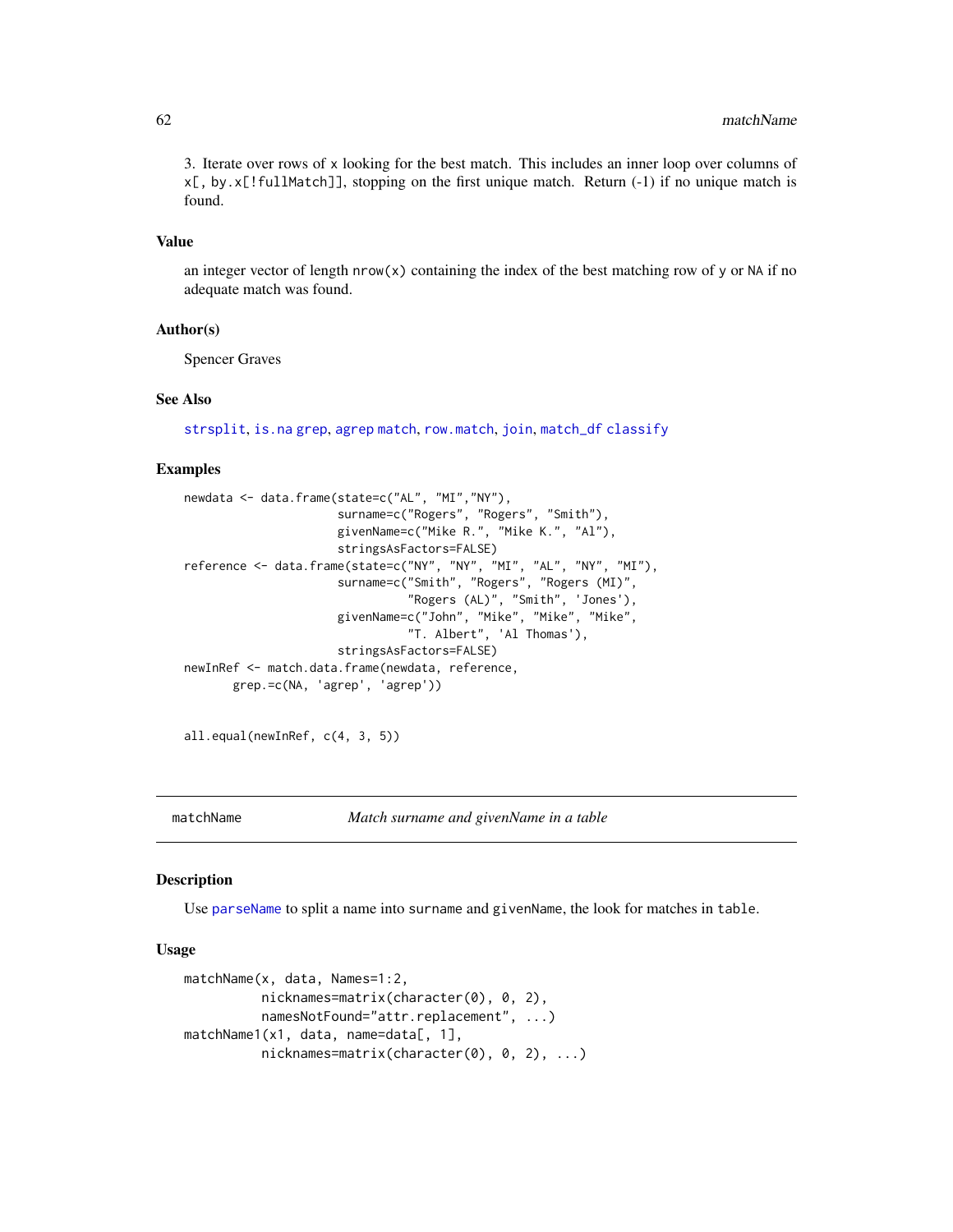#### $matchName$  63

### Arguments

| X             | One of the following:                                                                                                                                                                                                                                                                                                                                                                                                             |
|---------------|-----------------------------------------------------------------------------------------------------------------------------------------------------------------------------------------------------------------------------------------------------------------------------------------------------------------------------------------------------------------------------------------------------------------------------------|
|               | • A character matrix or data. frame with the same number of rows as data.<br>The best partial match is sought in Names. The algorithm stops when a<br>unique match is found; any remaining columns of x are then ignored. Any<br>nicknames are ignored for the first column but not for subsequent columns.<br>• A character vector whose length matches the number of rows of data. This<br>will be replaced by $parseName(x)$ . |
| data          | a character matrix or a data. frame. If surname and givenName are character<br>vectors of names, their length must match the number of rows of data.                                                                                                                                                                                                                                                                              |
| <b>Names</b>  | One of the following in which matches for x will be sought:                                                                                                                                                                                                                                                                                                                                                                       |
|               | • A character vector or matrix or a data. frame for which NROW (Names) ==<br>nrow(data).                                                                                                                                                                                                                                                                                                                                          |
|               | • Something to select columns of data to produce a character vector or ma-<br>trix or data. frame via data[, Names]. In this case, accents will be stripped<br>using subNonStandardNames.                                                                                                                                                                                                                                         |
| nicknames     | a character matrix with two columns, each row giving a pair of names like "Pete"<br>and "Peter" that should be regarded as equivalent if no exact match(es) is(are)<br>found.                                                                                                                                                                                                                                                     |
| .             | optional arguments passed to subNonStandardNames                                                                                                                                                                                                                                                                                                                                                                                  |
| x1            | a character vector of names to match name.                                                                                                                                                                                                                                                                                                                                                                                        |
|               | NOTE: matchName calls subNonStandardNames, but matchName1 does not. Thus,<br>x1 is assumed to NOT to contain characters not in standard English.                                                                                                                                                                                                                                                                                  |
| name          | A character vector or matrix for which $NROW(name) == new(data)$ .<br>NOTE: matchName calls subNonStandardNames, but matchName1 does not. Thus,<br>name is assumed to NOT to contain characters not in standard English.                                                                                                                                                                                                          |
| namesNotFound | character vector passed to subNonStandardNames and used to compute any<br>namesNotFound attribute of the object returned by parseName.                                                                                                                                                                                                                                                                                            |

## Details

\*\*\* 1. matchName(x, data, Names, nicknames, ...):

1.1.  $if(length(dim(x)<2))x <- parseName(x, ...)$ 

1.2. x1 <- matchName1(x[, 1], cata, Names[1], ...)

1.3. For any component i of x1 with multiple rows, let x1i <- matchName1(x[i, 2], x1[[i]], Name[-1], nicknames=nicknames, ...). If nrow(x1i)>0, x1[[i]] <- x1i; else leave unchanged.

1.4. return x1. ===========

\*\*\* 2. matchName1(x1, data, name, nicknames, ...):

2.1. If name indicates a column of data, replace with data[, name].

2.2.  $xsplit \leftarrow \text{strsplit}(x1, '').$ 

2.3. nx <- length(x1); xlist <- vector(nx, mode='list')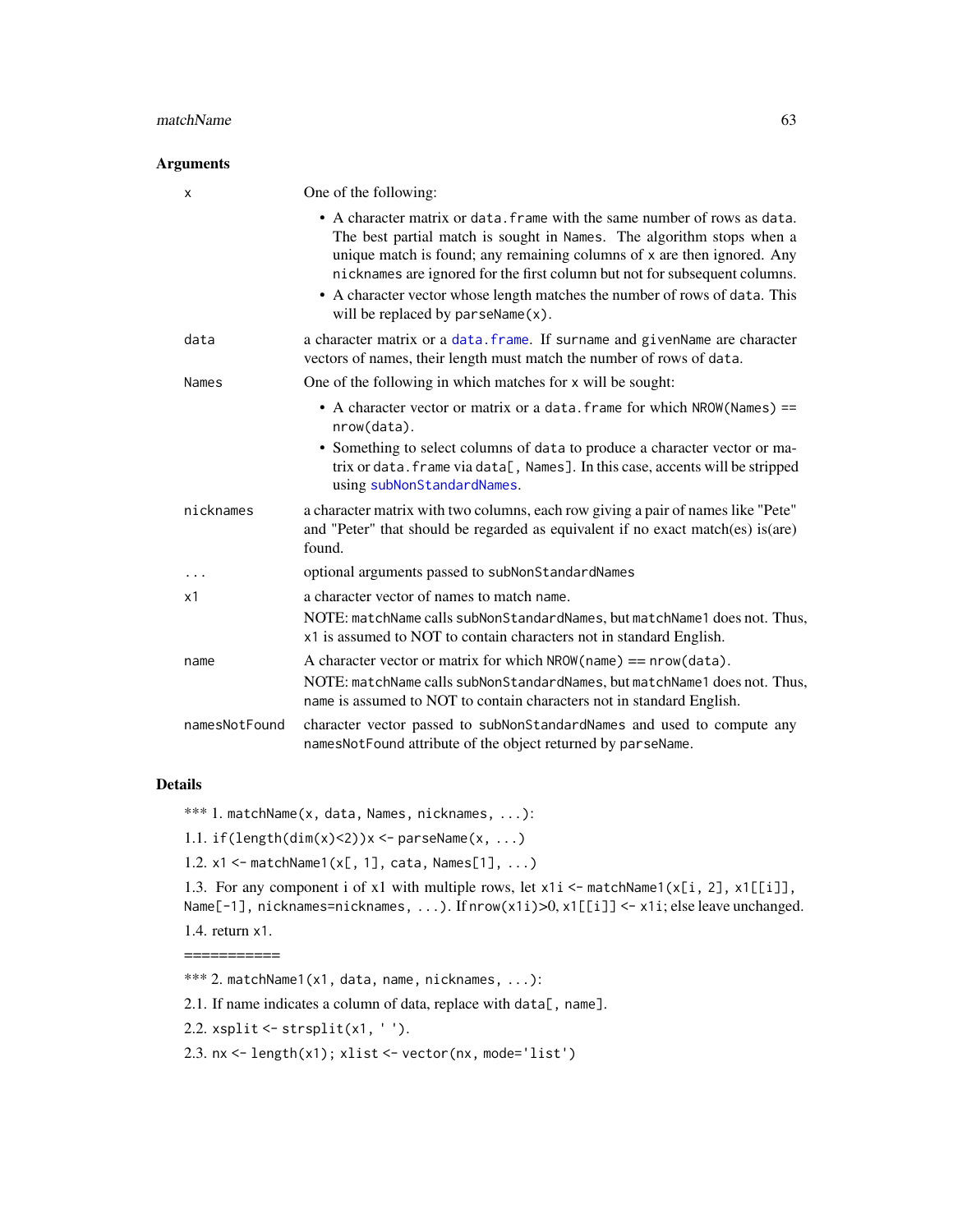2.4. for $(j$  in  $1:nx)$ :

2.5.  $xj \leftarrow xplit[[jj]]$ 

2.6. let  $jd$  = the subset of names that match x j or subNonStandardNames(xj) or nicknames of xj;  $xlist[j] < -jd$ .

2.7. return xlist

# Value

matchName returns a list of the same length as x, each of whose components is an object obtained as a subset of rows of data or NULL if no acceptable matches are found. The list may have an attribute namesNotFound as determined per the argument of that name.

matchNames1 returns a list of vectors of integers for subsets of data matching x1.

#### Author(s)

Spencer Graves

## See Also

[parseName](#page-76-0) [subNonStandardNames](#page-114-0)

```
##
## 1. Names to match exercising many possibile combinations
## of surname with 0, 1, >1 matches possibly after
## replacing with subNonStandardNames
## combined with possibly multiple givenName combinations
## with 0, 1, >1 matches possibly requiring replacing with
## subNonStandardNames or nicknames
##
# NOTE: "-" could also be "e" with an accent;
# not included with this documentation, because
# non-English characters generate warnings in standard tests.
Names2mtch <- c("Andr_ Bruce C_rdenas", "Dolores Ella Feinstein",
           "George Homer", "Inez Jane Kappa", "Luke Michael Noel",
           "Oscar Papa", "Quincy Ra_l Stevens",
           "Thomas U. Vel_zquez", "William X. Young",
           "Zebra")
##
## 2. Data = matrix(..., byrow=TRUE) to exercise the combinations
## the combinations from 1
##
Data1 <- matrix(c("Feld", "Don", "789",
                 "C_rdenas", "Don", "456",
                 "C_rdenas", "Andre B.", "123",
                 "Smith", "George", "aaa",
                 "Young", "Bill", "369"),
               ncol=3, byrow=TRUE)
Data1. <- subNonStandardNames(Data1)
```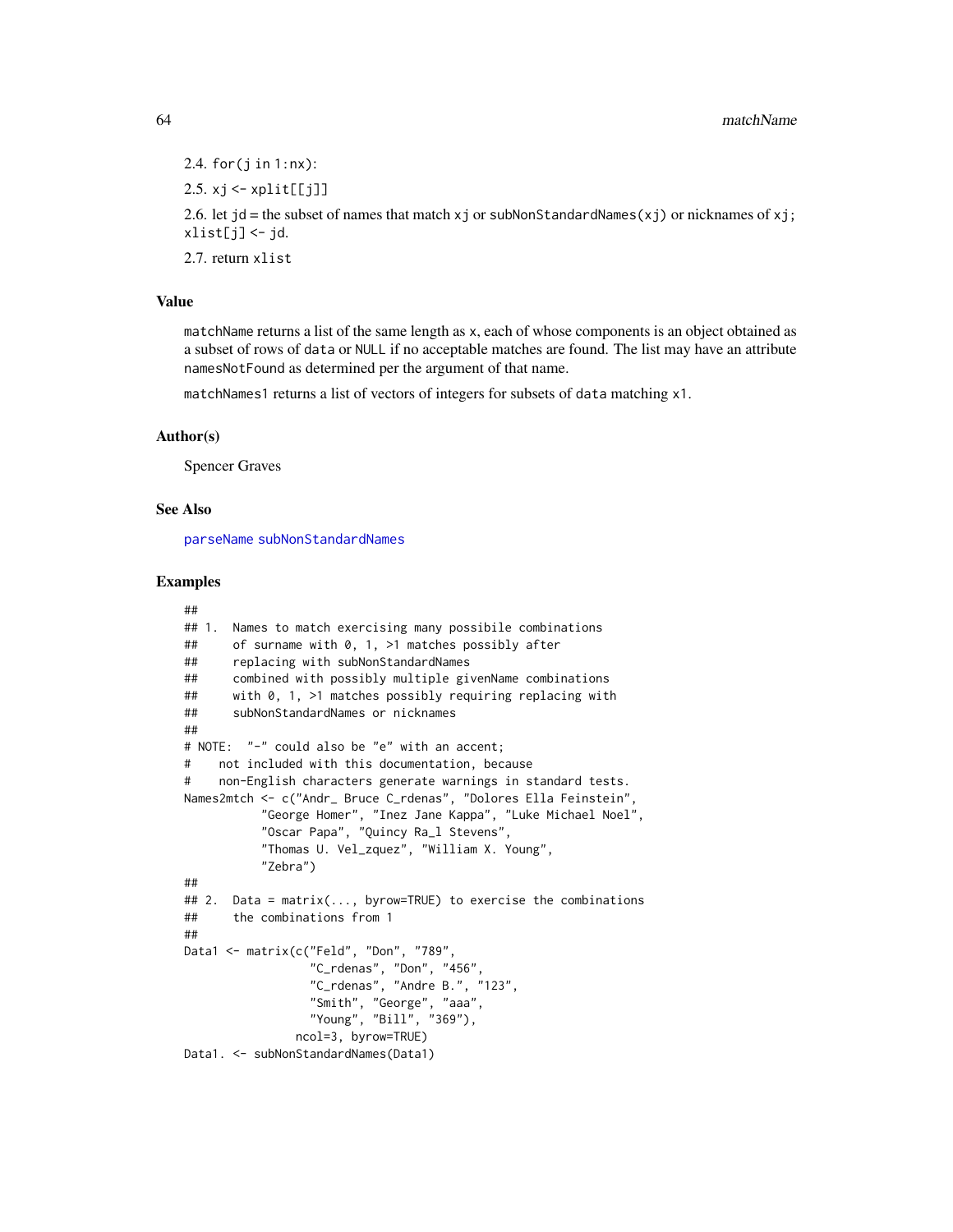matchName 65

```
##
## 3. matchName1
##
parceNm1 <- parseName(Names2mtch)
match1.1 <- matchName1(parceNm1[, 'surname'], Data1.)
# check
match1.1s <- vector('list', 10)
match1.1s[[1]] <- 2:3
match1.1s[[9]] <- 5
names(match1.1s) <- parceNm1[, 'surname']
all.equal(match1.1, match1.1s)
##
## 4. matchName1 with name = multiple columns
##
match1.2 <- matchName1(c('Cardenas', 'Don'), Data1.,
                       name=Data1.[, 1:2])
# check
match1.2a <- list(Cardenas=2:3, Don=1:2)
all.equal(match1.2, match1.2a)
##
## 5. matchName
##
nickNames <- matrix(c("William", "Bill"), 1, byrow=TRUE)
match1 <- matchName(Names2mtch, Data1, nicknames=nickNames)
# check
match1a <- list("Cardenas, Andre Bruce"=Data1[3,, drop=FALSE ],
                "Feinstein, Dolores Ella"=NULL,
                "Homer, George"=NULL, "Kappa, Inez Jane"=NULL,
                "Noel, Luke Michael"=NULL, "Papa, Oscar"=NULL,
                "Stevens, Quincy Raul"=NULL,
                "Velazquez, Thomas U."=NULL,
                "Young, William X."=Data1[5,, drop=FALSE],
                "Zebra"=NULL)
all.equal(match1, match1a)
##
## 6. namesNotFound
##
tstNotFound <- matchName('xx_x', Data1)
# check
tstNF <- list('xx_x'=NULL)
```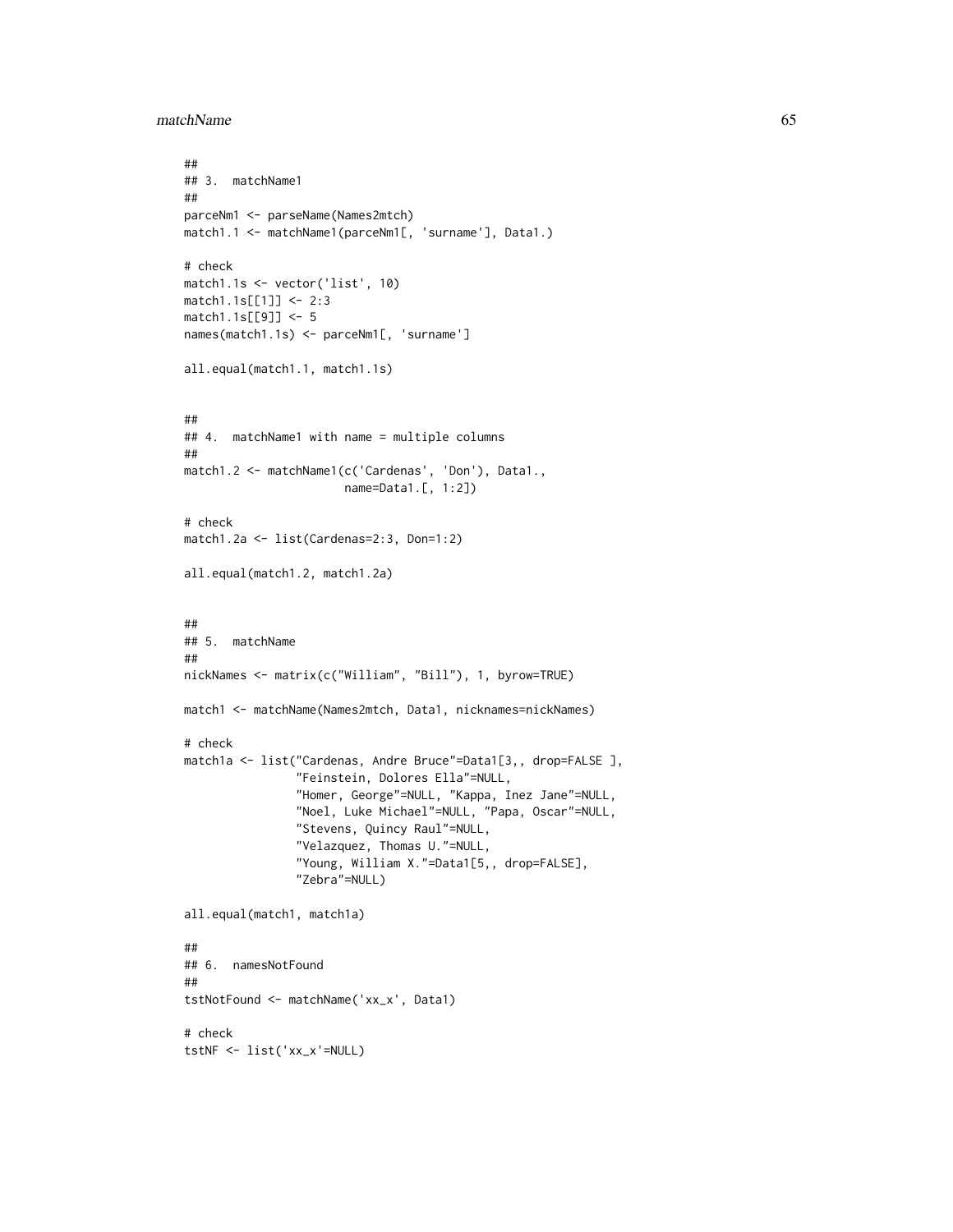```
attr(tstNF, 'namesNotFound') <- 'xx_x'
all.equal(tstNotFound, tstNF)
##
## 7. matchName(NULL) to simplify use
##
mtchNULL <- matchName(NULL, Data1)
all.equal(mtchNULL, NULL)
```
## matchQuote *Match isolated quotes across records*

### Description

Look for unmatched quotes in a character vector. If found, look for a matching quote starting the next character string in the vector, possibly after a blank line. If found, merge the two strings and return the resulting shortened character vector.

#### Usage

matchQuote(x, Quote='"', sep=' ', maxChars2append=2, ...)

## Arguments

| x               | a character vector to scan for unmatched Quotes.                                                                                                          |
|-----------------|-----------------------------------------------------------------------------------------------------------------------------------------------------------|
| Ouote           | the Quote character that should appear in pairs                                                                                                           |
| sep             | sep argument passed to paste to combine pairs of successive lines with un-<br>matched quotes.                                                             |
| maxChars2append |                                                                                                                                                           |
|                 | maximum number of characters in the following string to concatenate two adja-<br>cent strings (possibly separated by a blank line) with unmatched Quotes. |
| .               | optional arguments for gsub                                                                                                                               |

### Details

This function was written to help parse data from the US Department of Health and Human Services on [cyber-security breaches affecting 500 or more individuals.](https://ocrportal.hhs.gov/ocr/breach/breach_report.jsf) As of 2014-06-03 the csv version of these data included commas in quotes that are not sep characters, quotes that are not matched, lines with zero characters, followed by lines with 3 characters being a quote and a comma. This function was written to drop the blank lines and append the quote-comma line to the preceding line so it contained matching quotes.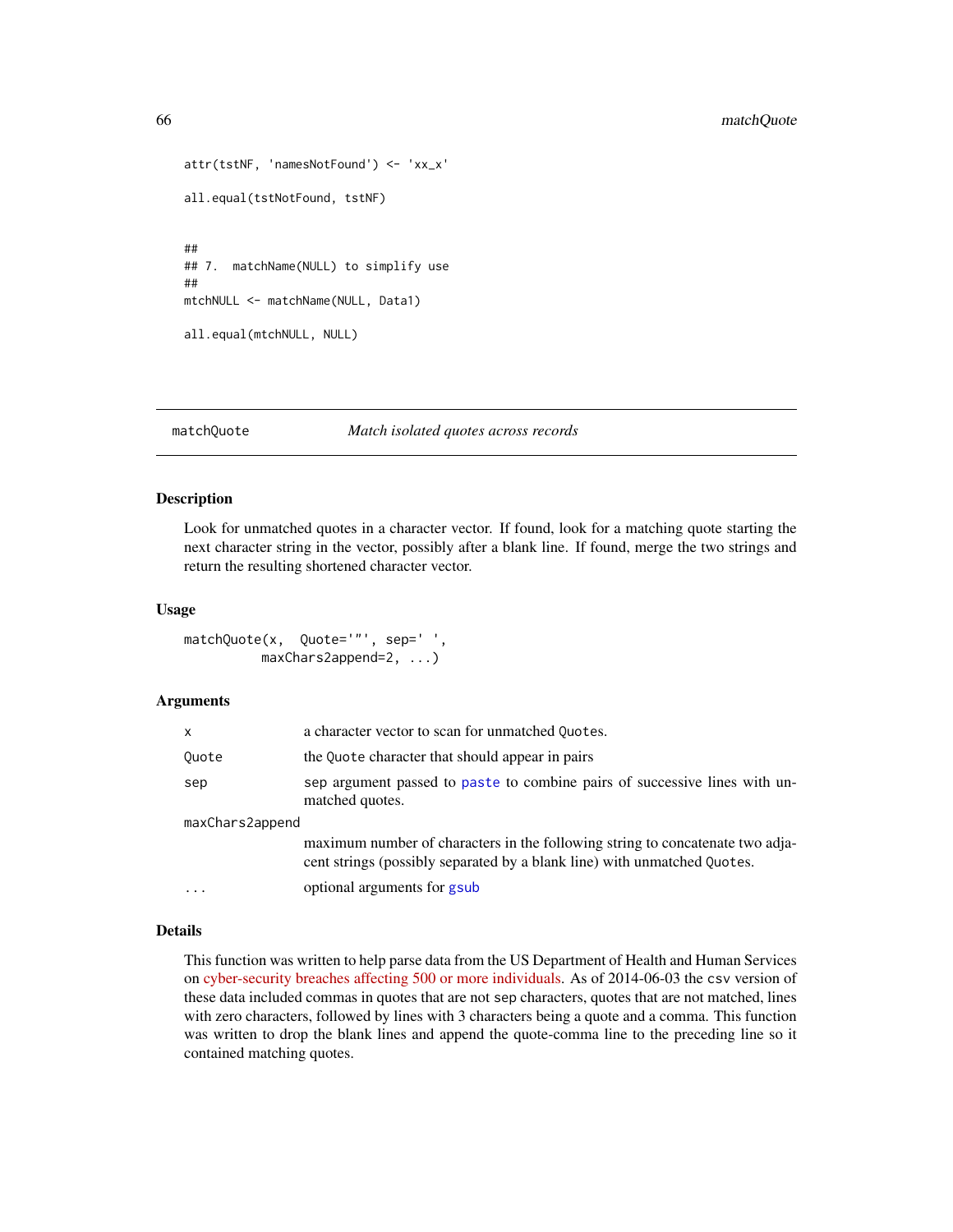#### mergeVote 67

### Value

The input character vector possibly shortened with the following attributes explaining what was found:

indices of the input x with an unmatched

- unmatchedQuotes Quote.
- blankLinesDropped indices of the input x that were dropped because they (1) followed an unmatched Quote and (2) contained no non-blank characters.
- quoteLinesAppended indices of the input x that were concatenated with a preceding line because the two lines contained unmatched Quote characters, and concatenating them produced a line with all Quotes matched.
- ncharsAppended an integer vector of the same length as quoteLinesConcatenated giving the number of characters in the second line concatenated onto the previous line.

#### Author(s)

Spencer Graves

# See Also

[strsplit1](#page-110-0) [delimMatch](#page-0-0)

#### Examples

```
chvec \leq c('abc', 'de"f', '', '", ', 'g"h',
            'matched"quotes"', '')
ch. <- matchQuote(chvec)
# check
chv. <- c('abc', 'de"f ",', 'g"h',
           'matched"quotes"', '')
attr(chv., 'unmatchedQuotes') <- c(2, 4, 5)
attr(chv., 'blankLinesDropped') <- 3
attr(chv., 'quoteLinesAppended') <- 4
attr(chv., 'ncharsAppended') <- 2
all.equal(ch., chv.)
```
mergeVote *Merge Roll Call Vote*

#### Description

Merge roll call vote record with a data. frame containing other information. The vote records are typically incomplete, so match first on houseSenate and surname. If this match is incomplete, try using givenName. If that fails, try state and district, which may not always be present in vote.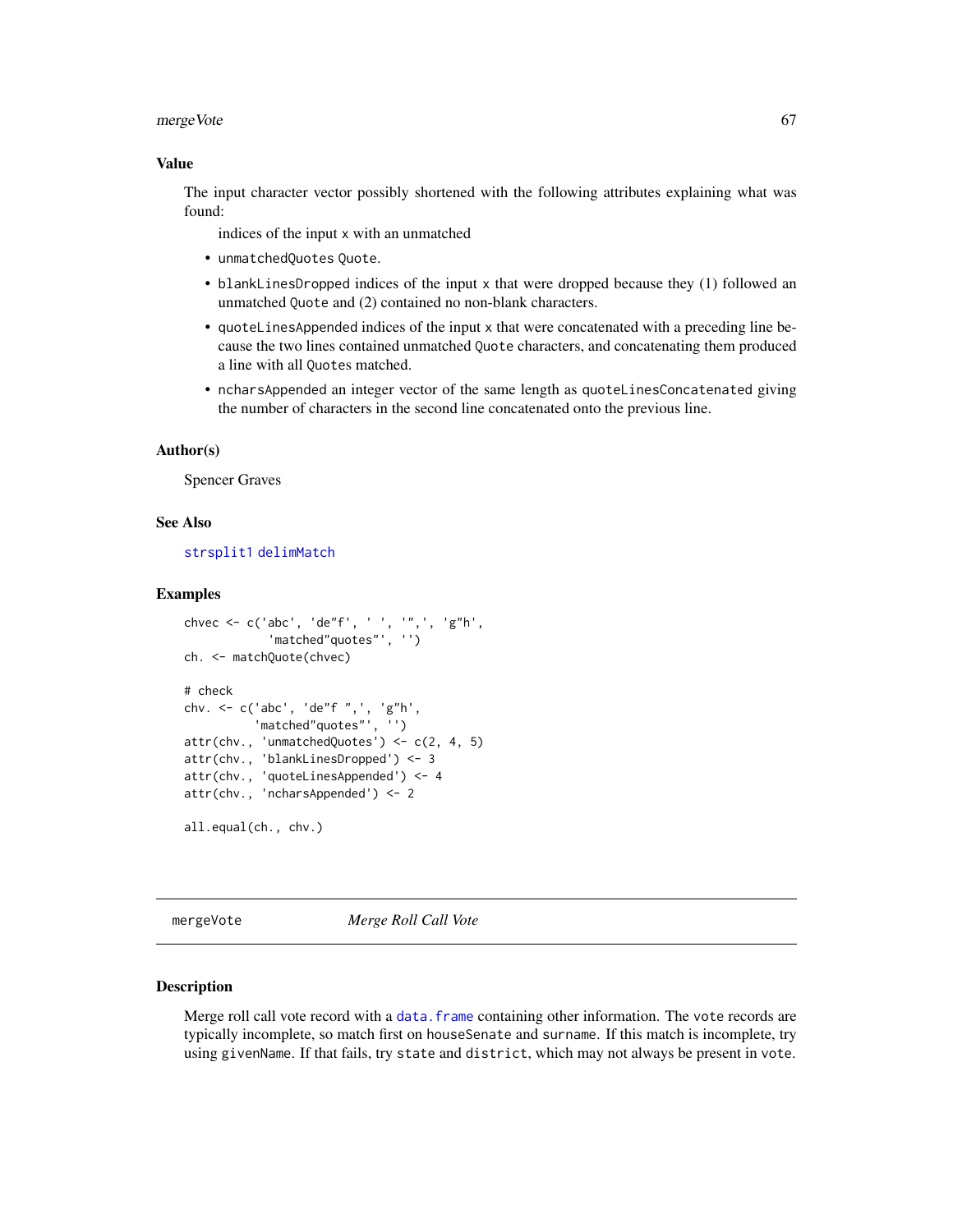### Usage

```
mergeVote(x, vote, Office="House", vote.x,
          check.x=TRUE)
```
### **Arguments**

| X       | a data. frame whose columns include Office, surname, and given Name.                                                                                                                                                                                                                                                                   |
|---------|----------------------------------------------------------------------------------------------------------------------------------------------------------------------------------------------------------------------------------------------------------------------------------------------------------------------------------------|
| vote    | a data frame with column names which when forced tolower would match<br>surname, givenname, and vote. However, the givenname may not be complete,<br>so use it only if the surname is not sufficient.                                                                                                                                  |
| Office  | Either "House" or "Senate"; ignored if vote includes a column Office.                                                                                                                                                                                                                                                                  |
| vote.x  | name of a column of x containing a vote to be updated with the vote column<br>of the vote data. frame. If missing and x has a column with a name match-<br>ing "vote", then vote $x$ is that column. If missing but $x$ has no such col-<br>umn, then append a column to x with the name of the vote column of the vote<br>data.frame. |
| check.x | logical: If TRUE, check for rows of x[, vote.x] that are NOT in vote and<br>throw an error if found.                                                                                                                                                                                                                                   |

## Details

1. Parse vote.x to get the name of the column of x into which to write the vote column of the vote [data.frame](#page-0-0).

2. If the vote [data.frame](#page-0-0) contains a column Office, ignore the Office argument. Otherwise, add the argument houseSenate as a column of vote.

3. Create keyx <- with(x, paste(Office, surname, sep=":")), keyx2 <- paste(keyx, givenName, sep=":"), keyx. <- paste(houseSenate, state, district, sep=":"), and similarly keyv, leyv2, and keyv. from vote.

4. Look for keyv in keyx. When a unique match is found, transfer the vote the vote column of x. When no match is found, try for keyv2 in keyx2 or keyv. in keyx. If those fail, print an error message with the information from vote on all failures and ask the user to add state and district information.

5. if(check.x), check for rows in  $x$ [, vote.x] that are NOT notEligible but are also not in vote: Throw an error if any are found.

### Value

a [data.frame](#page-0-0) with the same columns as x with its vote column modified per the vote argument.

## Author(s)

Spencer Graves

## See Also

[mergeUShouse.senate](#page-36-0)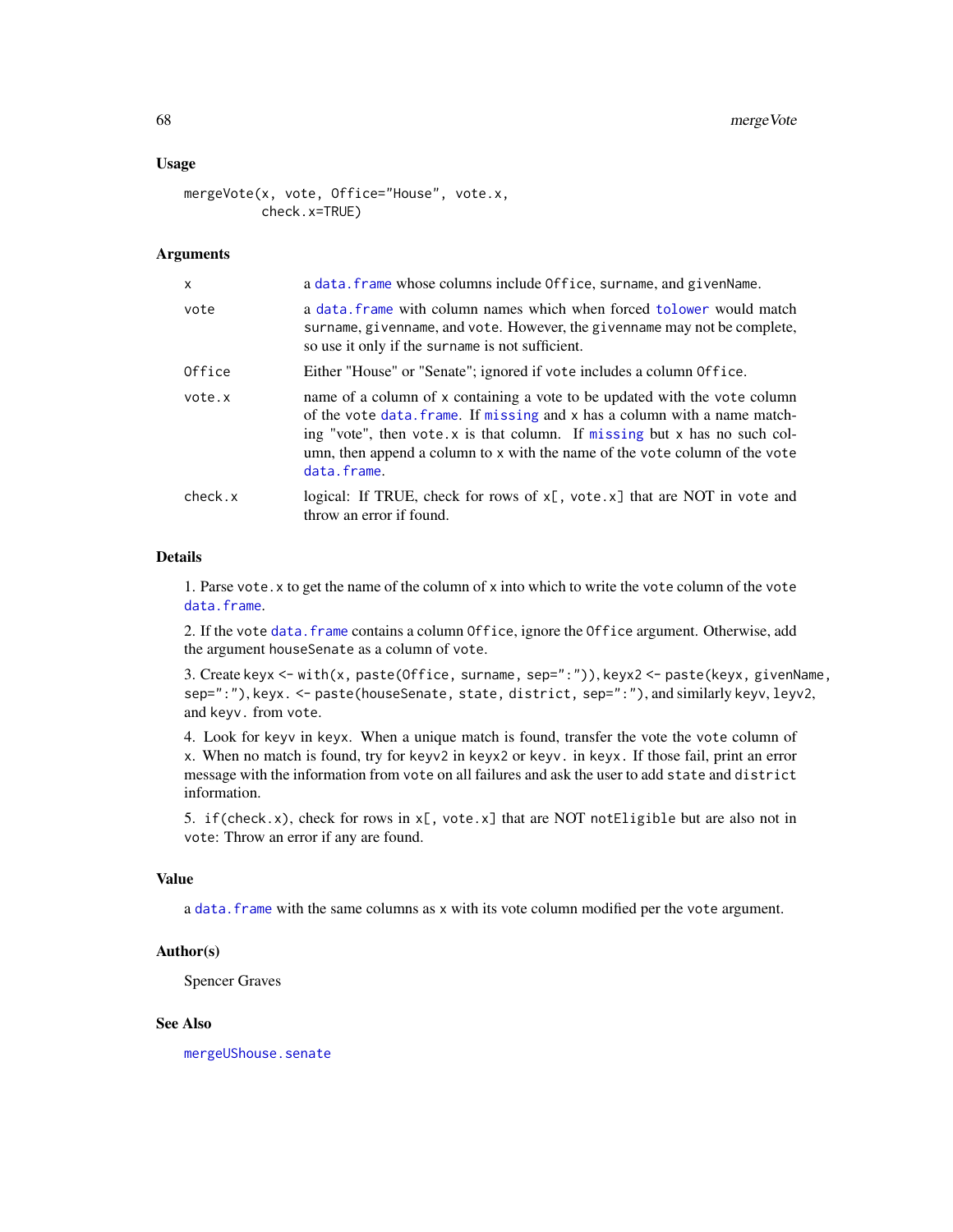## $\mu$  missing 0 69

```
##
## 1. Test good cases
##
votetst <- data.frame(
  surName=c('Smith', 'Jones', 'Graves', 'Jsn', 'Jsn', 'Gay'),
  givenName=c("Sam", "", "", "John", "John", ''),
  votex=factor(c('Y', 'N', 'abstain', 'Y', 'Y', 'Y')),
  State=factor(rep(c("CA", "", "SC", "NY"), c(1, 2, 1, 2))),
  district=rep(c("13", "1", "2", "1"), c(1, 2, 2, 1)),
  stringsAsFactors=FALSE )
x1 \leftarrow data . frame(Office=factor(rep(c("House", "Senate"), e=8)),
  state=rep(c("NY", "SC", "SD", "CA", "AK", "AR", "NY", "NJ"), 2),
  District=rep(c("2", "2", "At Large", "13", "1", "9", "1", "3"), 2),
  surname=rep(c('Jsn', 'Jsn', 'Smith', 'Smith', 'Jones',
       'Graves', 'Rx', 'Agnew'), 2),
  givenName=rep(c("John D.", "John J.",
    "Samual", "Samual", "Mary", "Mary", "Susan", 'Spiro'), 2),
  don=1:16, stringsAsFactors=FALSE)
x1. <- mergeVote(x1, votetst)
x2 <- cbind(x1, votex=factor( rep(
   c('Y', 'notEligible', 'Y', 'N', 'abstain', 'Y', 'notEligible'),
   c(2,1,1,1,1,1,1,9) ) ) )
all.equal(x1., x2)
##
## 2. Test a case with a vote error in x
##
x1a <- cbind(x1, voterr=rep(
     c('notEligible', 'Y', 'notEligible'), c(7, 1, 8)))
x1a. <- try(mergeVote(x1a, votetst))
class(x1a.)=='try-error'
```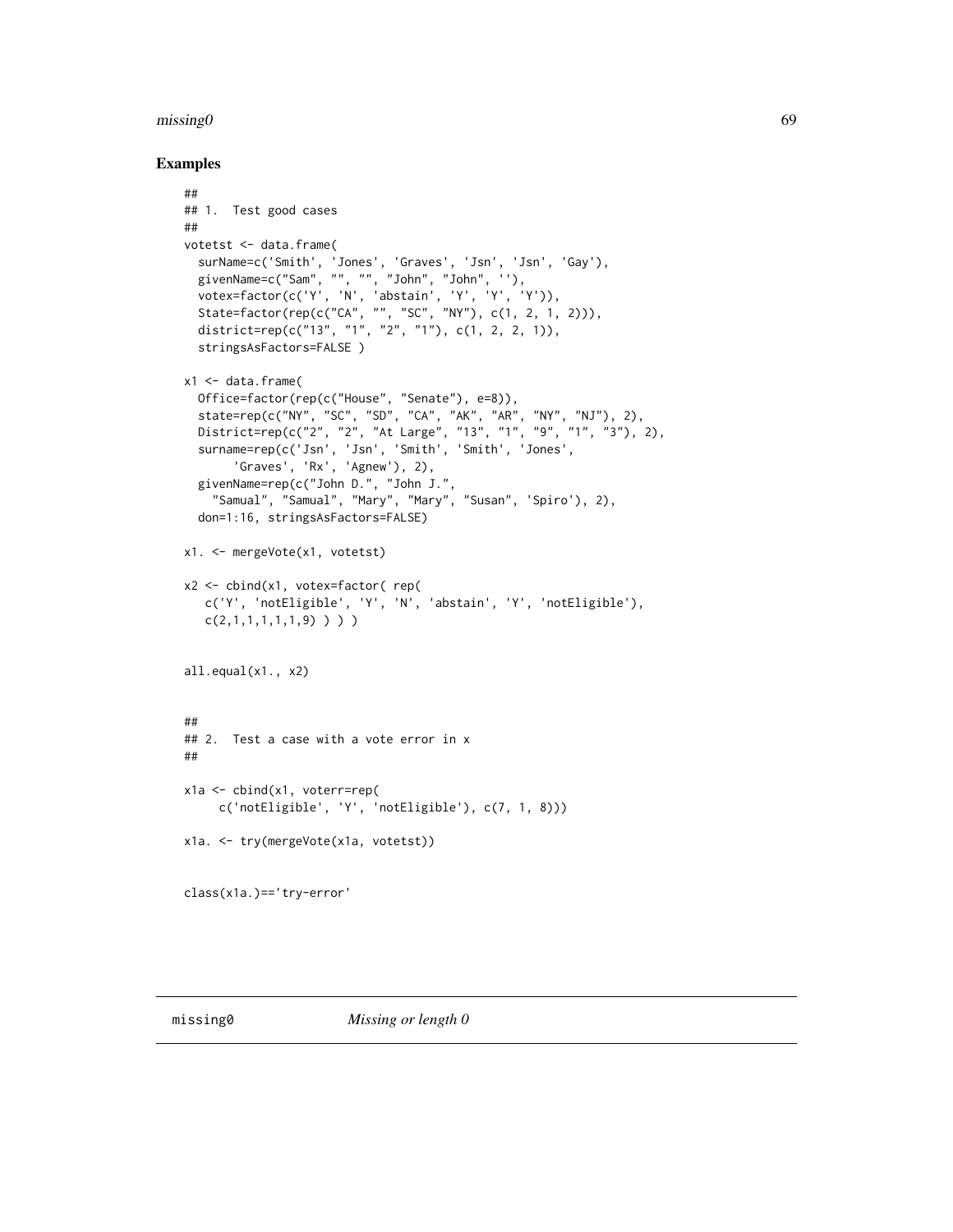#### $70$  missing  $0$

# Description

TRUE if  $x$  is missing or if length( $x$ ) is 0.

### Usage

```
missing0(x)
```
# Arguments

x a formal argument as for [missing](#page-0-0)

# Details

Only makes sense called from within another function

## Value

[logical](#page-0-0): TRUE if x is [missing](#page-0-0) or if length(x) is 0.

# Author(s)

Spencer Graves

## See Also

[missing](#page-0-0)

# Examples

```
tstFn <- function(x)missing0(x)
# missing
```
all.equal(tstFn(), TRUE)

# length 0

all.equal(tstFn(logical()), TRUE)

# # supplied

```
all.equal(tstFn(1), FALSE)
```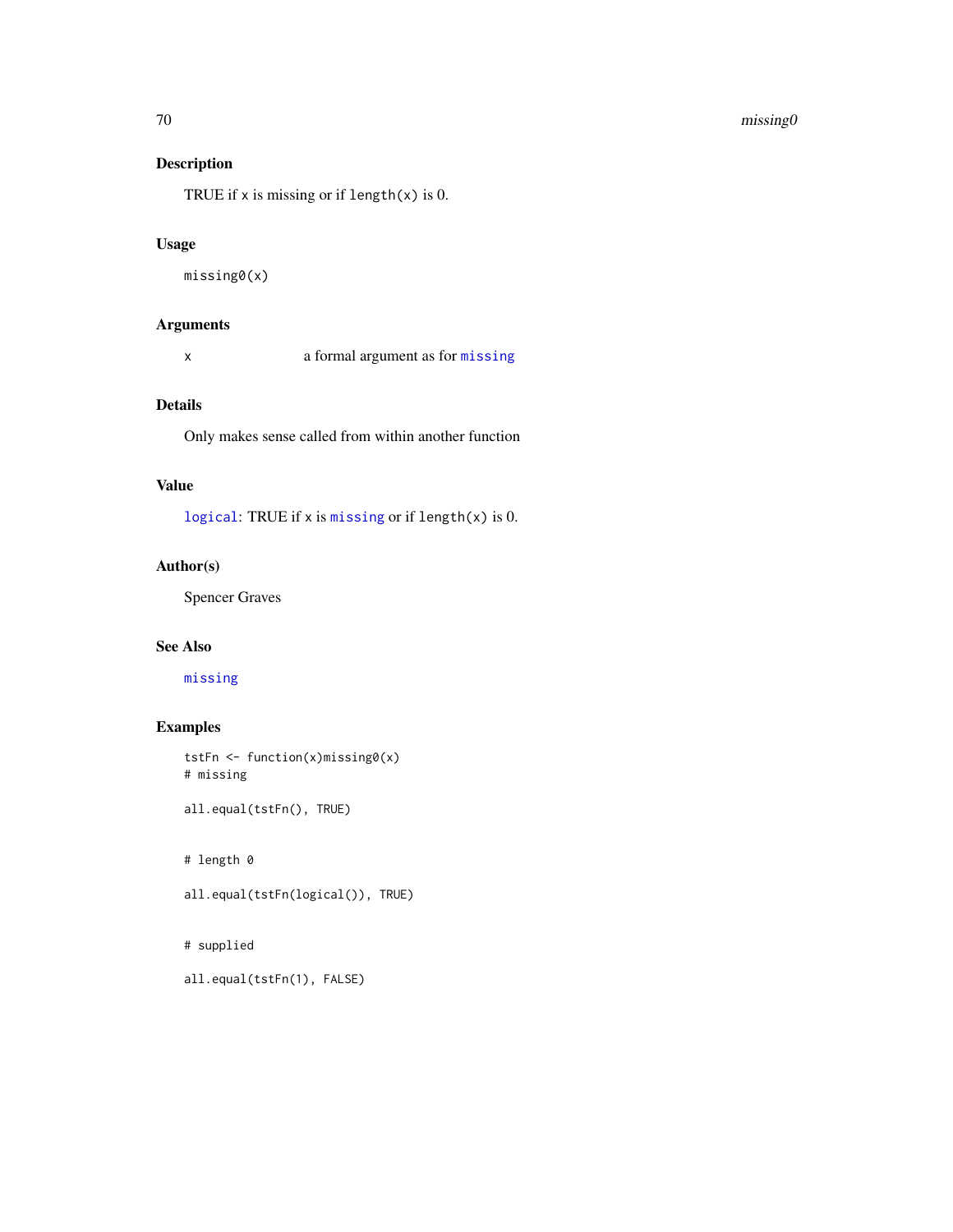# Description

Returns TRUE if  $(is.null(x) || (length(x) == 0) || (max(nchar(x)) == 0)).$ 

## Usage

 $nchar@(x, ...)$ 

# Arguments

|          | a character vector or something that can be coerced to mode character |
|----------|-----------------------------------------------------------------------|
| $\cdots$ | optional arguments to be passed to nchar                              |

# Value

TRUE if x is either NULL or  $max(nchar(x)) == 0$ . FALSE otherwise.

# Author(s)

Spencer Graves

## See Also

[nchar](#page-0-0)

# Examples

all.equal(nchar0(NULL), TRUE)

all.equal(nchar0(character(0)), TRUE)

all.equal(nchar0(character(3)), TRUE)

all.equal(nchar0(c('a', 'c')), FALSE)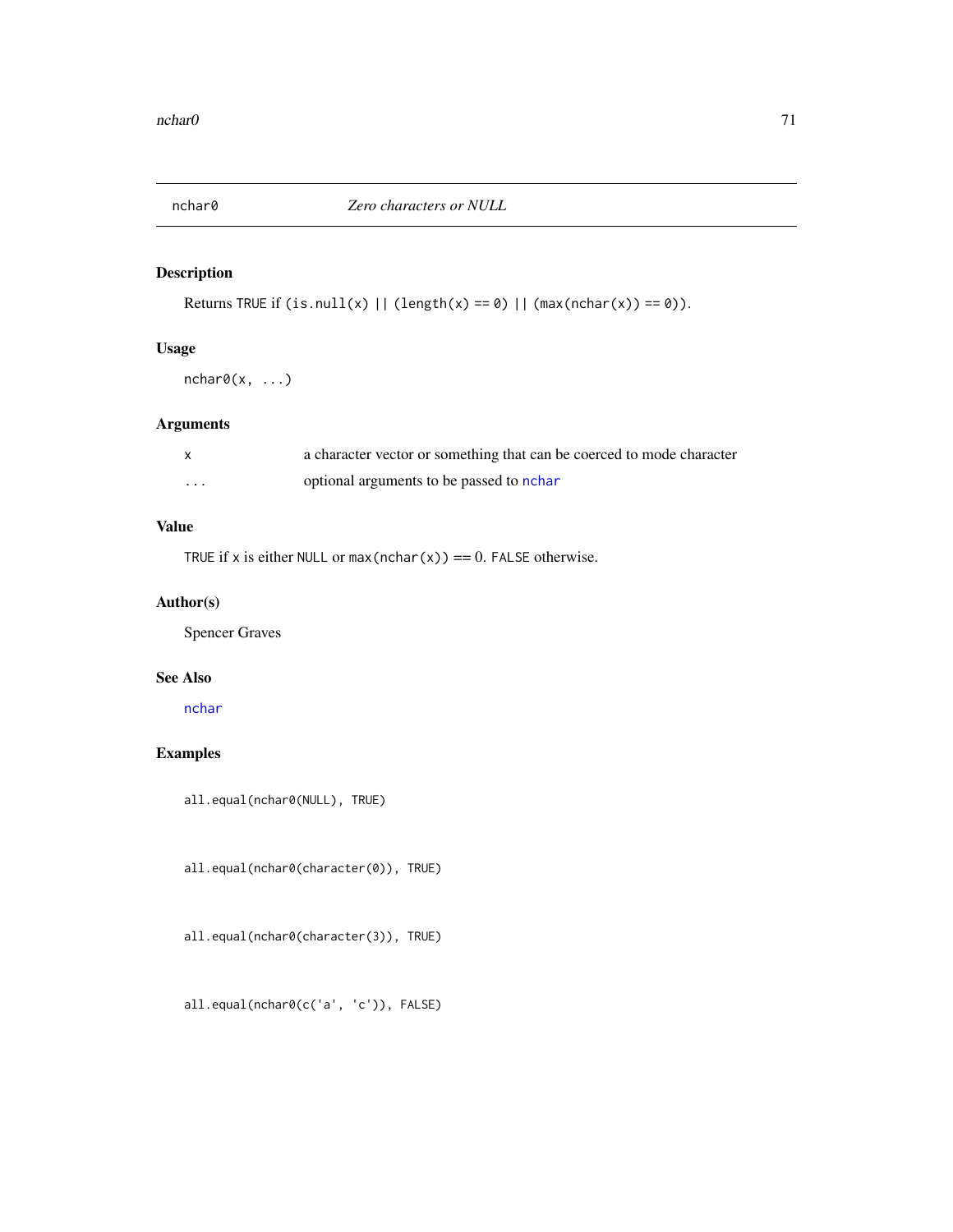## Description

Generate a new data. frame or [matrix](#page-0-0) from another with column(s) selected by x adopting n values in range(data[, $x$ ]) and all other columns constant.

If [canbeNumeric](#page-15-0)(x) is TRUE, the output has x adopting n values in the [range](#page-0-0)(x) and all other numeric variables at their [median](#page-0-0) and other variables at their most common values.

If [canbeNumeric](#page-15-0)(x) is FALSE, the output has x adopting all possible values of x with all other variables at the same constant values as when [canbeNumeric](#page-15-0)(x) is TRUE (and n is ignored). If  $x$  has a [levels](#page-0-0) attribute, the possible values are defined by that [levels](#page-0-0) attribute. Otherwise, it is defined by  $unique(x)$  $unique(x)$ .

This is designed to create a new data. frame to be used as newdata for [predict](#page-0-0).

#### Usage

Newdata(data, x, n, na.rm=TRUE)

### Arguments

| data  | a data. frame or matrix.                                                                                                                                                                     |
|-------|----------------------------------------------------------------------------------------------------------------------------------------------------------------------------------------------|
| x     | name of a column of data. If NA or NULL, select all columns of data.                                                                                                                         |
| n     | an integer vector indicating the number of levels of data[, $x$ ] if canbe Numeric (datat[,<br>$x$ ]). If canbeNumeric(datat[, x]) is FALSE, take at most n of the most popu-<br>lar levels. |
|       | Default is 2 if length $(x) > 1$ or if x is either NA or NULL.                                                                                                                               |
|       | If $n = 1$ , use the median for can be Numeric and the most popular level otherwise.                                                                                                         |
|       | If $n < 1$ , drop that variable.                                                                                                                                                             |
| na.rm | logical passed to range $(x)$                                                                                                                                                                |
|       |                                                                                                                                                                                              |

### Details

1. Check data, x.

2. If [canbeNumeric](#page-15-0)(x) is TRUE, let xNew be n values spanning [range](#page-0-0)(x). Else, let xNew <- [levels](#page-0-0)(x).

- 3. If is.  $null(xNew)$ , set it to [sort](#page-0-0)([unique](#page-0-0) $(x)$ ).
- 4. let newDat  $\leq$  data[rep(1, n), ], and replace x by xNew.
- 5. otherVars  $\leq$  colnames(data) != x

6. for(x2 in otherVars) replace newDat[, x2]: If [canbeNumeric](#page-15-0)(x2) is TRUE, use [median](#page-0-0)(x2). Otherwise, use its (first) most common value.

### Value

A [data.frame](#page-0-0) with n rows and columns matching those of data, as described above.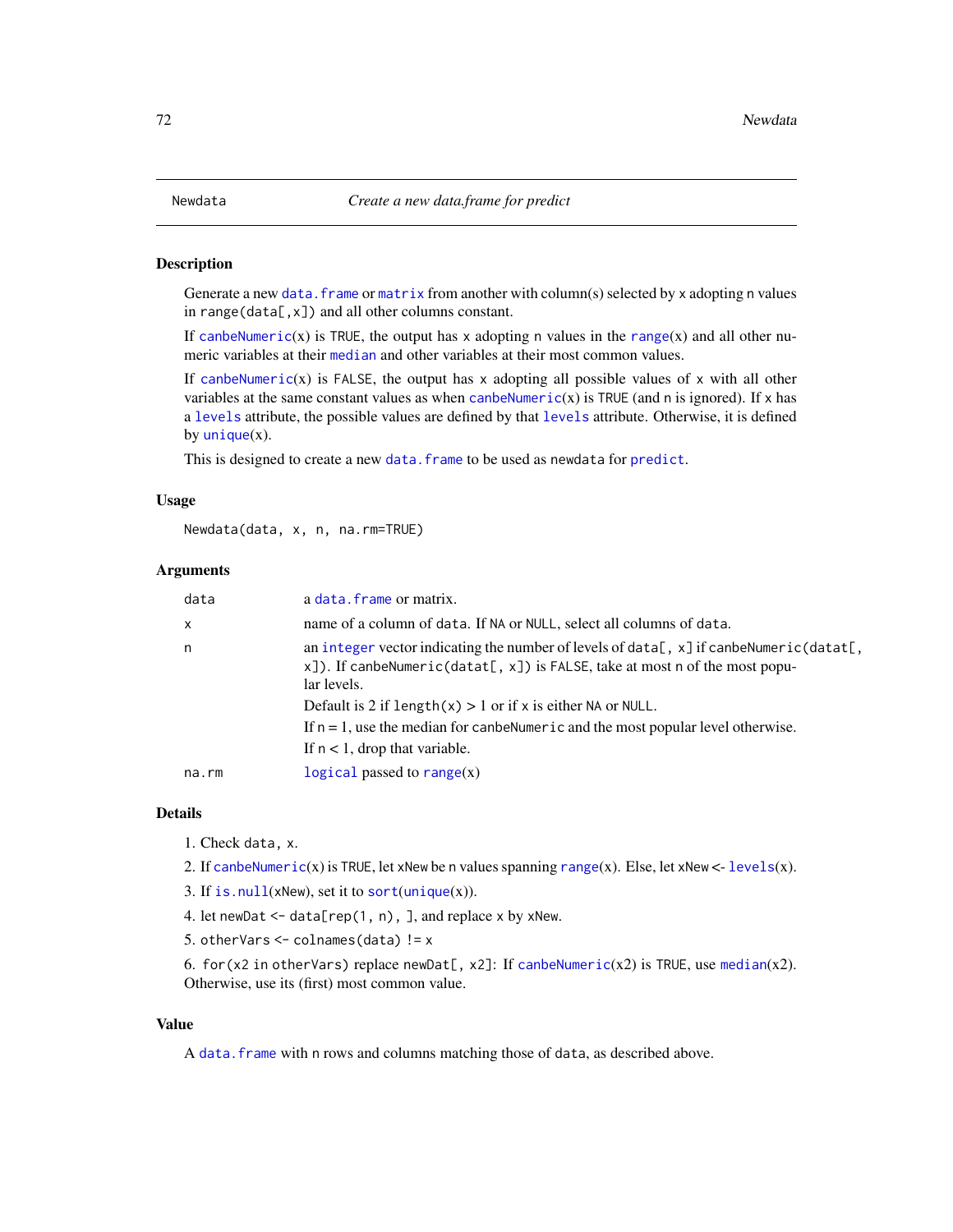#### Newdata 73

#### Author(s)

Spencer Graves

## See Also

[predict.lm](#page-0-0)

```
##
## 1. A reasonable test with numerics, dates,
## an ordered factor and character variables
##
xDate <- as.Date('2001-02-03')+1:4
tstDF <- data.frame(x1=1:4, xDate=xDate,
 xD2=as.POSIXct(xDate),
  sex=ordered(c('M', 'F', 'M', 'F')),
 huh=letters[c(1:3, 3)], stringsAsFactors=FALSE)
newDat <- Newdata(tstDF, 'xDate', n=5)
# check
newD \leq data.frame(x1=2.5,
 xDate=xDate[1]+seq(0, 3, length=5),
 xD2=as.POSIXct(xDate[2]+0.5),
  sex=ordered(c('M', 'F', 'M', 'F'))[2],
  huh=letters[3], stringsAsFactors=FALSE)
attr(newD, 'out.attrs') <- attr(newDat, 'out.attrs')
all.equal(newDat, newD)
##
## 2. Test with only one column
##
newDat1 <- Newdata(tstDF[, 2, drop=FALSE], 'xDate', n=5)
# check
newDat1. <- newD[, 2, drop=FALSE]
attr(newDat1., 'out.attrs') <- attr(newDat1, 'out.attrs')
all.equal(newDat1, newDat1.)
##
## 3. Test with a factor
##
newSex <- Newdata(tstDF, 'sex')
# check
newS <- with(tstDF, data.frame(
 x1=2.5, xDate=xDate[1]+1.5,
```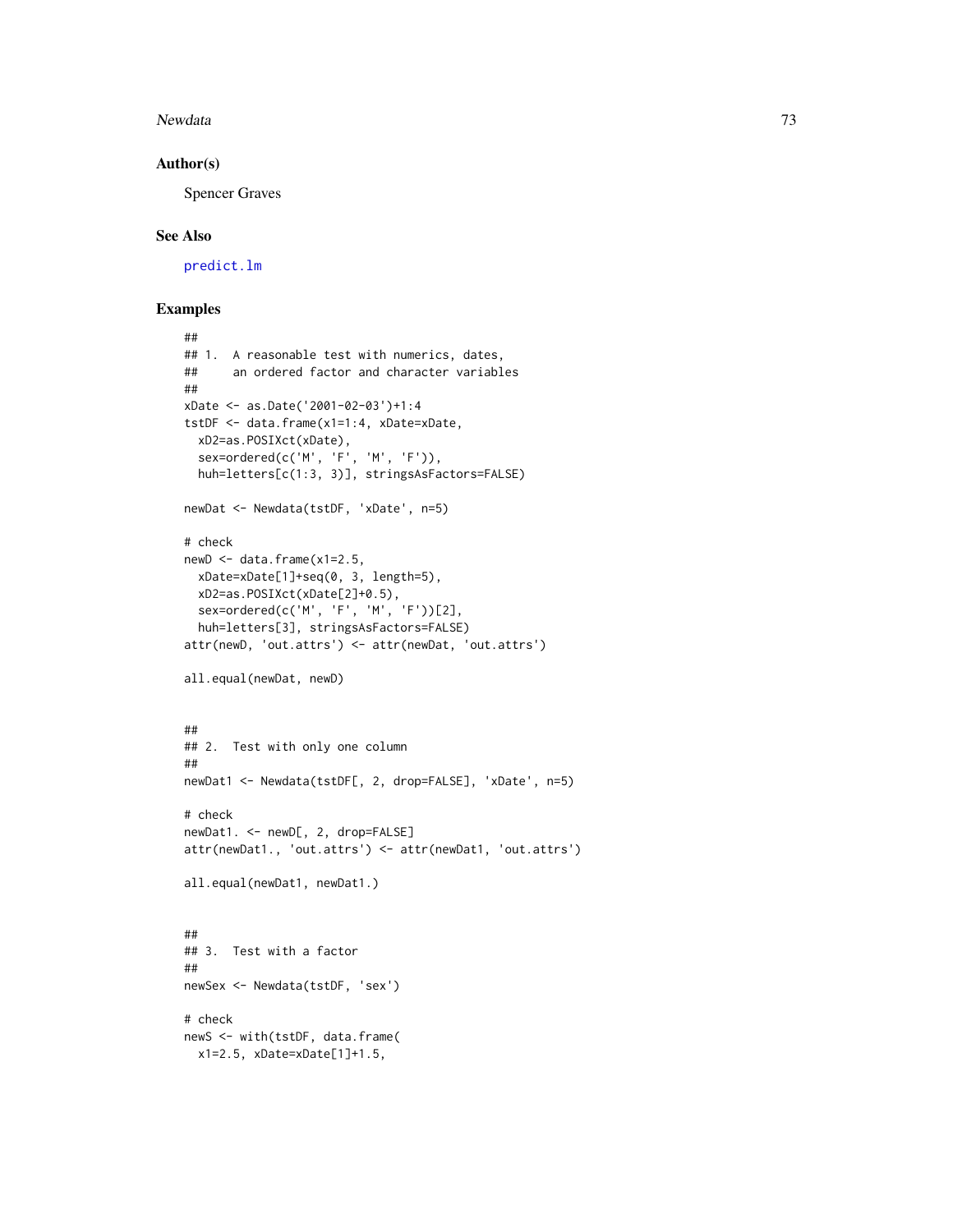```
xD2=as.POSIXct(xDate[1]+1.5),
  sex=ordered(c('M', 'F'))[2:1],
  huh=letters[3], stringsAsFactors=FALSE) )
attr(newS, 'out.attrs') <- attr(newSex, 'out.attrs')
all.equal(newSex, newS)
##
## 4. Test with an integer column number
##
newDat2 <- Newdata(tstDF, 2, n=5)
# check
all.equal(newDat2, newD)
##
## 5. Test with all
##
NewAll <- Newdata(tstDF)
# check
tstLvls <- as.list(tstDF[c(1, 4), ])
tstLvls$sex <- tstDF$sex[2:1]
tstLvls$huh <- letters[c(3, 1)]
tstLvls$stringsAsFactors <- FALSE
NewA. <- do.call(expand.grid, tstLvls)
attr(NewA., 'out.attrs') <- attr(NewAll, 'out.attrs')
all.equal(NewAll, NewA.)
```
<span id="page-73-0"></span>

parseCommas *Convert character string with Dollar signs and commas to numerics*

## Description

as.numeric of character strings after suppressing commas and dollar signs. This is a generalization of [parseDollars](#page-75-0).

## Usage

```
parseCommas(x, pattern='\\$|,',
    replacement='', acceptableErrorRate=0, ...)
## Default S3 method:
parseCommas(x,
    pattern='\\$|,', replacement='',
```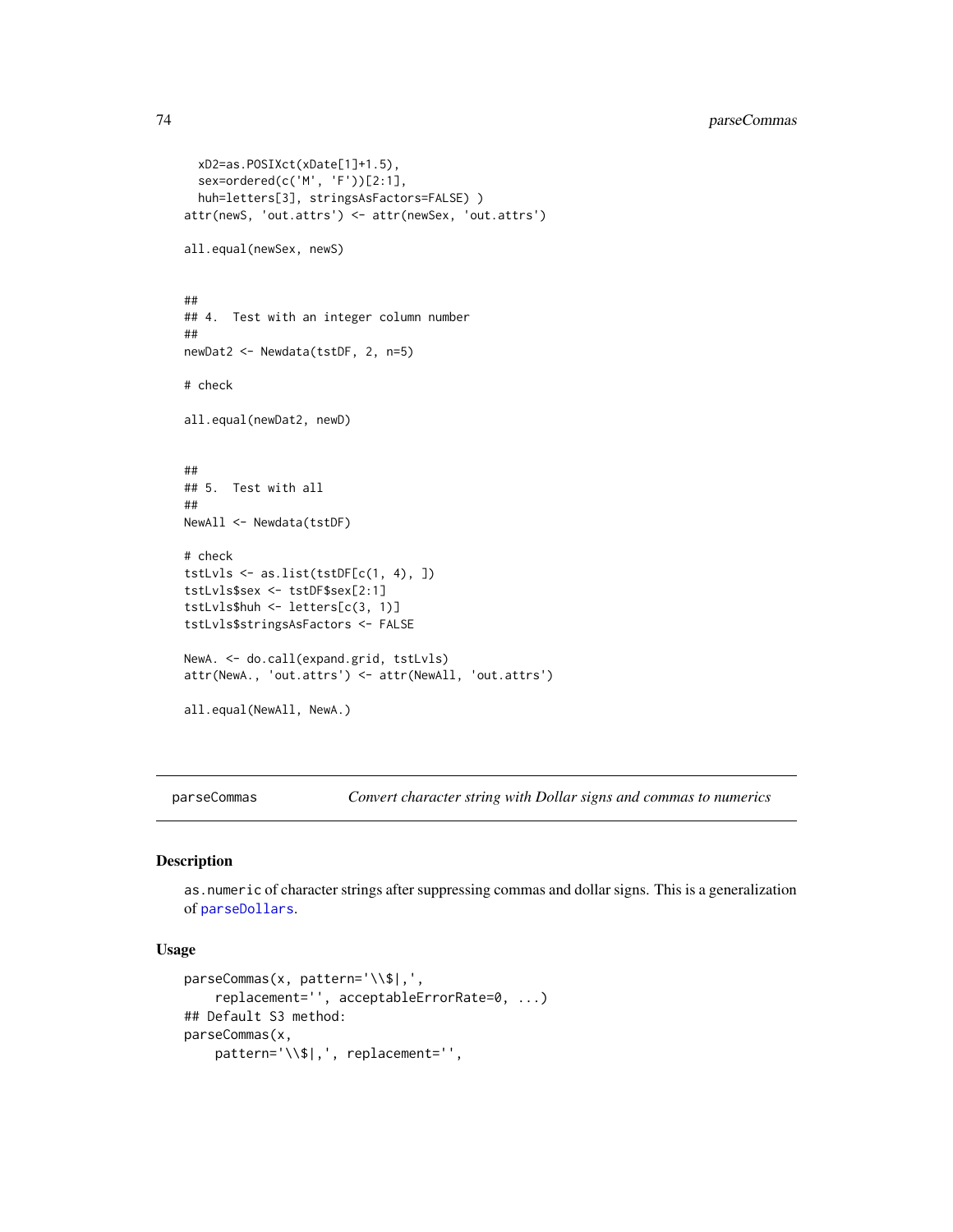# parseCommas 75

```
acceptableErrorRate=0, ...)
## S3 method for class 'data.frame'
parseCommas(x,
   pattern='\\$|,', replacement='',
    acceptableErrorRate=0, ...)
```
## Arguments

| x                   | vector of character strings to be converted to numerics                                                |  |
|---------------------|--------------------------------------------------------------------------------------------------------|--|
| pattern             | regular expression to be replaced by replacement                                                       |  |
| replacement         | Character string to substitute for each occurrence of pattern                                          |  |
| acceptableErrorRate |                                                                                                        |  |
|                     | number indicating the proportion of new NAs to that can be introduced and still<br>assume it's numeric |  |
| .                   | optional arguments to pass to gsub                                                                     |  |

## Details

as.numeric(gsub(x, ...))

The data. frame method outputs another data. frame with character or factor columns converted to numerics using parseDollars whenever that can be done without creating NAs.

## Value

Numeric vector converted from the character strings in x or a data. frame with columns that are obviously numbers in character format converted to numerics.

## Author(s)

Spencer Graves

## See Also

[gsub](#page-0-0) [as.numeric](#page-0-0) [parseDollars](#page-75-0)

## Examples

```
##
## 1. a character vector
##
X2 <- c('-$2,500', '$5,000.50')
x2 <- parseDollars(X2)
all.equal(x2, c(-2500, 5000.5))
```
## ## A data.frame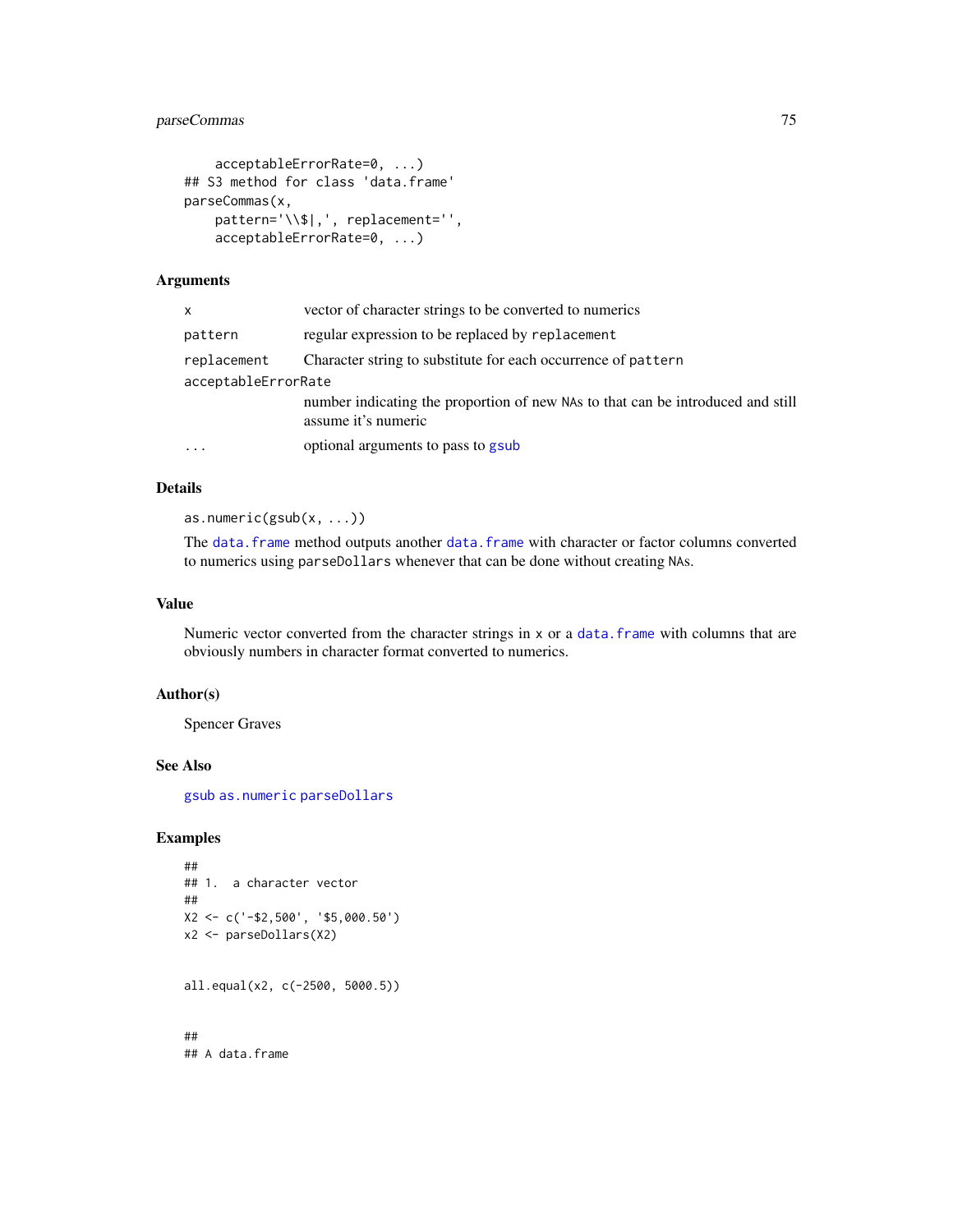## 76 parseDollars

```
##
chDF <- data.frame(let=letters[1:2], Dol=X2, dol=x2)
numDF <- parseCommas(chDF)
chkDF <- chDF
chkDF$Dol <- x2
all.equal(numDF, chkDF)
```
<span id="page-75-0"></span>parseDollars *Convert character string with Dollar signs and commas to numerics*

# Description

as.numeric of character strings after suppressing commas and dollar signs. This is a special case of [parseCommas](#page-73-0).

## Usage

```
parseDollars(x, pattern='\\$|,',
        replacement='', ...)
```
## Arguments

| $\mathsf{x}$ | vector of character strings to be converted to numerics       |
|--------------|---------------------------------------------------------------|
| pattern      | regular expression to be replaced by replacement              |
| replacement  | Character string to substitute for each occurrence of pattern |
|              | optional arguments to pass to gsub                            |

## Details

as.numeric(gsub(x, ...)). See also [parseCommas](#page-73-0).

# Value

Numeric vector converted from x.

## Author(s)

Spencer Graves

#### See Also

[gsub](#page-0-0) [as.numeric](#page-0-0) [parseCommas](#page-73-0)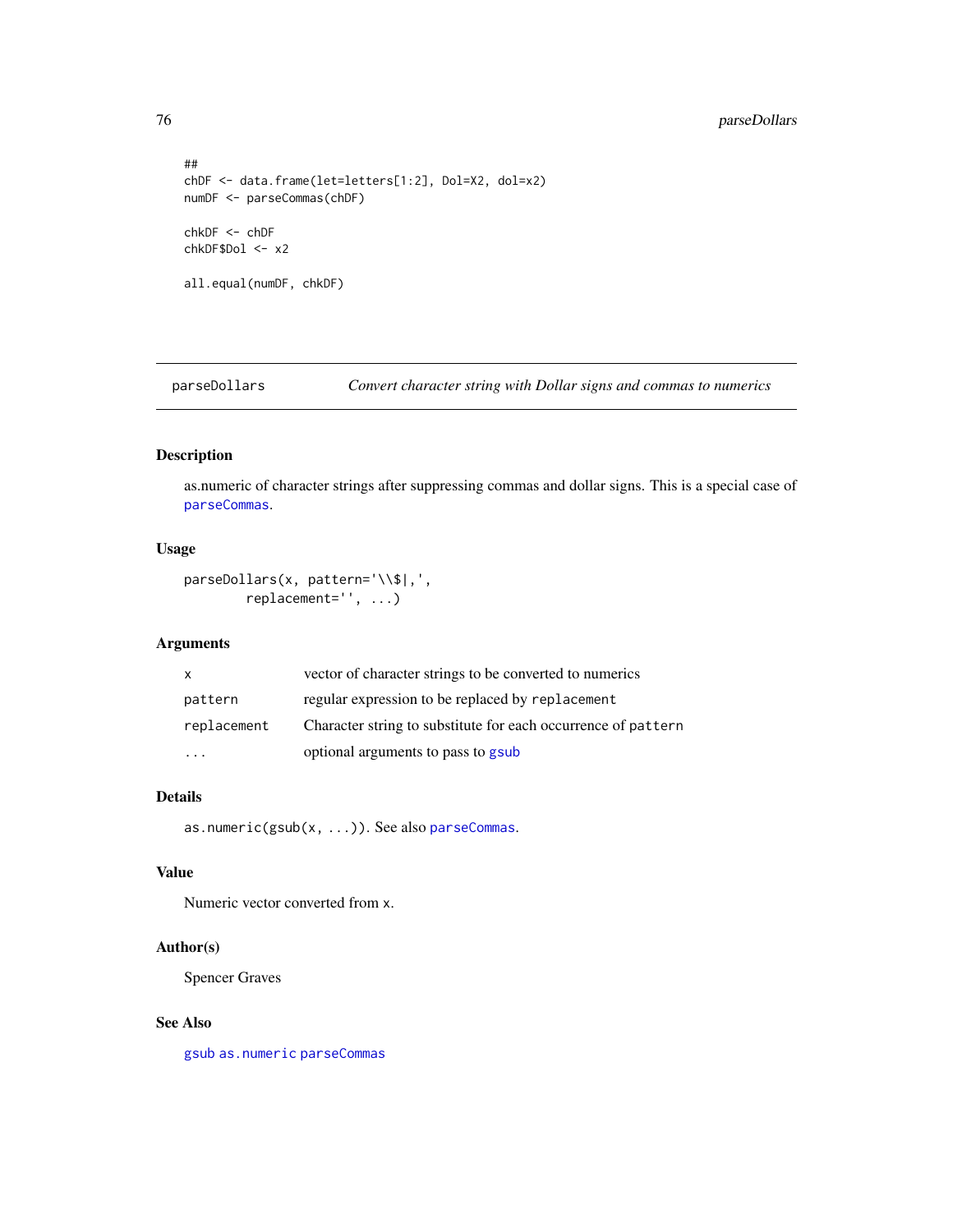# parseName 77

## Examples

```
##
## 1. a character vector
##
X2 <- c('-$2,500', '$5,000.50')
x2 <- parseDollars(X2)
all.equal(x2, c(-2500, 5000.5))
##
## A data.frame
##
chDF <- data.frame(let=letters[1:2], Dol=X2, dol=x2)
numDF <- parseCommas(chDF)
chkDF <- chDF
chkDF$Dol <- x2
all.equal(numDF, chkDF)
```
#### parseName *Parse surname and given name*

#### Description

Identify the presumed surname in a character string assumed to represent a name and return the result in a character matrix with surname followed by givenName. If only one name is provided (without punctuation), it is assumed to be the givenName; see Wikipedia, ["Given name"](https://en.wikipedia.org/wiki/Given_name) and ["Sur](https://en.wikipedia.org/wiki/Surname)[name".](https://en.wikipedia.org/wiki/Surname)

#### Usage

```
parseName(x,
    surnameFirst=(median(regexpr(',', x))>0),
    suffix=c('Jr.', 'I', 'II', 'III', 'IV',
              'Sr.', 'Dr.', 'Jr', 'Sr'),
    fixNonStandard=subNonStandardNames,
    removeSecondLine=TRUE,
    namesNotFound="attr.replacement", ...)
```
#### Arguments

x a character vector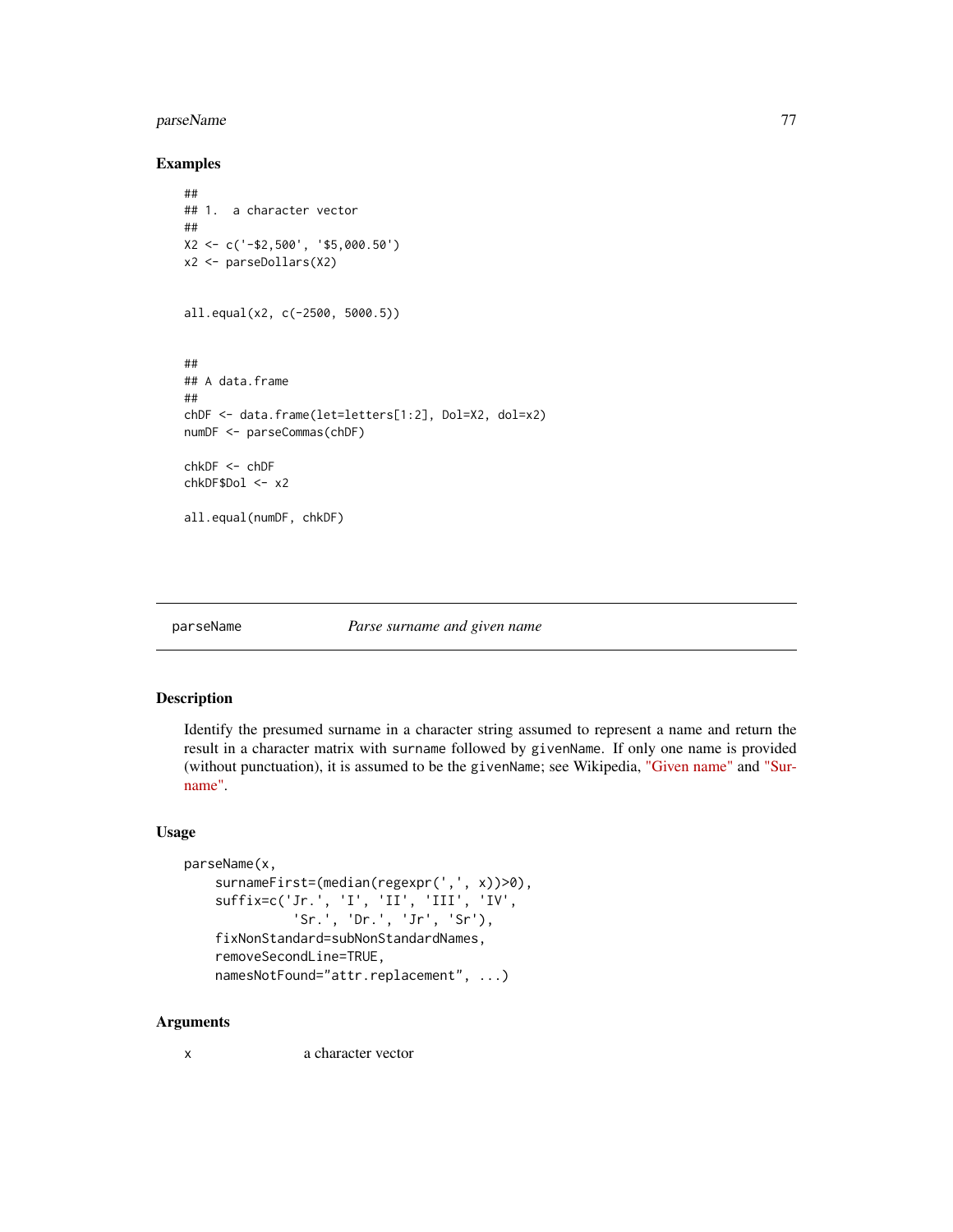| surnameFirst     | logical: If TRUE, the surname comes first followed by a comma (","), then the<br>given name. If FALSE, parse the surname from a standard Western "John Smith,<br>Jr." format. If missing (surnameFirst), use TRUE if half of the elements of x<br>contain a comma. |  |
|------------------|--------------------------------------------------------------------------------------------------------------------------------------------------------------------------------------------------------------------------------------------------------------------|--|
| suffix           | character vector of strings that are NOT a surname but might appear at the end<br>without a comma that would otherwise identify it as a suffix.                                                                                                                    |  |
| fixNonStandard   | function to look for and repair nonstandard names such as names containing<br>characters with accent marks that are sometimes mangled by different software.<br>Use identity if this is not desired.                                                               |  |
| removeSecondLine |                                                                                                                                                                                                                                                                    |  |
|                  | logical: If TRUE, delete anything following "\n" and return it as an attribute<br>secondLine.                                                                                                                                                                      |  |
| namesNotFound    | character vector passed to subNonStandardNames and used to compute any<br>names Not Found attribute of the object returned by parse Name.                                                                                                                          |  |
|                  | optional arguments passed to fixNonStandard                                                                                                                                                                                                                        |  |
|                  |                                                                                                                                                                                                                                                                    |  |

If surnameFirst is FALSE:

1. If the last character is ")" and the matching "(" is 3 characters earlier, drop all that stuff. Thus, "John Smith (AL)" becomes "John Smith".

2. Look for commas to identify a suffix like Jr. or III; remove and call the rest x2.

3. split  $\le$  strsplit(x2, "")

4. Take the last as the surname.

5. If the "surname" found per 3 is in suffix, save to append it to the givenName and recurse to get the actual surname.

NOTE: This gives the wrong answer with double surnames written without a hyphen in the Spanish tradition, in which, e.g., "Anastasio Somoza Debayle", "Somoza Debayle" give the (first) surnames of Anastasio's father and mother, respectively: The current algorithm would return "Debayle" as the surname, which is incorrect.

6. Recompose the rest with any suffix as the givenName.

#### Value

a character matrix with two columns: surname and givenName.

This matrix also has a namesNotFound attribute if one is returned by subNonStandardNames.

## Author(s)

Spencer Graves

## See Also

[strsplit](#page-0-0) [identity](#page-0-0) [subNonStandardNames](#page-114-0)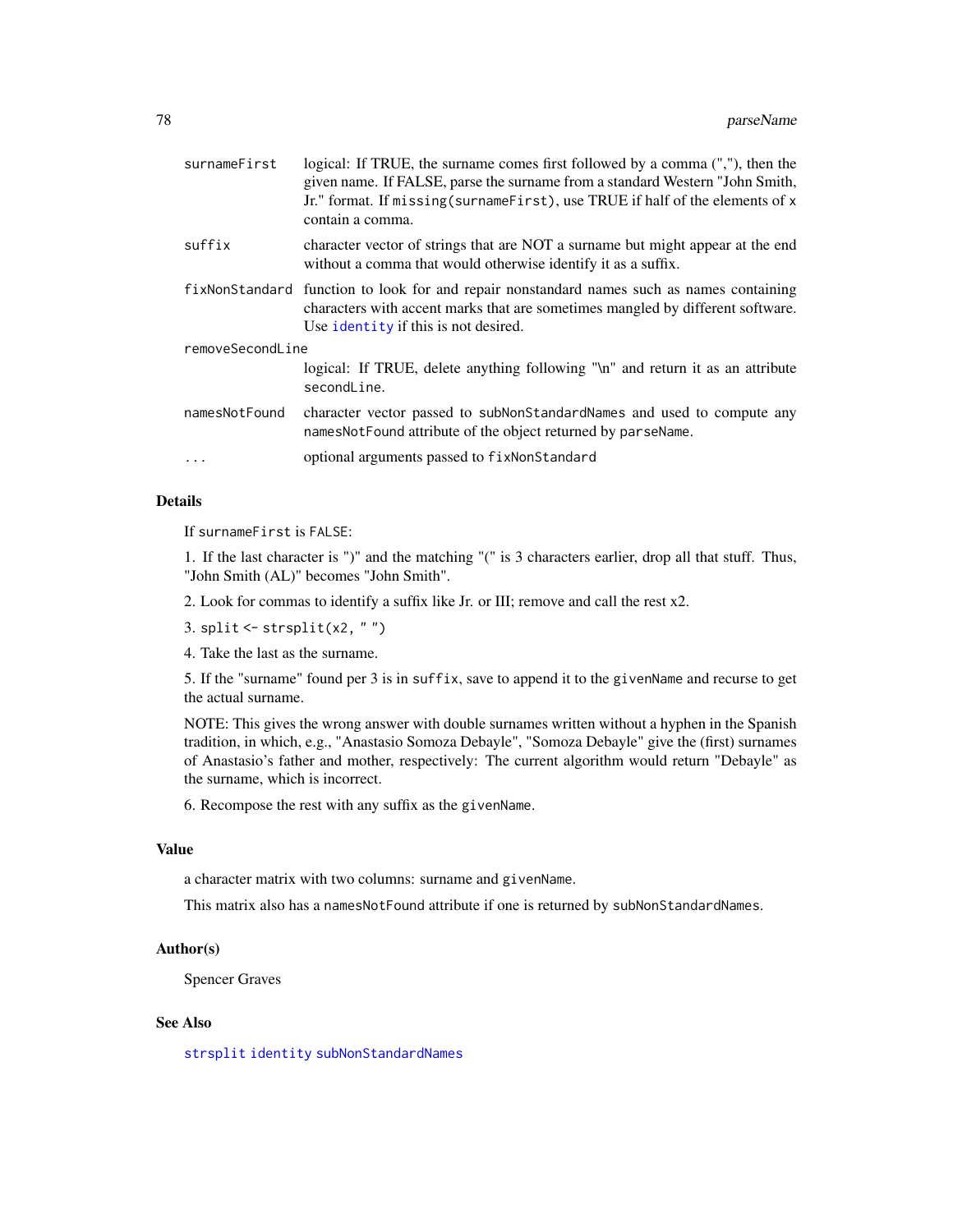#### parseName 79

```
##
## 1. Parse standard first-last name format
##
tstParse <- c('Joe Smith (AL)', 'Teresa Angelica Sanchez de Gomez',
         'John Brown, Jr.', 'John Brown Jr.',
         'John W. Brown III', 'John Q. Brown,I',
         'Linda Rosa Smith-Johnson', 'Anastasio Somoza Debayle',
         'Ra_l Vel_zquez', 'Sting', 'Colette, ')
parsed <- parseName(tstParse)
tstParse2 <- matrix(c('Smith', 'Joe', 'Gomez', 'Teresa Angelica Sanchez de',
  'Brown', 'John, Jr.', 'Brown', 'John, Jr.',
  'Brown', 'John W., III', 'Brown', 'John Q., I',
  'Smith-Johnson', 'Linda Rosa', 'Debayle', 'Anastasio Somoza',
  'Velazquez', 'Raul', '', 'Sting', 'Colette', ''),
  ncol=2, byrow=TRUE)
# NOTE: The 'Anastasio Somoza Debayle' is in the Spanish tradition
# and is handled incorrectly by the current algorithm.
# The correct answer should be "Somoza Debayle", "Anastasio".
# However, fixing that would complicate the algorithm excessively for now.
colnames(tstParse2) <- c("surname", 'givenName')
all.equal(parsed, tstParse2)
##
## 2. Parse "surname, given name" format
##
tst3 <- c('Smith (AL),Joe', 'Sanchez de Gomez, Teresa Angelica',
     'Brown, John, Jr.', 'Brown, John W., III', 'Brown, John Q., I',
     'Smith-Johnson, Linda Rosa', 'Somoza Debayle, Anastasio',
     'Vel_zquez, Ra_l', ', Sting', 'Colette,')
tst4 <- parseName(tst3)
tst5 <- matrix(c('Smith', 'Joe', 'Sanchez de Gomez', 'Teresa Angelica',
  'Brown', 'John, Jr.', 'Brown', 'John W., III', 'Brown', 'John Q., I',
  'Smith-Johnson', 'Linda Rosa', 'Somoza Debayle', 'Anastasio',
  'Velazquez', 'Raul', '','Sting', 'Colette',''),
  ncol=2, byrow=TRUE)
colnames(tst5) <- c("surname", 'givenName')
all.equal(tst4, tst5)
##
## 3. secondLine
##
L2 <- parseName(c('Adam\n2nd line', 'Ed \n --Vacancy', 'Frank'))
```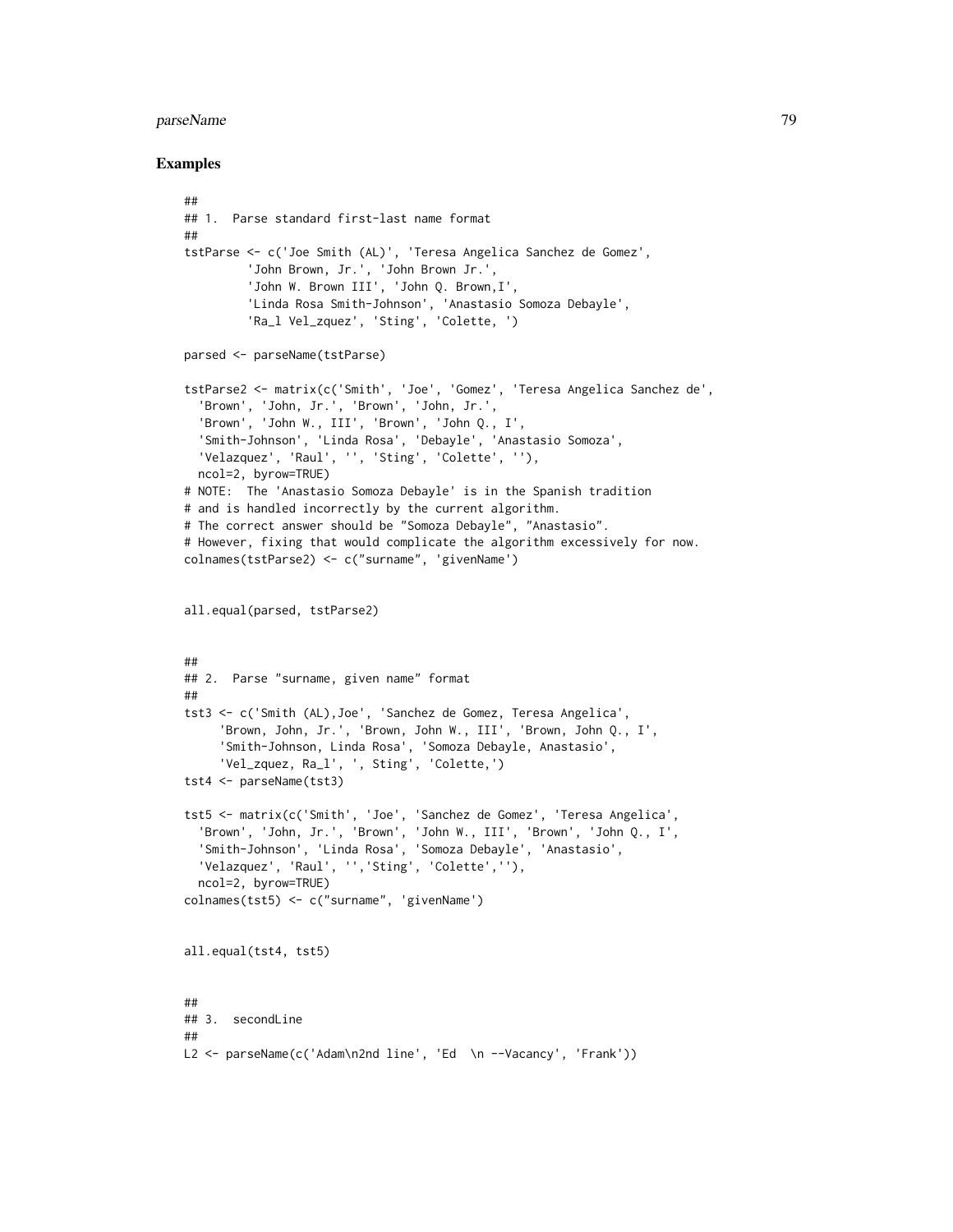```
# check
L2. <- matrix(c('', 'Adam', '', 'Ed', '', 'Frank'),
             ncol=2, byrow=TRUE)
colnames(L2.) <- c('surname', 'givenName')
attr(L2., 'secondLine') <- c('2nd line', ' --Vacancy', NA)
all.equal(L2, L2.)
##
## 4. Force surnameFirst when in a minority
##
snf <- c('Sting', 'Madonna', 'Smith, Al')
SNF <- parseName(snf, surnameFirst=TRUE)
# check
SNF2 <- matrix(c('', 'Sting', '', 'Madonna', 'Smith', 'Al'),
               ncol=2, byrow=TRUE)
colnames(SNF2) <- c('surname', 'givenName')
all.equal(SNF, SNF2)
##
## 5. nameNotFound
##
noSub <- parseName('xx_x')
# check
noSub. <- matrix(c('', 'xx_x'), 1)
colnames(noSub.) <- c('surname', 'givenName')
attr(noSub., 'namesNotFound') <- 'xx_x'
all.equal(noSub, noSub.)
```
Ping *ping a Uniform resource locator (URL)*

#### Description

\*\*\*NOTE: THIS IS A PRELIMINARY VERSION OF THIS FUNCTION; \*\*\*NOTE: IT MAY BE CHANGED OR REMOVED IN A FUTURE RELEASE.

ping a Uniform resource locator (URL) or Internet Protocol (IP) address.

NOTE: Some Internet Service Providers (ISPs) play games with "ping". That makes the results of Ping unreliable.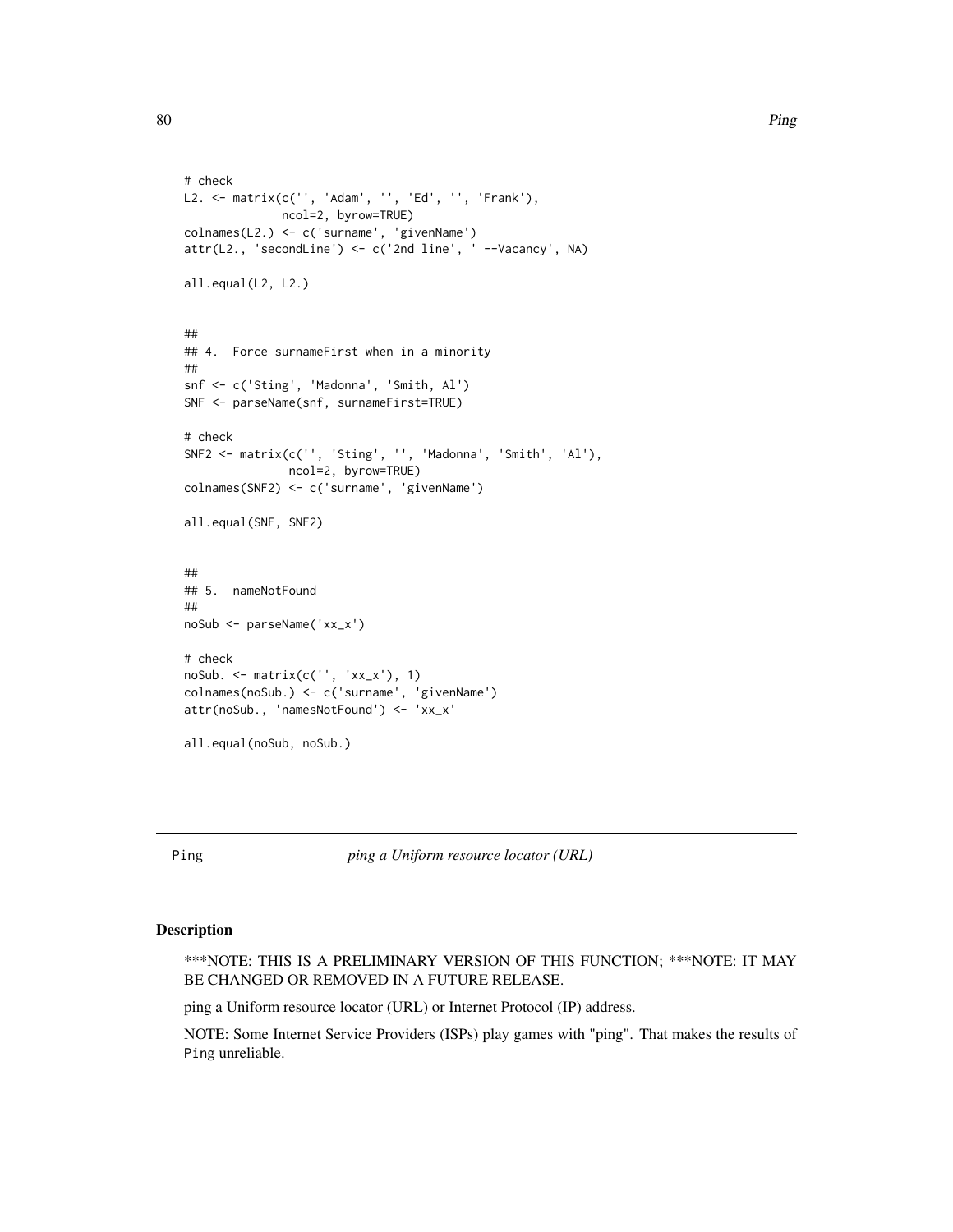#### $Ping$  81

# Usage

```
Ping(url, pingArgs='', warn=NA,
     show.output.on.console=FALSE)
```
## Arguments

| url                    | a character string of a URL or IP address to ping. If url is a vector of length<br>greater than 1, only the first component is used.        |
|------------------------|---------------------------------------------------------------------------------------------------------------------------------------------|
| pingArgs               | arguments to pass to the ping command of typical operating systems via<br>pingResult <- system(paste('ping', pingArgs, url), intern=TRUE, ) |
| warn                   | value for options ('warn') during the call to system. NA to not change options ('warn')<br>during this call.                                |
| show.output.on.console |                                                                                                                                             |
|                        | argument for system.                                                                                                                        |

# Details

1. urlSplit0 <- strsplit(url, '://')[[1]]

- 2. urlS0 <- urlSplit0[min(2, length(urlSplit0))]
- 3. host <- strsplit(urlS0, '/')[[1]][1]
- 4. pingCmd <- paste('ping', pingArgs, host)
- 5. system(pingCmd, intern=TRUE, ...)

# Value

list with the following components:

| rawResults | character vector of the raw results from the ping command                                                  |
|------------|------------------------------------------------------------------------------------------------------------|
| rawNumbers | numeric vector of the times measured                                                                       |
| counts     | numeric vector of numbers of packets sent, received, and lost                                              |
| p.lost     | proportion $\text{lost} = \text{lost} / \text{sent}$                                                       |
| stats      | numeric vector of min, avg (mean), max, and modev (standard deviation) of the<br>measured round trip times |

# Author(s)

Spencer Graves

# See Also

[system](#page-0-0), [options](#page-0-0)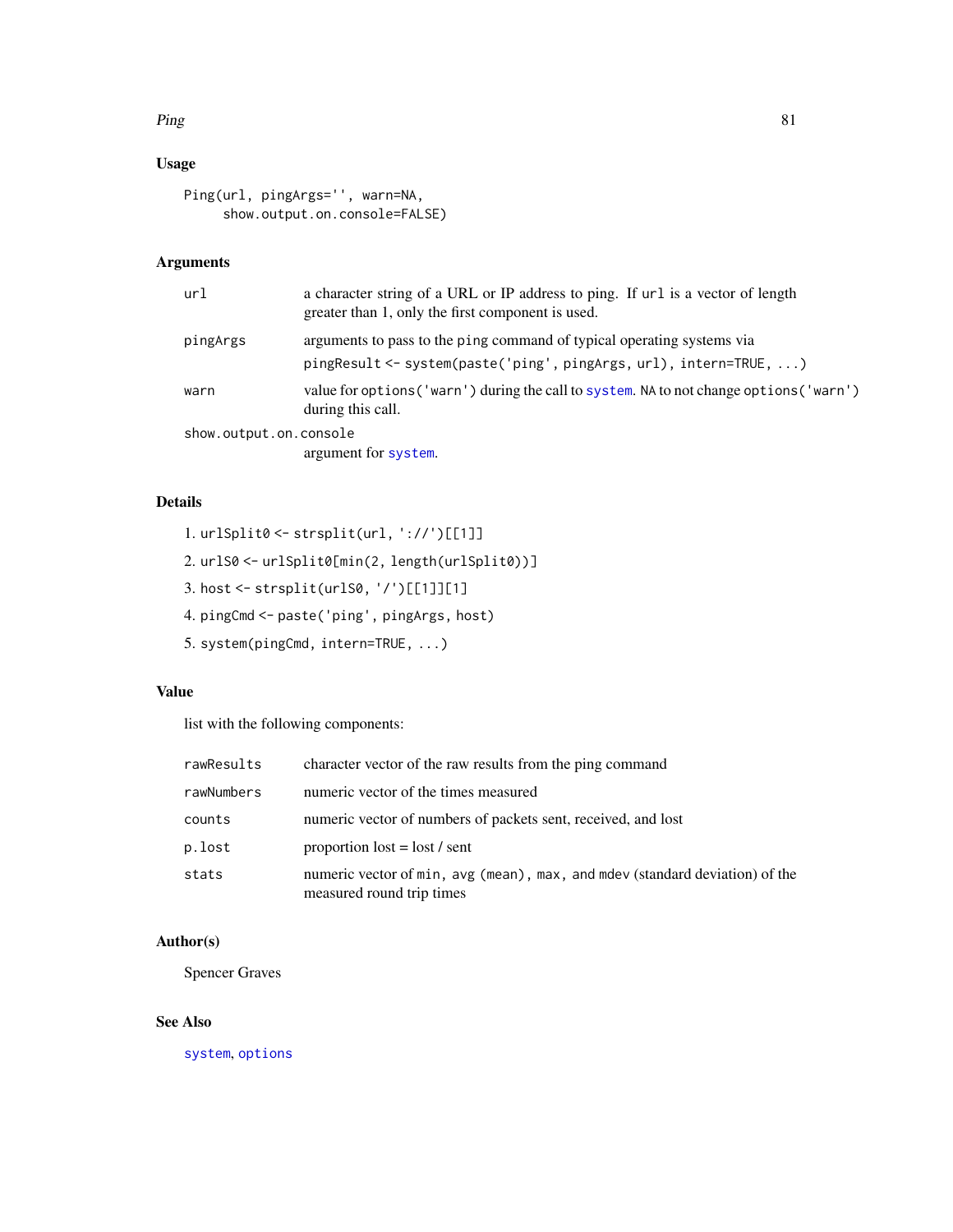82 pmatch2

#### Examples

```
##
## Some ISPs play games with ping.
## Therefore, the results are not reliable.
##
## Not run:
##
## good
##
(google <- Ping('https://google.com/ping works on host not pages'))
\dontshow{stopifnot(}
with(google, (counts[1]>0) && (counts[3]<1))
\dontshow{)}
##
## ping oops <<-- at one time, this failed.
## However, with some ISPs, it works, so don't test it.
##
##
(couldnotfindhost <- Ping('oops'))
\dontshow{stopifnot(}
with(couldnotfindhost,
     length(grep('could not find host', rawResults))>0)
\dontshow{)}
##
## impossible, but not so obvious
##
(requesttimedout <- Ping('requesttimedout.com'))
\dontshow{stopifnot(}
with(requesttimedout, (counts[1]>0) && (counts[2]<1) &&
         (counts[3]>0))
\dontshow{)}
## End(Not run)
```
pmatch2 *Value matching or partial matching*

## Description

pmatch2 returns a list of the positions of matches or partial matches of x in table.

This does sloppy matching to find "Peter" to match "Pete" only if "Pete" is not in table, and we want "John Peter" if neither "Pete" nor "Peter" are in table.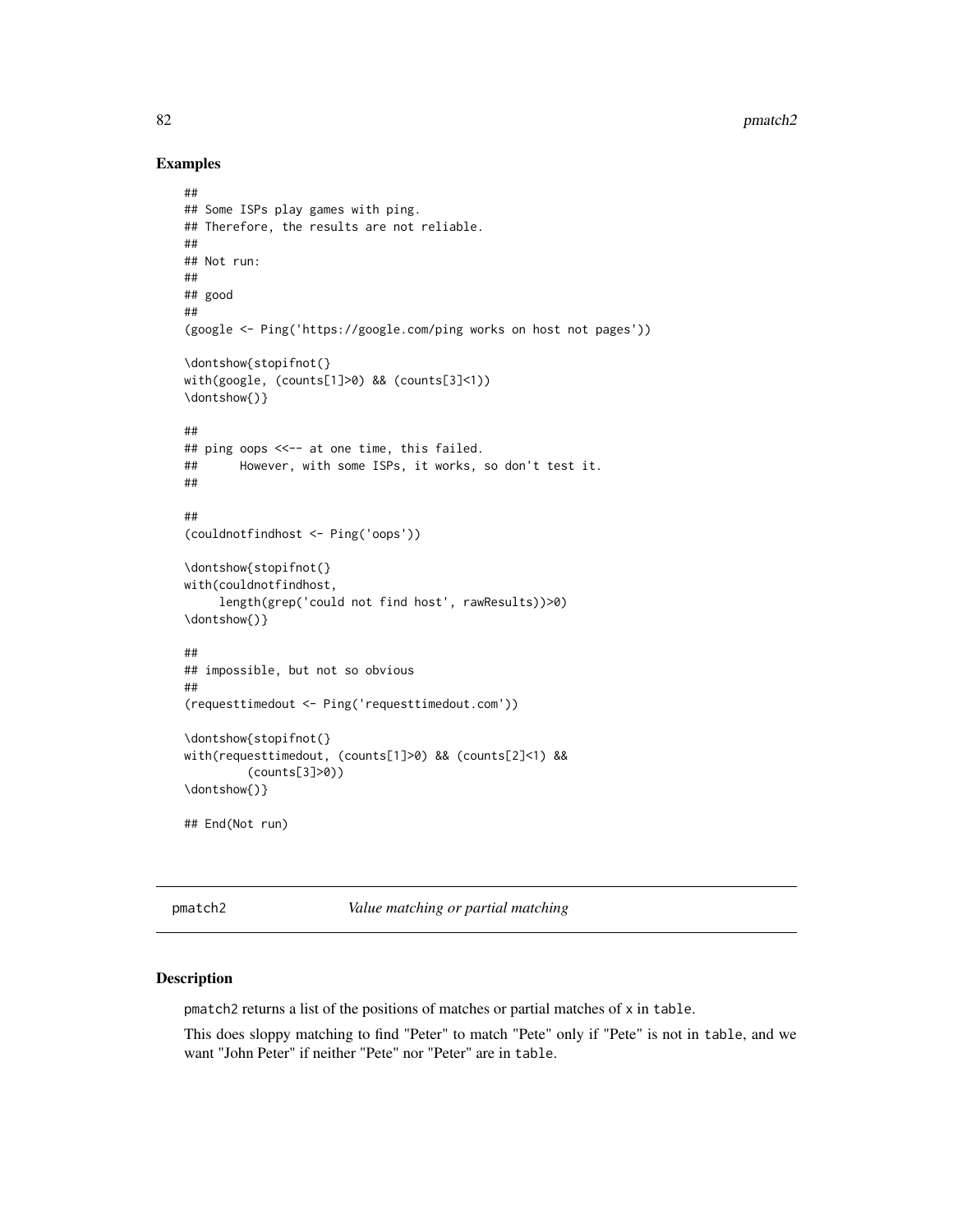#### $p$ match2 83

#### Usage

pmatch2(x, table)

## Arguments

|       | the values to be matched         |
|-------|----------------------------------|
| table | the values to be matched against |

## Details

```
1. nx \leftarrow \text{length}(x); out \leftarrow vector(nx, "list"); names(out) \leftarrow x
2. for(ix in seq(length=nx)): 3. \times i \le - which(x[ix] %in% table)
4. if(length(xi)<1) xi <- grep(paste0('^', x[ix]), table).
5. if(length(xi)<1)xi <- grep(x[ix], table).
6. out[[ix]] <- xi
```
## Value

A list of integer vectors indicating the positions in table matching each element of x

## Author(s)

Spencer Graves

## See Also

[match](#page-0-0) [pmatch](#page-0-0) [grep](#page-0-0) [matchName](#page-61-0)

```
##
## 1. common examples
##
x2match <- c('Pete', 'Peter', 'Ma', 'Mo', 'Paul',
             'Cardenas')
tbl <- c('Peter', 'Mary', 'Martha', 'John Paul', 'Peter',
         'Cardenas', 'Cardenas')
x2mtchd <- pmatch2(x2match, tbl)
# answer
x2mtchd. <- list(Pete=c(1, 5), Peter=c(1, 5), Ma=2:3,
   Mo=integer(0), Paul=4, Cardenas=6:7)
all.equal(x2mtchd, x2mtchd.)
##
## 2. strange cases that caused errors and are now warnings
```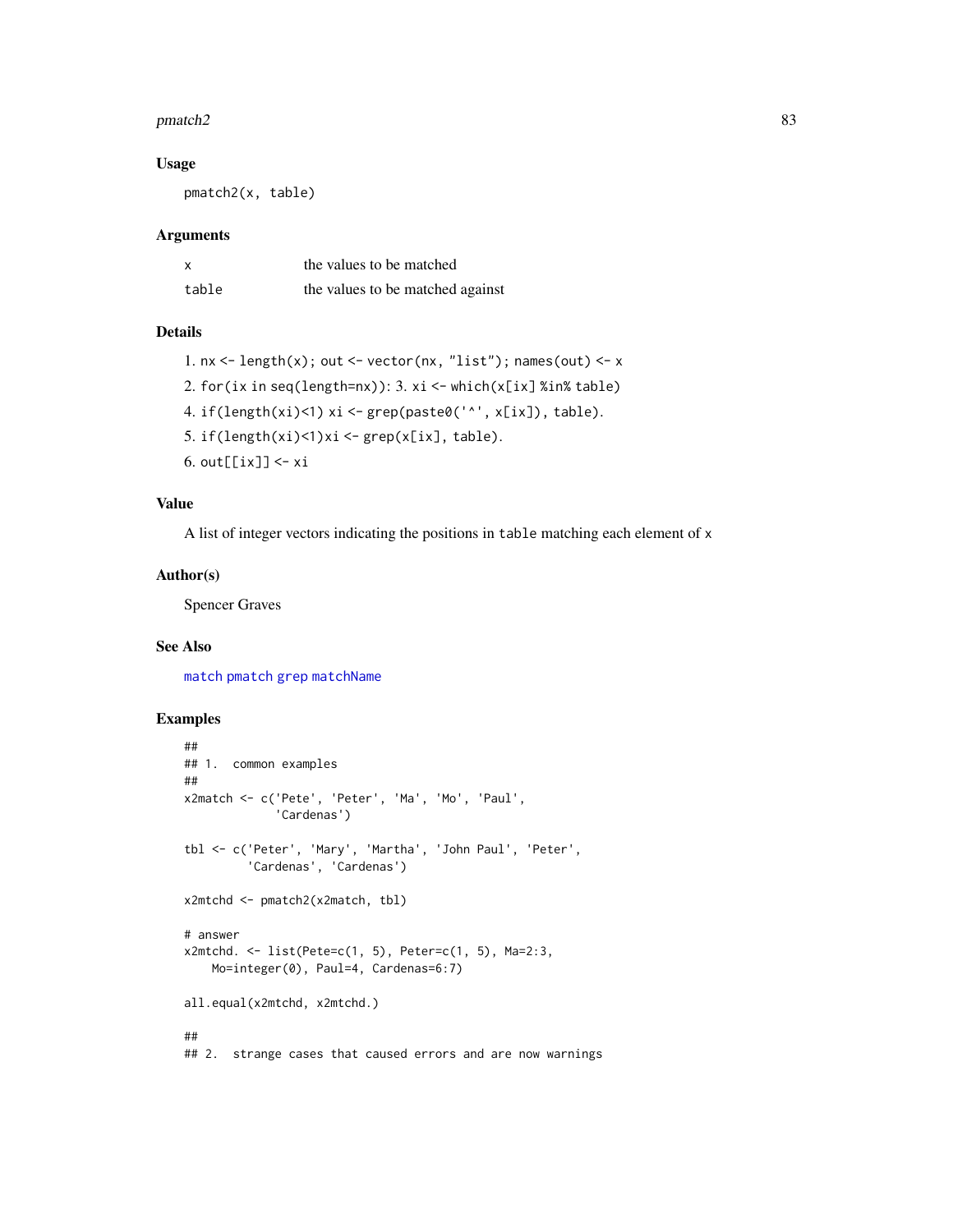```
##
huh <- pmatch2("(7", tbl)
# answer
huh. <- list("(7"=integer(0))
all.equal(huh, huh.)
```
pmatchIC *pmatch ignoring case*

## Description

pmatch with an additional ignoreCase argument, returning a name not an index like [pmatch](#page-0-0) (and returning a name if supplied a number, unlike [pmatch](#page-0-0), which coerces the input to numeric).

## Usage

```
pmatchIC(x, table, nomatch = NA_integer_,
  duplicates.ok = FALSE,
  ignoreCase=TRUE)
```
## Arguments

| $\mathsf{x}$  | the values to be matched. If is numeric(x), pmatch2 returns $table[x]$ .                       |
|---------------|------------------------------------------------------------------------------------------------|
|               | This is different from $p$ match, which matches as $R$ character(x).                           |
|               | Otherwise, if ignoreCase is TRUE, pmatchIC returns pmatch(tolower(x), tolower(table)).         |
| table         | the values to be matched against: converted to a character vector, per pmatch.                 |
| nomatch       | the value to be returned at non-matching or multiply partially matching posi-<br>tions.        |
| duplicates.ok | should elements be in table be used more than once? (See pmatch for an exam-<br>ple.)          |
| ignoreCase    | logical: if TRUE and x is character, pmatchIC returns $pmatch(tolower(x),$<br>tolower(table)). |

## Value

A character vector of matches.

## Author(s)

Spencer Graves

## See Also

[pmatch](#page-0-0)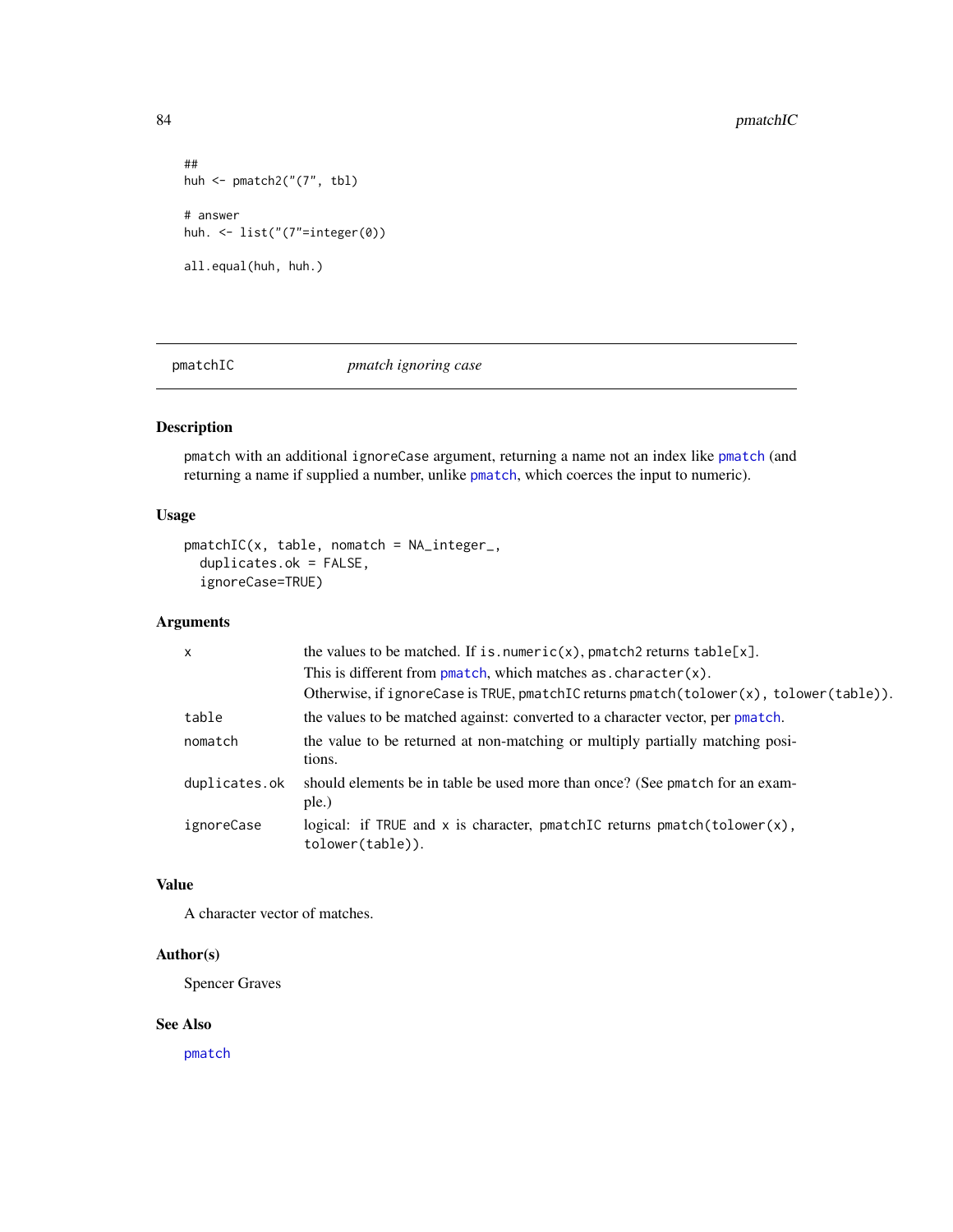#### $qq$ norm2 85

## Examples

```
yr <- pmatchIC('Yr', c('y1', 'yr', 'y2'))
all.equal('yr', yr)
# integer
m2 <- pmatchIC(2, table=letters)
all.equal(m2, 'b')
```
#### <span id="page-84-0"></span>qqnorm2 *Normal Probability Plot with Multiple Symbols*

# Description

Create a normal probability plot with one line and different symbols for the values of another variable, z.

qqnorm2 produces an object of class qqnorm2, whose plot method produces the plot.

To create a normal normal probability plots with multiple lines, see [qqnorm2t](#page-91-0) or [qqnorm2s:](#page-88-0)x.

- [qqnorm2s](#page-88-0) produces a plot with multiple lines specified either by different names in a character vector y or by different data. frames in a list data., with different points labeled according to the different levels of z.
- [qqnorm2t](#page-91-0) produces a plot with multiple lines with y split on different levels of x, optionally with different points labeled according to different levels of z.

#### Usage

```
qqnorm2(y, z, plot.it=TRUE, datax=TRUE, pch=NULL,
        ...)
## S3 method for class 'qqnorm2'
plot(x, y, \ldots)## S3 method for class 'qqnorm2'
lines(x, \ldots)## S3 method for class 'qqnorm2'
points(x, \ldots)
```
## Arguments

y For qnorm2, y is a numeric vector for which a normal probability plot is desired. For [plot](#page-0-0).qqnorm2, y is ignored; it is included, because the generic plot function requires it.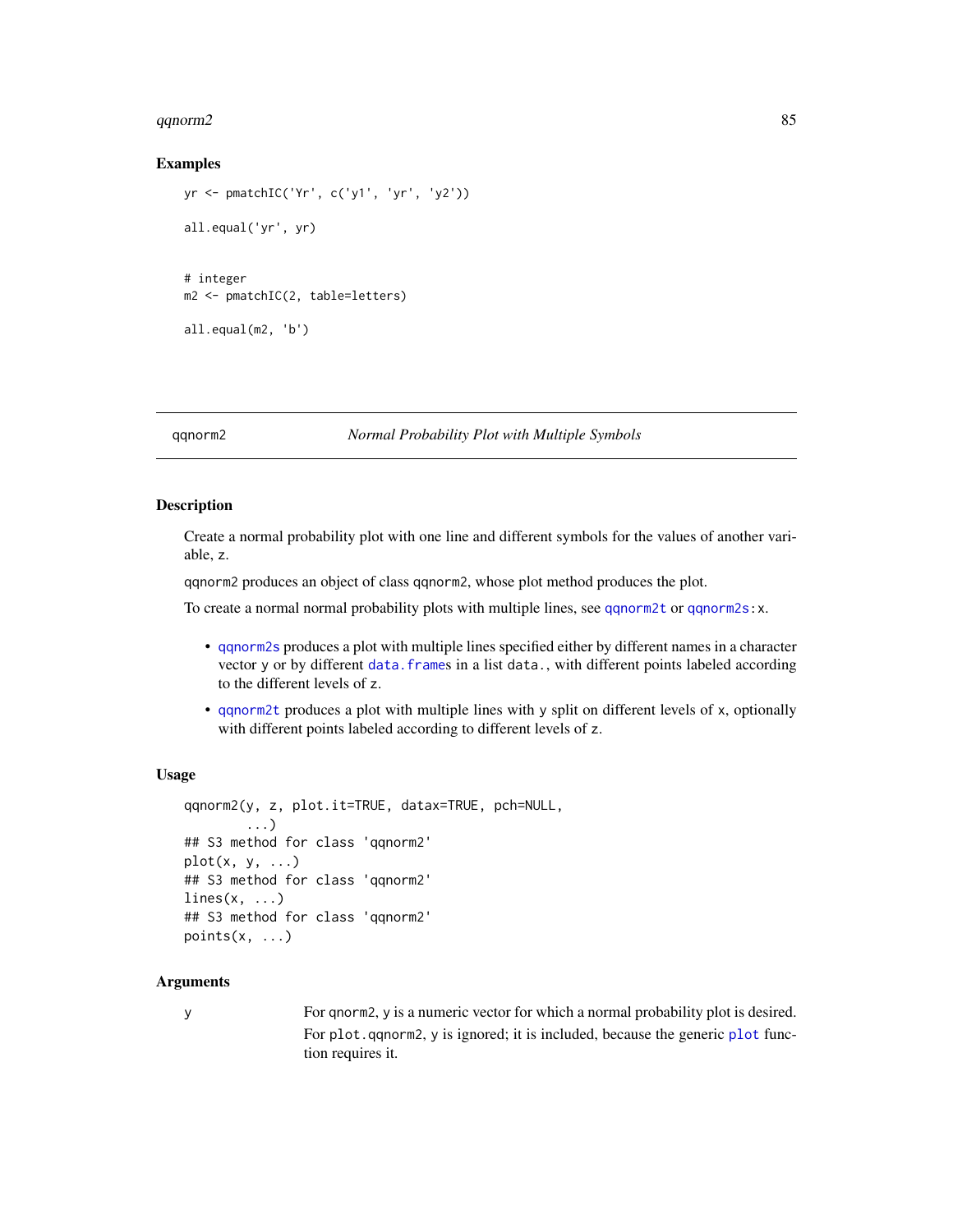| z       | A variable to indicate different plotting symbols.                                                                                                                                                                                 |
|---------|------------------------------------------------------------------------------------------------------------------------------------------------------------------------------------------------------------------------------------|
|         | NOTE: is.logical(z) is replaced by $z < -$ as.character(z).                                                                                                                                                                        |
|         | Otherwise, pch[z] would delete symbols in pch for which z is FALSE and would<br>recycle the remaining symbols. That would rarely be what we want.                                                                                  |
| plot.it | logical: Should the result be plotted?                                                                                                                                                                                             |
| datax   | The datax argument of qqnorm: If TRUE, the data are displayed on the horizontal<br>rather than the vertical axis. (The default value for datax is the opposite of that<br>for qqnorm.)                                             |
| X       | an object of class qqnorm2.                                                                                                                                                                                                        |
| pch     | a named vector of the plotting symbols to be used with names corresponding to<br>the levels of z. If pch is provided, it must either have names corresponding to<br>levels of z, or z must be integers between 1 and length (pch). |
|         | Otherwise, if z takes levels FALSE and TRUE (or 0 and 1), $pch = c(4, 1)$ to plot<br>an "x" for FALSE and "o" for TRUE.                                                                                                            |
|         | Or if z assumes integer values between 0 and 255, by default, the symbols are<br>chosen as described with points.                                                                                                                  |
|         | NOTE: *** points.qqnorm2 may not work properly for z being integer be-<br>tween 0 and 255. lines. qqnorm2 is more likely to work in such cases. *** No<br>time to fix this as of $2018-01-20$ .                                    |
|         | Otherwise, by default, z is coerced to character, and the result is plotted.                                                                                                                                                       |
|         | Optional arguments.                                                                                                                                                                                                                |
|         | For plot. qqnorm2, they are passed to plot.                                                                                                                                                                                        |
|         | For qqnorm2, they are passed to qqnorm and to plot.qqnorm2.                                                                                                                                                                        |

For qqnorm2:

qq1. q2 <- qqnorm(y, datax=datax, ...)

- qq2. q2[["z"]] <- z
- qq3. q2[["pch"]] gets whatever pch decodes to.

qq4. Silently return(list(x, y, z, pch, ...)), where x and y are as returned by [qqnorm](#page-0-0) in step 1 above. If pch is not provided and z is not logical or positive integers, then z itself will be plotted and pch will not be in the returned list.

For plot.qqnorm2:

plot1. plot( $x$ \\$x,  $x$ \\$y, type="n", ...) with ... taking precedence over x, where the same plot argument appears in both.

plot2. if(type %in% c('l', 'b', 'c', 'o')) lines(x\\$x, x\\$y, ...)

plot3. if(type %in% c('p', 'b', 'o')): if(is.null(x\\$z))points(x\\$x, x\\$y, ...) else if(is.logical(x\\$z)) points(x\\$x, x\\$y, pch=x\\$pch[x\\$z], ...) else if(is.numeric(x\\$z) && (min(z0 <- round(x\\$z))>0) && (max(abs(x\\$z-z0))<10\*.Machine\\$double.eps)) points(x\\$x,  $x\$  y, pch=x\pch[x\ $z], ...$ ) else text( $x\$  x, x\ y, x\ $z, ...$ )

For lines.qqnorm2 lines1. if(type != 'p')lines(x\$x, x\$y, ...);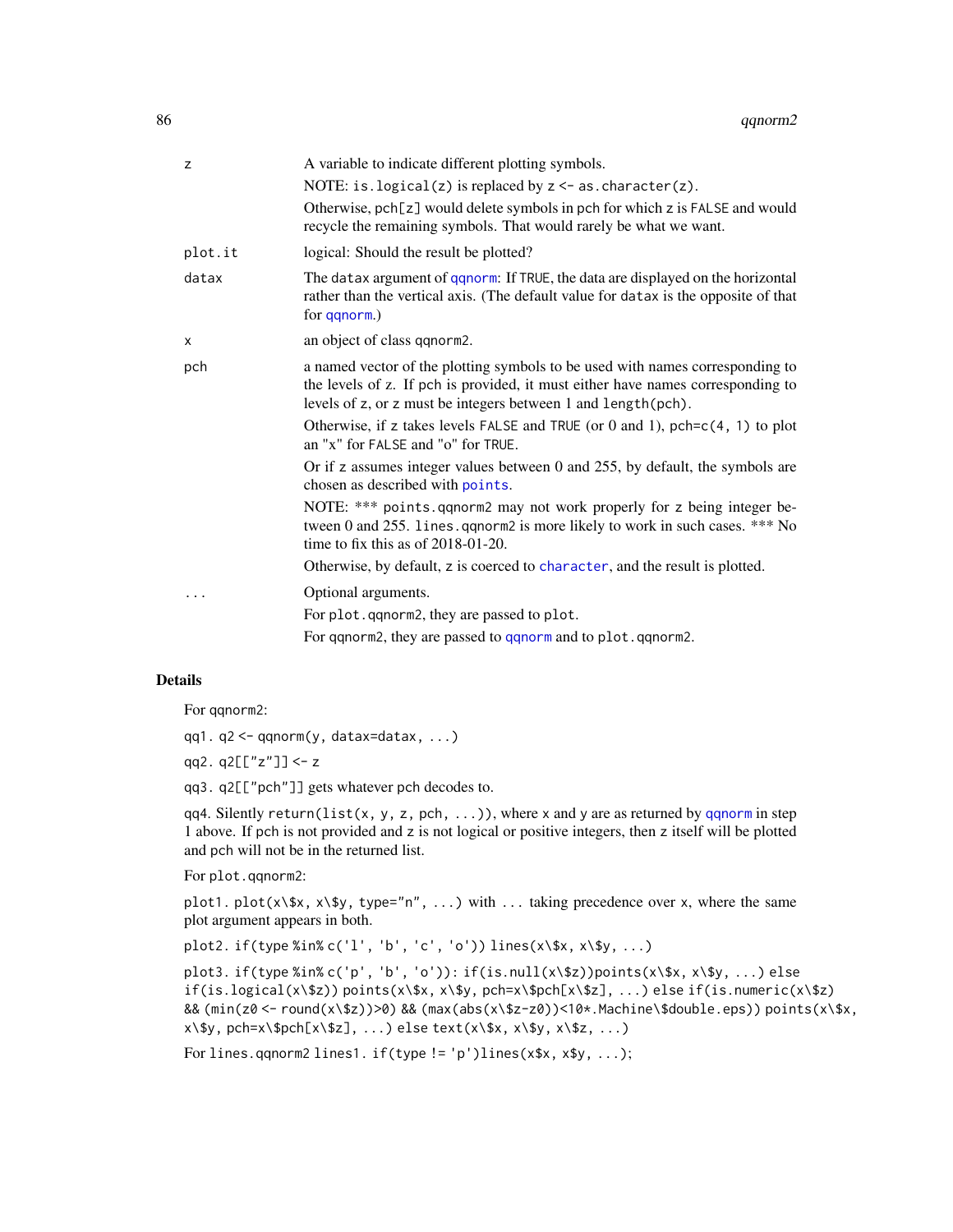#### $q$ qnorm2 87

```
lines2. if(type %in% c('p', 'b', 'o')) if(is.null(pch))text(x\$x, x\$y, x\$z, ...) else
if(is.character(pch)) text(x\, x\$y, x\$pch[x\$z], ...)else points(x\$x, x\$y, pch=x\$pch[x\$z],
...)
For points.qqnorm2 points1. if(type %in% c('p', 'b', 'o')) if(is.null(pch))text(x\$x,
x\$y, x\$z, ...) else if(is.character(pch)) text(x\$x, x\$y, x\$pch[x\$z], ...) else
points(x\, x\, pch=x\$pch[x\Z], ...)
points2. if(!(type %in% c('p', 'n'))) lines(x$x, x$y, ...)
```
#### Value

qqnorm2 returns a list with components, x, y, z, and pch.

#### Author(s)

Spencer Graves

#### See Also

[qqnorm](#page-0-0), [qqnorm2s](#page-88-0), [qqnorm2t](#page-91-0) [plot](#page-0-0) [points](#page-0-0) [lines](#page-0-0)

```
##
## a simple test data.frame to illustrate the plot
## but too small to illustrate qqnorm concepts
##
tstDF \leq data.frame(y=1:3, z1=1:3, z2=c(TRUE, TRUE, FALSE),
                   z3=c('tell', 'me', 'why'), z4=c(1, 2.4, 3.69) )
# plotting symbols circle, triangle, and "+"
qn1 <- with(tstDF, qqnorm2(y, z1))
# plotting symbols "x" and "o"
qn2 <- with(tstDF, qqnorm2(y, z2))
# plotting with "-" and "+"
qn. <- with(tstDF, qqnorm2(y, z2, pch=c('FALSE'='-', 'TRUE'='+')))
# plotting with "tell", "me", "why"
qn3 <- with(tstDF, qqnorm2(y, z3))
# plotting with the numeric values
qn4 <- with(tstDF, qqnorm2(y, z4))
##
## test plot, lines, points
##
plot(qn4, type='n') # establish the scales
lines(qn4) # add a line
points(qn4) # add points
```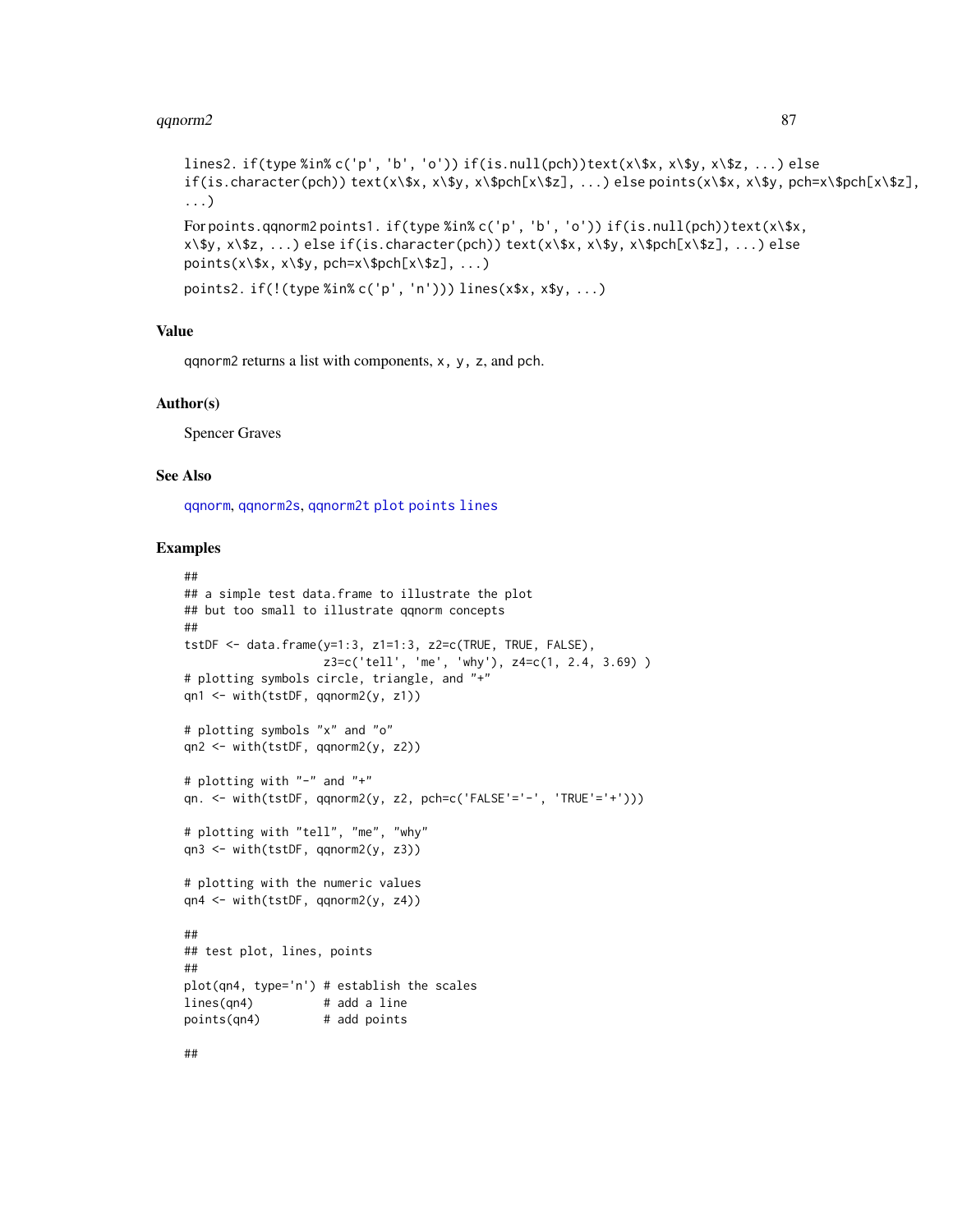```
88 qqnorm2
```

```
## Check the objects created above
##
# check qn1
qn1. <- qqnorm(1:3, datax=TRUE, plot.it=FALSE)
qn1.$xlab <- 'y'
qn1.$ylab <- 'Normal scores'
qn1.$z <- tstDF$z1
qn1.$pch <- 1:3
names(qn1.$pch) <- 1:3
qn11 <- qn1.[c(3:4, 1:2, 5:6)]class(qn11) <- 'qqnorm2'
all.equal(qn1, qn11)
# check qn2
qn2. <- qqnorm(1:3, datax=TRUE, plot.it=FALSE)
qn2.$xlab <- 'y'
qn2.$ylab <- 'Normal scores'
qn2.$z <- tstDF$z2
qn2.$pch <- c('FALSE'=4, 'TRUE'=1)
qn22 <- qn2.[c(3:4, 1:2, 5:6)]
class(qn22) <- 'qqnorm2'
all.equal(qn2, qn22)
# check qn.
qn.. <- qqnorm(1:3, datax=TRUE, plot.it=FALSE)
qn..$xlab <- 'y'
qn..$ylab <- 'Normal scores'
qn..$z <- tstDF$z2
qn..$pch <- c('FALSE'='-', 'TRUE'='+')
qn.2 <- qn..[c(3:4, 1:2, 5:6)]
class(qn.2) <- 'qqnorm2'
all.equal(qn., qn.2)
# check qn3
qn3. <- qqnorm(1:3, datax=TRUE, plot.it=FALSE)
qn3.$xlab <- 'y'
qn3.$ylab <- 'Normal scores'
qn3.$z <- as.character(tstDF$z3)
qn3.$pch <- as.character(tstDF$z3)
names(qn3.$pch) <- qn3.$pch
qn33 <- qn3.[c(3:4, 1:2, 5:6)]
class(qn33) <- 'qqnorm2'
all.equal(qn3, qn33)
```
# check qn4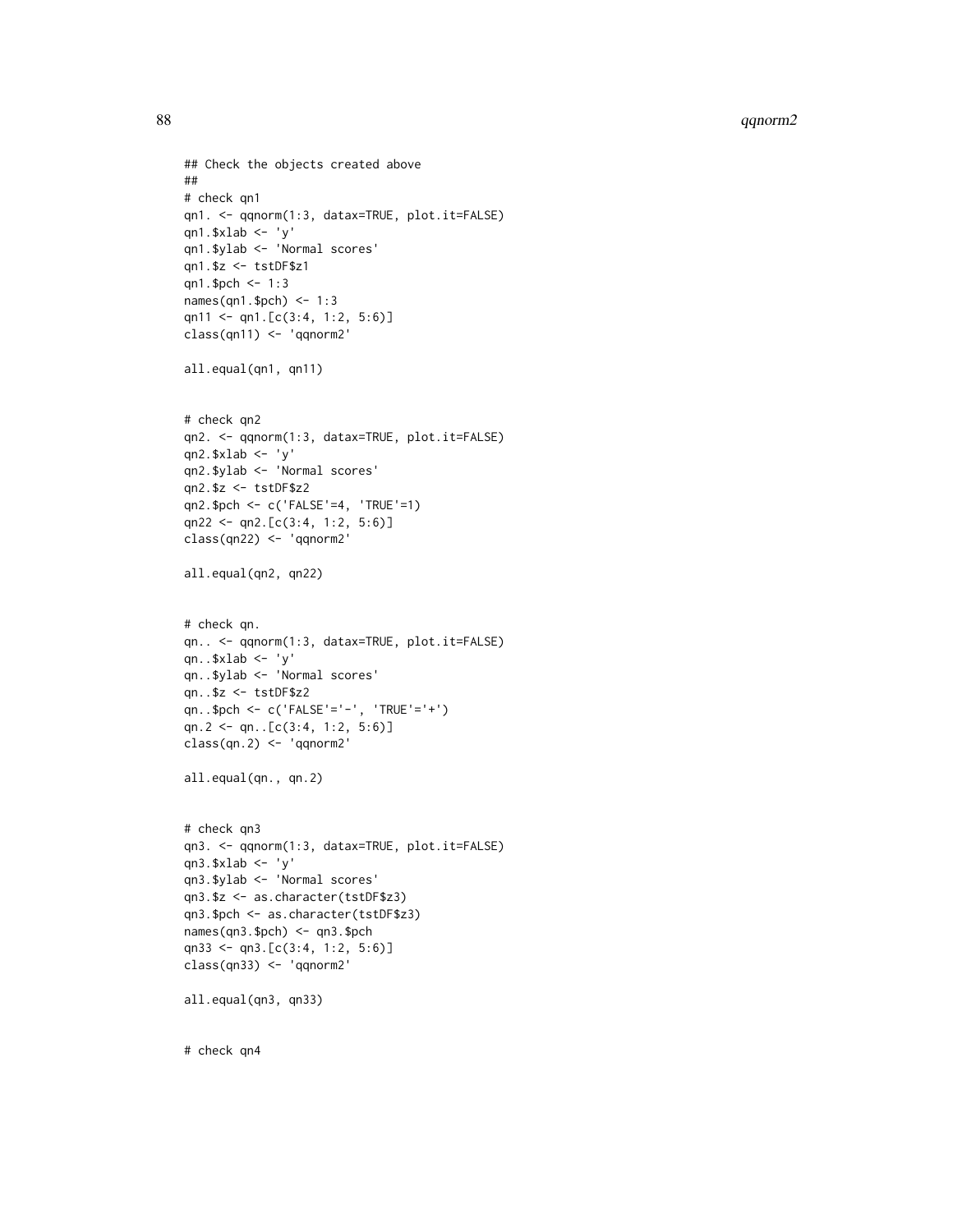#### $q$ qnorm2s 89

```
qn4. <- qqnorm(1:3, datax=TRUE, plot.it=FALSE)
qn4.$xlab <- 'y'
qn4.$ylab <- 'Normal scores'
qn4.$z <- tstDF$z4
qn44 <- qn4.[c(3:4, 1:2, 5)]
qn44$pch <- NULL
class(qn44) <- 'qqnorm2'
all.equal(qn4, qn44)
##
## Test lines(qn4) without z
##
# just as a test, so this code can be used
# in other contexts
qn4. \leq qn4
qn4.$z <- NULL
plot(qn4.)
```
<span id="page-88-0"></span>

qqnorm2s *Normal Probability Plot with Multiple Lines and Multiple Symbols*

### Description

Create a normal probability plot with one line for each y variable or each [data.frame](#page-0-0) in a list data. with different plotting symbols for the values of z.

To create a normal probability plot with one y variable split on a link{factor} or [character](#page-0-0) variable x, see [qqnorm2t](#page-91-0).

qqnorm2s produces an object of class qqnorm2s, whose plot method produces the plot.

## Usage

```
qqnorm2s(y, z=NULL, data., plot.it=TRUE,
    datax=TRUE, outnames=NULL, pch=NULL,
    col=c(1:4, 6), legend.=NULL, ...)
## S3 method for class 'qqnorm2s'
plot(x, y, \ldots)
```
## Arguments

y a [character](#page-0-0) vector of names of columns of data. for which normal probability plots are desired. data. is either a data. frame or a list of data. frames of the same length as y, with y[i] being the name of a column of the [data.frame](#page-0-0) data.[[i]]. z is a similar character vector of names of columns of data., which identify symbols for plotting different points in a normal probability plot.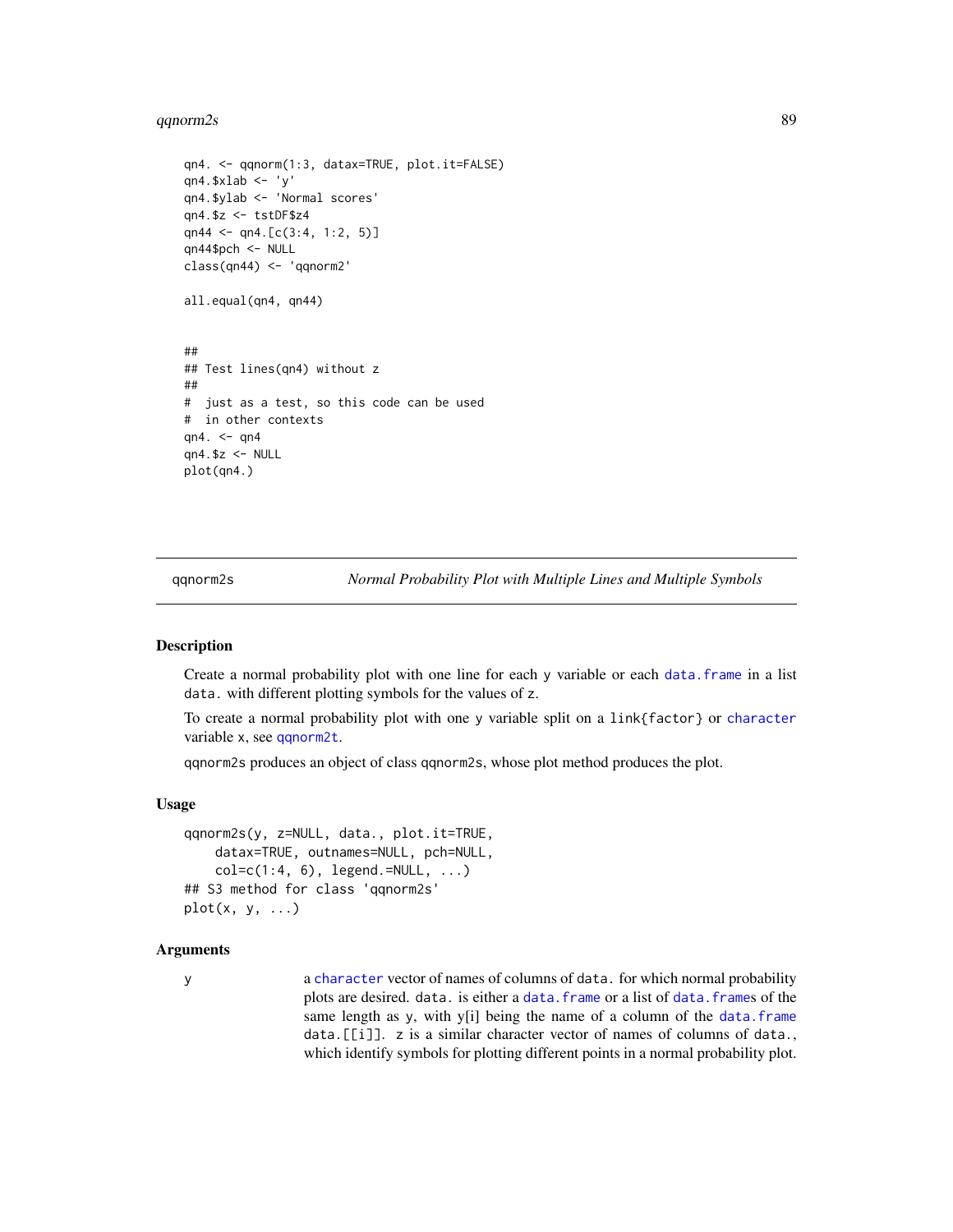|          | The lengths of y, and z must match the number of data. frames in data.; if<br>not, the lengths of the shorter are replicated to the length of the longest before<br>computations begin.                                                                                                |
|----------|----------------------------------------------------------------------------------------------------------------------------------------------------------------------------------------------------------------------------------------------------------------------------------------|
|          | For plot. qqnorm2s, y is ignored; it is included, because the generic plot func-<br>tion requires it.                                                                                                                                                                                  |
| z        | A character vector giving the names of columns of data. to indicate different<br>plotting symbols. z should be the same length as y and must equal the number of<br>data. frames in the list data. of data. frames. If not, the shorter are replicated<br>to the length of the longer. |
| data.    | a data. frame or a list of data. frames with columns named in y and z.                                                                                                                                                                                                                 |
| plot.it  | logical: Should the result be plotted?                                                                                                                                                                                                                                                 |
| datax    | The datax argument of qqnorm: If TRUE, the data are displayed on the horizontal<br>rather than the vertical axis. (The default value for datax is the opposite of that<br>for qqnorm.)                                                                                                 |
| outnames | Names for the components of the qqnorm2s object returned by the qqnorm2s<br>function.                                                                                                                                                                                                  |
| pch      | a named vector of the plotting symbols to be used with names corresponding to<br>the levels of z.                                                                                                                                                                                      |
|          | By default, if z takes levels FALSE and TRUE (or 0 and 1), $pch = c(4, 1)$ to plot a<br>"x" for FALSE and "o" for TRUE.                                                                                                                                                                |
|          | If z assumes integer values between 0 and 255, by default, the symbols are<br>chosen as described with points.                                                                                                                                                                         |
|          | Otherwise, by default, z is coerced to character, and the result is plotted.                                                                                                                                                                                                           |
|          | If pch is provided, it must either have names corresponding to levels of z, or z<br>must be integers between 1 and length(pch).                                                                                                                                                        |
| col      | A vector indicating the colors corresponding to each element of y. Defaults to<br>$rep(c(1:4, 6), length=length(y)), with 1:4 and 6 being black, red, green,$<br>blue, and pink.                                                                                                       |
| X        | an object of class qqnorm2.                                                                                                                                                                                                                                                            |
| legend.  | A list with components pch and col providing information for legend to iden-<br>tify the plotting symbols (pch) and colors (col).                                                                                                                                                      |
|          | By default, pch = list(x='right', legend=names(qq2s[[1]][['pch']]),<br>pch=qq2s[[1]][['pch']]), where qq2s is described below in details.                                                                                                                                              |
|          | Similarly, by default, lines = list(x='bottomright', legend=y, lty=1, pch=NA,<br>$col = qq2s[[1]][['col']]).$                                                                                                                                                                          |
| .        | Optional arguments.                                                                                                                                                                                                                                                                    |
|          | For plot. qqnorm2s, they are passed to plot.                                                                                                                                                                                                                                           |
|          | For qqnorm2s, they are passed to qqnorm2 and to plot.qqnorm2s.                                                                                                                                                                                                                         |

For qqnorm2s:

1. Create qq2s = a list of objects of class qqnorm2

2. Add legend. to qq2s.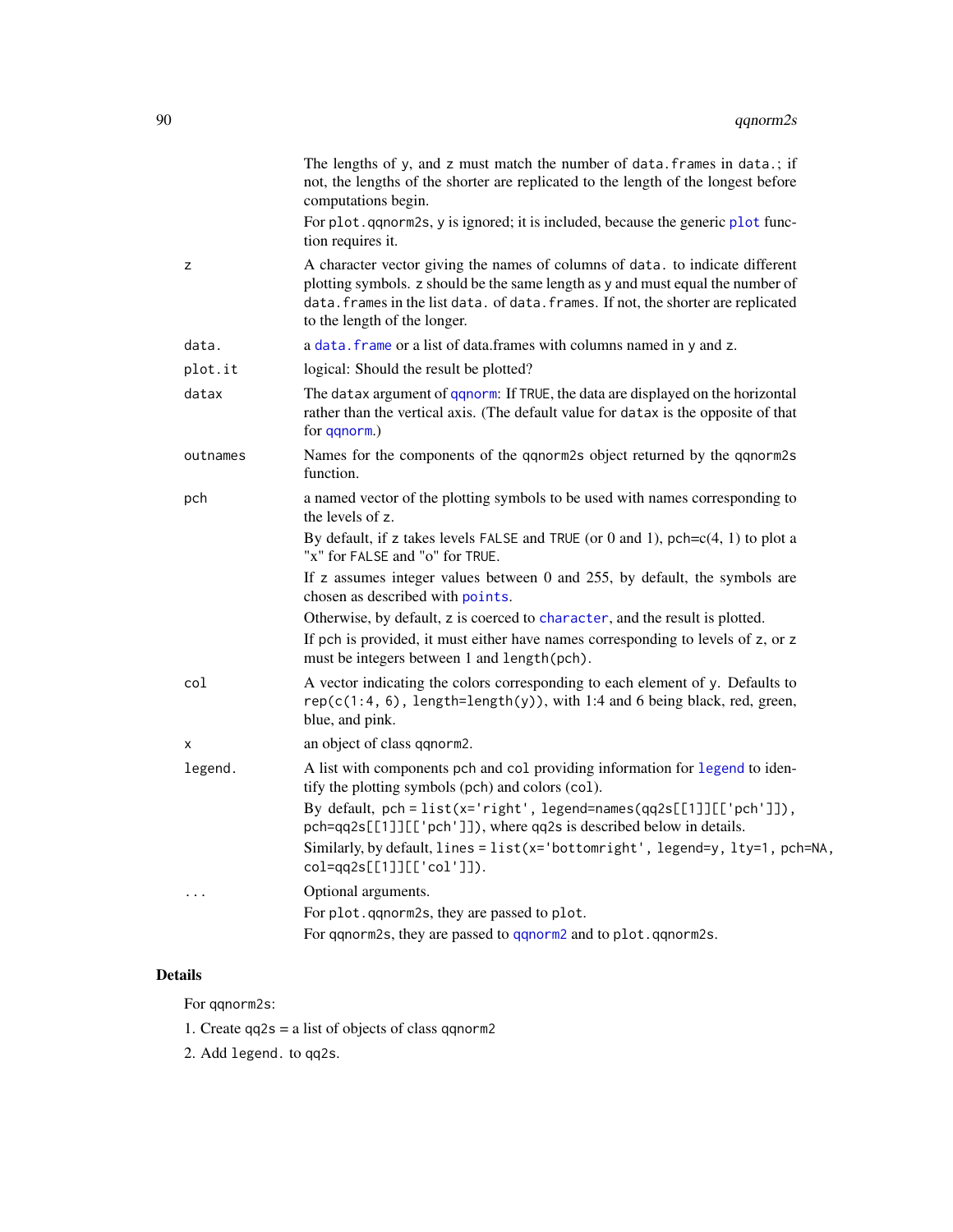#### $q$ qnorm2s 91

- 3. class(qq2s) <- 'qqnorm2s'
- 4. if(plot.it)plot(qq2s, ...)
- 5. Silently return(qq2s).

For plot.qqnorm2s, create a plot with one line for each variable named in y.

## Value

qqnorm2s returns a named list with components of class qqnorm2 with names = y with each component having an additional component col plus one called "legend.".

## Author(s)

Spencer Graves

#### See Also

[qqnorm2](#page-84-0) [plot](#page-0-0)

```
##
## One data.frame
##
tstDF2 <- data.frame(y=1:3, y2=3:5,
   z2=c(TRUE, TRUE, FALSE),
   z3=c('tell', 'me', 'why'),
   z4=c(1, 2.4, 3.69))
# produce the object and plot it
Qn2 <- qqnorm2s(c('y', 'y2'), 'z2', tstDF2)
# plot the object previously created
plot(Qn2)
# Check the object
qy <- with(tstDF2, qqnorm2(y, z2, type='b'))
qy$col <-1qy2 <- with(tstDF2, qqnorm2(y2, z2, type='b'))
qy2$col <- 2
legend. <- list(
  pch=list(x='right',
      legend=c('FALSE', 'TRUE'),
      pch=c('FALSE'=4, 'TRUE'= 1)),
  col=list(x='bottomright',
      legend=c('y', 'y2'), lty=1, col=1:2))
Qn2. <- list(y=qy, y2=qy2, legend.=legend.)
class(Qn2.) <- 'qqnorm2s'
all.equal(Qn2, Qn2.)
##
```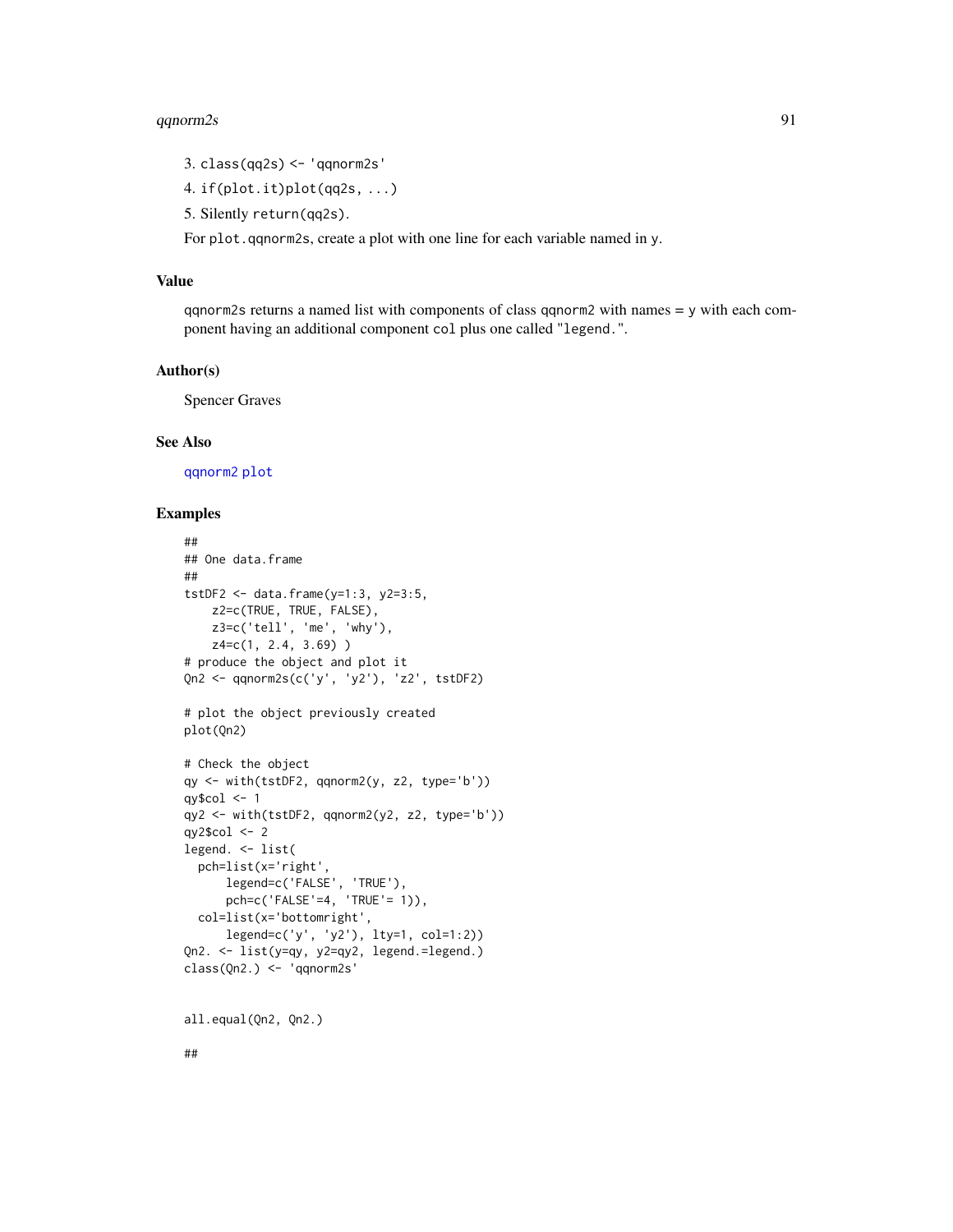```
## Two data.frames
##
tstDF2b <- tstDF2
tstDF2b\ <- c(0.1, 0.1, 9)Qn2b <- qqnorm2s('y', 'z2',
   list(tstDF2, tstDF2b),
   outnames=c('ok', 'oops'), log='x' )
##
## Split one data.frame
##
tstDF2. <- rbind(cbind(tstDF2, z1=1),
                 cbind(tstDF2b, z1=2) )
Qn2. <- qqnorm2s('y', 'z1', tstDF2.)
# Plot has only one line, because only 1 y variable.
##
## Two data.frames without z
##
Qn2.0 <- qqnorm2s('y',
   data.=list(tstDF2, tstDF2b),
   outnames=c('ok', 'oops'), log='x' )
```
<span id="page-91-0"></span>qqnorm2t *Normal Probability Plot with Multiple Lines and Multiple Symbols*

## Description

Create a normal probability plot of y with one line for each level of a [factor](#page-0-0) or [character](#page-0-0) variable x and (optionally) different symbols for the different levels of a variable z.

To create a normal probability plot with one line for each of multiple y variables, see [qqnorm2s](#page-88-0).

To create a normal probability plot with one line and different symbols for each level of a variable z, see [qqnorm2](#page-84-0).

#### Usage

```
qqnorm2t(y, x, z=NULL, data., plot.it=TRUE,
   datax=TRUE, outnames=NULL, pch=NULL,
   col=c(1:4, 6), legend.=NULL, ...
```
## Arguments

| У       | a character vector of length 1 with the name of a column of data. for which<br>normal probability plots are desired, with one line for each level of x. |
|---------|---------------------------------------------------------------------------------------------------------------------------------------------------------|
| x       | a factor or character vector indicating how to split y for plotting.                                                                                    |
| Z.      | A character vector giving the name of a column of data, to indicate different<br>plotting symbols.                                                      |
| data.   | a data. frame with columns named in $y$ , x, and z.                                                                                                     |
| plot.it | logical: Should the result be plotted?                                                                                                                  |
|         |                                                                                                                                                         |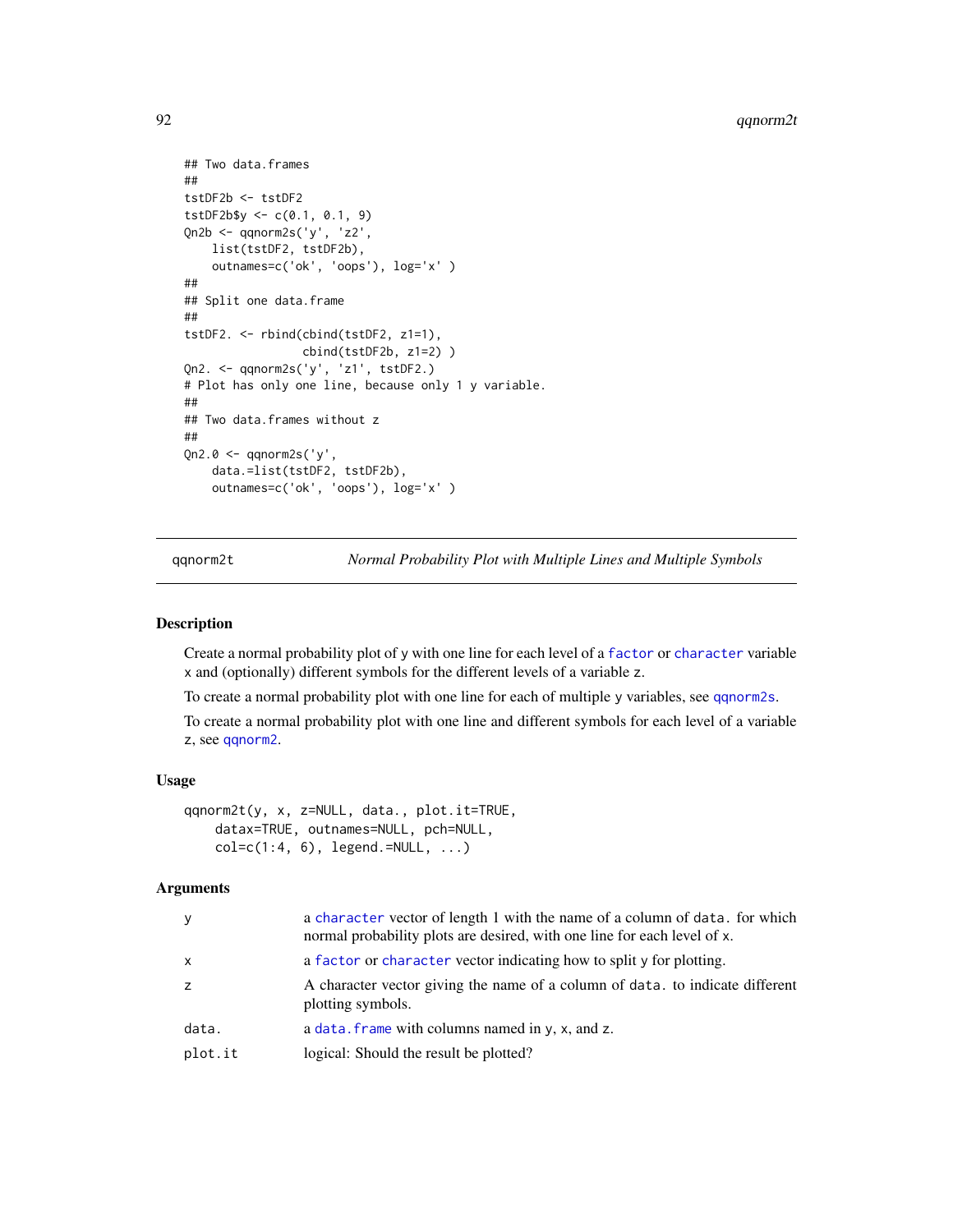| datax    | The datax argument of <i>qqnorm</i> : If TRUE, the data are displayed on the hori-<br>zontal rather than the vertical axis. (The default value for datax is the opposite<br>of that for qqnorm.) |
|----------|--------------------------------------------------------------------------------------------------------------------------------------------------------------------------------------------------|
| outnames | Names for the components of the qqnorm2s object returned by the qqnorm2s<br>function. Equal to the levels of x by default.                                                                       |
| pch      | a named vector of the plotting symbols to be used with names corresponding to<br>the levels of z.                                                                                                |
|          | By default, if z takes levels FALSE and TRUE (or 0 and 1), $pch = c(4, 1)$ to plot a<br>"x" for FALSE and "o" for TRUE.                                                                          |
|          | If z assumes integer values between 0 and 255, by default, the symbols are<br>chosen as described with points.                                                                                   |
|          | Otherwise, by default, z is coerced to character, and the result is plotted.                                                                                                                     |
|          | If pch is provided, it must either have names corresponding to levels of z, or z<br>must be integers between 1 and length (pch).                                                                 |
| col      | A vector indicating the colors corresponding to each element of x. Defaults to<br>$rep(c(1:4, 6), length=length(x)), with 1:4 and 6 being black, red, green,$<br>blue, and pink.                 |
| legend.  | A list with components pch and col providing information for legend to iden-<br>tify the plotting symbols (pch) and colors (col).                                                                |
|          | By default, $pch = list(x='right', legend=names(qq2s[[1]][['pch']]),$<br>pch=qq2s[[1]][['pch']]), where qq2s is described below in details.                                                      |
|          | Similarly, by default, $lines = list(x = 'bottomright', legend=y, lty=1, pch=NA,$<br>col=qq2s[[1]][['col']]).                                                                                    |
| .        | Optional arguments.                                                                                                                                                                              |
|          | For plot. qqnorm2s, they are passed to plot.                                                                                                                                                     |
|          | For qqnorm2s, they are passed to qqnorm2 and to plot.qqnorm2s.                                                                                                                                   |

data. is split by x and the result is passed to qqnorm2s

# Value

Returns an object of class [qqnorm2s](#page-88-0).

# Author(s)

Spencer Graves

# See Also

[qqnorm2](#page-84-0), [qqnorm2s](#page-88-0), [plot](#page-0-0)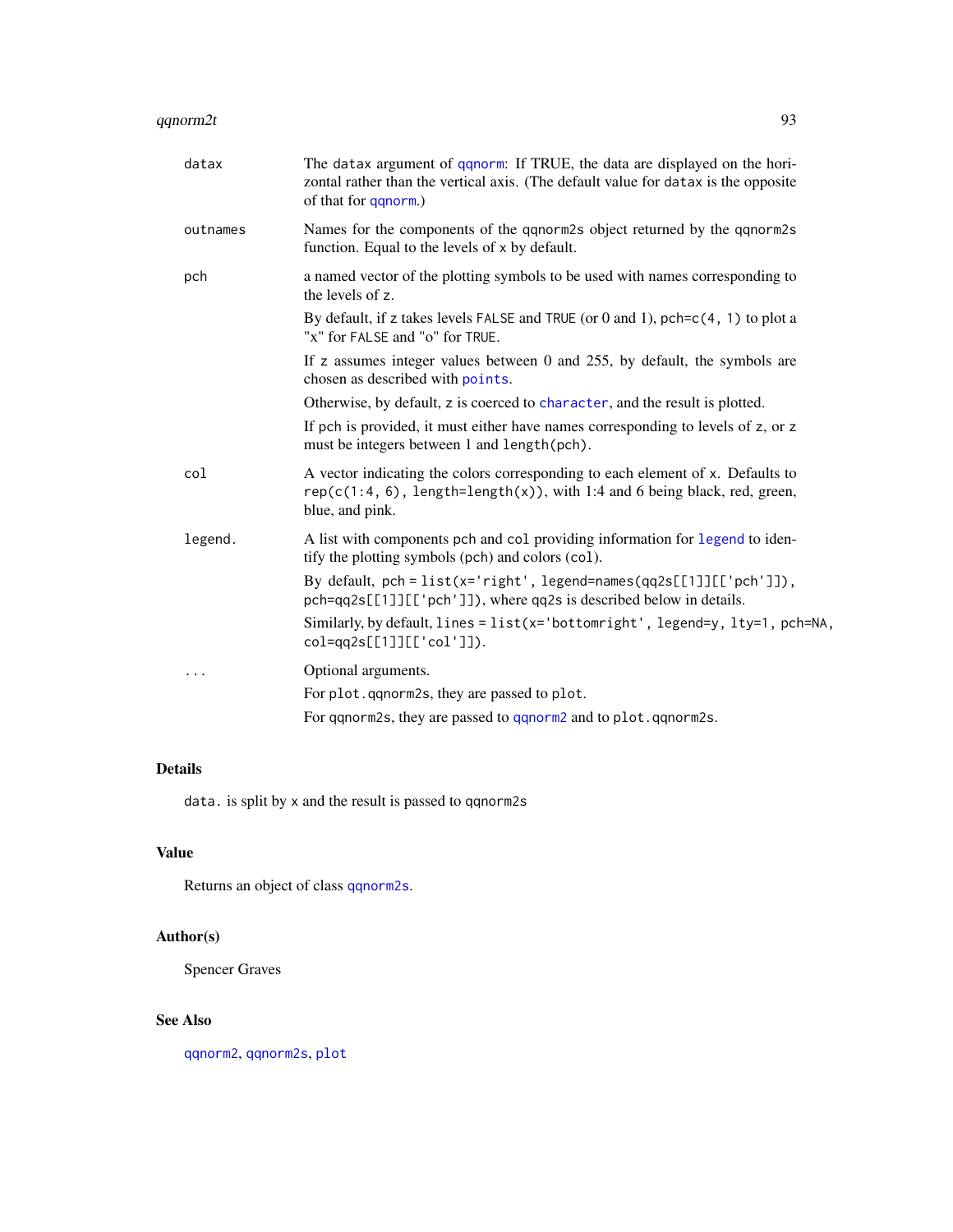#### Examples

```
##
## One data.frame
##
tstDF2 <- data.frame(y=1:6, x=c('a','b'),
   z2=c(TRUE, TRUE, FALSE),
   z3=c('tell', 'me', 'why') )
# produce the object and plot it
Qnt <- qqnorm2t('y', 'x', 'z2', tstDF2)
# plot the object previously created
plot(Qnt)
Qnt0 <- qqnorm2t('y', 'x', data.=tstDF2)
# without z
qqnorm2t('y', 'x', data.=tstDF2)
```
rasterImageAdj *rasterImage adjusting to zero distortion*

### Description

Call rasterImage to plot image from (xleft, ybottom) to either xright or ytop, shrinking one toward the center to avoid distortion.

angle specifies a rotation around the midpoint ((xleft+xright)/2, (ybottom+ytop)/2). This is different from [rasterImage](#page-0-0), which rotates around (xleft, ybottom).

NOTE: The code may change in the future. The visual image with rotation looks a little off in the examples below, but the code seems correct. If you find an example where this is obviously off, please report to the maintainer – especially if you find a fix for this.

#### Usage

```
rasterImageAdj(image, xleft=par('usr')[1],
   ybottom=par('usr')[3], xright=par('usr')[2],
   ytop=par('usr')[4], angle = 0, interpolate = TRUE,
   xsub=NULL, ysub=NULL, ...)
```
## Arguments

| image   | a raster object, or an object that can be coerced to one by as raster. |
|---------|------------------------------------------------------------------------|
| xleft   | a vector (or scalar) of left x positions.                              |
| vbottom | a vector (or scalar) of bottom y positions.                            |
| xright  | a vector (or scalar) of right x positions.                             |
| ytop    | a vector (or scalar) of top y positions.                               |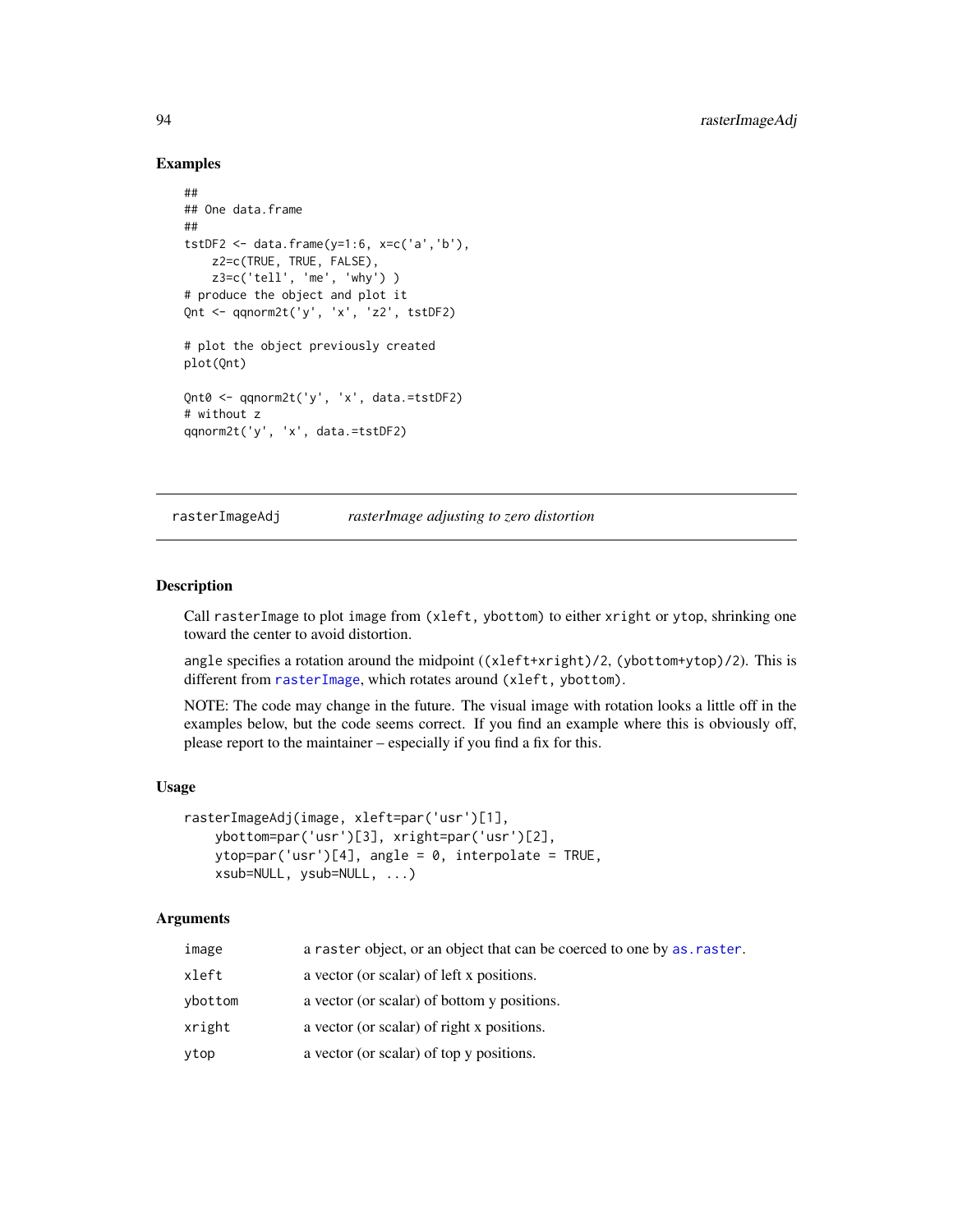| angle       | angle of rotation in degrees, anti-clockwise about the centroid of image.                                                                                |
|-------------|----------------------------------------------------------------------------------------------------------------------------------------------------------|
|             | NOTE: rasterImage rotates around (xleft, ybottom). rasterImage rotates<br>around the center ((xleft+xright)/2, (ybottom+ytop)/2). See the exam-<br>ples. |
| interpolate | a logical vector (or scalar) indicating whether to apply linear interpolation to the<br>image when drawing.                                              |
| xsub, ysub  | subscripts to subset image                                                                                                                               |
| .           | graphical parameters (see par).                                                                                                                          |

1. imagePixels = number of  $(x, y)$  pixels in image. Do this using dim(as.raster(image))[2:1], because the first dimension of image can be either x or y depending on class(image). For example link[EBImage]{Image} returns dim with x first then y and an optional third dimension for color. A simple 3-dimensional array is assumed by [rasterImage](#page-0-0) to have the y dimension first. [as.raster](#page-0-0) puts all these in a standard format with y first, then x.

2. imageUnits <- c(x=xright-xleft, ytop-ybottom)

3. [xyinch](#page-0-0)es  $= (x, y)$  units per inch in the current plot, obtained from xyinch.

4. Compute pixel density (pixels per inch) in both x and y dimension: pixelsPerInch <- imagePixels \* xyinches / imageUnits.

5. Compute imageUnitsAdj solving 4 for imageUnits and replacing pixelsPerInch by the max pixel density: imageUnitsAdj <- imagePixels \* xyinches / max(pixelsPerInch).

6. (dX,  $dY$ ) = imageUnitsAdj/2 = half of the (width, height) in plotting units.

7.  $cntr = (xleft, ybottom) + (dX, dY).$ 

 $xleft0 = \text{cntr}[1] + \sin((\text{angle}-90) * \text{pi}/180) * dX * \text{sqrt}(2);$ 

ybottom0= cntr[2]-cos((angle-90)\*pi/180)\*dY\*sqrt(2);

 $(xright0, ytop0) = (upper right without rotation about lower left)$ 

```
xright0 = xleft0+imageUnitsAdj[2]
```

```
ytop0 = ybottom0+imageUnitsAdj[2]
```
8. rasterImage(image, xleft0, ybottom0, xright0, ytop0, angle, interpolate, ...)

## Value

a named vector giving the values of xleft, ybottom, xright, and ytop passed to [rasterImage](#page-0-0). ([rasterImage](#page-0-0) returns NULL, at least for some inputs.) This shows the adjustment, shrinking toward the center and rotating as desired.

#### Author(s)

Spencer Graves

## See Also

[rasterImage](#page-0-0)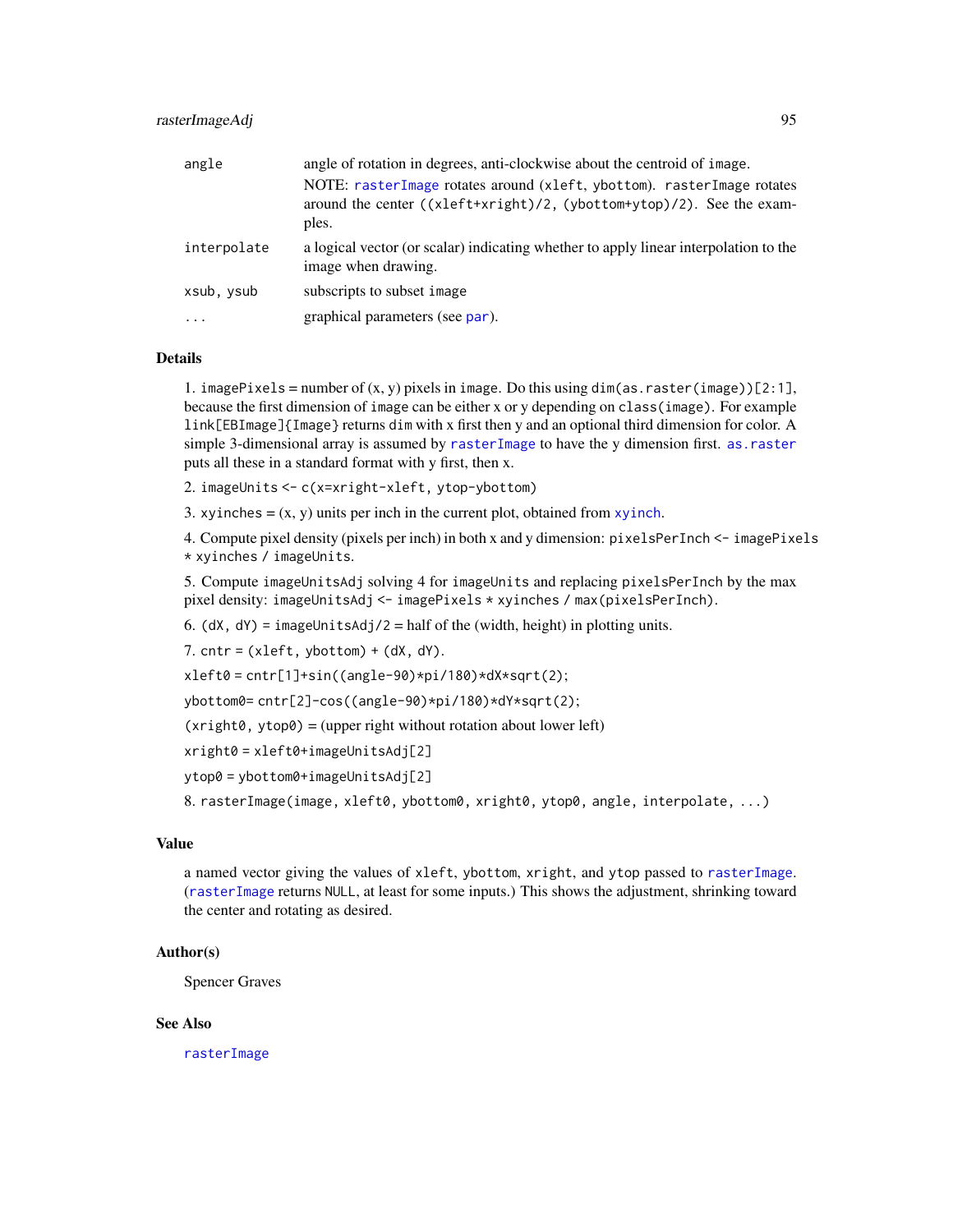```
# something to plot
logo.jpg <- file.path(R.home('doc'), 'html', 'logo.jpg')
if(require(jpeg)){
##
## 1. Shrink as required
##
  Rlogo <- try(readJPEG(logo.jpg))
  if(inherits(Rlogo, 'array')){
    all.equal(dim(Rlogo), c(76, 100, 3))
   plot(1:2)# default
   rasterImageAdj(Rlogo)
   plot(1:2, type='n', asp=0.75)
# Tall and thin
    rasterImage(Rlogo, 1, 1, 1.2, 2)
# Fix
    rasterImageAdj(Rlogo, 1.2, 1, 1.4, 2)
# short and wide
    rasterImage(Rlogo, 1.4, 1, 2, 1.2)
# Fix
   rasterImage(Rlogo, 1.4, 1.2, 2, 1.4)
##
## 2. rotate
##
# 2.1. angle=90: rasterImage left of rasterImageAdj
    plot(0:1, 0:1, type='n', asp=1)
   rasterImageAdj(Rlogo, .5, .5, 1, 1, 90)
    rasterImage(Rlogo, .5, .5, 1, 1, 90)
# 2.2. angle=180: rasterImage left and below
   plot(0:1, 0:1, type='n', asp=1)
   rasterImageAdj(Rlogo, .5, .5, 1, 1, 180)
   rasterImage(Rlogo, .5, .5, 1, 1, 180)
# 2.3. angle=270: rasterImage below
   plot(0:1, 0:1, type='n', asp=1)
   rasterImageAdj(Rlogo, .5, .5, 1, 1, 270)
   rasterImage(Rlogo, .5, .5, 1, 1, 270)
##
## 3. subset
##
  dim(Rlogo)
# 76 100 3
  Rraster <- as.raster(Rlogo)
  dim(Rraster)
# 76 100:
# x=1:100, left to right
# y=1:76, top to bottom
```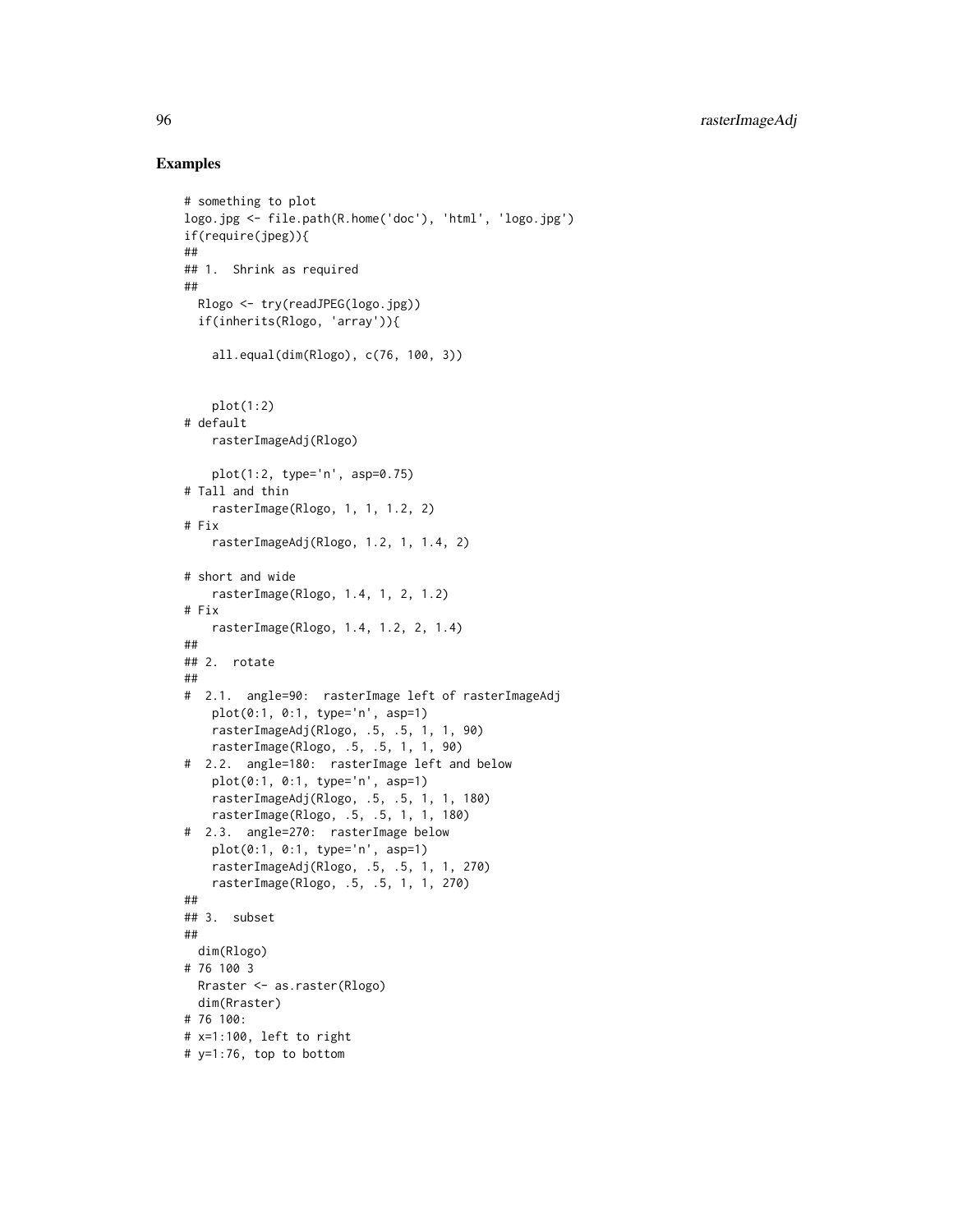## read.transpose 97

```
rasterImageAdj(Rlogo, 0, 0, .5, .5, xsub=40:94)
}
}
```
<span id="page-96-0"></span>read.transpose *Read a data table in transpose form*

#### Description

Read a text (e.g., csv) file, find rows with more than 3 sep characters. Parse the initial contiguous block of those into a matrix. Add attributes headers, footers, and a summary.

The initial application for this function is to read Table 6.16. Income and employment by industry in the National Income and Product Account tables published by the Bureau of Economic Analysis of the United States Department of Commerce.

#### Usage

```
read.transpose(file, header=TRUE, sep=',',
               na.strings='---', ...)
```
#### Arguments

| file       | the name of a file from which the data are to be read.                                              |
|------------|-----------------------------------------------------------------------------------------------------|
| header     | Logical: Is the second column of the identified data matrix to be interpreted as<br>variable names? |
| sep        | The field space separator character.                                                                |
| na.strings | character string(s) that translate into $NA$                                                        |
| $\cdots$   | optional arguments for strsplit                                                                     |

## Details

- 1. txt <- readLines(file)
- 2. Split into fields.
- 3. Identify headers, Data, footers.

4. Recombine the second component of each Data row if necessary so all have the same number of fields.

5. Extract variable names

6. Numbers?

7. return the transpose

## Value

A matrix of the transpose of the rows with the max number of fields with attributes headers, footers, other, and summary. If this matrix can be coerced to numeric with no NAs, it will be. Otherwise, it will be left as character.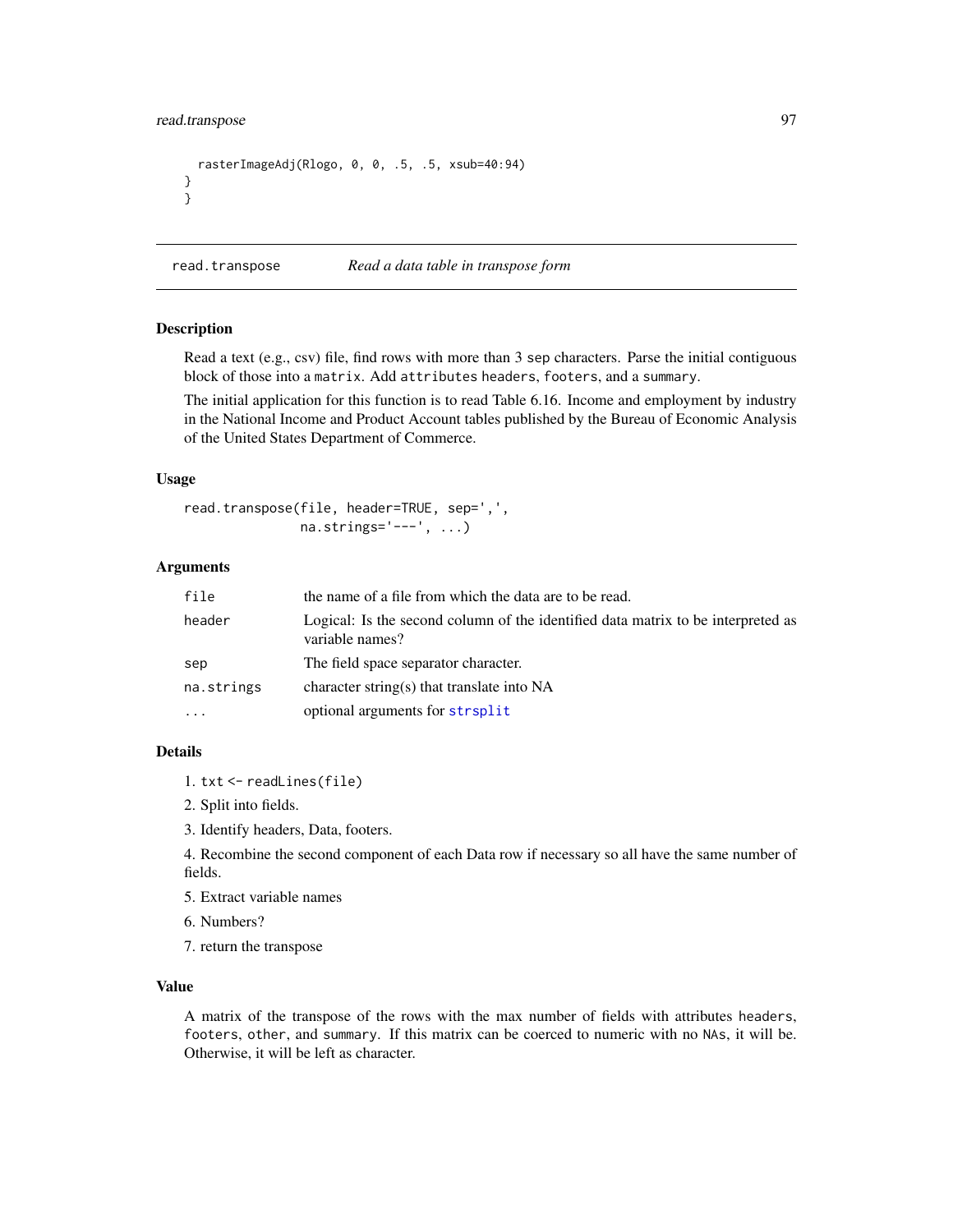#### Author(s)

Spencer Graves

#### References

[Table 6.16. Income and employment by industry in the National Income and Product Account tables](https://www.bea.gov) [published by the Bureau of Economic Analysis of the United States Department of Commerce. To](https://www.bea.gov) get this table from www.bea.gov[, under "U.S. Economic Accounts", first select "Corporate Profits"](https://www.bea.gov) [under "National". Then next to "Interactive Tables", select, "National Income and Product Accounts](https://www.bea.gov) [Tables". From there, select "Begin using the data...". Under "Section 6 - income and employment](https://www.bea.gov) [by industry", select each of the tables starting "Table 6.16". As of February 2013, there were 4 such](https://www.bea.gov) [tables available: Table 6.16A, 6.16B, 6.16C and 6.16D. Each of the last three are available in annual](https://www.bea.gov) and quarterly summaries. The USFinanceIndustry [data combined the first 4 rows of the 4 annual](https://www.bea.gov) [summary tables.](https://www.bea.gov)

## See Also

[read.table](#page-0-0) [readLines](#page-0-0) [strsplit](#page-0-0)

## Examples

```
# Find demoFiles/*.csv
demoDir <- system.file('demoFiles', package='Ecdat')
(demoCsv <- dir(demoDir, pattern='csv$', full.names=TRUE))
# Use the fourth example
# to ensure the code will handle commas in a name
# and NAs
nipa6.16D <- read.transpose(demoCsv[4])
str(nipa6.16D)
```
readDates3to1 *read.csv with Dates in 3 columns*

#### **Description**

[read.csv](#page-0-0), converting 3-column dates into vectors of class Date.

#### Usage

```
readDates3to1(file, YMD=c('Year', 'Month', 'Day'),
                ...)
```
#### Arguments

| file       | the name of a file from which the data are to be read. |
|------------|--------------------------------------------------------|
| <b>YMD</b> | Character vector of length 3 passed to dateCols        |
| $\cdot$    | optional arguments for read.csv                        |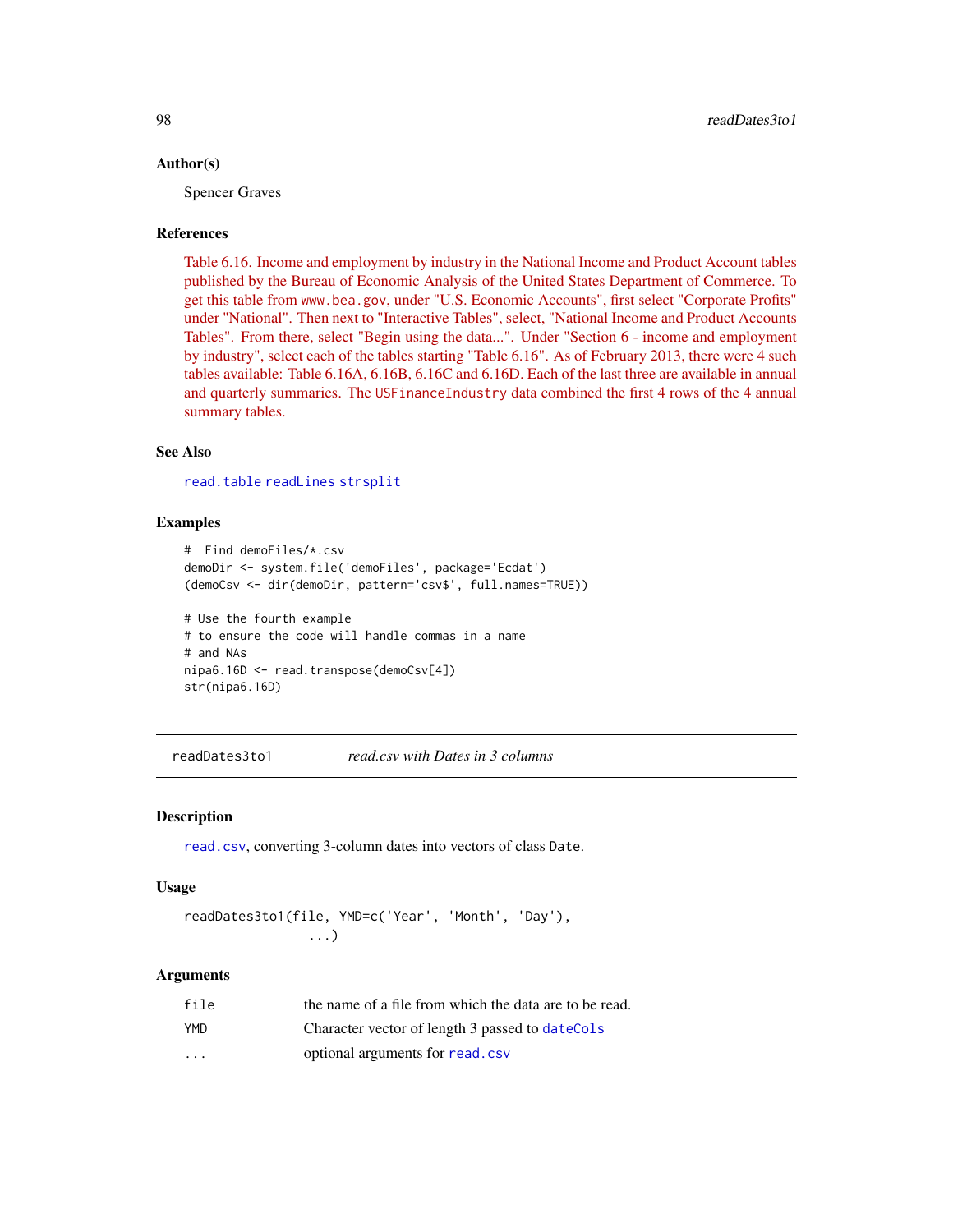## readDates3to1 99

## Details

Some files (e.g., from the [Correlates of War](https://correlatesofwar.org/data-sets/COW-war) project) have dates specified in three separate columns with names like startMonth1, startDay1, startYear1, endMonth1, ..., endYear2. This function looks for such triples and replaces each found with a single column with a name like, start1, end1, ..., end2.

## ALGORITHM

1. dat  $\leq$ -read.csv(file, ...)

2. Dates3to1(dat, YMD)

## Value

a [data.frame](#page-0-0) with 3-column dates replace by single-column vectors of class Date.

#### Author(s)

Spencer Graves

## See Also

[read.csv](#page-0-0) [Dates3to1](#page-35-0) [dateCols](#page-33-0)

## Examples

```
##
## 1. Write a file to be read
##
cow0 <- data.frame(rec=1:3, startMonth=4:6,
   startDay=7:9, startYear=1971:1973,
    endMonth1=10:12, endDay1=13:15,
   endYear1=1974:1976, txt=letters[1:3])
cowFile <- tempfile('cow0')
write.csv(cow0, cowFile, row.names=FALSE)
##
## 2. Read it
##
cow0. <- readDates3to1(cowFile)
# check
cow0x <- data.frame(rec=1:3, txt=letters[1:3],
   start=as.Date(c('1971-04-07', '1972-05-08', '1973-06-09')),
   end1=as.Date(c('1974-10-13', '1975-11-14', '1976-12-15')) )
```
all.equal(cow0., cow0x)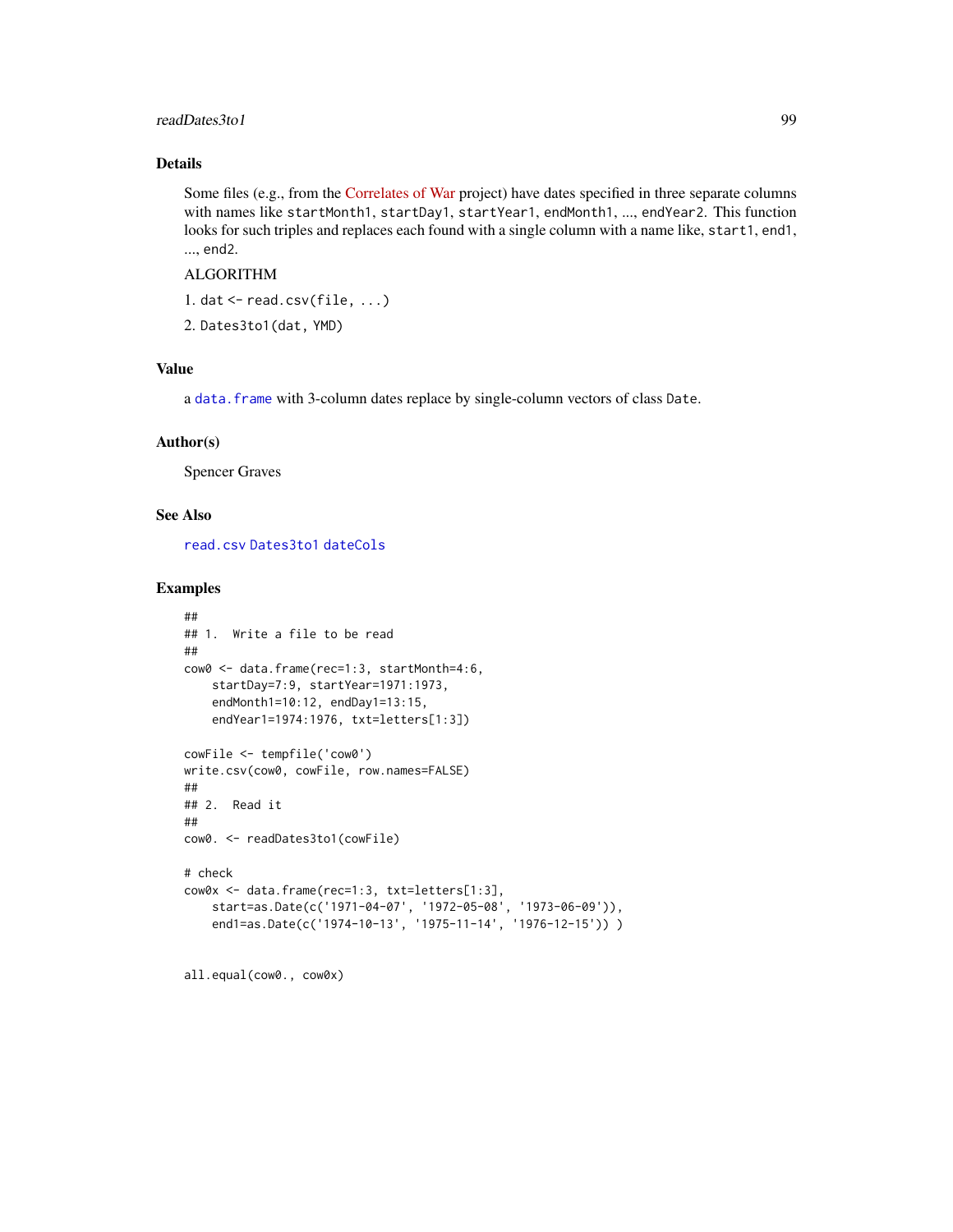#### Description

Read multiple files with data in rows using read. transpose and combine the initial columns.

#### Usage

```
readNIPA(files, sep.footnote='/', ...)
```
#### Arguments

| files        | A character vector of names of files from which the data are to be read using<br>read.transpose.          |
|--------------|-----------------------------------------------------------------------------------------------------------|
| sep.footnote | a single character to identify footnote references in the variable names in some<br>but not all of files. |
| $\cdot$      | optional arguments for read, transpose                                                                    |

#### Details

This is written first and foremost to facilitate updating [USFinanceIndustry](#page-0-0) from Table 6.16: Income and employment by industry in the National Income and Product Account tables published by the Bureau of Economic Analysis of the United States Department of Commerce. As of February 2013, this table can be obtained from <https://www.bea.gov>: Under "U.S. Economic Accounts", first select "Corporate Profits" under "National". Then next to "Interactive Tables", select, "National Income and Product Accounts Tables". From there, select "Begin using the data...". Under "Section 6 - income and employment by industry", select each of the tables starting "Table 6.16". As of February 2013, there were 4 such tables available: Table 6.16A, 6.16B, 6.16C and 6.16D. Each of the last three are available in annual and quarterly summaries. The [USFinanceIndustry](#page-0-0) data combined the first 4 rows of the 4 annual summary tables.

This is available in 4 separate files, which must be downloaded and combined using readNIPA. The first three of these are historical data and are rarely revised. For convenience and for testing, they are provided in the demoFiles subdirectory of this Ecdat package.

It has not been tested on other data but should work for annual data with a sufficiently similar structure.

The algorithm proceeds as follows:

- 1. Data <- lapply(files, read.transpose)
- 2. Is Data a list of numeric matrices? If no, print an error.

3. [cbind](#page-0-0) common initial variables, averaging overlapping years, reporting percent difference

4. attributes: stats from files and overlap. Stats include the first and last year and the last revision date for each file, plus the number of years overlap with the previous file and the relative change in the common files kept between those two files.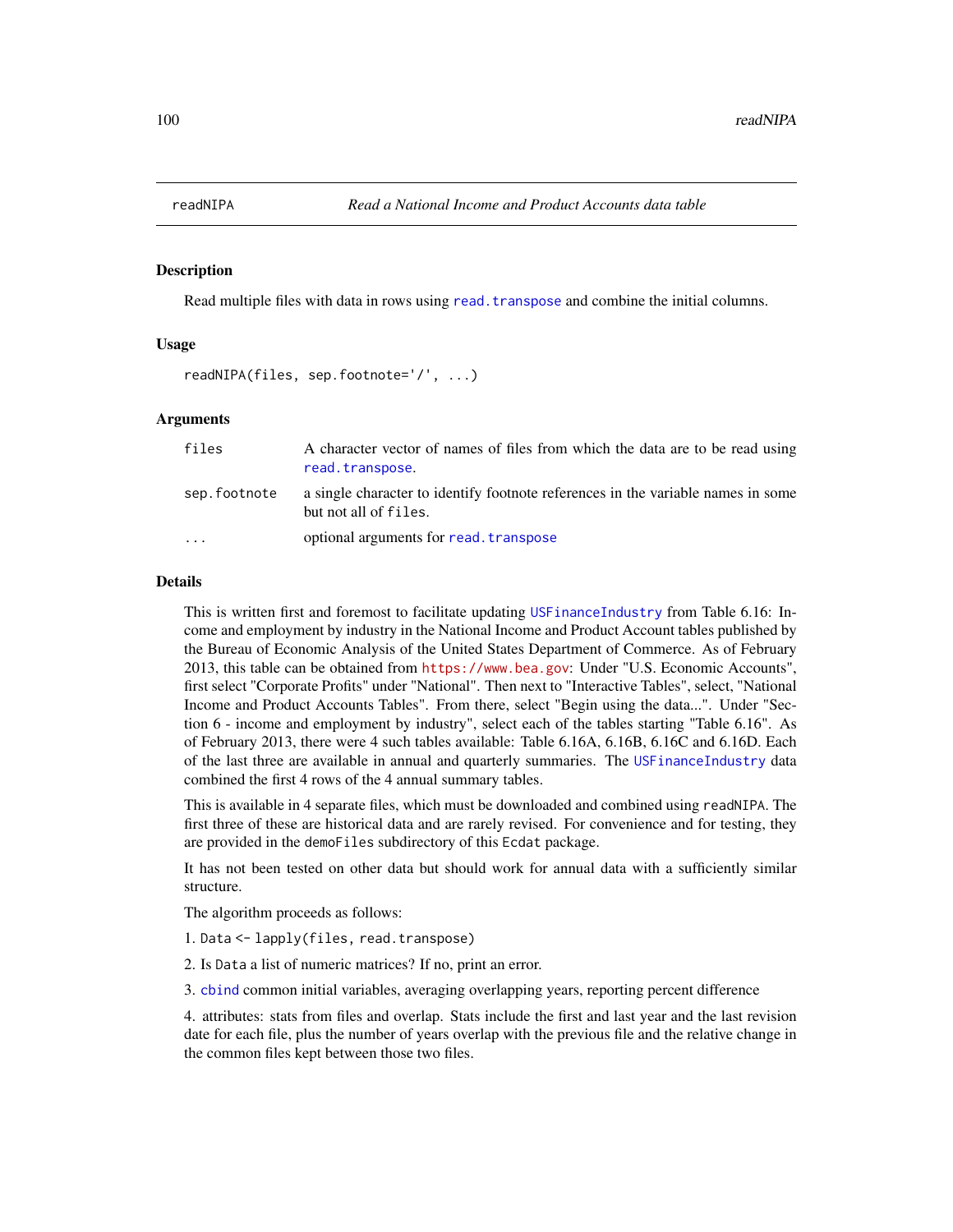#### recode2 101

# Value

a [matrix](#page-0-0) of the common variables

## Author(s)

Spencer Graves

## References

[United States Department of Commerce Bureau of Economic Analysis National Income and Prod](https://www.bea.gov)[uct Account tables](https://www.bea.gov)

## See Also

[read.table](#page-0-0) [readLines](#page-0-0) [strsplit](#page-0-0)

## Examples

```
# Find demoFiles/*.csv
demoDir <- system.file('demoFiles', package='Ecdat')
(demoCsv <- dir(demoDir, pattern='csv$', full.names=TRUE))
nipa6.16 <- readNIPA(demoCsv)
str(nipa6.16)
```
recode2 *bivariate recode*

## Description

Recode x1 and x2 per the lexical codes table.

## Usage

recode2(x1, x2, codes)

## Arguments

| x1. x2 | vectors of the same length assuming a discrete number of levels                |
|--------|--------------------------------------------------------------------------------|
| codes  | a 2-dimensional matrix indexed by the levels of x1 and x2. If dimnames (codes) |
|        | are not provided, they are assumed to unique $(x1)$ (or unique $(x2)$ ).       |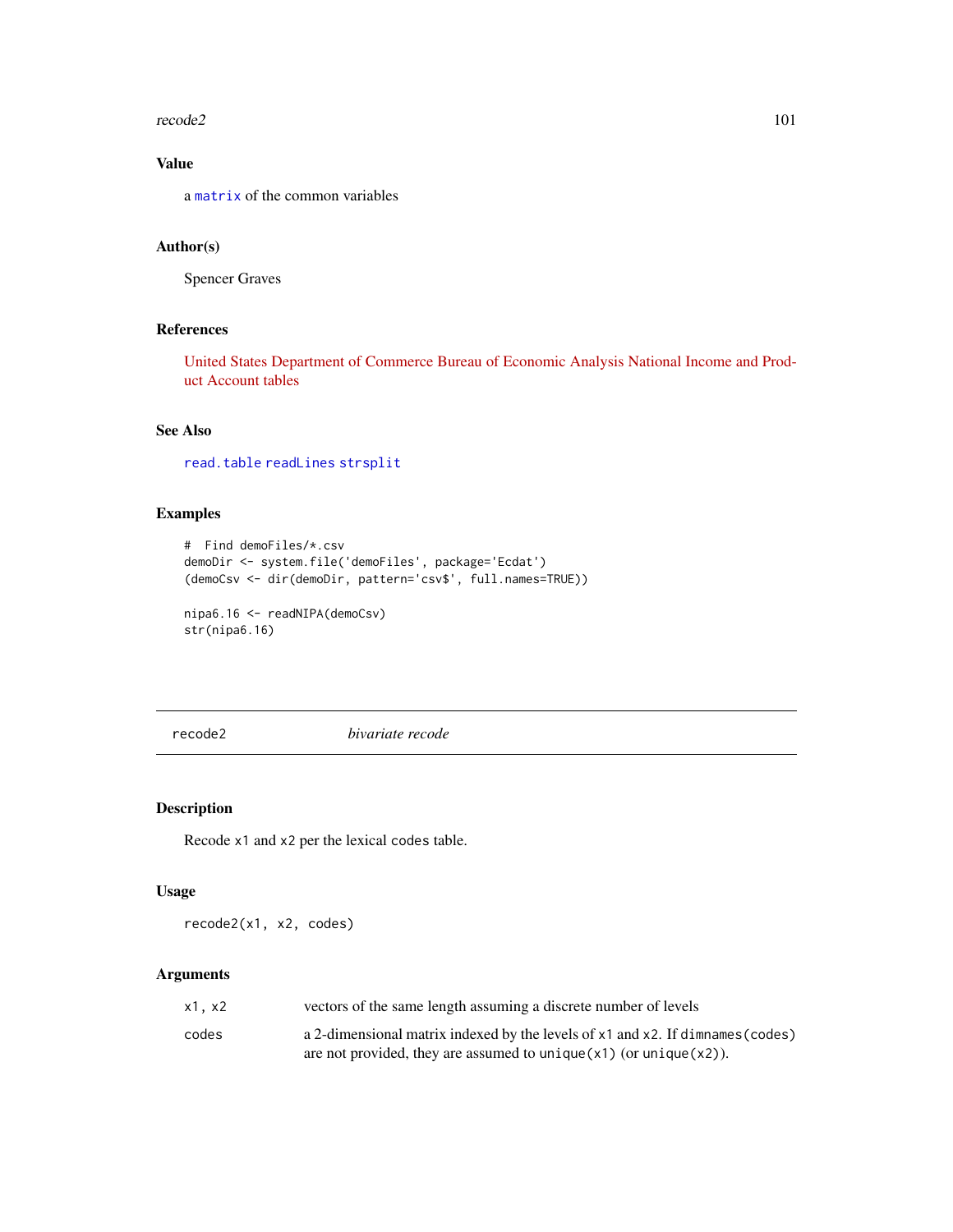- 1. If length $(x1)$  != length $(x2)$ , complain.
- 2. if(is.logical(x1))  $11 \leftarrow c$ (FALSE, TRUE) else  $11 \leftarrow unique(x1)$ ; ditto for x2.
- 3. If(missing(codes)) codes <- outer(unique(x1), unique(x2))
- 4. if(is.null(dim(codes))) dim(codes) <- c(length(unique(x1)), length(unique(x2)))

```
5. If is.null(rownames(codes)), set as follows: If nrow(codes) == length(unique(x1)),
rownames(codes) <- unique(x1). Else, if nrow(codes) = max(x1), set rownames(codes) <-
seq(1, max(x1)). Else throw an error. Ditto for colnames, ncol, and x2.
6. codes[x1, x2]
```
## Value

a vector of the same length as x1 and x2.

#### Author(s)

Spencer Graves

#### See Also

[dim](#page-0-0) [rownames](#page-0-0) link{colnames}

### Examples

```
control < -c(-1, 0, 0, 1)contrib0 <- c(FALSE, FALSE, TRUE, FALSE)
contribCodes <- recode2(contrib>0, contrib0,
   c('returned', 'received', '0', 'ERR') )
cC <- c('returned', 'returned', '0', 'received')
all.equal(contribCodes, cC)
```
#### rgrep *Reverse grep*

#### Description

Find which pattern matches x.

#### Usage

```
rgrep(pattern, x, ignore.case = FALSE,
 perl = FALSE, value = FALSE, fixed = FALSE,
 useBytes = FALSE, invert = FALSE)
```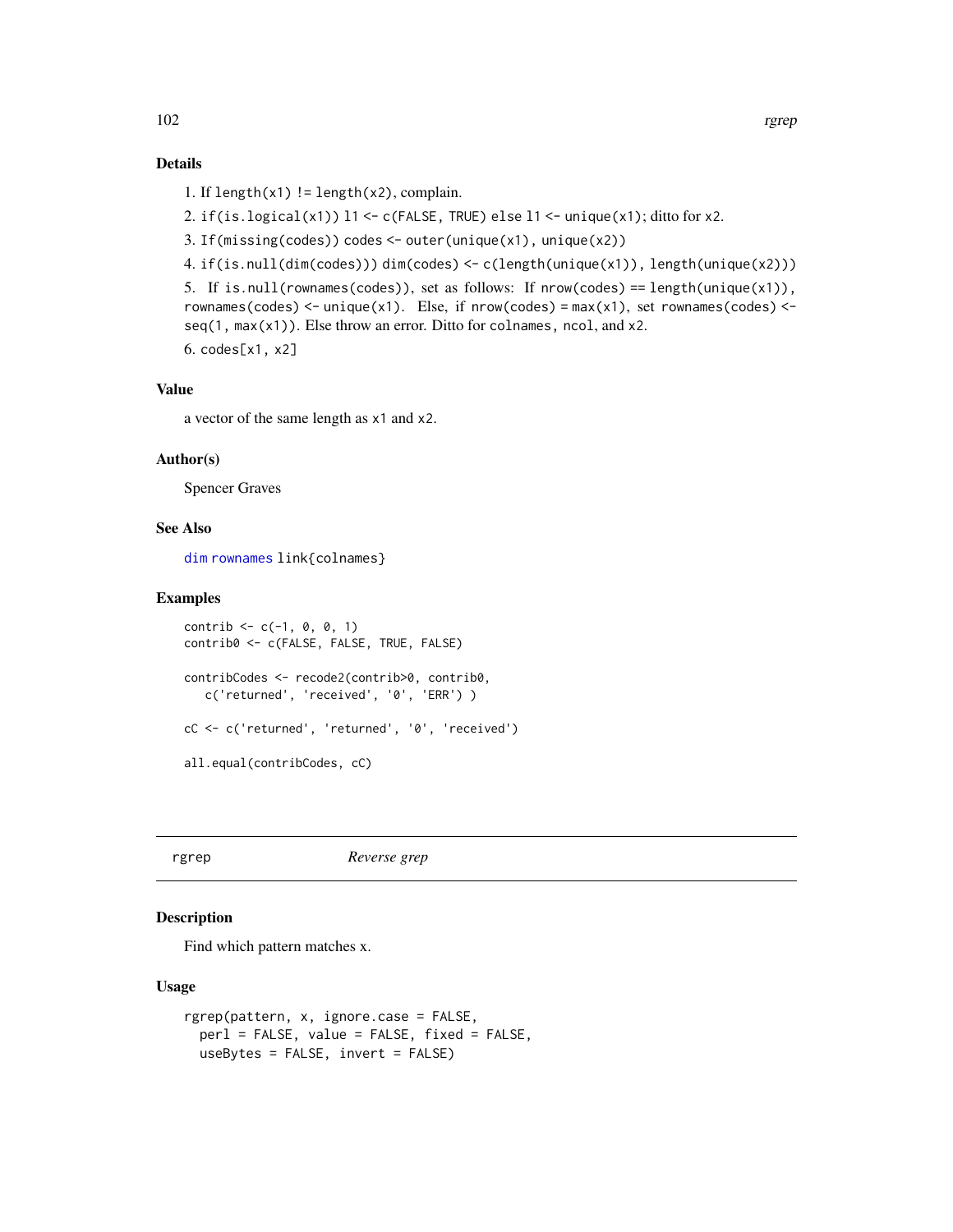#### rgrep to the contract of the contract of the contract of the contract of the contract of the contract of the contract of the contract of the contract of the contract of the contract of the contract of the contract of the c

## Arguments

| pattern                                           | a character vector of regular expressions to be matched to x                     |
|---------------------------------------------------|----------------------------------------------------------------------------------|
| X                                                 | a character string or vector for which a matching regular expression is desired. |
| ignore.case, perl, value, fixed, useBytes, invert |                                                                                  |
|                                                   | as for grep                                                                      |

# Details

1. np <- length(pattern)

2. g. <- rep(NA, np)

- 3. for(i in seq(length=np)){ g.[i] <- (length(grep(pattern[i], x))>0) }
- 4. return(which(g.))

# Value

an [integer](#page-0-0) vector of indices of elements of pattern with a match in x.

## Author(s)

Spencer Graves

#### See Also

[grep](#page-0-0), [pmatch](#page-0-0)

```
##
## 1. return index
##
dd <- data.frame(a = gl(3, 4), b = gl(4, 1, 12)) # balanced 2-way
mm < - model.matrix(~ a + b, dd)b. <- rgrep(names(dd), colnames(mm)[5])
# check
all.equal(b., 2)
##
## 2. return value
##
bv <- rgrep(names(dd), colnames(mm)[5], value=TRUE)
# check
all.equal(bv, 'b')
```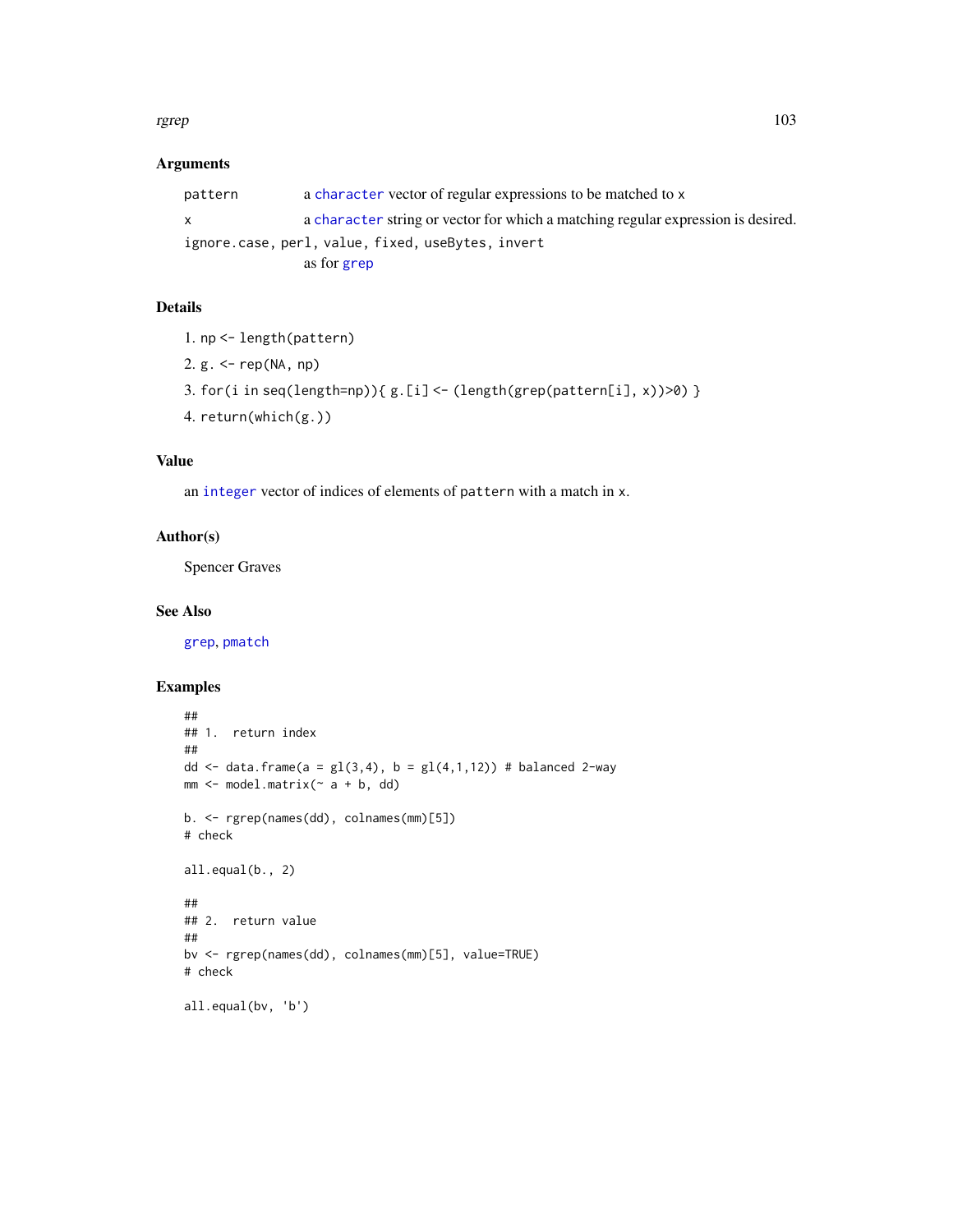## <span id="page-103-0"></span>Description

sign returns a vector with the signs of the corresponding elements of x, being 1, zero, or -1 if the number is positive, zero or negative, respectively.

This generalizes the [sign](#page-103-0) function in the base package to allow something other than 0 as the the "sign" of 0.

### Usage

sign(x, zero=0L)

### Arguments

|      | a numeric vector for which signs are desired  |
|------|-----------------------------------------------|
| zero | an integer value to be assigned for $x = 0$ . |

## Value

an [integer](#page-0-0) vector of the same length as x assuming values 1, zero and -1, as discussed above.

# See Also

[sign](#page-103-0)

```
##
## 1. default
##
sx \leftarrow sign((-2):2)# check
all.equal(sx, base::sign((-2):2))
##
\# 2. with zero = 1
##
s1 \leftarrow sign((-2):2, 1)# check
all.equal(s1, rep(c(-1, 1), c(2,3)))
```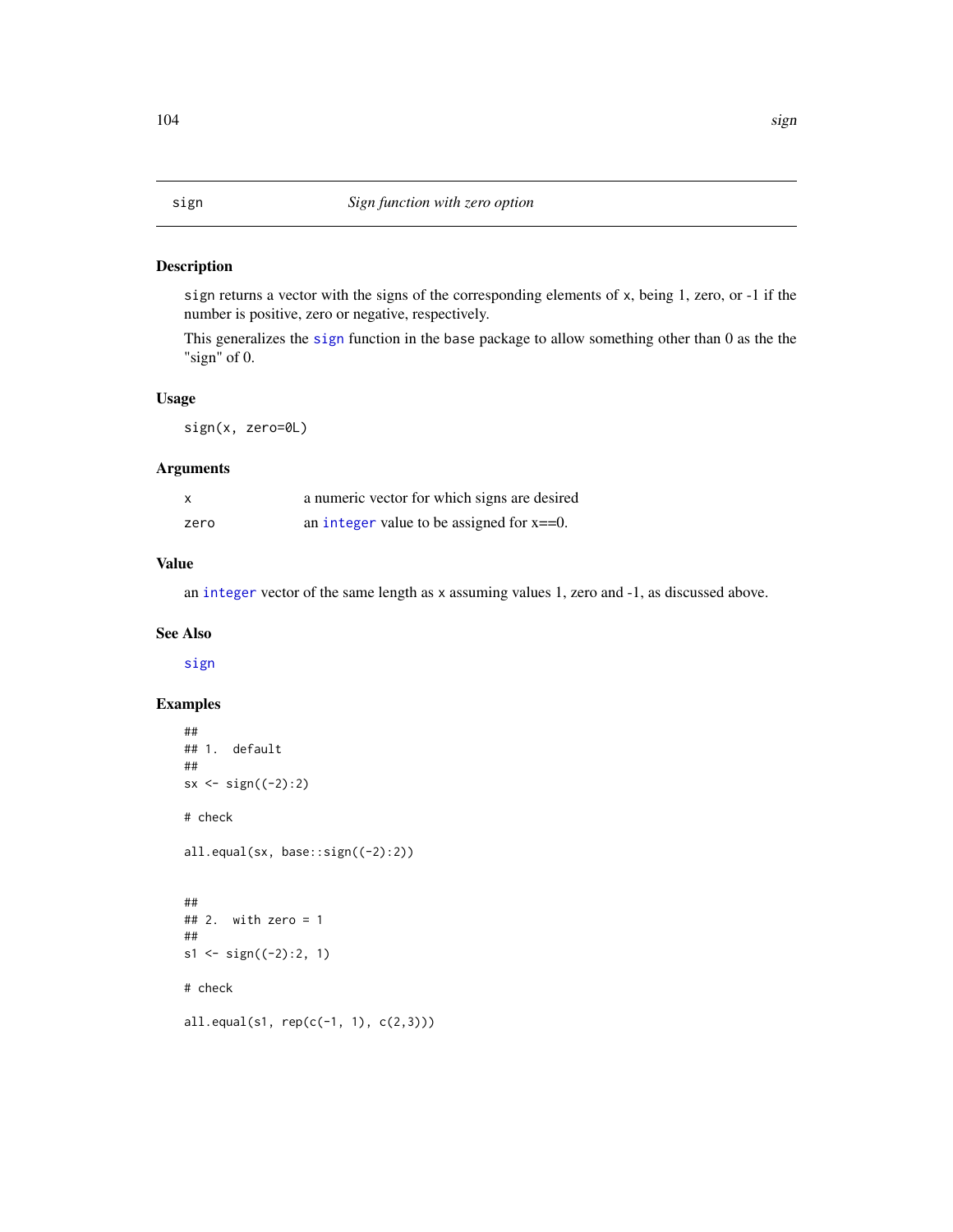simulate.bic.glm *A "simulate" method for a* BMA::bic.glm *object*

#### Description

Simulate predictions for newdata for a model of class [bic.glm](#page-0-0).

NOTES: The stats package has a [simulate](#page-0-0) method for "lm" objects which is used for [lm](#page-0-0) and [glm](#page-0-0) objects. This simulate.bic.glm function differs from the stats:[:simulate](#page-0-0) function in the same two fundamental and important ways as the simulate.glm function:

1. stats:[:simulate](#page-0-0) returns simulated data consistent with the model fit assuming the estimated model parameters are true and exact, i.e., ignoring the uncertainty in parameter estimation. Thus, if family = poisson, stats:: simulate returns nonnegative integers.

By contrast the simulate.bic.glm function documented here returns optionally simulated coef (coefficients) plus simulated values for the link and / or response but currently *NOT* pseudo-random numbers on the scale of the response.

2. The simulate.bic.glm function documented here also accepts an optional newdata argument, not accepted by stats:[:simulate](#page-0-0). The stats:[:simulate](#page-0-0) function only returns simulated values for the cases in the training set with no possibilities for use for different sets of conditions.

#### Usage

```
## S3 method for class 'bic.glm'
simulate(object, nsim = 1,
   seed = NULL, newdata=NULL,
    type = c("coef", "link", "response"), ...)
```
## Arguments

| object  | an object representing a fitted model of class bic.glm.                                                                                                                                                                                                                                                                |
|---------|------------------------------------------------------------------------------------------------------------------------------------------------------------------------------------------------------------------------------------------------------------------------------------------------------------------------|
| nsim    | number of response vectors to simulate. Defaults to 1.                                                                                                                                                                                                                                                                 |
| seed    | Argument passed as the first argument to set. seed if not NULL.                                                                                                                                                                                                                                                        |
| newdata | optionally, a data, frame in which to look for variables with which to predict.<br>If omitted, predictors used in fitting are used.                                                                                                                                                                                    |
| type    | the type of simulations required.                                                                                                                                                                                                                                                                                      |
|         | • coef type = "coef" returns pseudo- random numbers generated by mythorm:: rmynorm<br>with mean = $\cos f$ and $\sin \theta = \cos \theta$ for the component of the BMA mix-<br>ture randomly selected for each simulation. (Obviously, this does not use<br>newdata.)                                                 |
|         | • link type='link' returns simulations on the scale of the linear predictors<br>using rmynorm applied to randomly selected components of the mixture<br>with mean = $\text{coef}$ and sigma = $\text{vcov}$ for that component. For a default<br>binomial model, these are of log-odds (probabilities on logit scale). |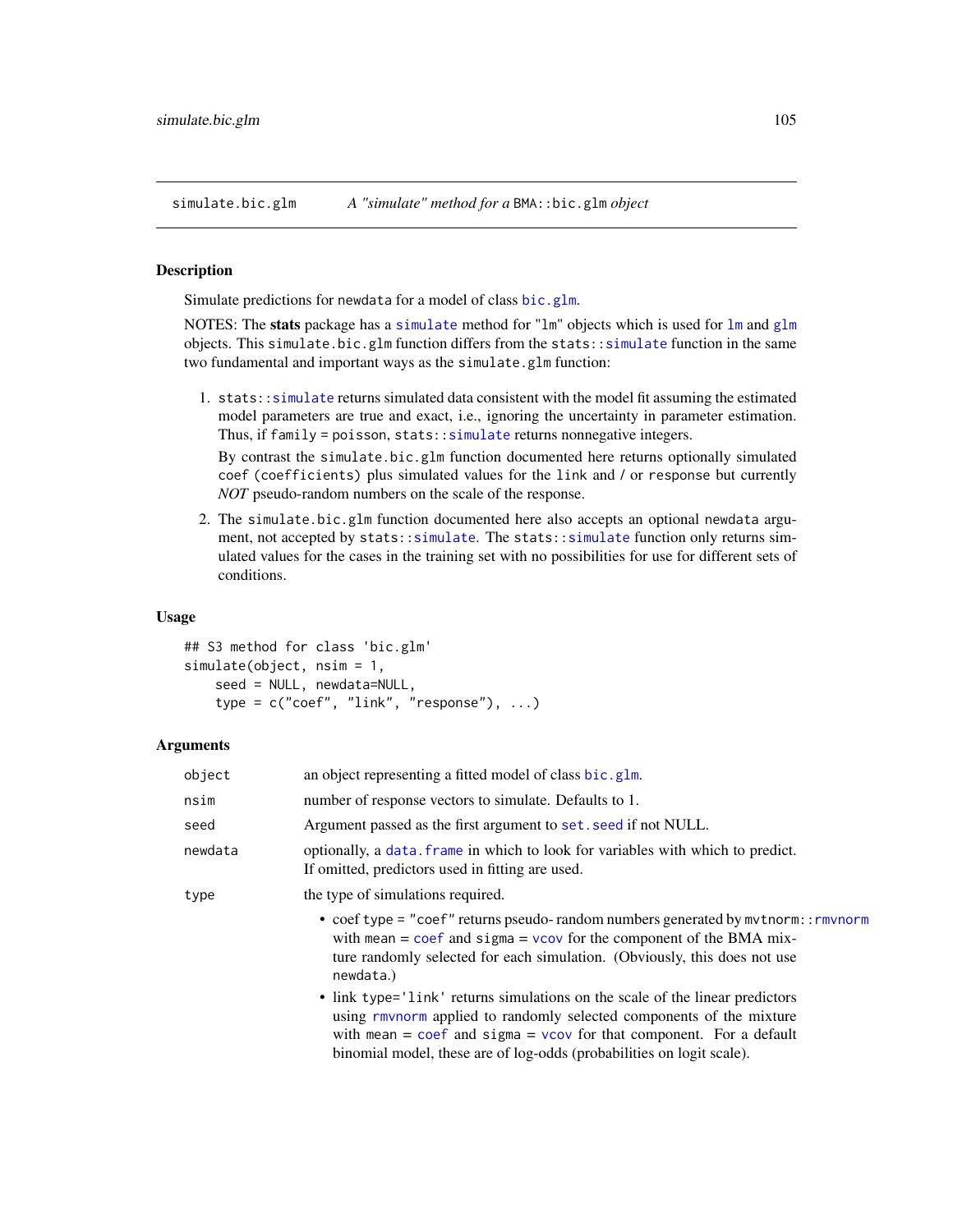- response object[['linkinv']] of type = 'link'. For a binomial model, these are predicted probabilities.
- ... further arguments passed to or from other methods.

1. Save current seed and optionally set it using code copied from stats:::simulate.lm.

2. postprob <- object[['postprob']]; x <- object[['x']]; y <- object[['y']]; mle <- object[['mle']]; linkinv <- object[['linkinv']].

3. cl <- as.list(object[['call']]); wt <- cl[['wt']]; fam <- cl[['glm.family']]

4. if(is.null(newdata))newdata <- x else ensure that all levels of factors of newdata match x.

5. xMat <- model.matrix(~., x); newMat <- model.matrix(~., newdata)

6. nComponents <- length(postprob); nobs <- NROW(newdata)

7. sims <- matrix(NA, nobs, nsim)

8. rmdl <- sample(1:nComponents, nsims, TRUE, postprob)

9. for(Comp in 1:nComponents) nsimComp <- sum(rmdl==Comp); refitComp <- glm.fit(xMat[, mle[Comp,]!=0], y, wt, mle[Comp, mle[Comp,]!=0], family=fam); simCoef <- mvtnorm::rmvnorm(nsimComp, coef (refitComp), vcov(rfitComp)); sims[rmdl==Comp, ] <- tcrossprod(newMat[, mle[Comp,]!=0], simCoef)

10. If length(type)  $=$  1: return a data. frame with one column for each desired simulation, consistent with the behavior of the generic [simulate](#page-0-0) applied to objects of class  $lm$  or glm. Otherwise, return a list of data. frames of the desired types.

#### Value

Returns either a data. frame or a list of data. frames depending on 'type':

| coef              | a data, frame with nsim columns and one row for each variable in the max<br>model. Values are non-zero for variables in the model in the BMA mixture se-<br>lected for that simulation. The non-zero values are generated using mythorm:: rmynorm<br>with mean $=$ coef and covariance matrix $=$ vcov of the model fit to the subset<br>of variables in that component model. |
|-------------------|--------------------------------------------------------------------------------------------------------------------------------------------------------------------------------------------------------------------------------------------------------------------------------------------------------------------------------------------------------------------------------|
| link              | a data. frame with nsim columns of nobs values each giving the simulations<br>on the link scale for each row in newdata (or the training set if newdata is not<br>provided).                                                                                                                                                                                                   |
| response          | a data. frame with nsim columns of nobs values each giving the simulations on<br>the response scale, being linkinv of the simulations on the link scale.                                                                                                                                                                                                                       |
| if length(type)>1 |                                                                                                                                                                                                                                                                                                                                                                                |
|                   | a list with simulations on the desired scales.                                                                                                                                                                                                                                                                                                                                 |

The value also has an attribute "seed". If argument seed is NULL, the attribute is the value of [.Random.seed](#page-0-0) before the simulation started. Otherwise it is the value of the argument with a "kind" attribute with value as.list(RNGkind()).

NOTE: This function currently may not work with a model fit that involves a multivariate link or response.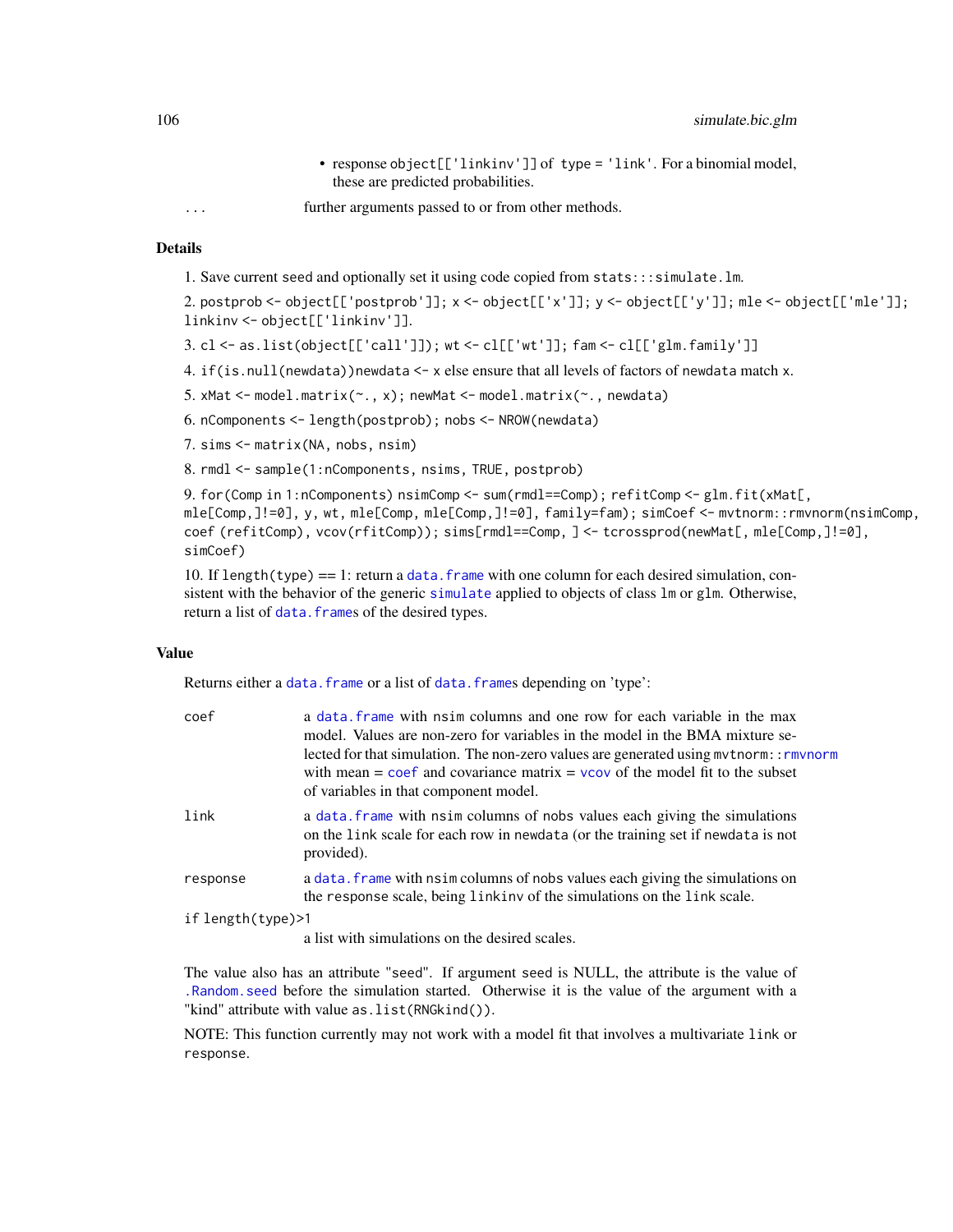## simulate.bic.glm 107

## Author(s)

Spencer Graves

## See Also

[simulate](#page-0-0) [simulate.glm](#page-107-0) [bic.glm](#page-0-0) [predict.bic.glm](#page-0-0) [set.seed](#page-0-0) [rmvnorm](#page-0-0)

```
library(BMA)
library(mvtnorm)
##
## 1. a factor and a numeric
##
PoisReg2 <- data.frame(
  x=factor(rep(0:2, 2)), x1=rep(1:2, e=3))
bicGLM2 <- bic.glm(PoisReg2, y=1:6, poisson)
newDat2 <- data.frame(
  x=factor(rep(c(0, 2), 2), levels=0:2),x1=3:6)
# NOTE: Force newDat2['x'] to have the same levels
# as PoisReg2['x']
bicGLMsim2n <- simulate(bicGLM2, nsim=5, seed=2,
  newdata=newDat2[1:3,])
##
## 2. One variable: BMA returns
## a mixture of constant & linear models
##
PoisRegDat <- data.frame(x=1:2, y=c(5, 10))
bicGLMex <- bic.glm(PoisRegDat['x'],
                     PoisRegDat[, 'y'], poisson)
(postprob <- bicGLMex[['postprob']])
bicGLMex['mle']
# Simulate for the model data
bicGLMsim <- simulate(bicGLMex, nsim=2, seed=1)
# Simulate for new data
newDat <- data.frame(x=3:4,
      row.names=paste0('f', 3:4))
bicGLMsin <- simulate(bicGLMex, nsim=3, seed=2,
                      newdata=newDat)
# Refit with bic.glm.matrix and confirm
# that simulate returns the same answers
bicGLMat <- bic.glm(as.matrix(PoisRegDat['x']),
                        PoisRegDat[, 'y'], poisson)
bicGLMatsim <- simulate(bicGLMat, nsim=3, seed=2,
```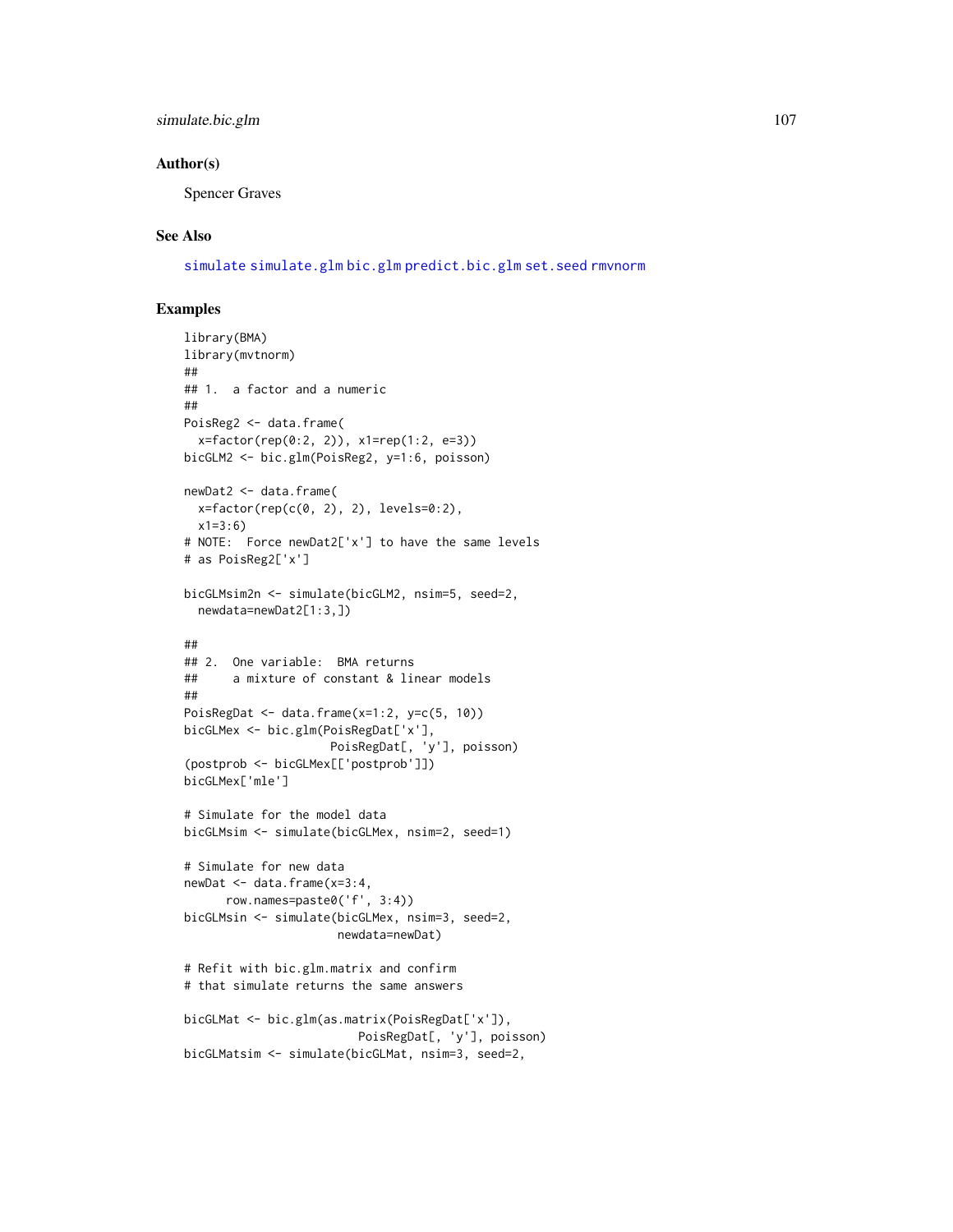```
newdata=newDat)
```

```
all.equal(bicGLMsin, bicGLMatsim)
# The same problem using bic.glm.formula
bicGLMfmla <- bic.glm(y ~ x, PoisRegDat, poisson)
bicGLMfmlsim <- simulate(bicGLMfmla, nsim=3, seed=2,
                      newdata=newDat)
all.equal(bicGLMsin, bicGLMfmlsim)
##
## 2a. Compute the correct answers manually
##
GLMex1 <- glm(y~x, poisson, PoisRegDat)
GLMex0 <- glm(y~1, poisson, PoisRegDat)
postProb <- bicGLMfmla$postprob
nComp <- length(postProb)
newMat <- model.matrix(~., newDat)
set.seed(2)
(rmdl <- sample(1:nComp, 3, TRUE,
          postprob))
GLMsim. <- matrix(NA, 2, 3)
dimnames(GLMsim.) <- list(
  rownames(newMat),
  paste0('sim_', 1:3) )
sim1 <- mvtnorm::rmvnorm(2, coef(GLMex1),
                         vcov(GLMex1))
sim0 <- mvtnorm::rmvnorm(1, coef(GLMex0),
                         vcov(GLMex0))
GLMsim.[, rmdl==1] <- tcrossprod(newMat, sim1)
GLMsim.[, rmdl==2] <- tcrossprod(
          newMat[, 1, drop=FALSE], sim0)
all.equal(bicGLMsin[[2]], data.frame(GLMsim.),
    tolerance=4*sqrt(.Machine$double.eps))
# tcrossprod numeric precision is mediocre
# for the constant model in this example.
```
<span id="page-107-0"></span>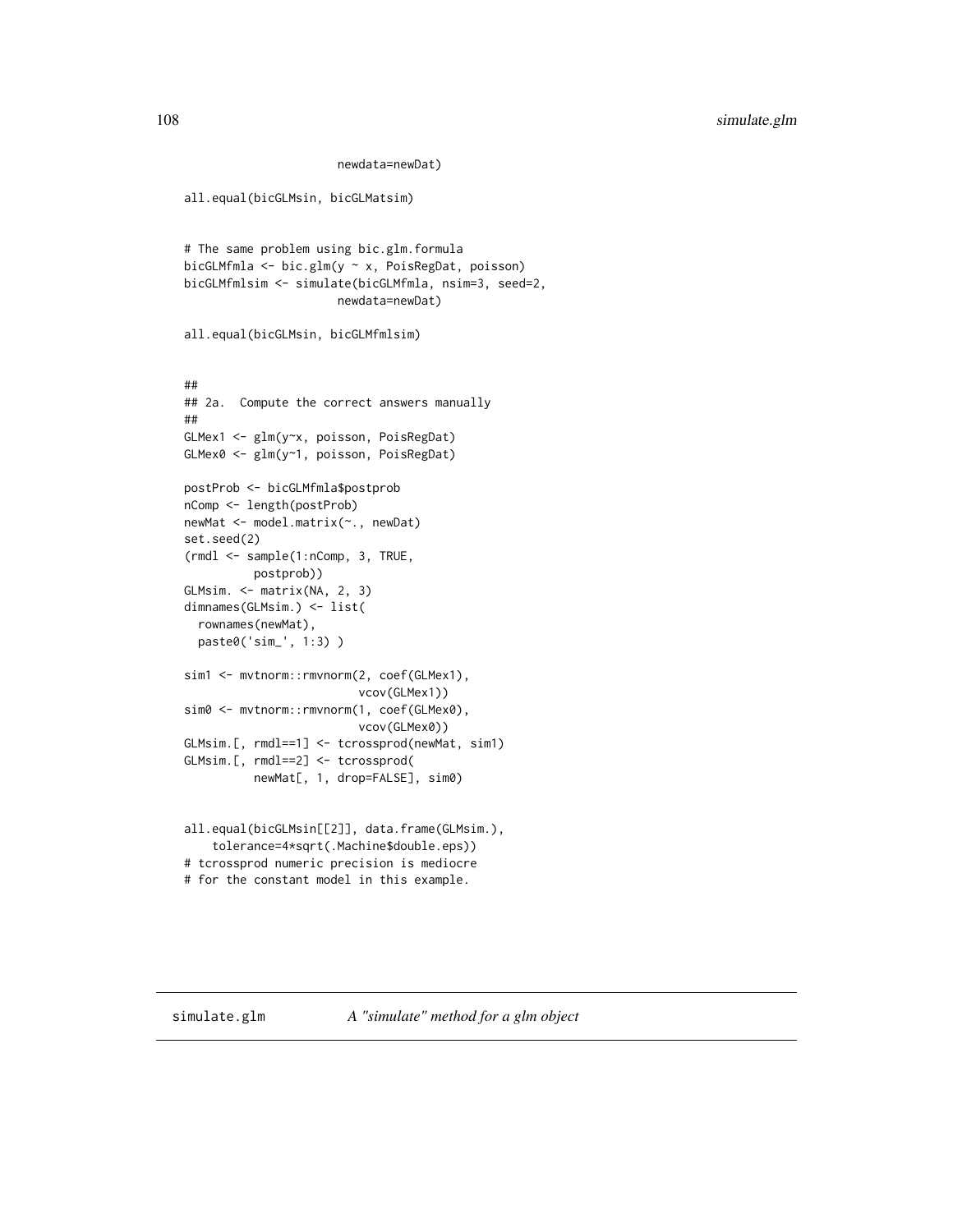# <span id="page-108-0"></span>simulate.glm 109

#### Description

Simulate predictions for newdata for a model of class [glm](#page-0-0) with mean coef(object) and variance vcov(object).

NOTES: The stats package has a [simulate](#page-0-0) method for "[lm](#page-0-0)" objects which is used for  $\text{lm}$  and  $\text{glm}$  $\text{glm}$  $\text{glm}$ objects. It differs from the current simulate.glm function in two fundamental and important ways:

1. stats:[:simulate](#page-0-0) returns simulated data consistent with the model fit assuming the estimated model parameters are true and exact, i.e., ignoring the uncertainty in parameter estimation. Thus, if family = poisson, stats:[:simulate](#page-0-0) returns nonnegative integers.

By contrast the simulate.glm function documented here returns optionally simulated coef (coefficients) plus simulated values for the link and / or response but currently *NOT* pseudo-random numbers on the scale of the response.

2. The simulate.glm function documented here also accepts an optional newdata argument, not accepted by stats:[:simulate](#page-0-0). The stats:[:simulate](#page-0-0) function only returns simulated values for the cases in the training set with no possibilities for use for different sets of conditions.

# Usage

```
## S3 method for class 'glm'
simulate(object, nsim = 1,
   seed = NULL, newdata=NULL,
   type = c("coef", "link", "response"), ...)
```
## **Arguments**

| object  | an object representing a fitted model of class glm.                                                                                                                                                                                                                                                   |
|---------|-------------------------------------------------------------------------------------------------------------------------------------------------------------------------------------------------------------------------------------------------------------------------------------------------------|
| nsim    | number of response vectors to simulate. Defaults to 1.                                                                                                                                                                                                                                                |
| seed    | Argument passed as the first argument to set. seed if not NULL.                                                                                                                                                                                                                                       |
| newdata | optionally, a data. frame in which to look for variables with which to predict.<br>If omitted, predictors used in fitting are used.                                                                                                                                                                   |
| type    | the type of simulations required.                                                                                                                                                                                                                                                                     |
|         | • coef Simulated coefficents using mythorm::rmvnorm(nsim, coef(object),<br>vcov(object)).                                                                                                                                                                                                             |
|         | • link The default type='link' is on the scale of the linear predictors us-<br>ing rmynorm applied to randomly selected components of the mixture with<br>mean $=$ coef and sigma $=$ vcov for that component. For a default binomial<br>model, these are of log-odds (probabilities on logit scale). |
|         | • response object [['linkinv']] of type = 'link'. For a binomial model,<br>these are predicted probabilities.                                                                                                                                                                                         |
| .       | further arguments passed to or from other methods.                                                                                                                                                                                                                                                    |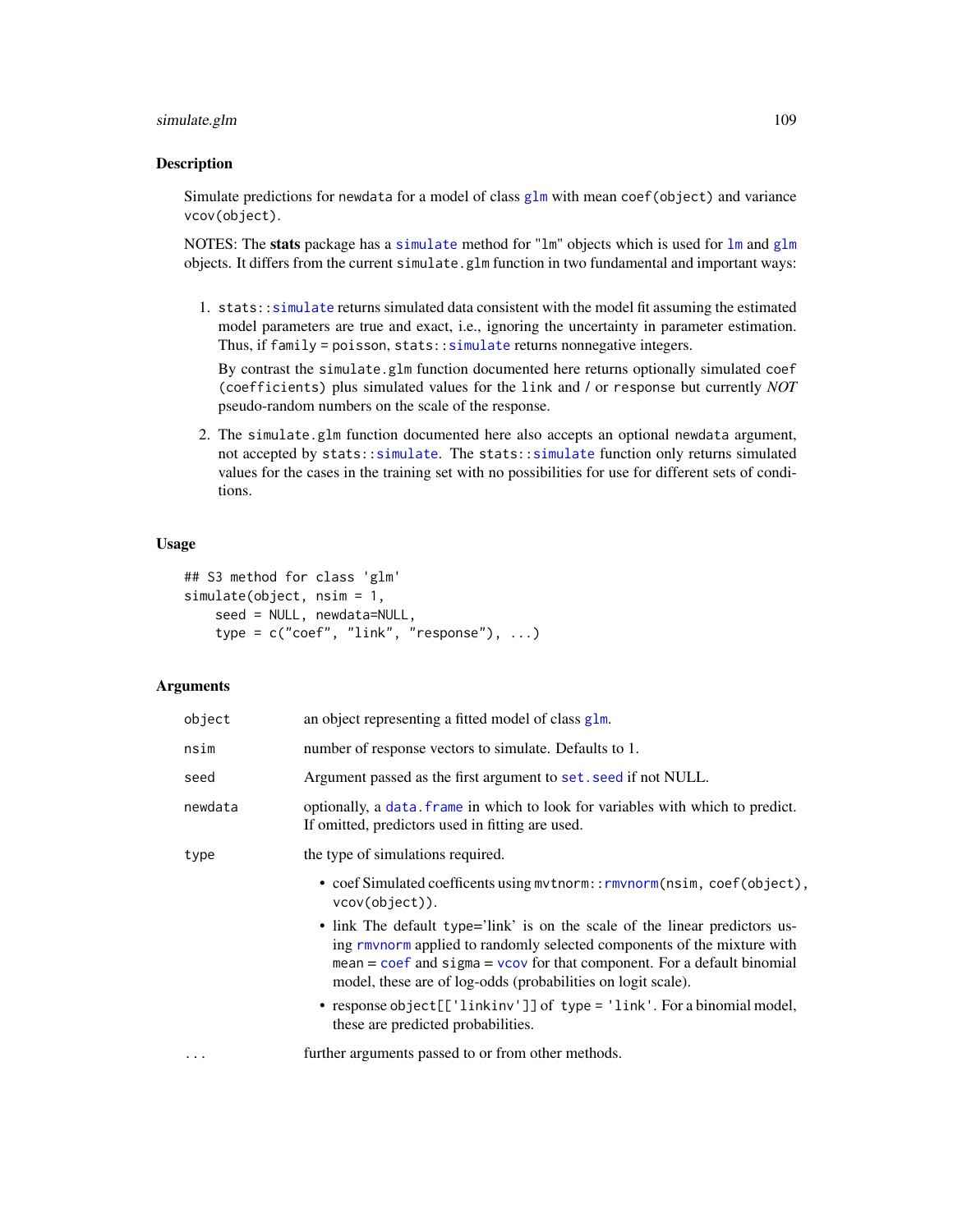# <span id="page-109-0"></span>Details

- 1. Save current seed and optionally set it using code copied from stats:::simulate.lm.
- 2. if(is.null(newdata))newdata gets the data used in the call to  $g1m$ .
- 3. newMat <- model.matrix(~., newdata)
- 4. simCoef <- mvtnorm::rmvnorm(nsim, coef(object), vcov(object))
- 5. sims <- tcrossprod(newMat, simCoef)

6. If length(type)  $=$  1: return a data. frame with one column for each desired simulation, consistent with the behavior of the generic [simulate](#page-0-0) applied to objects of class lm or glm. Otherwise, return a list of data. frames of the desired types.

# Value

Returns either a [data.frame](#page-0-0) or a list of data.frames depending on 'type':

| coef              | a data. frame with nsim columns giving simulated parameters generated using<br>mvtnorm::rmvnorm(nsim, coef(object), vcov(object)).                                                                                |
|-------------------|-------------------------------------------------------------------------------------------------------------------------------------------------------------------------------------------------------------------|
| link              | a data. Frame with nsim columns of nobs values each giving the simulations on<br>the link scale by applying each set of simulated coefficients to newdata (or to<br>the training set of newdata is not supplied). |
| response          | a data. frame with nsim columns of nobs values each giving the simulations on<br>the response scale, being linkinv of the simulations on the link scale.                                                          |
| if length(type)>1 |                                                                                                                                                                                                                   |
|                   | a list with simulations on the desired scales.                                                                                                                                                                    |

The value also has an attribute "seed". If argument seed is NULL, the attribute is the value of [.Random.seed](#page-0-0) before the simulation started. Otherwise it is the value of the argument with a kind attribute with value as.list(RNGkind()).

NOTE: This function currently may not work with a model fit that involves a multivariate link or response.

## Author(s)

Spencer Graves

# See Also

[simulate](#page-0-0) [glm](#page-0-0) [predict.glm](#page-0-0) [set.seed](#page-0-0)

# Examples

```
library(mvtnorm)
##
## 1. a factor and a numeric
##
PoisReg2 <- data.frame(y=1:6,
   x=factor(rep(0:2, 2)), x1=rep(1:2, e=3))
GLMpoisR2 <- glm(y~x+x1, poisson, PoisReg2)
```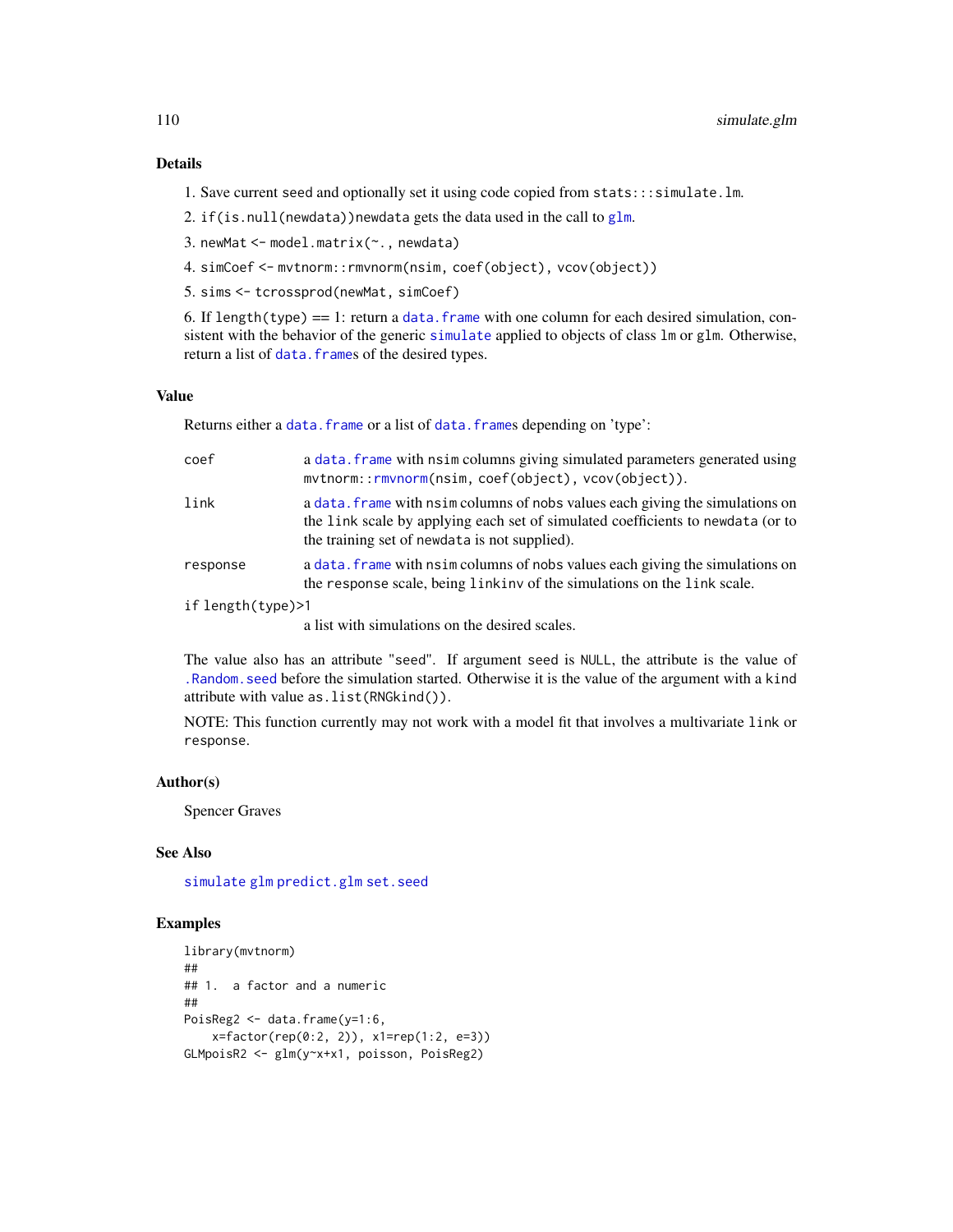# <span id="page-110-0"></span>strsplit1 111

```
newDat. <- data.frame(
  x=factor(rep(c(\emptyset, 2), 2), levels=0:2),x1=3:6)
# NOTE: Force newDat2['x'] to have the same levels
# as PoisReg2['x']
GLMsim2n <- simulate(GLMpoisR2, nsim=3, seed=2,
  newdata=newDat.)
##
## 2. One variable: BMA returns
## a mixture of constant & linear models
##
PoisRegDat <- data.frame(x=1:2, y=c(5, 10))
GLMex <- glm(y~x, poisson, PoisRegDat)
# Simulate for the model data
GLMsig <- simulate(GLMex, nsim=2, seed=1)
# Simulate for new data
newDat <- data.frame(x=3:4,
      row.names=paste0('f', 3:4))
GLMsio <- simulate(GLMex, nsim=3, seed=2,
                     newdata=newDat)
##
## 2a. Compute the correct answers manually
##
newMat <- model.matrix(~., newDat)
RNGstate <- structure(2, kind = as.list(RNGkind()))
set.seed(2)
sim <- mvtnorm::rmvnorm(3, coef(GLMex),
                         vcov(GLMex))
rownames(sim) <- paste0('sim_', 1:3)
simDF <- data.frame(t(sim))
GLMsim.l <- tcrossprod(newMat, sim)
colnames(GLMsim.l) <- paste0('sim_', 1:3)
GLMsim.r <- exp(GLMsim.l)
GLMsim2 <- list(coef=simDF,
  link=data.frame(GLMsim.l),
  response=data.frame(GLMsim.r) )
attr(GLMsim2, 'seed') <- RNGstate
all.equal(GLMsio, GLMsim2)
```
strsplit1 *Split the first field*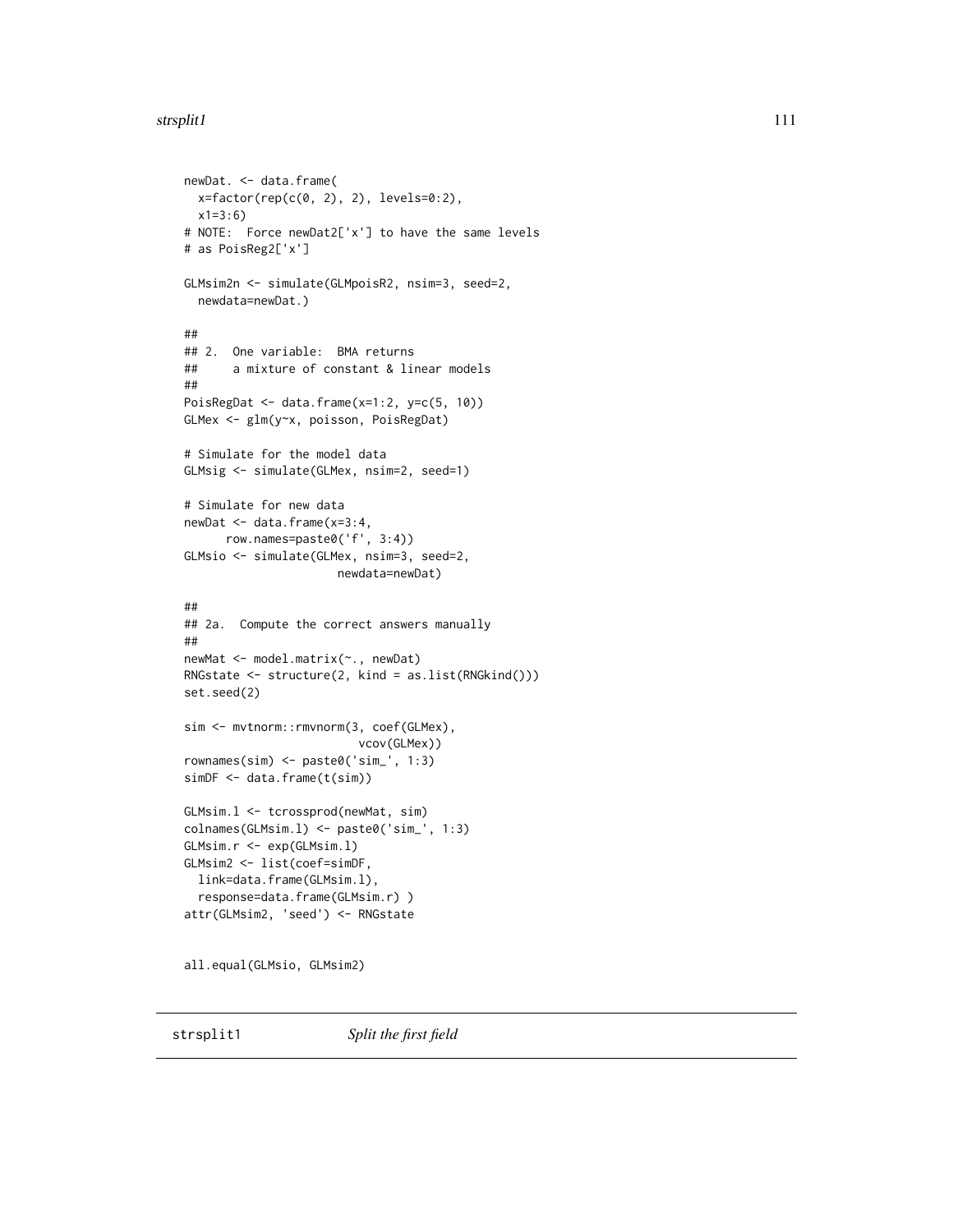#### <span id="page-111-0"></span>Description

Split the first field from x, identified as all the characters preceding the first unquoted occurrence of split.

#### Usage

```
strsplit1(x, split=','', Quote='''', ...)
```
#### Arguments

|           | a character vector to be split                                              |
|-----------|-----------------------------------------------------------------------------|
| split     | the split character                                                         |
| Ouote     | a quote character: Occurrences of split between pairs of Quote are ignored. |
| $\ddotsc$ | optional arguments for grep                                                 |

#### Details

This function was written to help parse data from the US Department of Health and Human Services on [cyber-security breaches affecting 500 or more individuals.](https://ocrportal.hhs.gov/ocr/breach/breach_report.jsf) As of 2014-06-03 the csv version of these data included commas in quotes that are not sep characters. This function was written to split the fields one at a time to allow manual processing to make it easier to correct parsing errors.

Algorithm:

1. spl $1 \leftarrow \text{regexpr}(\text{split}, x, \ldots)$ 

```
2. Qt1 \leq- regexpr(Quote, x, ...)
```
3. For any (Qt1<spl1), look for Qt2 <- regexpr(Quote, substring(x, Qt1+1)), then look for spl1 <- regexpr(split, substring(x, Qt1+Qt2+1))

4. out <- list(substr(x, 1, spl1-1), substr(x, spl1+1))

#### Value

A list of length 2: The first component of the list contains the character strings found before the first unquoted occurrence of split. The second component contains the character strings remaining after the characters up to the identified split are removed.

# Author(s)

Spencer Graves

# See Also

[strsplit](#page-0-0) [substring](#page-0-0) [grep](#page-0-0)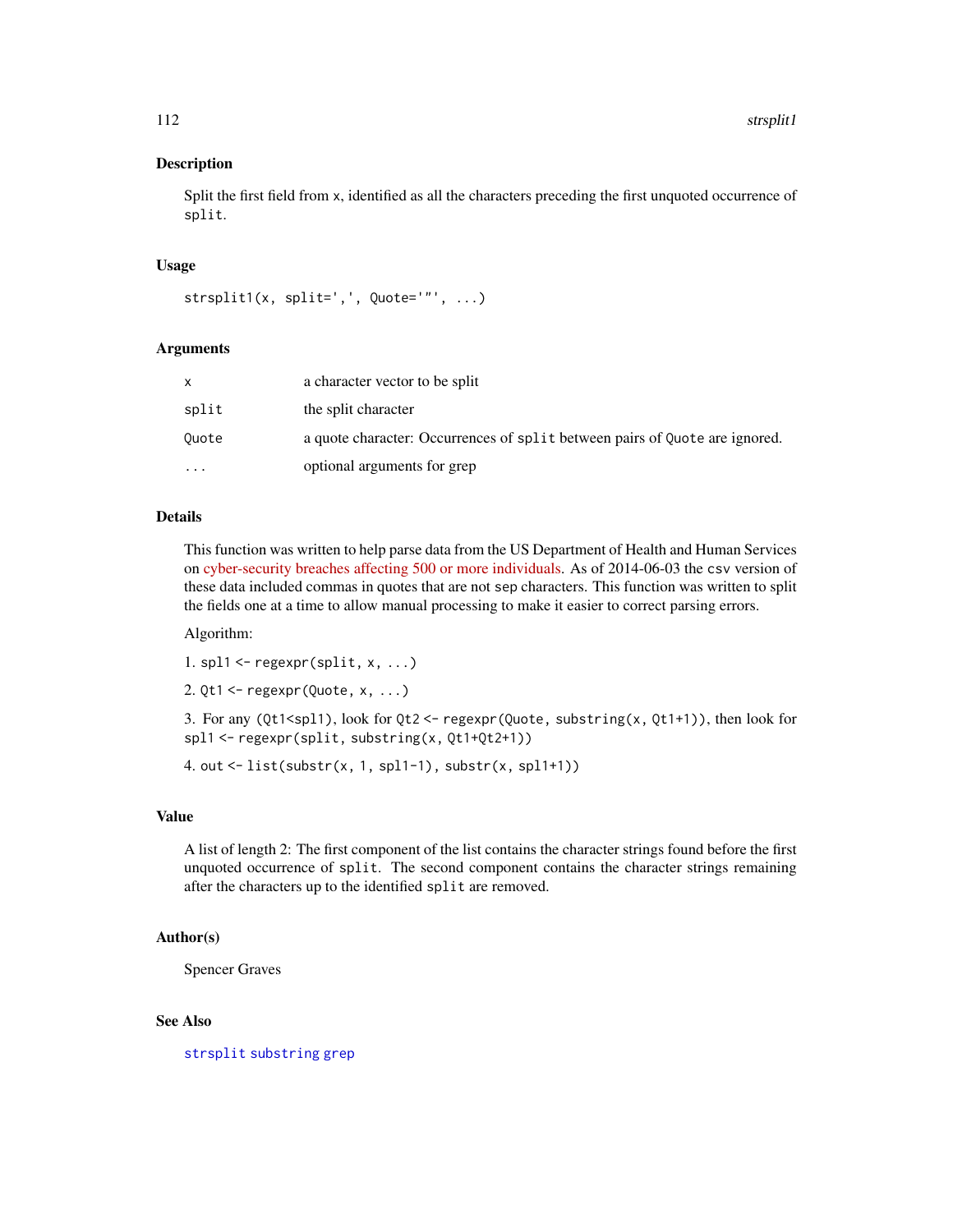# <span id="page-112-1"></span>Examples

```
chars2split <- c(qs00='abcdefg', qs01='abc,def',
  qs10a='"abcdefg', qs10b='abc"defg',
  qs1.1='"abc,def', qs20='"abc" def',
  qs2.1='"ab,c" def', qs21='"abc", def', qs22.1='"a,b",c')
split <- strsplit1(chars2split)
# answer
split. <- list(c(qs00='abcdefg', qs01='abc', qs10a='"abcdefg',
  qs10b='abc"defg', qs1.1='"abc,def', qs20='"abc" def',
  qs2.1='"ab,c" def', qs21='"abc"', qs22.1='"a,b"'),
              c(qs00='', qs01='def', qs10a='',
  qs10b='', qs1.1='', qs20='', qs2.1='',
  qs21=' def', qs22.1='c') )
all.equal(split, split.)
```
<span id="page-112-0"></span>subNonStandardCharacters

*sub nonstandard characters with replacement*

#### **Description**

First convert to ASCII, stripping standard accents and special characters. Then find the first and last character not in standardCharacters and replace all between them with replacement. For example, a string like "Ruben" where "e" carries an accent and is mangled by some software would become something like "Rub\_n" using the default values for standardCharacters and replacement.

# Usage

```
subNonStandardCharacters(x,
  standardCharacters=c(letters, LETTERS,
      ' ','.', '?', '!', ',', 0:9, '/', '*',
      '$', '%', '\"', "\'", '-', '+', '&',
      '_', ';', '(', ')', '[', ']', '\n'),
  replacement='_',
  gsubList=list(list(pattern =
      '\\\\\\\\|\\\\',
     replacent='\\\'''), ... )
```
# Arguments

x character vector in which it is desired to find the first and last character not in standardCharacters and replace that substring by replacement.

standardCharacters

a character vector of acceptable characters to keep.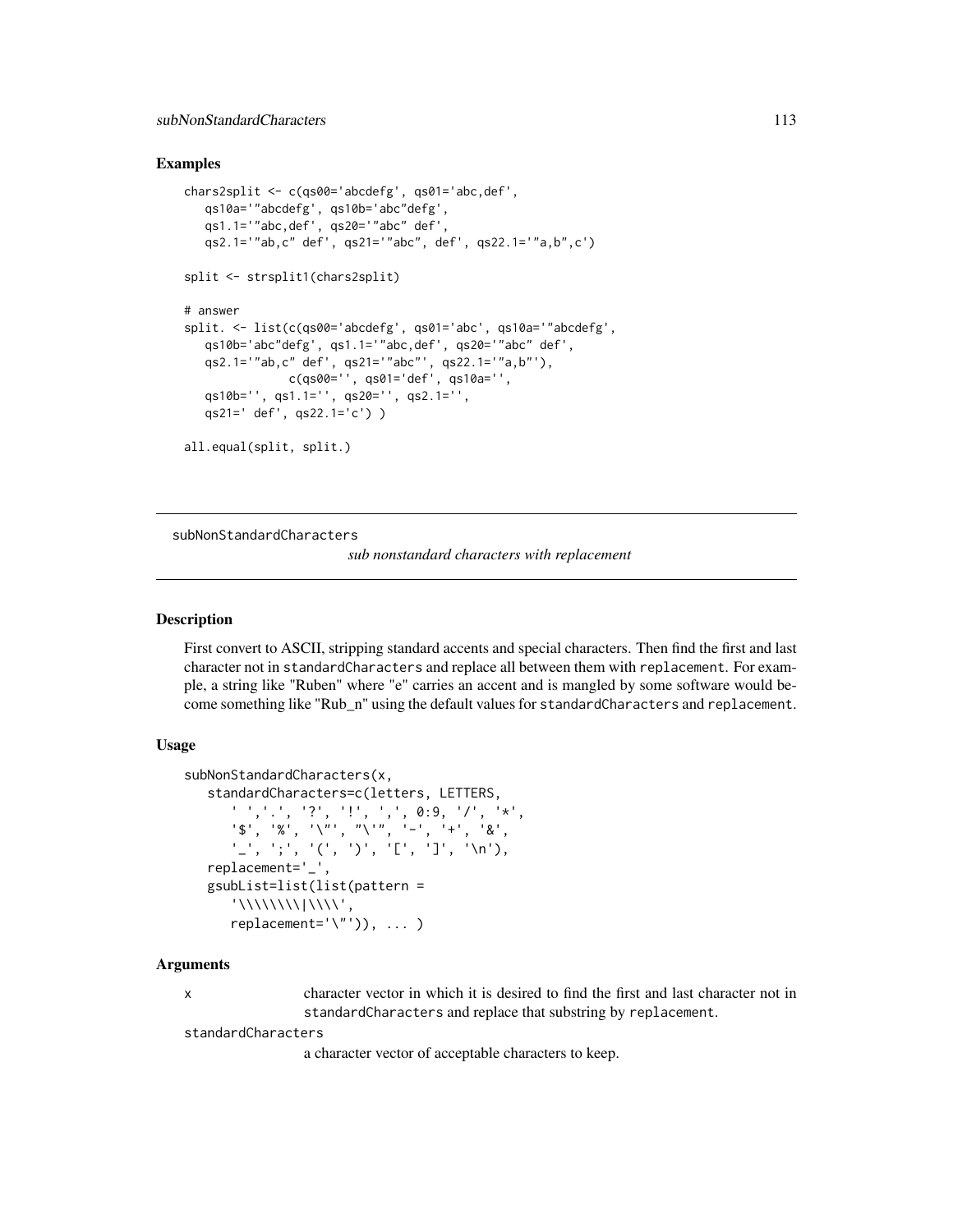<span id="page-113-0"></span>

| replacement | a character to replace the substring starting and ending with characters not in<br>standardCharacters.                    |
|-------------|---------------------------------------------------------------------------------------------------------------------------|
| gsubList    | list of lists of pattern and replacement arguments to be called in succession<br>before looking for nonStandardCharacters |
| $\cdots$    | optional arguments passed to strsplit                                                                                     |

# Details

1. for(il in 1:length(gsubList)) x <- gsub(gsubList[[il]][["pattern"]], gsubList[[il]][['replacement']], x)

2. x <- stringi::stri\_trans\_general(x, "Latin-ASCII")

3.  $nx \leftarrow length(x)$ 

4.  $x. \leq -$  strsplit( $x, "", \ldots$ )

5. for(ix in 1:nx) find the first and last standardCharacters in x.[ix] and substitute replacement for everything in between.

NOTES:

\*\* To find the elements of x that have changed, use either subNonStandardCharacters(x) != x or  $grep(replacement, subNonStandardCharles(x)),$  where replacement is the replacement  $argument = "$ " by default.

\*\* On 13 May 2013 Jeff Newmiller at the University of California, Davis, wrote, 'I think it is a fools errand to think that you can automatically "normalize" arbitrary Unicode characters to an ASCII form that everyone will agree on.' (This was a reply on r-help@r-project.org, subject: "Re: [R] Matching names with non-English characters".)

\*\* On 2014-12-15 Ista Zahn suggested [stri\\_trans\\_general](#page-0-0). (This was a reply on r-help@rproject.org, subject: "[R] Comparing Latin characters with and without accents?".)

#### Value

a character vector with everything between the first and last character not in standardCharacters replaced by replacement.

# Author(s)

Spencer Graves with thanks to Jeff Newmiller, who described this as a "fool's errand", Milan Bouchet-Valat, who directed me to [iconv](#page-0-0), and Ista Zahn, who suggested [stri\\_trans\\_general](#page-0-0).

# See Also

[sub](#page-0-0), [strsplit](#page-0-0), [grepNonStandardCharacters](#page-39-0), [subNonStandardNames](#page-114-0) [subNonStandardNames](#page-114-0) [iconv](#page-0-0) in the base package does some conversion, but is not consistent across platforms, at least using R 3.1.2 on 2015-01.25. [stri\\_trans\\_general](#page-0-0) seems better.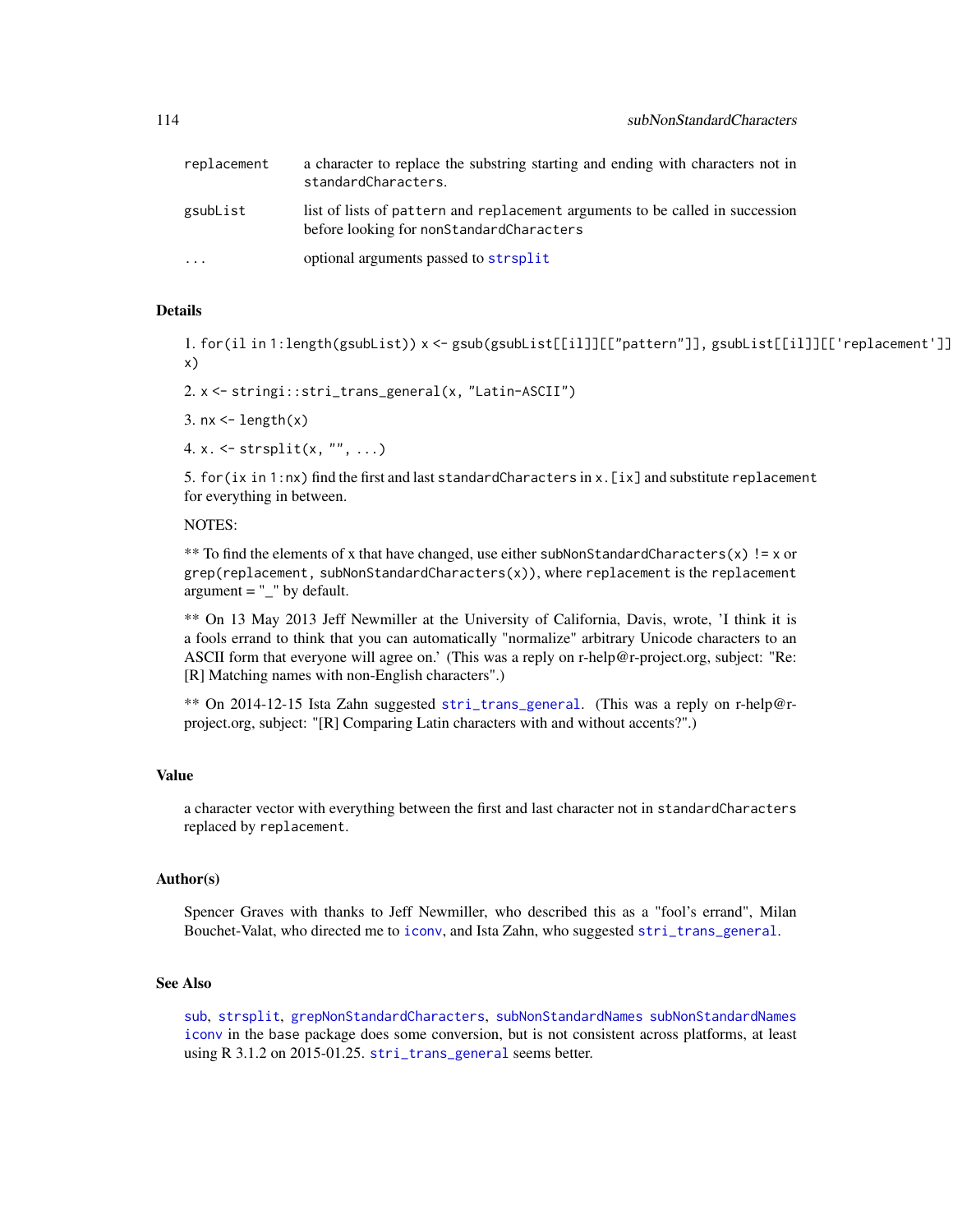#### <span id="page-114-1"></span>Examples

```
##
## 1. Consider Names = Ruben, Avila and Jose, where
## "e" and "A" in these examples carry an accent.
## With the default values for standardCharacters and
## replacement, these might be converted to something
## like Rub_n, _vila, and Jos_, with different software
## possibly mangling the names differently. (The
## standard checks for R packages in an English locale
## complains about non-ASCII characters, because they
## are not portable.)
##
nonstdNames <- c('Ra`l', 'Ra`', '`l', 'Torres, Raul',
           "Robert C. \Bbb{by}\1\1', N_A, '', ' '', ''$12', '12%')
# confusion in character sets can create
# names like Names[2]
Name2 <- subNonStandardCharacters(nonstdNames)
str(Name2)
# check
Name2. <- c('Ra_l', 'Ra_', '_l', nonstdNames[4],
            'Robert C. "Bobby"', NA, '', ' ',
            '$12', '12%')
str(Name2.)
all.equal(Name2, Name2.)
##
## 2. Example from iconv
##
icx <- c("Ekstr\xf8m", "J\xf6reskog",
         "bi\xdfchen Z\xfcrcher")
icx2 <- subNonStandardCharacters(icx)
# check
icx. <- c('Ekstrom', 'Joreskog', 'bisschen Zurcher')
all.equal(icx2, icx.)
```
<span id="page-114-0"></span>subNonStandardNames *sub for nonstandard names*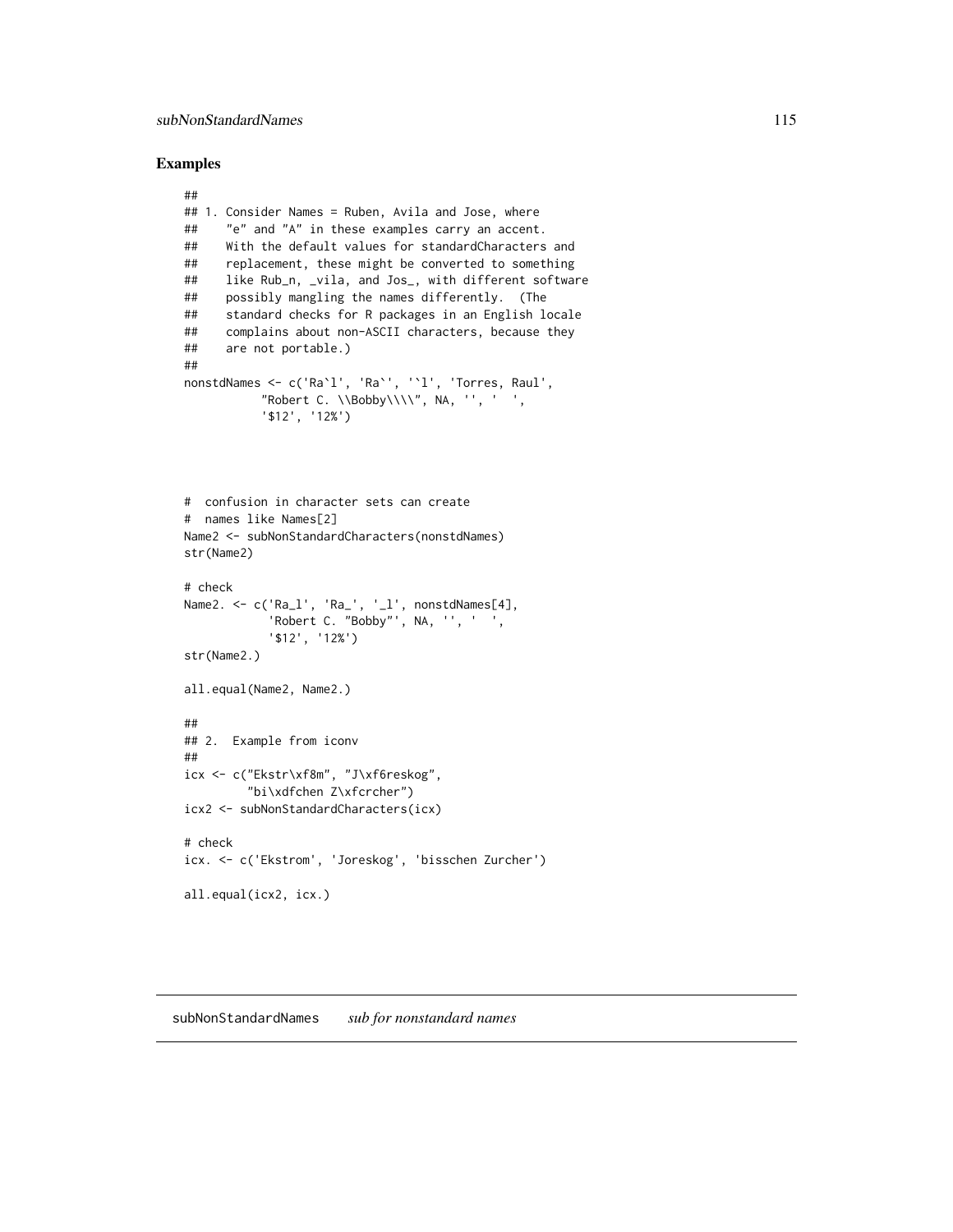# Description

sub(nonStandardNames[, 1], nonStandardNames[, 2], x)

Accented characters common in non-English languages often get mangled in different ways by different software. For example, the "e" in "Andre" may carry an accent that gets replaced by other characters by different software.

This function first converts "Andr\*" to "Andr\_" for any character "\*" not in standardCharacters. It then looks for "Andr\_" in nonStandardNames. By default, it will find that and replace it with "Andre".

# Usage

```
subNonStandardNames(x,
    standardCharacters=c(letters, LETTERS, ' ',
           '.', '?', '!', ',', 0:9, '/', '*', '$',
           \mathcal{C}^{\prime\prime}, \quad \mathcal{C}^{\prime\prime\prime}, \quad \mathcal{C}^{\prime\prime\prime\prime}, \quad \mathcal{C}^{\prime\prime}, \quad \mathcal{C}^{\prime\prime}, \quad \mathcal{C}^{\prime\prime}, \quad \mathcal{C}^{\prime\prime}, \quad \mathcal{C}^{\prime\prime}, \quad \mathcal{C}^{\prime\prime}, \quad \mathcal{C}^{\prime\prime}, \quad \mathcal{C}^{\prime\prime}, \quad \mathcal{C}^{\prime\prime}, \quad \mathcal{C}^{\prime\prime}, \quad \mathcal{C}^{\prime\prime}, \quad \mathcal{C}^{\prime\prime}, \quad \mathcal{'(', '')', '['', '']', '\\n'),replacement='_',
     gsubList=list(list(pattern=
                   '\\\\\\\\|\\\\',
              replacement='\"')),
     removeSecondLine=TRUE,
    nonStandardNames=Ecdat::nonEnglishNames,
    namesNotFound="attr.replacement", ...)
```
# Arguments

| $\mathsf{x}$     | character vector or matrix or a data, frame of character vectors in which it is<br>desired replace nonStandardNames[, 1] in subNonStandardCharacters(x,<br>) with the corresponding element of nonStandardNames[, 2]. |
|------------------|-----------------------------------------------------------------------------------------------------------------------------------------------------------------------------------------------------------------------|
|                  | standardCharacters, replacement, gsubList,                                                                                                                                                                            |
|                  | arguments passed to subNonStandardCharacters                                                                                                                                                                          |
| removeSecondLine |                                                                                                                                                                                                                       |
|                  | logical: If TRUE, delete anything following "\n" and return it as an attribute<br>secondLine.                                                                                                                         |
| nonStandardNames |                                                                                                                                                                                                                       |
|                  | data. frame or character matrix with two columns: Replace any substring of x<br>matching nonStandardNames[, 1] with the corresponding element of nonStandardNames[,<br>2]                                             |
| namesNotFound    | character vector describing how to treat substitutions not found in nonStandardNames[,<br>$1$ ]:                                                                                                                      |
|                  | • attr.replacement: Return an attribute namesNotFound with grep(replacement,<br>subNonStandardCharacters()), if any.                                                                                                  |
|                  | • attr.notFound: Return an attribute namesNotFound with $x$ ! = subNonStandardCharacters(),<br>if any.                                                                                                                |
|                  | • "print": Print the elements of x not Found per either attr. replacement or<br>attr.notFound, as requested.                                                                                                          |

<span id="page-115-0"></span>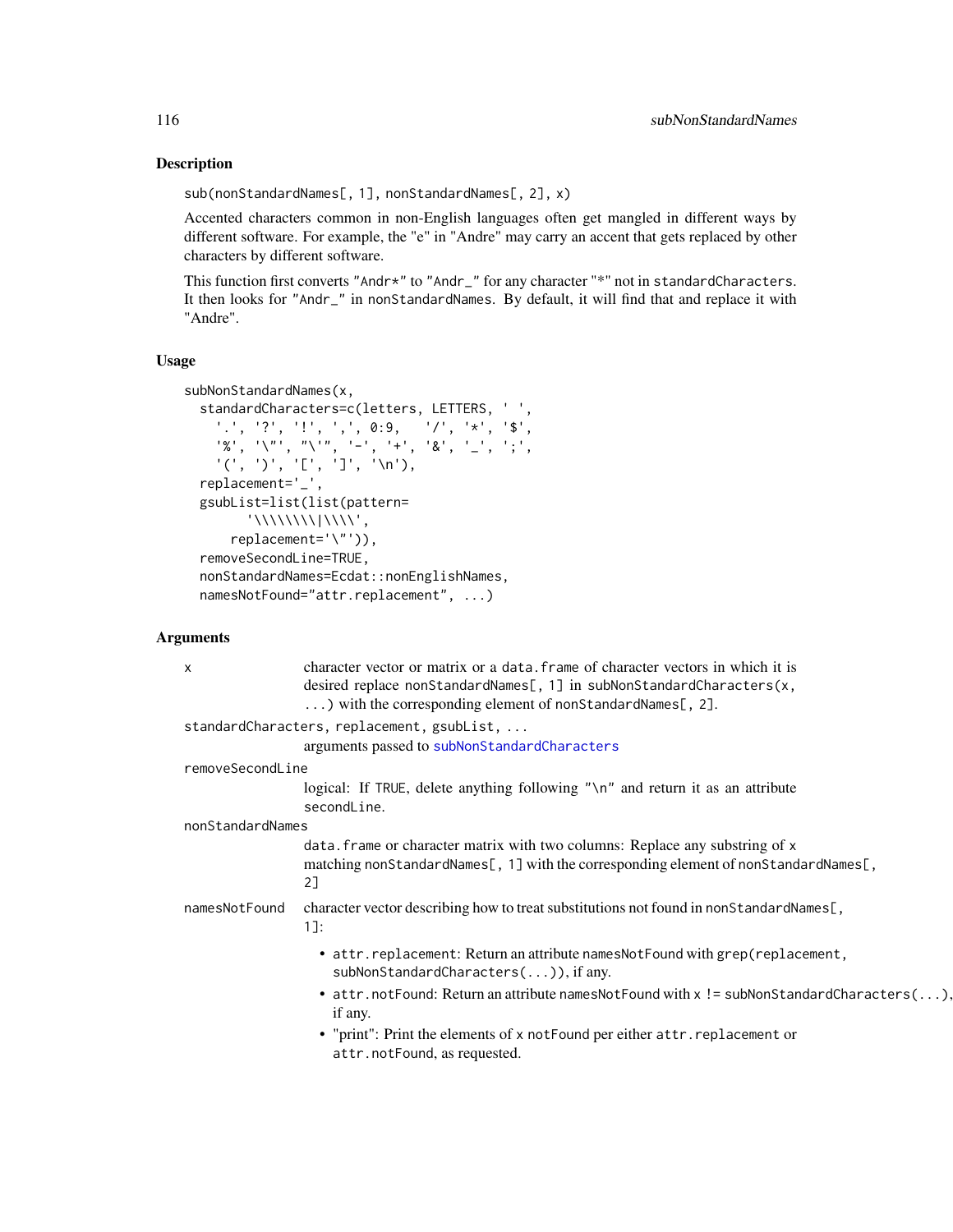• "": Do not report any notFound elements of x.

NOTE:  $x = "$  will be identified by attr. replacement but not by attr.notfound assuming the default value for replacement.

#### <span id="page-116-0"></span>Details

1. removeSecondLines

2. x. <- subNonStandardCharacters(x, standardCharacters, replacement, ...)

3. Loop over all rows of nonStandardNames substituting anything matching nonStandardNames[i, 1] with nonStandardNames[i, 2].

4. Eliminate leading and trailing blanks.

5. if(is.matrix(x)) return a matrix; if(is.data.frame(x)) return a data.frame(..., stringsAsFactors=FALSE)

NOTE: On 13 May 2013 Jeff Newmiller at the University of California, Davis, wrote, 'I think it is a fools errand to think that you can automatically "normalize" arbitrary Unicode characters to an ASCII form that everyone will agree on.' (This was a reply on r-help@r-project.org, subject: "Re: [R] Matching names with non-English characters".) Doubtless someone has software to do a better job of this than what this function does, but I've so far been unable to find it in R. If you know of a better solution to this problem, I'd be pleased to hear from you. Spencer Graves

#### Value

a character vector with all nonStandardCharacters replaced first by replacement and then by the second column of nonStandardNames for any that match the first column. If a secondLine is found on any elements, it is returned as a secondLine attribute.

If any names with nonStandardCharacters are not found in nonStandardNames[, 1], they are identified in an optional attribute per the namesNotFound argument.

# Author(s)

Spencer Graves

# See Also

[sub](#page-0-0) [nonEnglishNames](#page-0-0) [subNonStandardCharacters](#page-112-0) [stripBlanks](#page-0-0)

#### Examples

```
##
## 1. Example
##
tstSNSN <- c('Raul', 'Ra`l', 'Torres,Raul',
    'Torres, Ra`l', "Robert C. \\Bobby\\\\",
    'Ed \n --Vacancy', '', ' ')
# confusion in character sets can create
# names like Names[2]
##
## 2. subNonStandardNames(vector)
```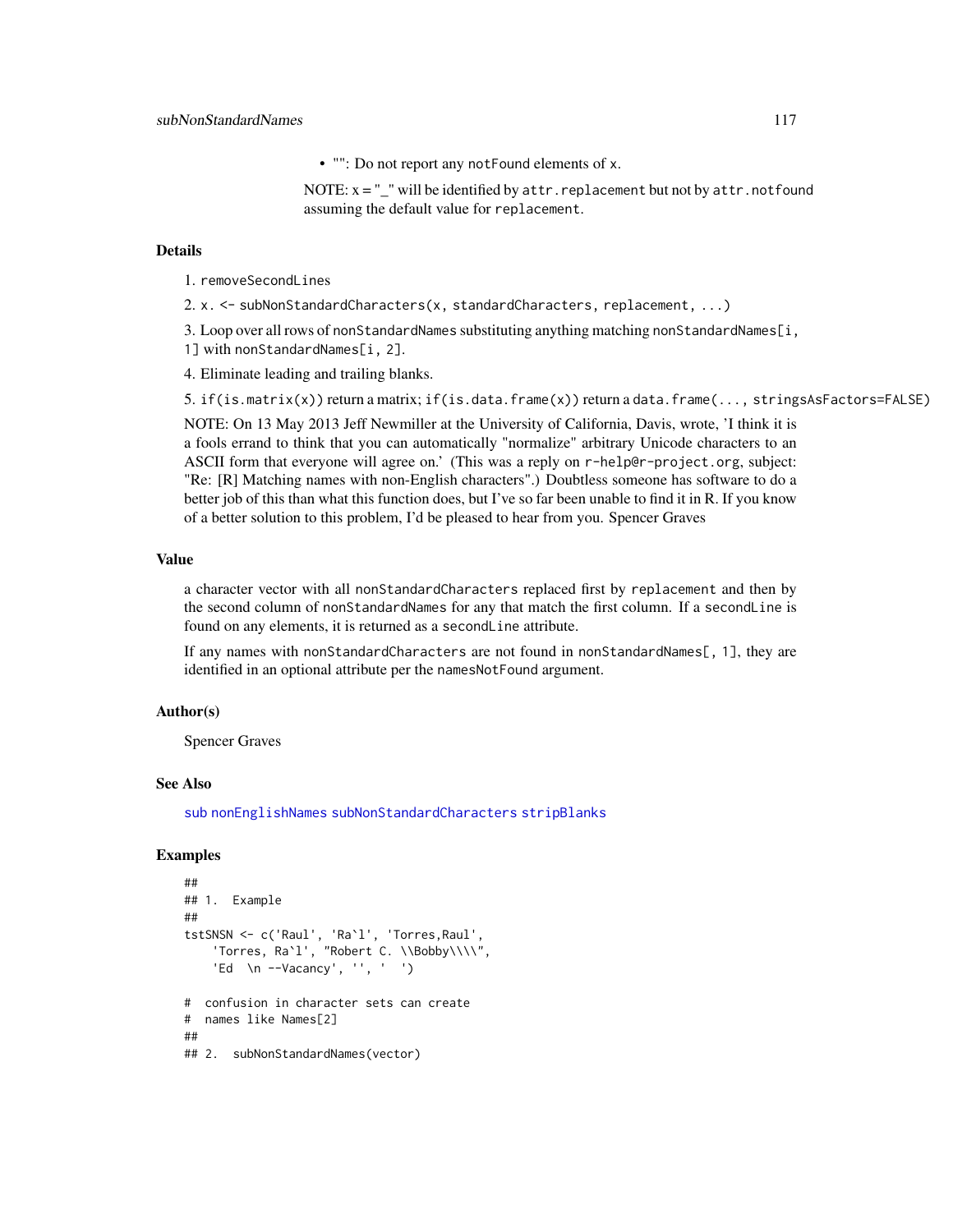# <span id="page-117-0"></span>118 trimImage

```
##
SNS2 <- subNonStandardNames(tstSNSN)
SNS2
# check
SNS2. <- c('Raul', 'Raul', 'Torres,Raul', 'Torres, Raul',
            'Robert C. "Bobby"', 'Ed', '', '')
attr(SNS2., 'secondLine') <- c(rep(NA, 5), ' --Vacancy',
        NA, NA)
all.equal(SNS2, SNS2.)
##
## 3. subNonStandardNames(matrix)
##
tstmat <- parseName(tstSNSN, surnameFirst=TRUE)
submat <- subNonStandardNames(tstmat)
# check
SNSmat <- parseName(SNS2., surnameFirst=TRUE)
all.equal(submat, SNSmat)
##
## 4. subNonStandardNames(data.frame)
##
tstdf <- as.data.frame(tstmat)
subdf <- subNonStandardNames(tstdf)
# check
SNSdf <- as.data.frame(SNSmat, stringsAsFactors=FALSE)
all.equal(subdf, SNSdf)
##
## 5. namesNotFound
##
noSub <- subNonStandardNames('xx_x')
# check
noSub. <- 'xx_x'
attr(noSub., 'namesNotFound') <- 'xx_x'
all.equal(noSub, noSub.)
```
trimImage *Trim zero rows or columns from an object of class* Image*.*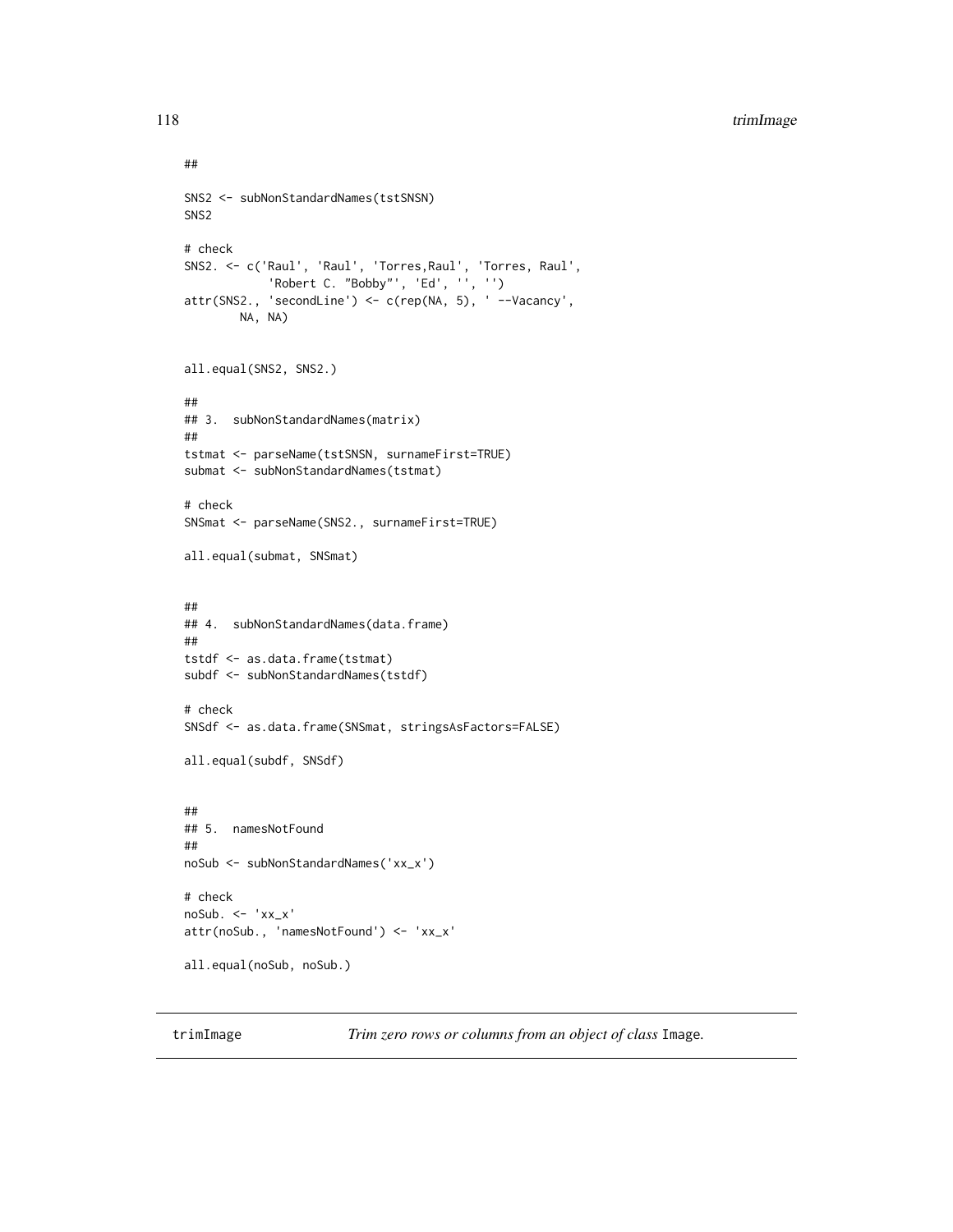# <span id="page-118-0"></span>trimImage 119

# Description

Identify rows or columns of a matrix or 3-dimensional array that are all 0 and remove them.

#### Usage

```
trimImage(x, max2trim=.Machine$double.eps,
      na.rm=TRUE, returnIndices2Keep=FALSE,
      ...)
```
# Arguments

| $\times$           | a numeric matrix or 3-dimensional array or an object with subscripting defined<br>so it acts like such.                                                                               |
|--------------------|---------------------------------------------------------------------------------------------------------------------------------------------------------------------------------------|
| $max2$ trim        | a single number indicating the max absolute numeric value to trim.                                                                                                                    |
| na.rm              | logical: If TRUE, NAs will be ignored in determining the max absolute value for<br>the row. If a row or column is all NA, it will be treated as all 0 in deciding whether<br>to trim. |
|                    | If FALSE, any row or column containing an NA will be retained.                                                                                                                        |
| returnIndices2Keep |                                                                                                                                                                                       |
|                    | if TRUE, return a list with 2 integer vectors giving row and column indices to<br>use in selecting the desired subset of x. This allows an array y to be trimmed to<br>match x.       |
|                    | If FALSE, return the desired trimmed version of x.                                                                                                                                    |
|                    | If this is a list with two two integer vectors, use them to trim x.                                                                                                                   |
|                    | Optional arguments; not currently used.                                                                                                                                               |

# Details

1. Check arguments:  $2 \leq$  length(dim(x))  $\leq$  3? is.logical(na.rm)? returnIndices2Keep  $=$  logical or list of 2 integer vectors, all the same sign, not exceeding dim(x)?

2. if(is.list(returnIndices2Keep)) check that returnIndices2Keep is a list with 2 integer vectors, all the same sign, not exceeding dim(x). If yes, return x appropriately subsetted.

3. if(!is.logical(returnIndices2Keep)) throw an error message.

4. Compute indices2Keep.

5. If(returnIndices2Keep) return (indices2Keep) else return x appropriately subsetted.

#### Value

if(returnIndices2Keep==TRUE) return a list with 2 integer vectors to use as subscripts in trimming objects like x.

Otherwise, return an object like x appropriately trimmed.

# Author(s)

Spencer Graves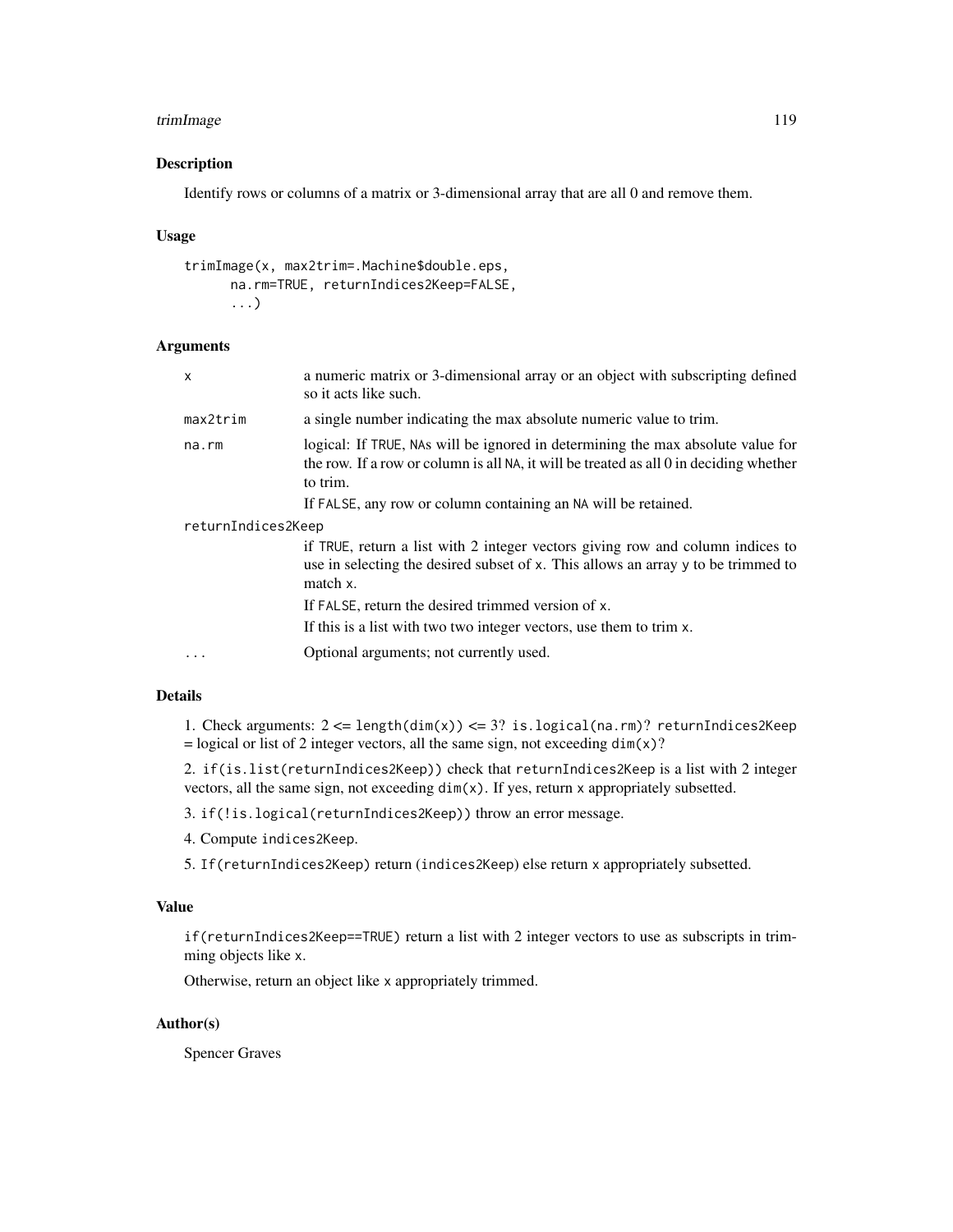# See Also

[trim](#page-0-0) trims raster images, similar to trimImage.

[trimws](#page-0-0) trims leading and trailing spaces from character strings and factors. Similar trim functions exist in other packages but without obvious, explicit consideration of factors.

# Examples

```
##
## 1. trim a simple matrix
##
tst1 <- matrix(.Machine$double.eps, 3, 3,
   dimnames=list(letters[1:3], LETTERS[1:3]))
\text{tst1}[2,2] <- 1
tst1t <- trimImage(tst1)
# check
tst1. <- matrix(1, 1, 1,
          dimnames=list(letters[2], LETTERS[2]))
all.equal(tst1t, tst1.)
##
## 2. returnIndices2Keep
##
tst2i <- trimImage(tst1, returnIndices2Keep=TRUE)
tst2a <- trimImage(tst1, returnIndices2Keep=tst2i)
tst2i. <- list(index1=2, index2=2)
# check
all.equal(tst2i, tst2i.)
all.equal(tst2a, tst1.)
##
## 3. trim 0's only
##
tst3 <- array(0, dim=3:5)
tst3[2, 2:3, ] <- 0.5*.Machine$double.eps
tst3[3,,] <- 1
tst3t <- trimImage(tst3, 0)
# check
tst3t. <- tst3[2:3,, ]
# check
```
<span id="page-119-0"></span>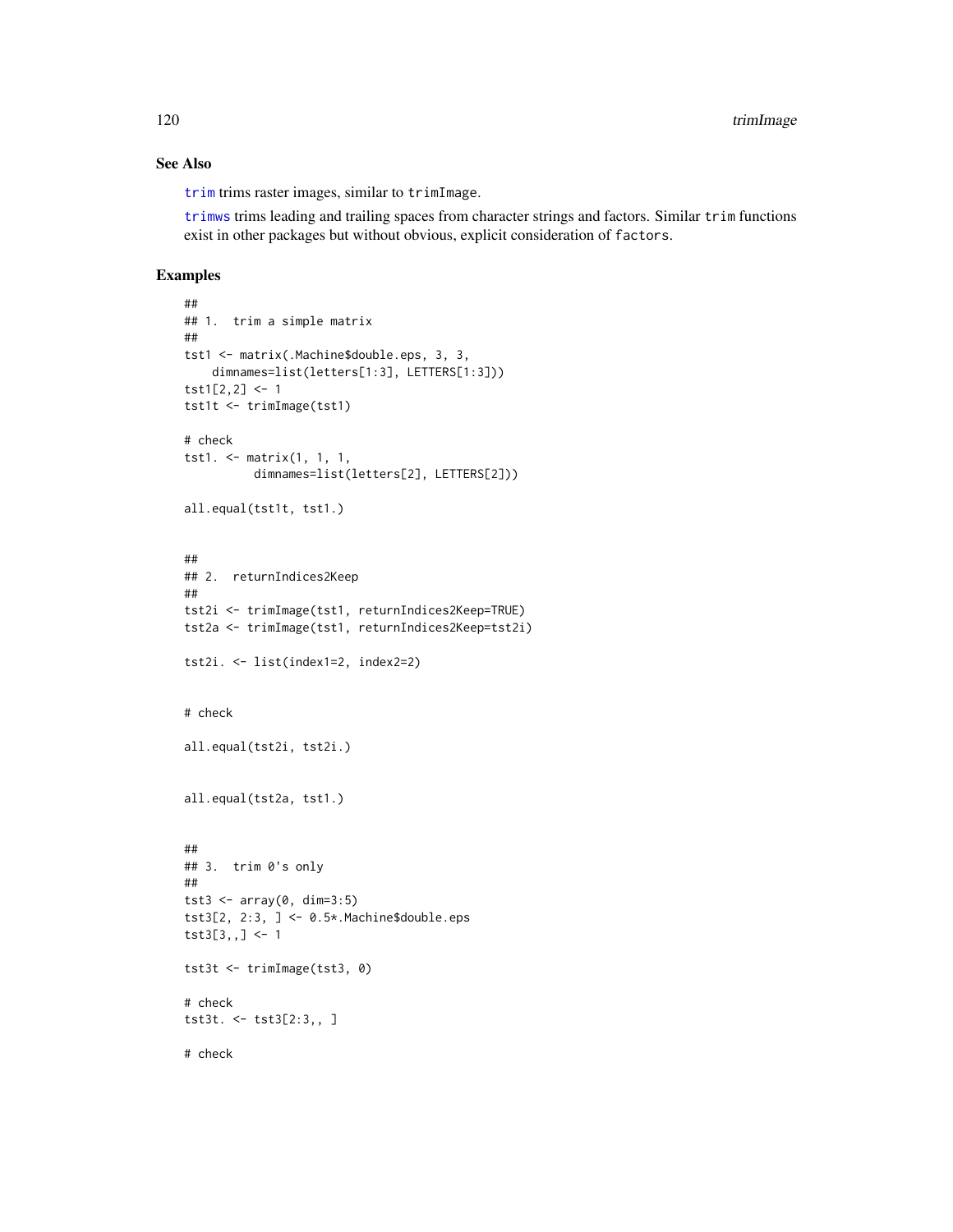#### <span id="page-120-0"></span>truncdist 121

```
all.equal(tst3t, tst3t.)
##
## 4. trim NAs
##
tst4 \leftarrow tst1
tst4[1,1] <- NA
\texttt{tst4}[3,] \leq NA
tst4t <- trimImage(tst4)
# tst4o == tst4
tst4o <- trimImage(tst4, na.rm=FALSE)
# check
all.equal(tst4t, tst1[2, 2, drop=FALSE])
all.equal(tst4o, tst4)
##
## 5. trim all
##
tst4a <- trimImage(tst1, 1)
tst4a. <- matrix(0,0,0,
     dimnames=list(NULL, NULL))
all.equal(tst4a, tst4a.)
```
truncdist *Truncated distribution*

# Description

The cumulative distribution function for a truncated distribution is  $\theta$  for  $x \leq t$  runcmin, 1 for truncmax < x, and in between is as follows: (pdist(x, ...) - pdist(truncmin, ...)) / (pdist(truncmax, ...) - pdist(truncmin, ...))

The density, quantile, and random number generation functions are similarly defined from this.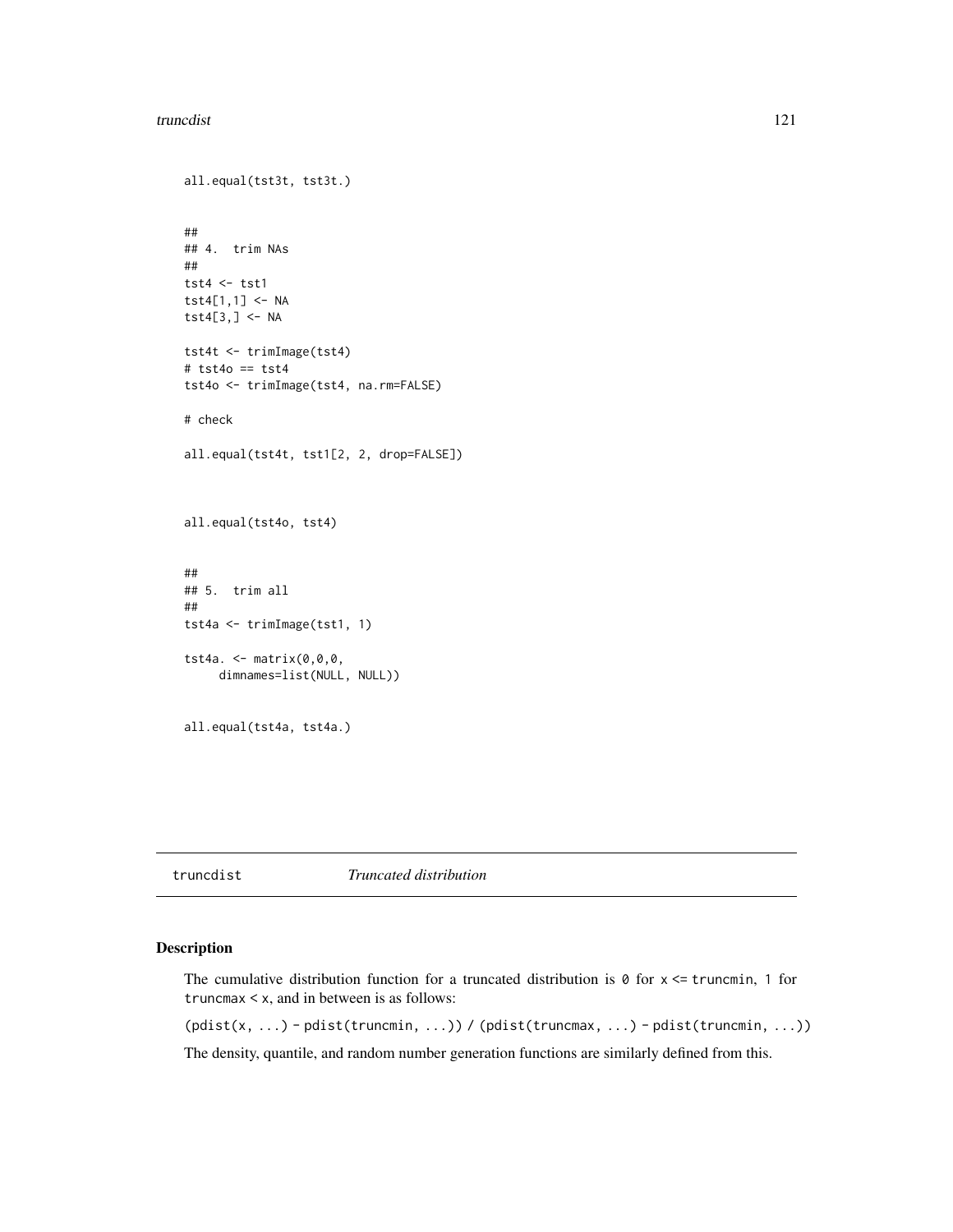# Usage

```
dtruncdist(x, ..., dist='norm', truncmin=-Inf,
            truncmax=Inf)
ptruncdist(q, ..., dist='norm', truncmin=-Inf,
            truncmax=Inf)
qtruncdist(p, ..., dist='norm', truncmin=-Inf,
            truncmax=Inf)
rtruncdist(n, ..., dist='norm', truncmin=-Inf,
            truncmax=Inf)
```
#### Arguments

| x, q               | numeric vector of quantiles                                                                                                                                                                                               |
|--------------------|---------------------------------------------------------------------------------------------------------------------------------------------------------------------------------------------------------------------------|
| p                  | numeric vector of probabilities                                                                                                                                                                                           |
| n                  | number of observations. If $length(n) > 1$ , the length is taken to be the number<br>required.                                                                                                                            |
| $\cdot$            | other arguments to be passed to the corresponding function for the indicated<br>dist                                                                                                                                      |
| dist               | Standard R name for the family of functions for the desired distribution. By<br>default, this is norm, so the corresponding function for dtruncdist is dnorm,<br>the corresponding function for ptrunctist is pnorm, etc. |
| truncmin, truncmax |                                                                                                                                                                                                                           |

lower and upper truncation points, respectively.

# Details

NOTE: Truncation is different from "censoring", where it's known that an observation lies between certain limits; it's just not known exactly where it lies between those limits.

By contrast, with a truncated distribution, events below truncmin and above truncmax may exist but are not observed. Thus, it's not known how many events occur outside the given range, truncmin to truncmax, if any. Given data believed to come from a truncated distribution, estimating the parameters provide a means of estimating the number of unobserved events, assuming a particular form for their distribution.

1. Setup

 $dots <$ - list $(...)$ 

2. For dtruncdist, return 0 for all x outside truncmin and truncmax. For all others, compute as follows:

```
dots$x <- truncmin ddist <- paste0('d', dist) pdist <- paste0('p', dist) p.min <- do.call(pdist,
dots) dots$x <- truncmax p.max <- do.call(pdist, dots) dots$x <- x dx <- do.call(ddist,
dots)
```
return(dx / (p.max-p.min))

NOTE: Adjustments must be made if 'log' appears in names(dots)

3. The computations for ptruncdist are similar.

4. The computations for qtruncdist are complementary.

5. For rtruncdist, use qtruncdist(runif(n), ...).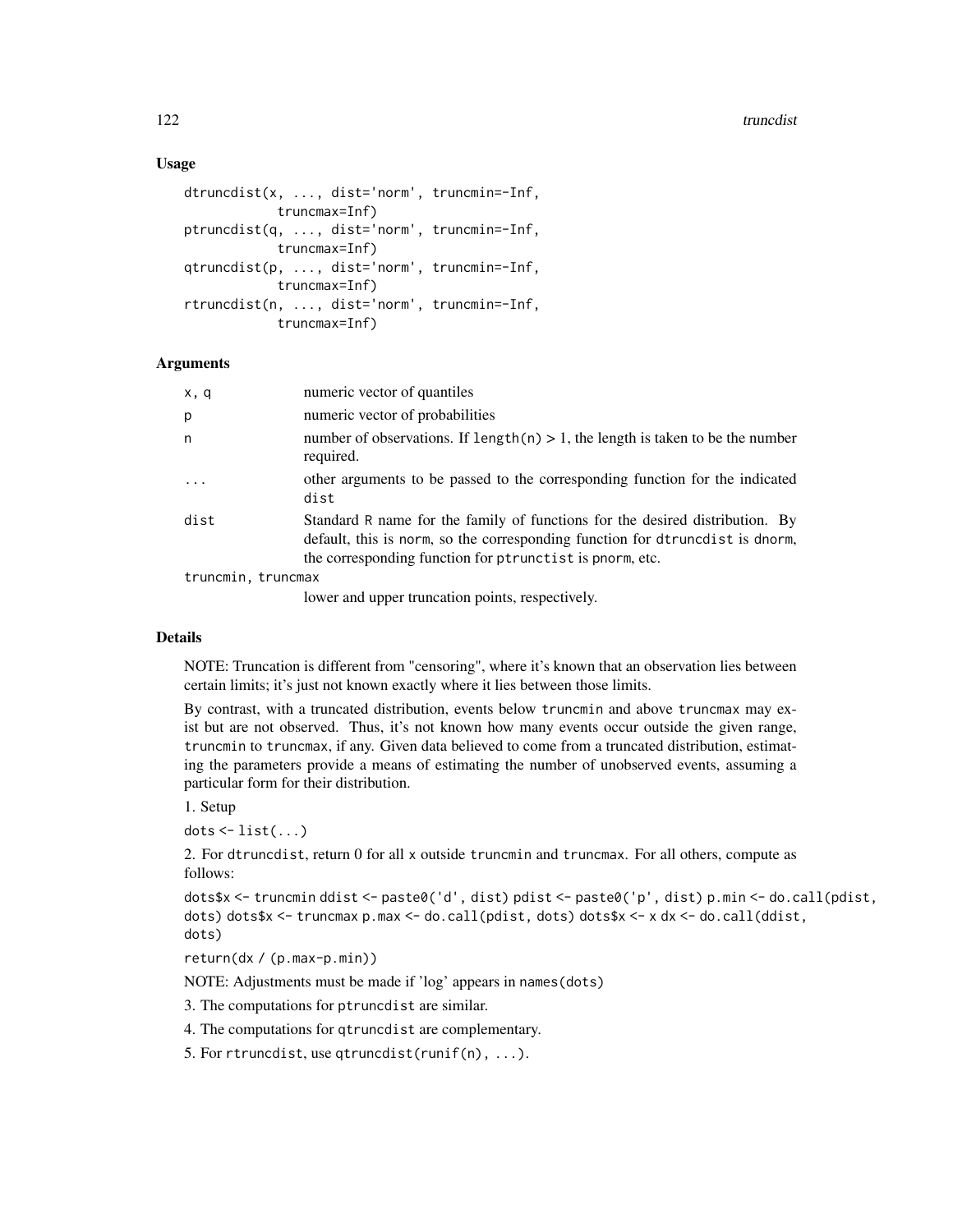#### <span id="page-122-0"></span>truncdist 123

# Value

dtruncdist gives the density, ptruncdist gives the distribution function, qtruncdist gives the quantile function, and rtruncdist generates random deviates.

The length of the result is determined by n for rtruncdist and is the maximum of the lengths of the numerical arguments for the other functions.

# Author(s)

Spencer Graves

# See Also

[Distributions](#page-0-0) [Normal](#page-0-0)

# Examples

```
##
## 1. dtruncdist
##
# 1.1. Normal
dx <- dtruncdist(1:4)
# check
all.equal(dx, dnorm(1:4))
# 1.2. Truncated normal between 0 and 1
dx01 <- dtruncdist(seq(-1, 2, .5), truncmin=0, truncmax=1)
# check
dx01. <- c(0, 0, 0, dnorm(c(.5, 1))/(pnorm(1)-pnorm(0)),
           0, 0)
all.equal(dx01, dx01.)
# 1.3. lognormal meanlog=log(100), sdlog = 2, truncmin=500
x10 < -10<sup>(0:9)</sup>
dx10 <- dtruncdist(x10, log(100), 2, dist='lnorm',
                   truncmin=500)
# check
dx10. <- (dtruncdist(log(x10), log(100), 2,
                    truncmin=log(500)) / x10)
all.equal(dx10, dx10.)
# 1.4. log density of the previous example
dx10log <- dtruncdist(x10, log(100), 2, log=TRUE,
```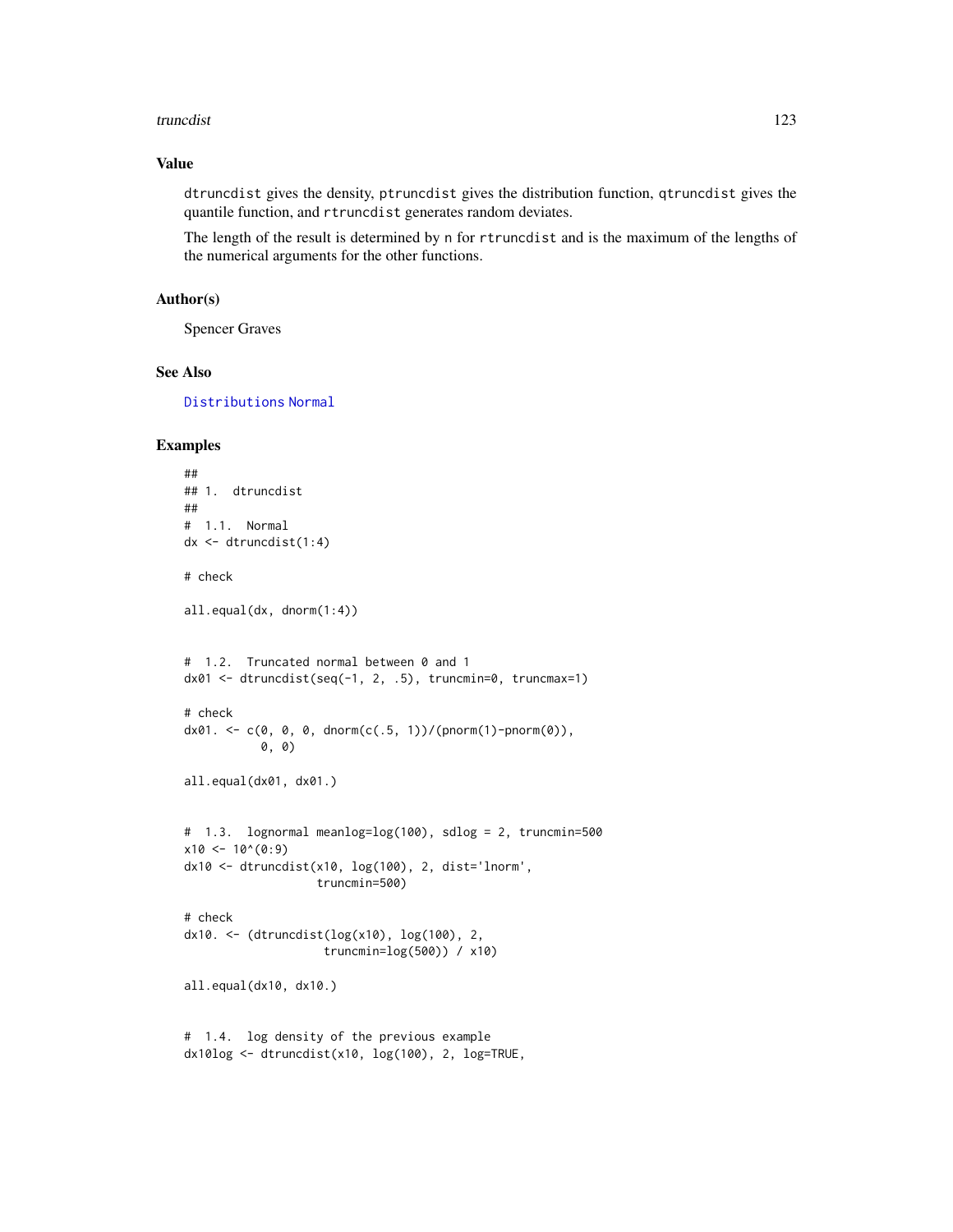#### 124 truncdist truncdist truncdist truncdist truncdist truncdist truncdist truncdist truncdist truncdist truncdist truncdist truncdist truncdist truncdist truncdist truncdist truncdist truncdist truncdist truncdist truncdis

```
dist='lnorm', truncmin=500)
all.equal(dx10log, log(dx10))
# 1.5. Poisson without 0.
dPois0.9 <-dtruncdist(0:9, lambda=1, dist='pois', truncmin=0)
# check
dP0.9 <- c(0, dpois(1:9, lambda=1)/ppois(0, lambda=1, lower.tail=FALSE))
all.equal(dPois0.9, dP0.9)
##
## 2. ptruncdist
##
# 2.1. Normal
px <- ptruncdist(1:4)
# check
all.equal(px, pnorm(1:4))
# 2.2. Truncated normal between 0 and 1
px01 <- ptruncdist(seq(-1, 2, .5), truncmin=0, truncmax=1)
# check
px01. < -c(0, 0, (pnorm(c(0, .5, 1)) - pnorm(0))/(pnorm(1)-pnorm(0)), 1, 1)
all.equal(px01, px01.)
# 2.3. lognormal meanlog=log(100), sdlog = 2, truncmin=500
x10 \le -10^{\circ}(0:9)px10 <- ptruncdist(x10, log(100), 2, dist='lnorm',
                  truncmin=500)
# check
px10. <- (ptruncdist(log(x10), log(100), 2,
                     truncmin=log(500)))
all.equal(px10, px10.)
# 2.4. log of the previous probabilities
px10log <- ptruncdist(x10, log(100), 2, log=TRUE,
                  dist='lnorm', truncmin=500)
all.equal(px10log, log(px10))
```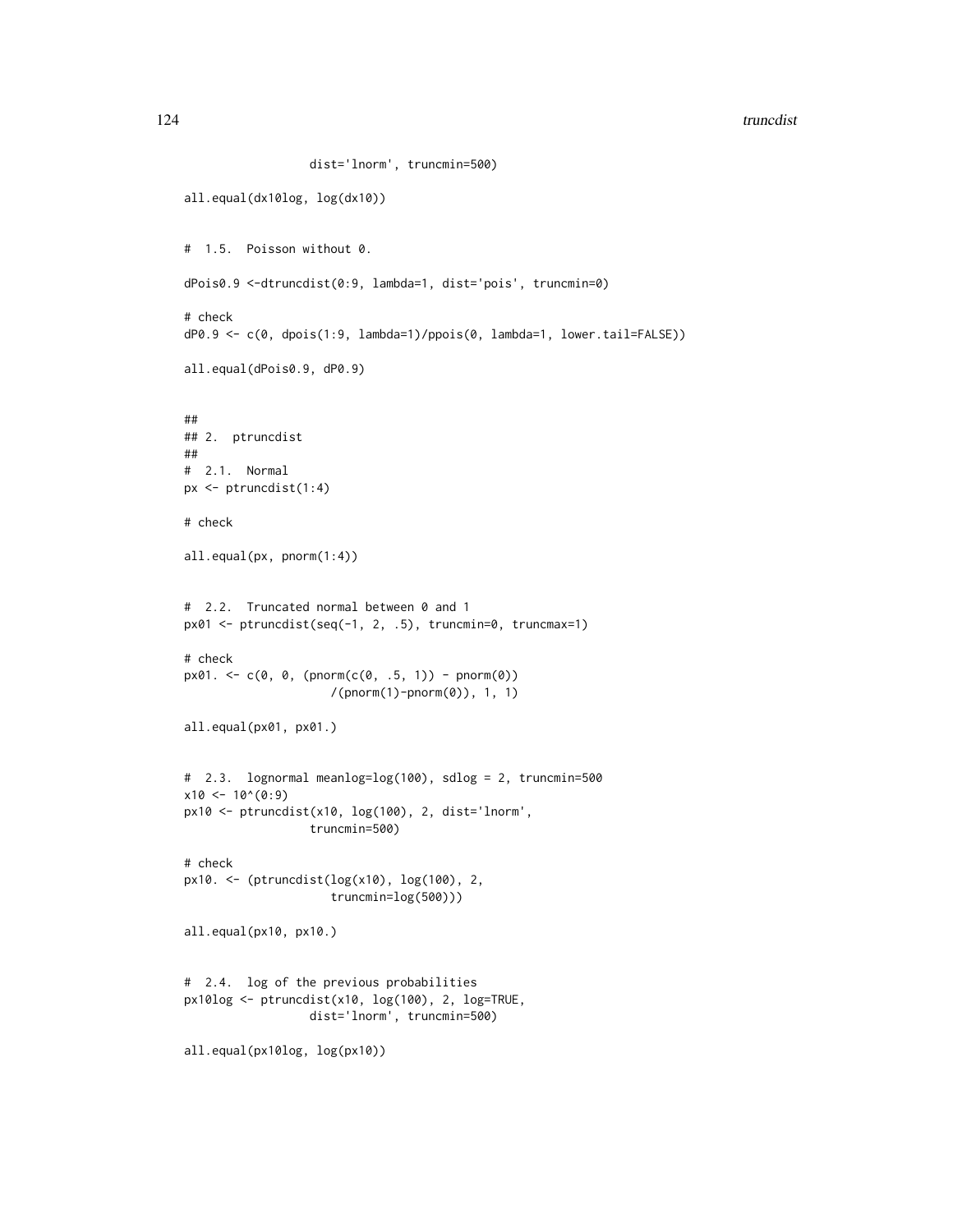```
##
## 3. qtruncdist
##
# 3.1. Normal
qx \leftarrow qtruncdist(seq(0, 1, .2))
# check
all.equal(qx, qnorm(seq(0, 1, .2)))
# 3.2. Normal truncated outside (0, 1)
qx01 <- qtruncdist(seq(0, 1, .2),
           truncmin=0, truncmax=1)
# check
pxmin <- pnorm(0)
pxmax \leftarrow pnorm(1)unp <- (pxmin + seq(0, 1, .2)*(pxmax-pxmin))
qx@1. < -qnorm(unp)all.equal(qx01, qx01.)
# 3.3. lognormal meanlog=log(100),
# sdlog=2, truncmin=500
qlx10 <- qtruncdist(seq(0, 1, .2), log(100), 2,
                  dist='lnorm', truncmin=500)
# check
plxmin <- plnorm(500, log(100), 2)
unp. <- (plxmin + seq(0, 1, .2)*(1-plxmin))
qlx10. <- qlnorm(unp., log(100), 2)
all.equal(qlx10, qlx10.)
# 3.4. previous example with log probabilities
qlx10l <- qtruncdist(log(seq(0, 1, .2)),
      log(100), 2, log.p=TRUE, dist='lnorm',
      truncmin=500)
# check
all.equal(qlx10, qlx10l)
##
## 4. rtruncdist
##
```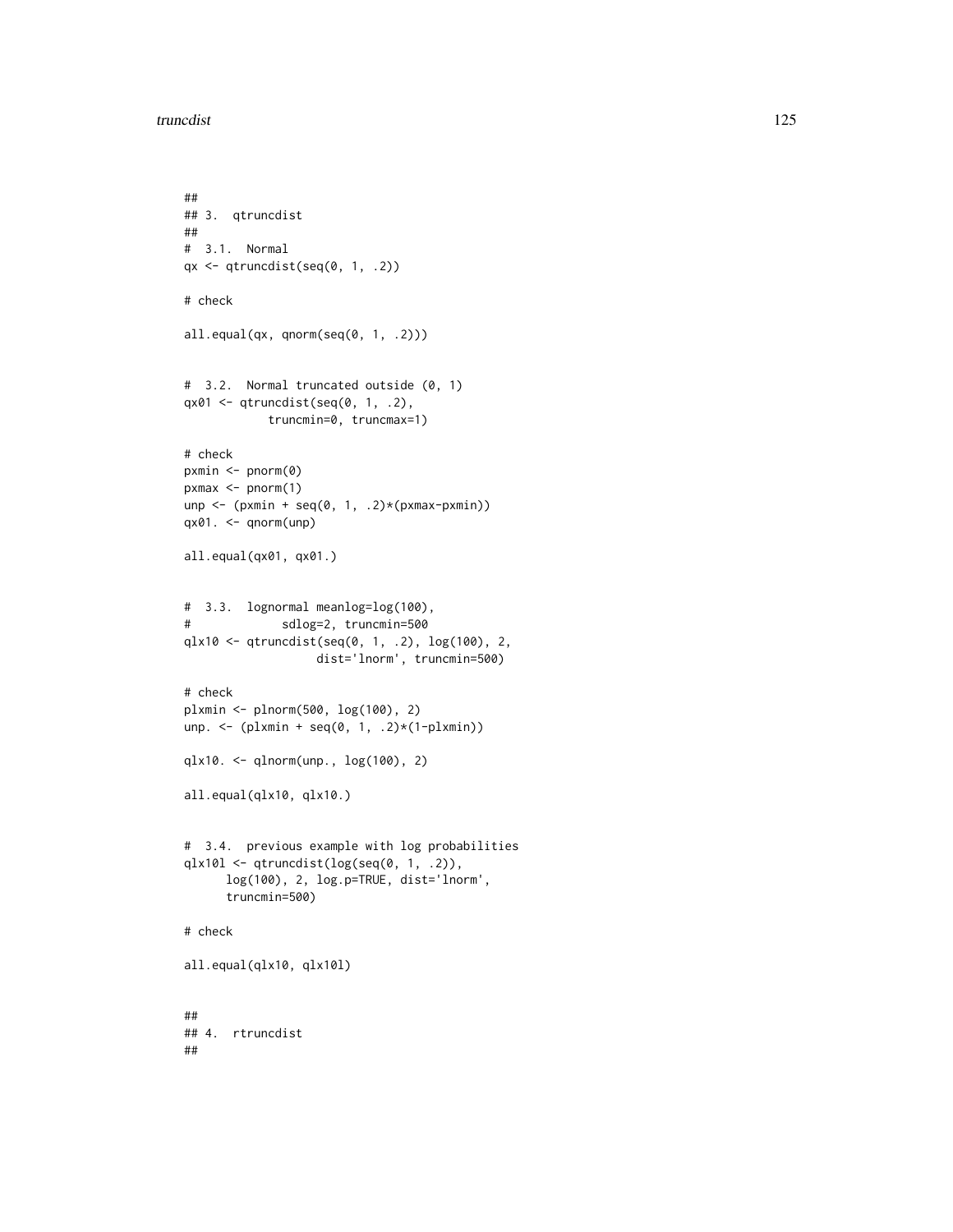# <span id="page-125-0"></span>126 whichAeqB

```
# 4.1. Normal
set.seed(1)
rx <- rtruncdist(9)
# check
set.seed(1)
all.equal(rx[1], rnorm(1))
# Only the first observation matches; check that.
# 4.2. Normal truncated outside (0, 1)
set.seed(1)
rx01 <- rtruncdist(9, truncmin=0, truncmax=1)
# check
pxmin <- pnorm(0)
pxmax <- pnorm(1)
set.seed(1)
rnp <- (pxmin + runif(9)*(pxmax-pxmin))
rx@1. <- qnorm(rnp)all.equal(rx01, rx01.)
# 4.3. lognormal meanlog=log(100), sdlog=2, truncmin=500
set.seed(1)
rlx10 <- rtruncdist(9, log(100), 2,
                  dist='lnorm', truncmin=500)
# check
plxmin <- plnorm(500, log(100), 2)
set.seed(1)
rnp. <- (plxmin + runif(9)*(1-plxmin))
rlx10. <- qlnorm(rnp., log(100), 2)
all.equal(rlx10, rlx10.)
```
whichAeqB *Index of a single match*

# Description

Return which(A %in% B) if it has length 1; give an error message otherwise.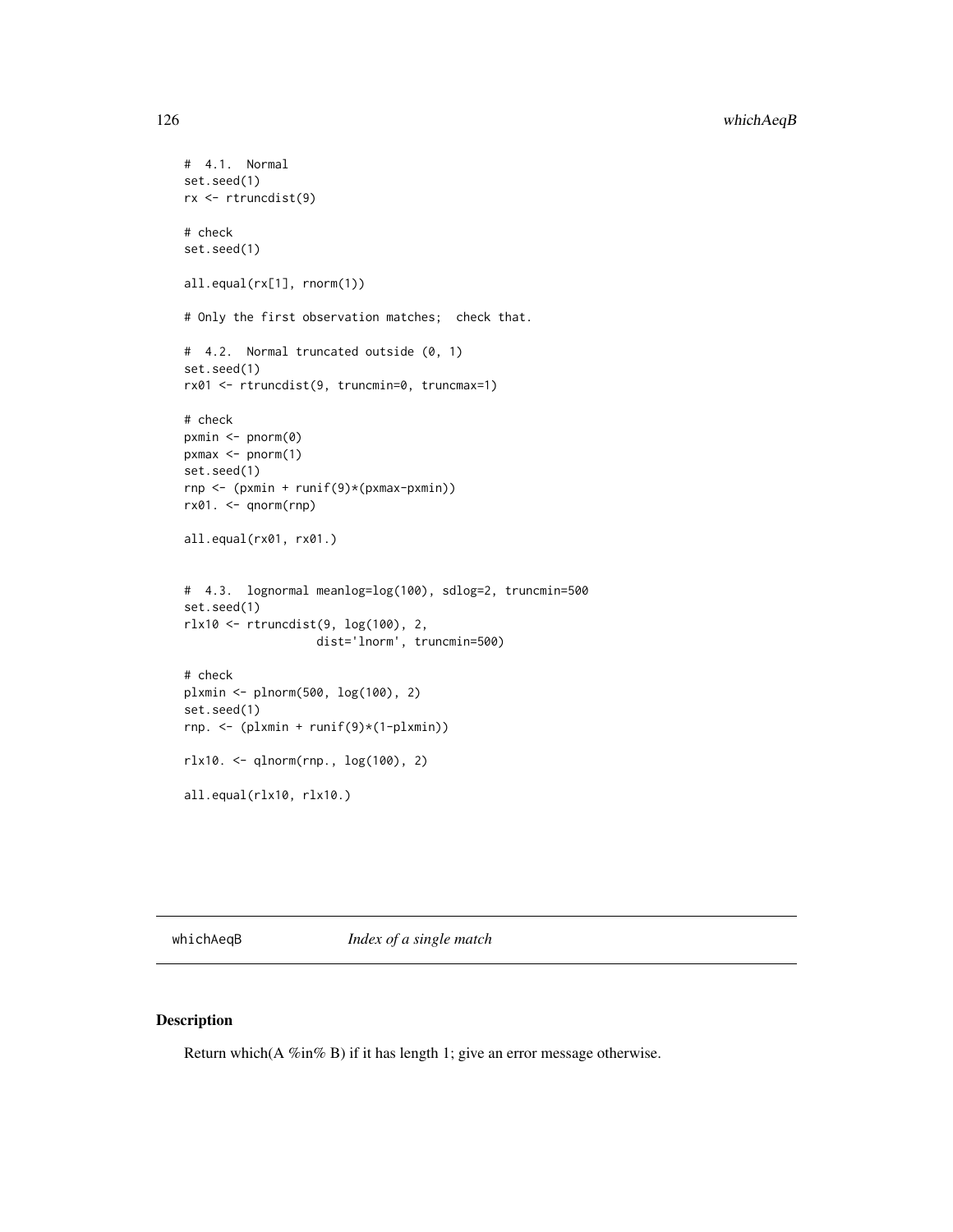# <span id="page-126-0"></span>whichAeqB 127

# Usage

```
whichAeqB(A, B, errNoMatch='no match',
                     err2Match='more than one match')
```
# Arguments

| A          | A vector which may have a single match in B.                 |
|------------|--------------------------------------------------------------|
| - B        | A vector of possible matches for A.                          |
| errNoMatch | a character string: error message if no match found.         |
| err2Match  | a character string: error message if multiple matches found. |

# Value

a single integer giving the index of the match in A.

# Author(s)

Spencer Graves

# See Also

[interpPairs](#page-49-0)

# Examples

a2b <- whichAeqB(letters, 'b')

all.equal(a2b, 2)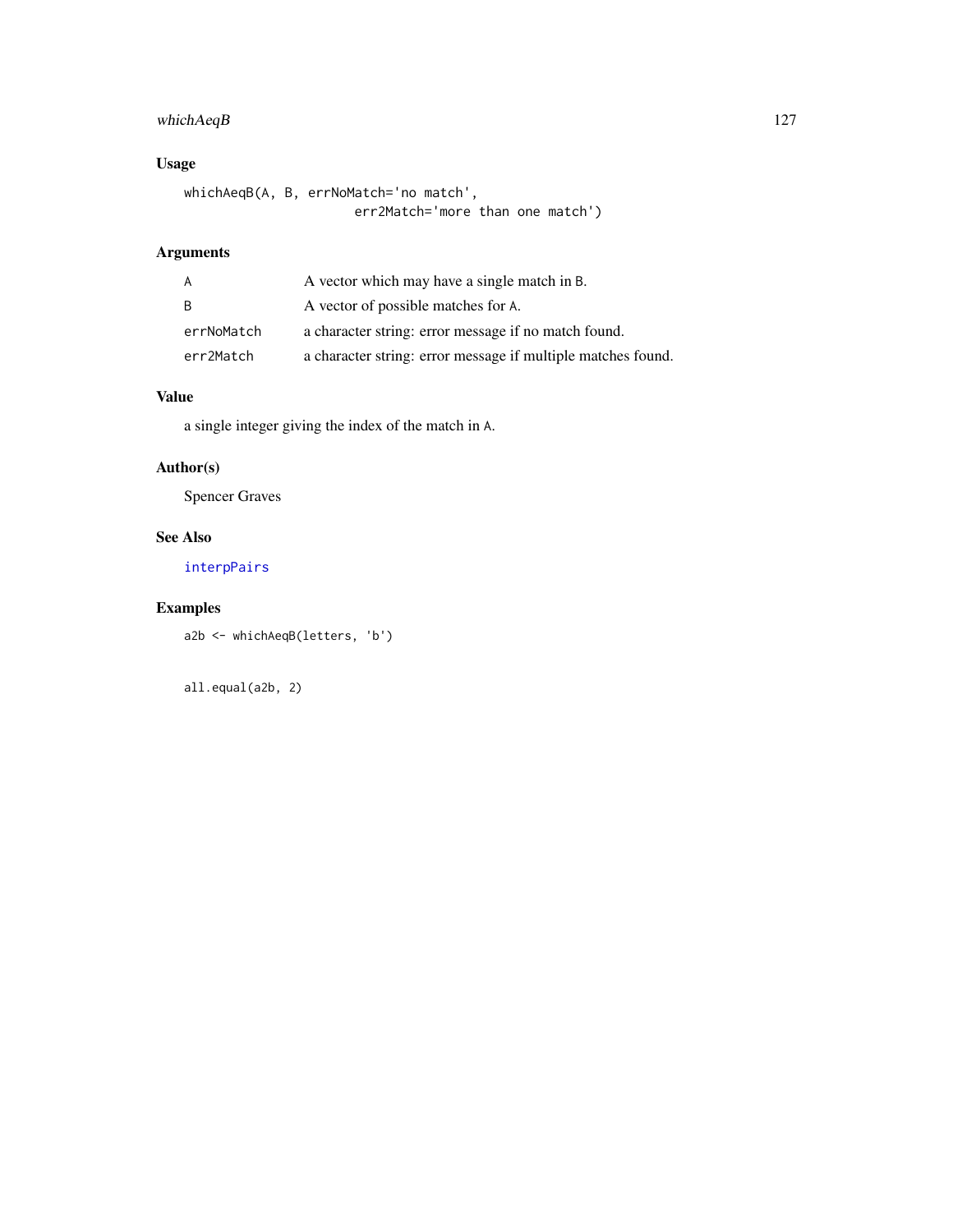# Index

∗ IO Ping, [80](#page-79-0) read.transpose, [97](#page-96-0) readDates3to1, [98](#page-97-0) readNIPA, [100](#page-99-0) ∗ aplot Arrows, [3](#page-2-0) canbeNumeric, [16](#page-15-0) rgrep, [102](#page-101-0) ∗ datagen simulate.bic.glm, [105](#page-104-0) simulate.glm, [108](#page-107-0) ∗ distribution truncdist, [121](#page-120-0) ∗ hplot compareOverlap, [23](#page-22-0) rasterImageAdj, [94](#page-93-0) ∗ htest confint.var, [25](#page-24-0) ∗ manip as.Date1970, [4](#page-3-0) asNumericDF, [5](#page-4-0) BoxCox, [9](#page-8-0) camelParse, [15](#page-14-0) checkNames, [17](#page-16-0) classIndex, [19](#page-18-0) compareLengths, [21](#page-20-0) countByYear, [27](#page-26-0) countsByYear, [28](#page-27-0) createMessage, [30](#page-29-0) createX2matchY, [31](#page-30-0) Date3to1, [33](#page-32-0) dateCols, [34](#page-33-0) Dates3to1, [36](#page-35-0) getElement2, [37](#page-36-0) grepNonStandardCharacters, [40](#page-39-1) Interp, [41](#page-40-0) interpChar, [47](#page-46-0) interpPairs, [51](#page-50-0)

match.data.frame, [61](#page-60-0) matchName, [62](#page-61-0) matchQuote, [66](#page-65-0) mergeVote, [67](#page-66-0) missing0, [69](#page-68-0) nchar0, [71](#page-70-0) Newdata, [72](#page-71-0) parseCommas, [74](#page-73-0) parseDollars, [76](#page-75-0) parseName, [77](#page-76-0) pmatch2, [82](#page-81-0) pmatchIC, [84](#page-83-0) recode2, [101](#page-100-0) sign, [104](#page-103-0) strsplit1, [112](#page-111-0) subNonStandardCharacters, [113](#page-112-1) subNonStandardNames, [115](#page-114-1) trimImage, [119](#page-118-0) ∗ misc deletedFunctions, [37](#page-36-0) ∗ multivariate logVarCor, [59](#page-58-0) ∗ plot qqnorm2, [85](#page-84-0) qqnorm2s, [89](#page-88-0) qqnorm2t, [92](#page-91-0) whichAeqB, [126](#page-125-0) .Random.seed, *[106](#page-105-0)*, *[110](#page-109-0)* agrep, *[61,](#page-60-0) [62](#page-61-0)* approx, *[44](#page-43-0)* arrow, *[3](#page-2-0)* Arrows, [3](#page-2-0) arrows, *[3](#page-2-0)* as.character, *[38](#page-37-0)*

as.Date, *[4](#page-3-0)*, *[6,](#page-5-0) [7](#page-6-0)*, *[16](#page-15-0)* as.Date1970, [4](#page-3-0)

as.numeric, *[7](#page-6-0)*, *[16](#page-15-0)*, *[75,](#page-74-0) [76](#page-75-0)* as.POSIXct, *[6,](#page-5-0) [7](#page-6-0)*, *[16](#page-15-0)* as.POSIXct1970, *[4](#page-3-0)*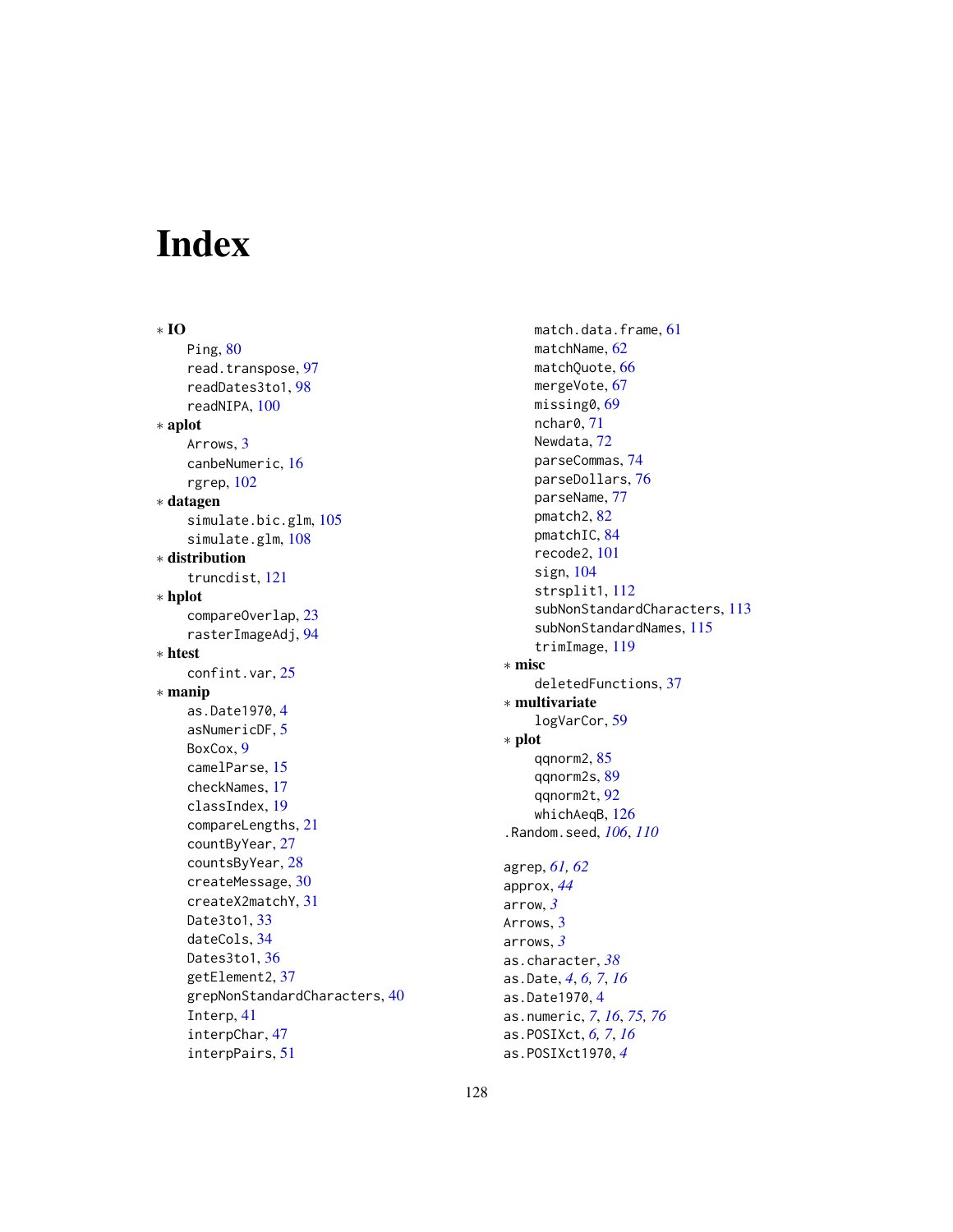#### INDEX 229

as.raster, *[94,](#page-93-0) [95](#page-94-0)* asNumericChar *(*asNumericDF*)*, [5](#page-4-0) asNumericDF, [5](#page-4-0) attributes, *[10](#page-9-0)* bic.glm, *[105](#page-104-0)*, *[107](#page-106-0)* BoxCox, [9](#page-8-0) boxCox, *[12](#page-11-0)* boxcox, *[11,](#page-10-0) [12](#page-11-0)* boxcox.drc, *[12](#page-11-0)* boxcoxCensored, *[12](#page-11-0)* call, *[51](#page-50-0)* camelParse, [15](#page-14-0) canbeNumeric, [16,](#page-15-0) *[72](#page-71-0)* cbind, *[100](#page-99-0)* character, *[6](#page-5-0)*, *[44](#page-43-0)*, *[86](#page-85-0)*, *[89,](#page-88-0) [90](#page-89-0)*, *[92,](#page-91-0) [93](#page-92-0)*, *[103](#page-102-0)* checkNames, [17](#page-16-0) classify, *[62](#page-61-0)* classIndex, [19,](#page-18-0) *[44](#page-43-0)*, *[48](#page-47-0)* coef, *[105,](#page-104-0) [106](#page-105-0)*, *[109](#page-108-0)* colSums, *[29](#page-28-0)* compareLengths, [21,](#page-20-0) *[42](#page-41-0)*, *[47,](#page-46-0) [48](#page-47-0)*, *[53](#page-52-0)* compareOverlap, [23](#page-22-0) complex, *[44](#page-43-0)* confint.sd *(*confint.var*)*, [25](#page-24-0) confint.var, [25](#page-24-0) cor.test, *[26](#page-25-0)* coredata, *[41](#page-40-0)*, *[43](#page-42-0)* countByYear, [27](#page-26-0) countsByYear, [28](#page-27-0) cov2cor, *[59](#page-58-0)* createMessage, [30](#page-29-0) createX2matchY, [31](#page-30-0) data.frame, *[5](#page-4-0)*, *[7](#page-6-0)*, *[24](#page-23-0)*, *[28](#page-27-0)*, *[33](#page-32-0)*, *[36](#page-35-0)*, *[53](#page-52-0)*, *[63](#page-62-0)*, *[67,](#page-66-0) [68](#page-67-0)*, *[72](#page-71-0)*, *[75](#page-74-0)*, *[85](#page-84-0)*, *[89,](#page-88-0) [90](#page-89-0)*, *[92](#page-91-0)*, *[99](#page-98-0)*, *[105,](#page-104-0) [106](#page-105-0)*, *[109,](#page-108-0) [110](#page-109-0)* Date3to1, [33,](#page-32-0) *[35,](#page-34-0) [36](#page-35-0)* dateCols, *[33](#page-32-0)*, [34,](#page-33-0) *[36](#page-35-0)*, *[98,](#page-97-0) [99](#page-98-0)* Dates3to1, [36,](#page-35-0) *[99](#page-98-0)* deletedFunctions, [37](#page-36-0) delimMatch, *[67](#page-66-0)* deparse, *[22](#page-21-0)*, *[30](#page-29-0)* diag, *[59](#page-58-0)* dim, *[102](#page-101-0)* Distributions, *[123](#page-122-0)* dtruncdist *(*truncdist*)*, [121](#page-120-0) enquote, *[53](#page-52-0)*

eval, *[38](#page-37-0)*, *[53](#page-52-0)* factor, *[6,](#page-5-0) [7](#page-6-0)*, *[16](#page-15-0)*, *[92](#page-91-0)* function, *[51](#page-50-0)* getElement, *[38](#page-37-0)* getElement2, [37](#page-36-0) glm, *[105](#page-104-0)*, *[109,](#page-108-0) [110](#page-109-0)* grep, *[6](#page-5-0)*, *[34](#page-33-0)[–36](#page-35-0)*, *[40](#page-39-1)*, *[53](#page-52-0)*, *[61,](#page-60-0) [62](#page-61-0)*, *[83](#page-82-0)*, *[103](#page-102-0)*, *[112](#page-111-0)* grepNonStandardCharacters, [40,](#page-39-1) *[114](#page-113-0)* gsub, *[6,](#page-5-0) [7](#page-6-0)*, *[66](#page-65-0)*, *[75,](#page-74-0) [76](#page-75-0)* iconv, *[114](#page-113-0)* identity, *[78](#page-77-0)* index2class *(*classIndex*)*, [19](#page-18-0) integer, *[44](#page-43-0)*, *[72](#page-71-0)*, *[103,](#page-102-0) [104](#page-103-0)* Interp, [41](#page-40-0) InterpChar *(*Interp*)*, [41](#page-40-0) interpChar, *[20](#page-19-0)*, *[22](#page-21-0)*, [47,](#page-46-0) *[51](#page-50-0)[–53](#page-52-0)* InterpChkArgs *(*Interp*)*, [41](#page-40-0) InterpNum *(*Interp*)*, [41](#page-40-0) interpPairs, *[32](#page-31-0)*, *[44](#page-43-0)*, *[48](#page-47-0)*, [50,](#page-49-1) *[127](#page-126-0)* invBoxCox *(*BoxCox*)*, [9](#page-8-0) is.na, *[62](#page-61-0)* is.null, *[72](#page-71-0)* join, *[62](#page-61-0)* legend, *[90](#page-89-0)*, *[93](#page-92-0)* length, *[42,](#page-41-0) [43](#page-42-0)* levels, *[72](#page-71-0)* lines, *[87](#page-86-0)* lines.qqnorm2 *(*qqnorm2*)*, [85](#page-84-0) lm, *[105](#page-104-0)*, *[109](#page-108-0)* log, *[59](#page-58-0)* logical, *[16](#page-15-0)*, *[44](#page-43-0)*, *[70](#page-69-0)*, *[72](#page-71-0)* logVarCor, [59](#page-58-0) lower.tri, *[59](#page-58-0)* make.names, *[17,](#page-16-0) [18](#page-17-0)*, *[52](#page-51-0)* match, *[62](#page-61-0)*, *[83](#page-82-0)* match.data.frame, [61](#page-60-0)

match\_df, *[62](#page-61-0)* matchName, [62,](#page-61-0) *[83](#page-82-0)* matchName1 *(*matchName*)*, [62](#page-61-0) matchQuote, [66](#page-65-0) matrix, *[29](#page-28-0)*, *[72](#page-71-0)*, *[101](#page-100-0)* median, *[72](#page-71-0)* mergeUShouse.senate, *[68](#page-67-0)*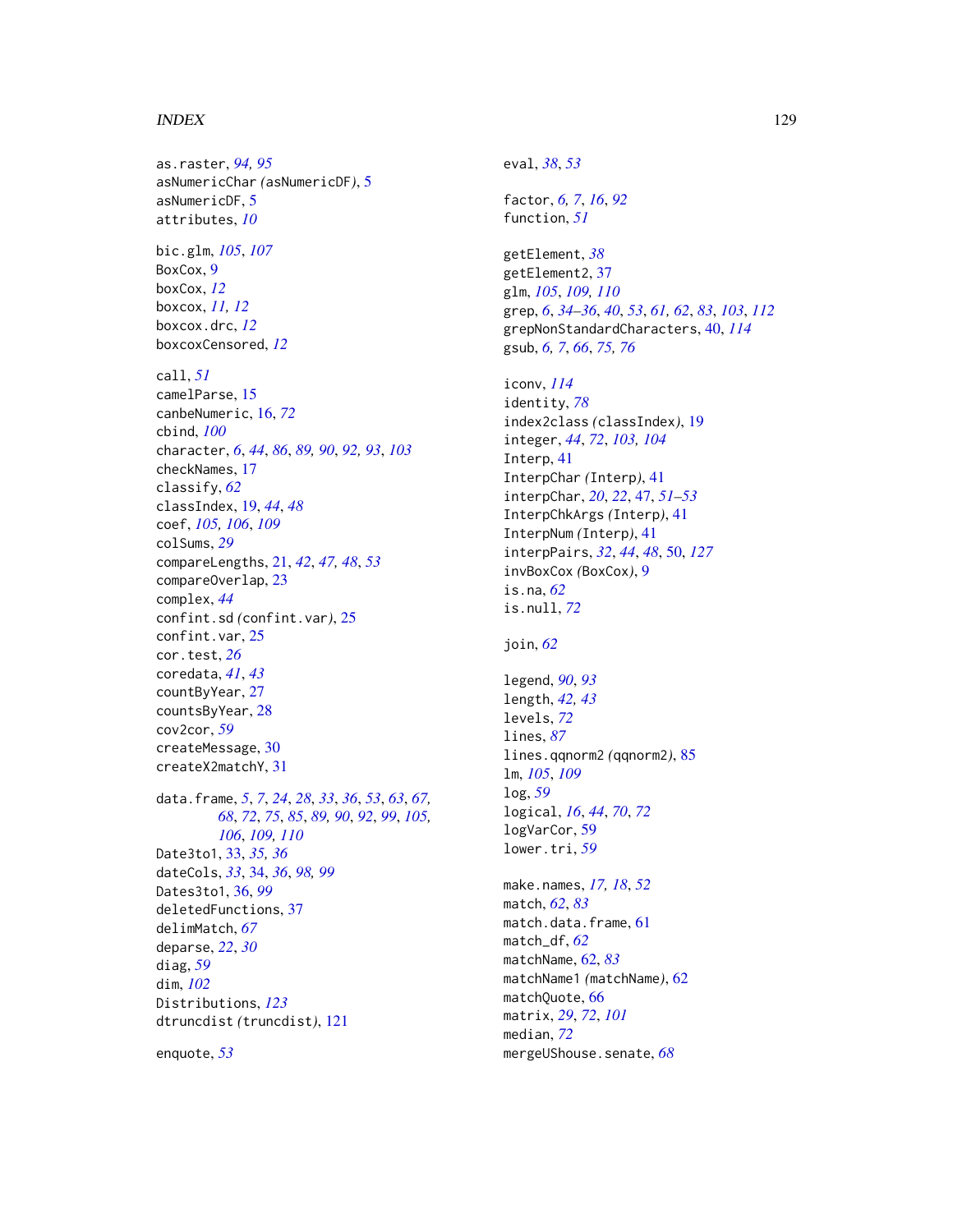mergeUShouse.senate *(*deletedFunctions*)*, [37](#page-36-0) mergeVote, [67](#page-66-0) missing, *[42](#page-41-0)*, *[59](#page-58-0)*, *[61](#page-60-0)*, *[68](#page-67-0)*, *[70](#page-69-0)* missing0, [69](#page-68-0) mode, *[16](#page-15-0)*

name, *[38](#page-37-0)* names, *[17,](#page-16-0) [18](#page-17-0)*, *[52](#page-51-0)* nchar, *[30](#page-29-0)*, *[41](#page-40-0)*, *[43](#page-42-0)*, *[71](#page-70-0)* nchar0, [71](#page-70-0) Newdata, [72](#page-71-0) nonEnglishNames, *[117](#page-116-0)* Normal, *[123](#page-122-0)* numeric, *[6](#page-5-0)*, *[44](#page-43-0)*

options, *[17,](#page-16-0) [18](#page-17-0)*, *[81](#page-80-0)*

par, *[95](#page-94-0)* parseCommas, [74,](#page-73-0) *[76](#page-75-0)* parseDollars, *[74,](#page-73-0) [75](#page-74-0)*, [76](#page-75-0) parseName, *[62](#page-61-0)*, *[64](#page-63-0)*, [77](#page-76-0) paste, *[30](#page-29-0)*, *[61](#page-60-0)*, *[66](#page-65-0)* pdLogChol, *[59](#page-58-0)* Ping, [80](#page-79-0) plot, *[85](#page-84-0)*, *[87](#page-86-0)*, *[90,](#page-89-0) [91](#page-90-0)*, *[93](#page-92-0)* plot.qqnorm2 *(*qqnorm2*)*, [85](#page-84-0) plot.qqnorm2s *(*qqnorm2s*)*, [89](#page-88-0) pmatch, *[83,](#page-82-0) [84](#page-83-0)*, *[103](#page-102-0)* pmatch2, [82](#page-81-0) pmatchIC, [84](#page-83-0) points, *[86,](#page-85-0) [87](#page-86-0)*, *[90](#page-89-0)*, *[93](#page-92-0)* points.qqnorm2 *(*qqnorm2*)*, [85](#page-84-0) predict, *[72](#page-71-0)* predict.bic.glm, *[107](#page-106-0)* predict.glm, *[110](#page-109-0)* predict.lm, *[73](#page-72-0)* ptruncdist *(*truncdist*)*, [121](#page-120-0)

qqnorm, *[86,](#page-85-0) [87](#page-86-0)*, *[90](#page-89-0)*, *[93](#page-92-0)* qqnorm2, [85,](#page-84-0) *[90](#page-89-0)[–93](#page-92-0)* qqnorm2s, *[85](#page-84-0)*, *[87](#page-86-0)*, [89,](#page-88-0) *[92,](#page-91-0) [93](#page-92-0)* qqnorm2t, *[85](#page-84-0)*, *[87](#page-86-0)*, *[89](#page-88-0)*, [92](#page-91-0) qtruncdist *(*truncdist*)*, [121](#page-120-0) quine, *[12](#page-11-0)* Quotes, *[7](#page-6-0)*

range, *[72](#page-71-0)* rasterImage, *[94,](#page-93-0) [95](#page-94-0)* rasterImageAdj, *[53](#page-52-0)*, [94](#page-93-0) raw, *[44](#page-43-0)* read.csv, *[36](#page-35-0)*, *[98,](#page-97-0) [99](#page-98-0)* read.table, *[98](#page-97-0)*, *[101](#page-100-0)* read.transpose, [97,](#page-96-0) *[100](#page-99-0)* read.xlsx, *[7](#page-6-0)* readCookPVI *(*deletedFunctions*)*, [37](#page-36-0) readDates3to1, [98](#page-97-0) readFinancialCrisisFiles *(*deletedFunctions*)*, [37](#page-36-0) readLines, *[98](#page-97-0)*, *[101](#page-100-0)* readNIPA, [100](#page-99-0) readUShouse *(*deletedFunctions*)*, [37](#page-36-0) readUSsenate *(*deletedFunctions*)*, [37](#page-36-0) readUSstateAbbreviations *(*deletedFunctions*)*, [37](#page-36-0) recode2, [101](#page-100-0) regexpr, *[18](#page-17-0)*, *[40](#page-39-1)* rep, *[43](#page-42-0)*, *[48](#page-47-0)* rgrep, [102](#page-101-0) rmvnorm, *[105](#page-104-0)[–107](#page-106-0)*, *[109,](#page-108-0) [110](#page-109-0)* row.match, *[62](#page-61-0)* rownames, *[102](#page-101-0)* rtruncdist *(*truncdist*)*, [121](#page-120-0)

scan, *[7](#page-6-0)* seq, *[16](#page-15-0)* set.seed, *[105](#page-104-0)*, *[107](#page-106-0)*, *[109,](#page-108-0) [110](#page-109-0)* showNonASCII, *[40](#page-39-1)* sign, *[9](#page-8-0)*, *[104](#page-103-0)*, [104](#page-103-0) simulate, *[105](#page-104-0)[–107](#page-106-0)*, *[109,](#page-108-0) [110](#page-109-0)* simulate.bic.glm, [105](#page-104-0) simulate.glm, *[107](#page-106-0)*, [108](#page-107-0) sort, *[72](#page-71-0)* stri\_trans\_general, *[114](#page-113-0)* stripBlanks, *[7](#page-6-0)*, *[117](#page-116-0)* strsplit, *[15](#page-14-0)*, *[61,](#page-60-0) [62](#page-61-0)*, *[78](#page-77-0)*, *[97,](#page-96-0) [98](#page-97-0)*, *[101](#page-100-0)*, *[112](#page-111-0)*, *[114](#page-113-0)* strsplit1, *[67](#page-66-0)*, [111](#page-110-0) sub, *[6](#page-5-0)*, *[18](#page-17-0)*, *[35](#page-34-0)*, *[52](#page-51-0)*, *[114](#page-113-0)*, *[117](#page-116-0)* subNonStandardCharacters, *[40](#page-39-1)*, [113,](#page-112-1) *[116,](#page-115-0) [117](#page-116-0)* subNonStandardNames, *[63,](#page-62-0) [64](#page-63-0)*, *[78](#page-77-0)*, *[114](#page-113-0)*, [115](#page-114-1) substr, *[30](#page-29-0)* substring, *[47](#page-46-0)*, *[112](#page-111-0)* sum, *[27](#page-26-0)* system, *[81](#page-80-0)*

tolower, *[68](#page-67-0)* trim, *[120](#page-119-0)*